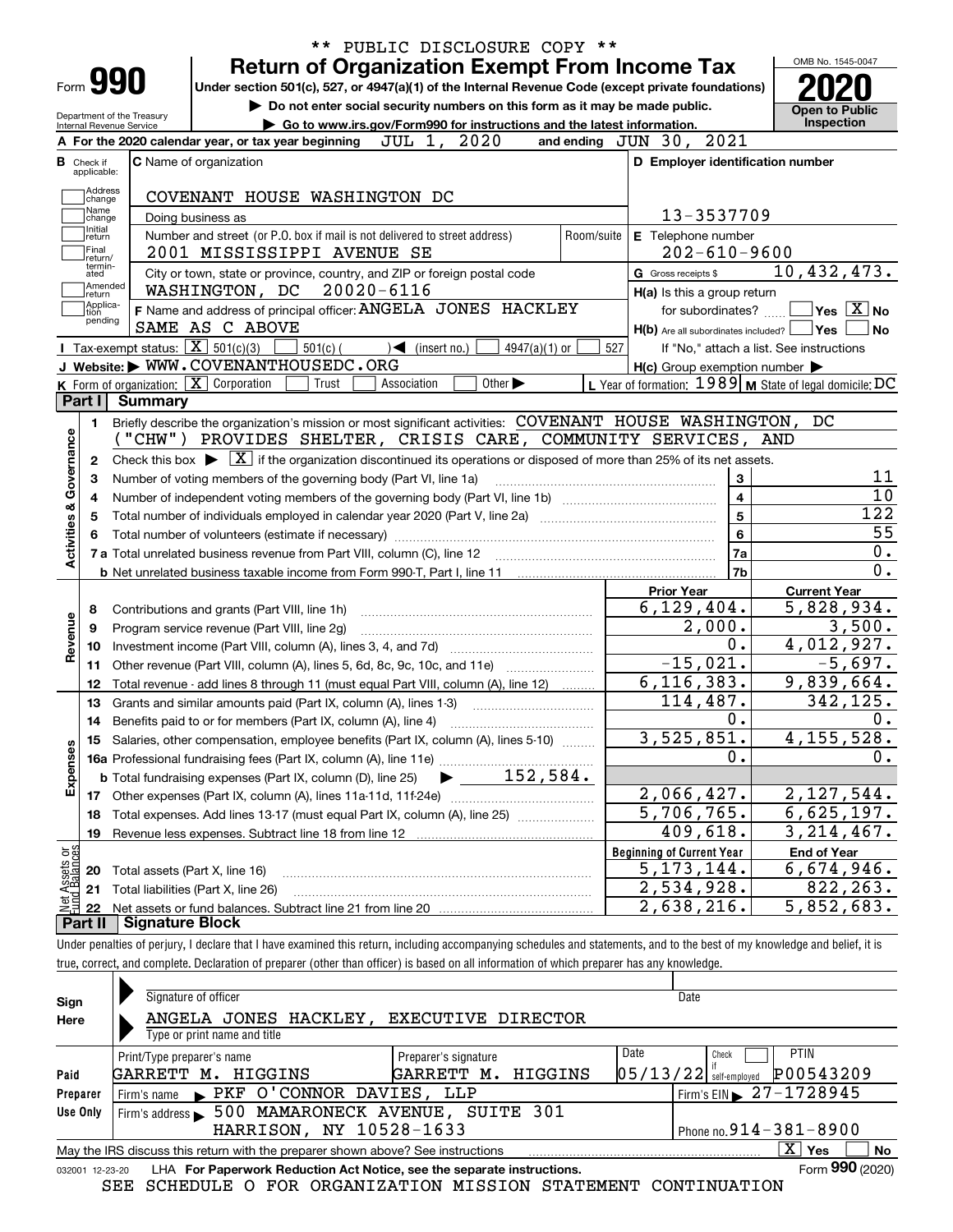| 1.           | $\overline{\mathbf{x}}$<br>Briefly describe the organization's mission:                                                                                                                             |
|--------------|-----------------------------------------------------------------------------------------------------------------------------------------------------------------------------------------------------|
|              | SEE SCHEDULE O                                                                                                                                                                                      |
|              |                                                                                                                                                                                                     |
|              |                                                                                                                                                                                                     |
|              |                                                                                                                                                                                                     |
| $\mathbf{2}$ | Did the organization undertake any significant program services during the year which were not listed on the                                                                                        |
|              | $\Box$ Yes $[\overline{\mathrm{X}}]$ No                                                                                                                                                             |
|              | If "Yes," describe these new services on Schedule O.                                                                                                                                                |
| 3            | Did the organization cease conducting, or make significant changes in how it conducts, any program services? $\ldots$ $\ldots$ $\ldots$ $\blacksquare$ Yes $[X]$ No                                 |
|              | If "Yes," describe these changes on Schedule O.                                                                                                                                                     |
| 4            | Describe the organization's program service accomplishments for each of its three largest program services, as measured by expenses.                                                                |
|              | Section 501(c)(3) and 501(c)(4) organizations are required to report the amount of grants and allocations to others, the total expenses, and<br>revenue, if any, for each program service reported. |
| 4a           | $\overline{190,401.}$ ) (Revenue \$<br>3, 193, 735. including grants of \$<br>$0 \cdot$<br>(Expenses \$<br>(Code:                                                                                   |
|              | TRANSITIONAL LIVING PROGRAM - RIGHTS OF PASSAGE "ROP."                                                                                                                                              |
|              |                                                                                                                                                                                                     |
|              | COVENANT HOUSE'S TRANSITIONAL LIVING PROGRAMS, OFTEN REFERRED TO AS                                                                                                                                 |
|              | "RIGHTS OF PASSAGE" OR ROP, ARE WHERE YOUNG MEN AND WOMEN TAKE THEIR                                                                                                                                |
|              | BOLDEST STEPS TOWARD INDEPENDENCE. YOUTH LIVE IN ROP FOR UP TO 18-24                                                                                                                                |
|              | MONTHS, WHERE THEY TAP THEIR POTENTIAL AND PLAN FOR THE FUTURE. HERE                                                                                                                                |
|              | THEY BUILD BASIC LIFE SKILLS AND FINANCIAL LITERACY, PARTICIPATE IN                                                                                                                                 |
|              | EDUCATIONAL AND VOCATIONAL PROGRAMS, SEEK EMPLOYMENT WITH LONG-TERM                                                                                                                                 |
|              | ADVANCEMENT AND CAREER PROSPECTS, AND WORK TOWARD MOVING INTO THEIR OWN                                                                                                                             |
|              | SAFE AND STABLE HOUSING. OUR STAFF SUPPORT EACH YOUNG PERSON ON THEIR                                                                                                                               |
|              | JOURNEY TOWARD SUSTAINABLE INDEPENDENCE AND A HOPE-FILLED FUTURE. IN                                                                                                                                |
|              | FISCAL YEAR 2021, COVENANT HOUSE GREATER WASHINGTON'S TRANSITIONAL                                                                                                                                  |
| 4b           | $(102, 642)$ (Expenses \$1003, 191. including grants of \$102, 642. ) (Revenue \$<br>(Code:<br><b>OUTREACH</b>                                                                                      |
|              |                                                                                                                                                                                                     |
|              | OF THE THOUSANDS OF YOUNG PEOPLE WHO FIND SAFETY AND SANCTUARY AT                                                                                                                                   |
|              | COVENANT HOUSE, OUR RESEARCH INDICATES THAT APPROXIMATELY ONE IN FIVE                                                                                                                               |
|              | ARE SURVIVORS OF HUMAN TRAFFICKING. YOUNG PEOPLE EXPERIENCING                                                                                                                                       |
|              | HOMELESSNESS ARE VULNERABLE TO TRAFFICKERS, WHO PREY ON THEIR NEED FOR                                                                                                                              |
|              | LOVE, SUPPORT, A SAFE PLACE TO SLEEP, AND FOOD TO CREATE A TRAUMA BOND                                                                                                                              |
|              | WITH THEM. COVENANT HOUSE HAS PIONEERED INTAKE SCREENING TOOLS TO                                                                                                                                   |
|              | QUICKLY REVEAL A HISTORY OF TRAFFICKING THAT YOUNG PEOPLE, OTHERWISE,                                                                                                                               |
|              | MAY FIND DIFFICULT TO NAME. WE MEET TRAFFICKING SURVIVORS' IMMEDIATE                                                                                                                                |
|              | NEEDS FOR NUTRITIOUS FOOD, CLOTHING, SHELTER, SAFETY, AND MEDICAL CARE.                                                                                                                             |
|              | AND WE RECOGNIZE THEIR UNIQUE NEEDS FOR EXTRA LEVELS OF PROTECTION,                                                                                                                                 |
| 4с           | $918$ , $720$ o including grants of \$<br>$17,362.$ (Revenue \$<br>) (Expenses \$<br>(Code:                                                                                                         |
|              | EMERGENCY HOUSING AND CRISIS CARE -                                                                                                                                                                 |
|              | COVENANT HOUSE WELCOMES ALL YOUNG PEOPLE FACING HOMELESSNESS WITH                                                                                                                                   |
|              | UNCONDITIONAL LOVE, ABSOLUTE RESPECT, AND RELENTLESS SUPPORT, AND OUR                                                                                                                               |
|              | SHELTER DOORS ARE ALWAYS OPEN, 24/7. EVEN DURING THE WORST PUBLIC                                                                                                                                   |
|              | HEALTH CRISIS IN A CENTURY, WE QUICKLY ADJUSTED OUR PROCEDURES,                                                                                                                                     |
|              | PROVIDED FOR SOCIAL DISTANCING, AND KEPT OUR PROGRAMS GOING. WE KNOW                                                                                                                                |
|              | YOUNG PEOPLE EXPERIENCING HOMELESSNESS CAN'T WAIT FOR A CRISIS LIKE                                                                                                                                 |
|              | THIS TO BE OVER. THEIR UNMET NEEDS FOR NUTRITIOUS FOOD, CLOTHING,                                                                                                                                   |
|              | SHELTER, SAFETY, MEDICAL CARE, AND MENTAL HEALTH CARE REQUIRE IMMEDIATE                                                                                                                             |
|              | ATTENTION. COVENANT HOUSE PROVIDES HIGH-QUALITY SERVICES AND PROGRAMS                                                                                                                               |
|              | TO MEET THOSE NEEDS, STABILIZE A YOUNG PERSON'S SITUATION, AND HELP                                                                                                                                 |
|              | 4d Other program services (Describe on Schedule O.)                                                                                                                                                 |
|              | 31,720.) (Revenue \$<br>3,500.<br>665, 474. including grants of \$<br>(Expenses \$                                                                                                                  |
|              | 5,781,120.                                                                                                                                                                                          |
|              | 4e Total program service expenses $\blacktriangleright$<br>Form 990 (2020)                                                                                                                          |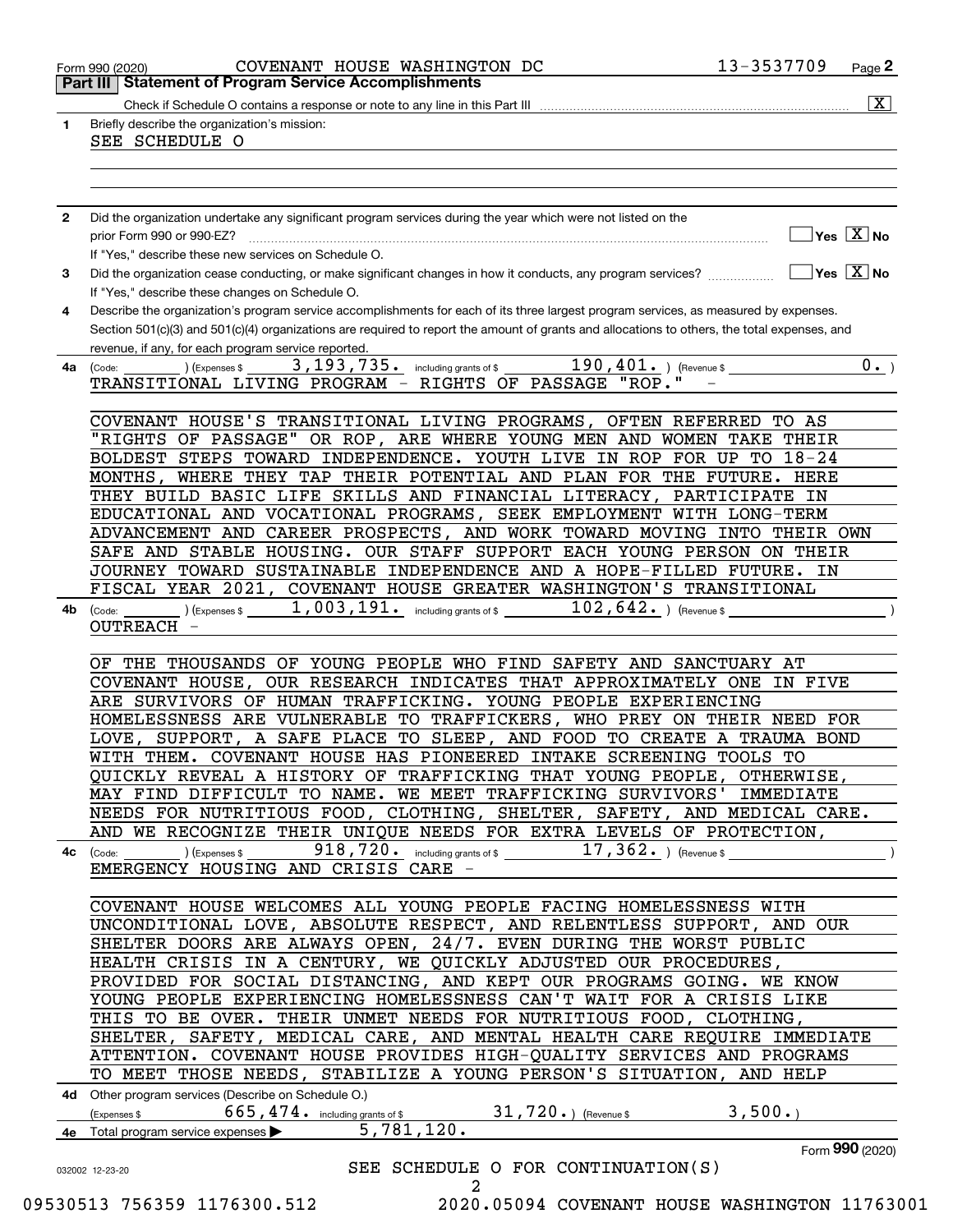| Form 990 (2020) |  |  |
|-----------------|--|--|

Form 990 (2020) Page **3Part IV Checklist of Required Schedules** COVENANT HOUSE WASHINGTON DC 13-3537709

|     |                                                                                                                                                 |                 | Yes                     | No              |
|-----|-------------------------------------------------------------------------------------------------------------------------------------------------|-----------------|-------------------------|-----------------|
| 1.  | Is the organization described in section $501(c)(3)$ or $4947(a)(1)$ (other than a private foundation)?                                         |                 |                         |                 |
|     |                                                                                                                                                 | 1               | X                       |                 |
| 2   |                                                                                                                                                 | $\overline{2}$  | $\overline{\mathbf{x}}$ |                 |
| 3   | Did the organization engage in direct or indirect political campaign activities on behalf of or in opposition to candidates for                 |                 |                         |                 |
|     |                                                                                                                                                 | 3               |                         | x               |
| 4   | Section 501(c)(3) organizations. Did the organization engage in lobbying activities, or have a section 501(h) election in effect                |                 |                         |                 |
|     |                                                                                                                                                 | 4               |                         | x               |
| 5   | Is the organization a section 501(c)(4), 501(c)(5), or 501(c)(6) organization that receives membership dues, assessments, or                    |                 |                         |                 |
|     |                                                                                                                                                 | 5               |                         | X.              |
| 6   | Did the organization maintain any donor advised funds or any similar funds or accounts for which donors have the right to                       |                 |                         |                 |
|     | provide advice on the distribution or investment of amounts in such funds or accounts? If "Yes," complete Schedule D, Part I                    | 6               |                         | x               |
| 7   | Did the organization receive or hold a conservation easement, including easements to preserve open space,                                       |                 |                         |                 |
|     |                                                                                                                                                 | $\overline{7}$  |                         | x               |
| 8   | Did the organization maintain collections of works of art, historical treasures, or other similar assets? If "Yes," complete                    |                 |                         |                 |
|     |                                                                                                                                                 | 8               |                         | X.              |
| 9   | Did the organization report an amount in Part X, line 21, for escrow or custodial account liability, serve as a custodian for                   |                 |                         |                 |
|     | amounts not listed in Part X; or provide credit counseling, debt management, credit repair, or debt negotiation services?                       |                 | Х                       |                 |
|     |                                                                                                                                                 | 9               |                         |                 |
| 10  | Did the organization, directly or through a related organization, hold assets in donor-restricted endowments                                    |                 |                         | x.              |
|     |                                                                                                                                                 | 10              |                         |                 |
| 11  | If the organization's answer to any of the following questions is "Yes," then complete Schedule D, Parts VI, VIII, VIII, IX, or X               |                 |                         |                 |
|     | as applicable.<br>a Did the organization report an amount for land, buildings, and equipment in Part X, line 10? If "Yes," complete Schedule D, |                 |                         |                 |
|     |                                                                                                                                                 | 11a             | Х                       |                 |
|     | <b>b</b> Did the organization report an amount for investments - other securities in Part X, line 12, that is 5% or more of its total           |                 |                         |                 |
|     |                                                                                                                                                 | 11 <sub>b</sub> |                         | X.              |
|     | c Did the organization report an amount for investments - program related in Part X, line 13, that is 5% or more of its total                   |                 |                         |                 |
|     |                                                                                                                                                 | 11c             |                         | X.              |
|     | d Did the organization report an amount for other assets in Part X, line 15, that is 5% or more of its total assets reported in                 |                 |                         |                 |
|     |                                                                                                                                                 | <b>11d</b>      |                         | X.              |
|     | e Did the organization report an amount for other liabilities in Part X, line 25? If "Yes," complete Schedule D, Part X                         | 11e             | X                       |                 |
| f   | Did the organization's separate or consolidated financial statements for the tax year include a footnote that addresses                         |                 |                         |                 |
|     | the organization's liability for uncertain tax positions under FIN 48 (ASC 740)? If "Yes," complete Schedule D, Part X                          | 11f             | Х                       |                 |
|     | 12a Did the organization obtain separate, independent audited financial statements for the tax year? If "Yes," complete                         |                 |                         |                 |
|     |                                                                                                                                                 | 12a             | Х                       |                 |
|     | <b>b</b> Was the organization included in consolidated, independent audited financial statements for the tax year?                              |                 |                         |                 |
|     | If "Yes," and if the organization answered "No" to line 12a, then completing Schedule D, Parts XI and XII is optional                           | 12b             | X                       |                 |
| 13  |                                                                                                                                                 | 13              |                         | X               |
| 14a | Did the organization maintain an office, employees, or agents outside of the United States?                                                     | 14a             |                         | х               |
|     | <b>b</b> Did the organization have aggregate revenues or expenses of more than \$10,000 from grantmaking, fundraising, business,                |                 |                         |                 |
|     | investment, and program service activities outside the United States, or aggregate foreign investments valued at \$100,000                      |                 |                         |                 |
|     |                                                                                                                                                 | 14b             |                         | X.              |
| 15  | Did the organization report on Part IX, column (A), line 3, more than \$5,000 of grants or other assistance to or for any                       |                 |                         |                 |
|     |                                                                                                                                                 | 15              |                         | X.              |
| 16  | Did the organization report on Part IX, column (A), line 3, more than \$5,000 of aggregate grants or other assistance to                        |                 |                         |                 |
|     |                                                                                                                                                 | 16              |                         | X.              |
| 17  | Did the organization report a total of more than \$15,000 of expenses for professional fundraising services on Part IX,                         |                 |                         |                 |
|     |                                                                                                                                                 | 17              |                         | x               |
| 18  | Did the organization report more than \$15,000 total of fundraising event gross income and contributions on Part VIII, lines                    |                 |                         |                 |
|     |                                                                                                                                                 | 18              | х                       |                 |
| 19  | Did the organization report more than \$15,000 of gross income from gaming activities on Part VIII, line 9a? If "Yes."                          |                 |                         |                 |
|     |                                                                                                                                                 | 19              |                         | X.              |
|     |                                                                                                                                                 | <b>20a</b>      |                         | х               |
|     | b If "Yes" to line 20a, did the organization attach a copy of its audited financial statements to this return?                                  | 20 <sub>b</sub> |                         |                 |
| 21  | Did the organization report more than \$5,000 of grants or other assistance to any domestic organization or                                     |                 |                         |                 |
|     |                                                                                                                                                 | 21              |                         | X.              |
|     | 032003 12-23-20                                                                                                                                 |                 |                         | Form 990 (2020) |

032003 12-23-20

3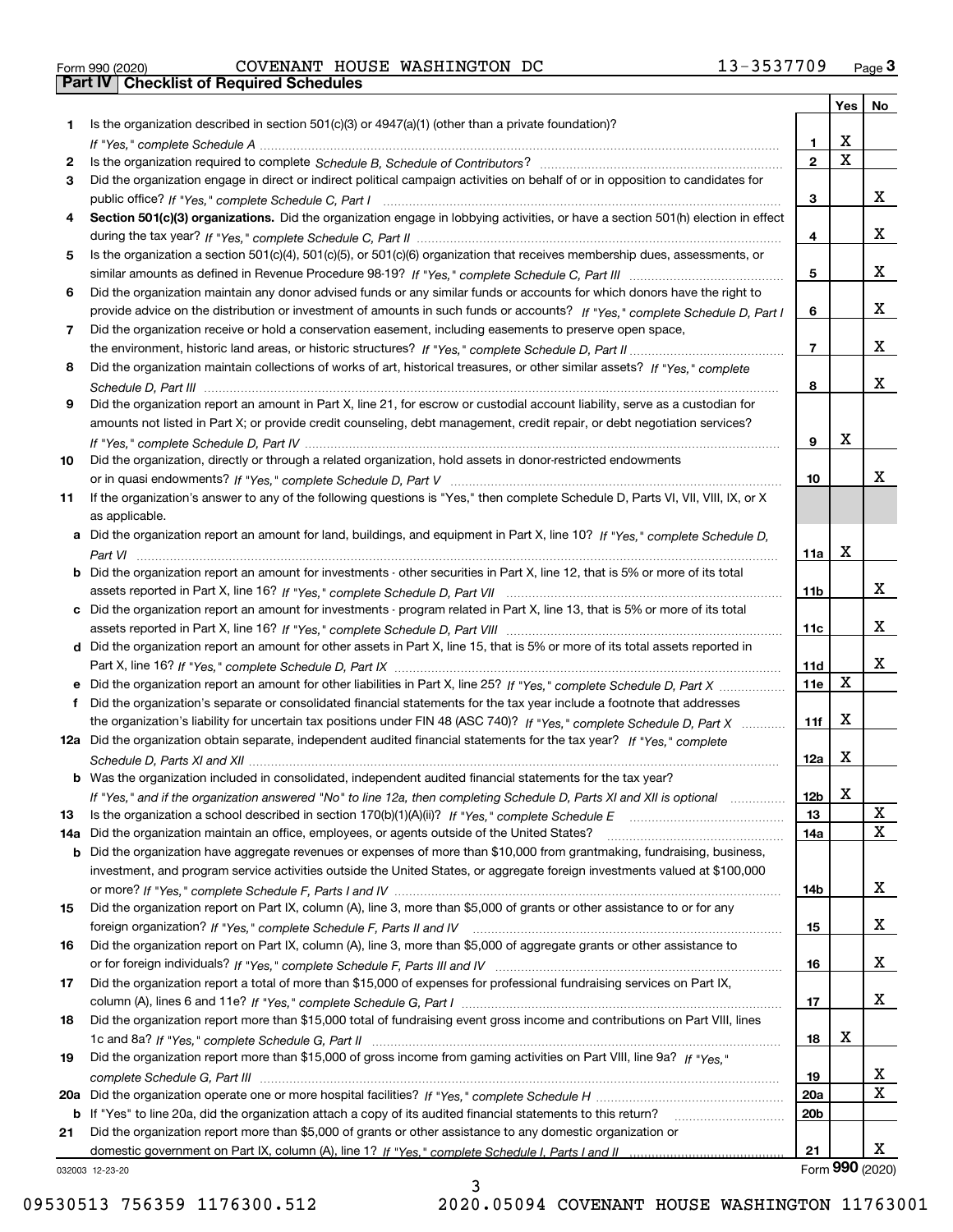|  | Form 990 (2020) |
|--|-----------------|
|  |                 |

Form 990 (2020) Page **4Part IV Checklist of Required Schedules** COVENANT HOUSE WASHINGTON DC 13-3537709

*(continued)*

|               |                                                                                                                                    |                 | Yes | No              |
|---------------|------------------------------------------------------------------------------------------------------------------------------------|-----------------|-----|-----------------|
| 22            | Did the organization report more than \$5,000 of grants or other assistance to or for domestic individuals on                      |                 |     |                 |
|               |                                                                                                                                    | 22              | X   |                 |
| 23            | Did the organization answer "Yes" to Part VII, Section A, line 3, 4, or 5 about compensation of the organization's current         |                 |     |                 |
|               | and former officers, directors, trustees, key employees, and highest compensated employees? If "Yes," complete                     |                 |     |                 |
|               |                                                                                                                                    | 23              | Х   |                 |
|               | 24a Did the organization have a tax-exempt bond issue with an outstanding principal amount of more than \$100,000 as of the        |                 |     |                 |
|               | last day of the year, that was issued after December 31, 2002? If "Yes," answer lines 24b through 24d and complete                 |                 |     |                 |
|               |                                                                                                                                    | 24a             |     | x               |
|               | <b>b</b> Did the organization invest any proceeds of tax-exempt bonds beyond a temporary period exception?                         | 24b             |     |                 |
|               | c Did the organization maintain an escrow account other than a refunding escrow at any time during the year to defease             |                 |     |                 |
|               |                                                                                                                                    | 24c             |     |                 |
|               |                                                                                                                                    | 24d             |     |                 |
|               | 25a Section 501(c)(3), 501(c)(4), and 501(c)(29) organizations. Did the organization engage in an excess benefit                   |                 |     |                 |
|               |                                                                                                                                    | 25a             |     | x               |
|               | b Is the organization aware that it engaged in an excess benefit transaction with a disqualified person in a prior year, and       |                 |     |                 |
|               | that the transaction has not been reported on any of the organization's prior Forms 990 or 990-EZ? If "Yes," complete              |                 |     |                 |
|               | Schedule L, Part I                                                                                                                 | 25b             |     | x               |
| 26            | Did the organization report any amount on Part X, line 5 or 22, for receivables from or payables to any current                    |                 |     |                 |
|               | or former officer, director, trustee, key employee, creator or founder, substantial contributor, or 35%                            |                 |     |                 |
|               |                                                                                                                                    | 26              |     | х               |
| 27            | Did the organization provide a grant or other assistance to any current or former officer, director, trustee, key employee,        |                 |     |                 |
|               | creator or founder, substantial contributor or employee thereof, a grant selection committee member, or to a 35% controlled        |                 |     |                 |
|               | entity (including an employee thereof) or family member of any of these persons? If "Yes," complete Schedule L, Part III           | 27              |     | x               |
| 28            | Was the organization a party to a business transaction with one of the following parties (see Schedule L, Part IV                  |                 |     |                 |
|               | instructions, for applicable filing thresholds, conditions, and exceptions):                                                       |                 |     |                 |
|               | a A current or former officer, director, trustee, key employee, creator or founder, or substantial contributor? If                 |                 |     |                 |
|               |                                                                                                                                    | 28a             |     | x               |
|               |                                                                                                                                    | 28 <sub>b</sub> |     | X               |
|               | c A 35% controlled entity of one or more individuals and/or organizations described in lines 28a or 28b? If                        |                 |     |                 |
|               |                                                                                                                                    | 28c             |     | х               |
| 29            |                                                                                                                                    | 29              | Х   |                 |
| 30            | Did the organization receive contributions of art, historical treasures, or other similar assets, or qualified conservation        |                 |     |                 |
|               |                                                                                                                                    | 30              |     | x               |
| 31            | Did the organization liquidate, terminate, or dissolve and cease operations? If "Yes," complete Schedule N, Part I                 | 31              |     | X               |
| 32            | Did the organization sell, exchange, dispose of, or transfer more than 25% of its net assets? If "Yes," complete                   |                 |     |                 |
|               |                                                                                                                                    | 32              | х   |                 |
| 33            | Did the organization own 100% of an entity disregarded as separate from the organization under Regulations                         |                 |     |                 |
|               |                                                                                                                                    | 33              |     | х               |
| 34            |                                                                                                                                    |                 |     |                 |
|               | Was the organization related to any tax-exempt or taxable entity? If "Yes," complete Schedule R, Part II, III, or IV, and          | 34              | X   |                 |
|               | 35a Did the organization have a controlled entity within the meaning of section 512(b)(13)?                                        | 35a             |     | X               |
|               | <b>b</b> If "Yes" to line 35a, did the organization receive any payment from or engage in any transaction with a controlled entity |                 |     |                 |
|               |                                                                                                                                    | 35b             |     |                 |
| 36            | Section 501(c)(3) organizations. Did the organization make any transfers to an exempt non-charitable related organization?         |                 |     |                 |
|               |                                                                                                                                    | 36              |     | x               |
| 37            | Did the organization conduct more than 5% of its activities through an entity that is not a related organization                   |                 |     |                 |
|               | and that is treated as a partnership for federal income tax purposes? If "Yes," complete Schedule R, Part VI                       | 37              |     | х               |
| 38            | Did the organization complete Schedule O and provide explanations in Schedule O for Part VI, lines 11b and 19?                     |                 |     |                 |
|               | Note: All Form 990 filers are required to complete Schedule O                                                                      | 38              | X   |                 |
| <b>Part V</b> | <b>Statements Regarding Other IRS Filings and Tax Compliance</b>                                                                   |                 |     |                 |
|               | Check if Schedule O contains a response or note to any line in this Part V                                                         |                 |     |                 |
|               |                                                                                                                                    |                 | Yes | No              |
|               | 25<br>1a                                                                                                                           |                 |     |                 |
|               | $\mathbf{0}$<br><b>b</b> Enter the number of Forms W-2G included in line 1a. Enter -0- if not applicable<br>1b                     |                 |     |                 |
|               | c Did the organization comply with backup withholding rules for reportable payments to vendors and reportable gaming               |                 |     |                 |
|               | (gambling) winnings to prize winners?                                                                                              | 1c              |     |                 |
|               | 032004 12-23-20                                                                                                                    |                 |     | Form 990 (2020) |
|               |                                                                                                                                    |                 |     |                 |

09530513 756359 1176300.512 2020.05094 COVENANT HOUSE WASHINGTON 11763001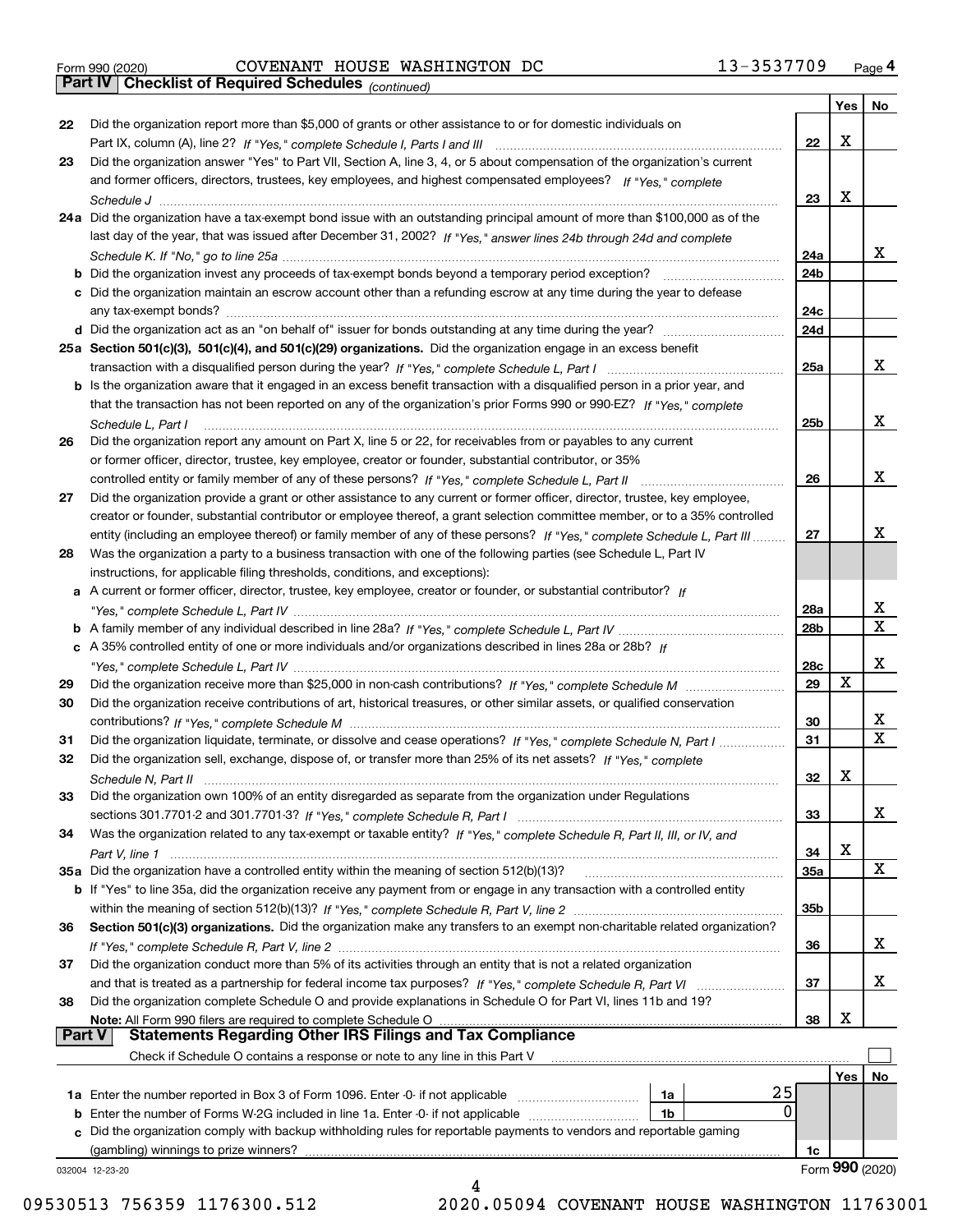|     | COVENANT HOUSE WASHINGTON DC<br>Form 990 (2020)                                                                                                 | 13-3537709     |     | $_{\text{Page}}$ 5          |
|-----|-------------------------------------------------------------------------------------------------------------------------------------------------|----------------|-----|-----------------------------|
|     | Part V<br>Statements Regarding Other IRS Filings and Tax Compliance (continued)                                                                 |                |     |                             |
|     |                                                                                                                                                 |                | Yes | No                          |
|     | 2a Enter the number of employees reported on Form W-3, Transmittal of Wage and Tax Statements,                                                  |                |     |                             |
|     | filed for the calendar year ending with or within the year covered by this return<br>2a                                                         | 122            |     |                             |
|     |                                                                                                                                                 | 2 <sub>b</sub> | х   |                             |
|     |                                                                                                                                                 |                |     |                             |
| За  | Did the organization have unrelated business gross income of \$1,000 or more during the year?                                                   | 3a             |     | x                           |
| b   |                                                                                                                                                 | 3 <sub>b</sub> |     |                             |
|     | 4a At any time during the calendar year, did the organization have an interest in, or a signature or other authority over, a                    |                |     |                             |
|     |                                                                                                                                                 | 4a             |     | x                           |
|     | <b>b</b> If "Yes," enter the name of the foreign country $\blacktriangleright$                                                                  |                |     |                             |
|     | See instructions for filing requirements for FinCEN Form 114, Report of Foreign Bank and Financial Accounts (FBAR).                             |                |     |                             |
| 5a  | Was the organization a party to a prohibited tax shelter transaction at any time during the tax year?                                           | 5a             |     | х                           |
| b   |                                                                                                                                                 | 5 <sub>b</sub> |     | х                           |
| с   |                                                                                                                                                 | 5c             |     |                             |
|     | 6a Does the organization have annual gross receipts that are normally greater than \$100,000, and did the organization solicit                  |                |     |                             |
|     | any contributions that were not tax deductible as charitable contributions?                                                                     | 6a             |     | x                           |
|     | <b>b</b> If "Yes," did the organization include with every solicitation an express statement that such contributions or gifts                   |                |     |                             |
|     | were not tax deductible?                                                                                                                        | 6b             |     |                             |
| 7   | Organizations that may receive deductible contributions under section 170(c).                                                                   |                |     |                             |
| а   | Did the organization receive a payment in excess of \$75 made partly as a contribution and partly for goods and services provided to the payor? | 7a             |     | x                           |
| b   | If "Yes," did the organization notify the donor of the value of the goods or services provided?                                                 | 7b             |     |                             |
|     | Did the organization sell, exchange, or otherwise dispose of tangible personal property for which it was required                               |                |     |                             |
|     |                                                                                                                                                 | 7c             |     | x                           |
| d   | 7d                                                                                                                                              |                |     |                             |
| е   |                                                                                                                                                 | 7e             |     | х                           |
| f   | Did the organization, during the year, pay premiums, directly or indirectly, on a personal benefit contract?                                    | 7f             |     | х                           |
| g   | If the organization received a contribution of qualified intellectual property, did the organization file Form 8899 as required?                | 7g             |     |                             |
| h   | If the organization received a contribution of cars, boats, airplanes, or other vehicles, did the organization file a Form 1098-C?              | 7h             |     |                             |
| 8   | Sponsoring organizations maintaining donor advised funds. Did a donor advised fund maintained by the                                            |                |     |                             |
|     | sponsoring organization have excess business holdings at any time during the year?                                                              | 8              |     |                             |
| 9   | Sponsoring organizations maintaining donor advised funds.                                                                                       |                |     |                             |
| а   | Did the sponsoring organization make any taxable distributions under section 4966?                                                              | 9а             |     |                             |
| b   | Did the sponsoring organization make a distribution to a donor, donor advisor, or related person?                                               | 9b             |     |                             |
| 10  | Section 501(c)(7) organizations. Enter:                                                                                                         |                |     |                             |
| а   | 10a                                                                                                                                             |                |     |                             |
|     | 10b<br>Gross receipts, included on Form 990, Part VIII, line 12, for public use of club facilities                                              |                |     |                             |
| 11  | Section 501(c)(12) organizations. Enter:                                                                                                        |                |     |                             |
| а   | 11a<br>Gross income from members or shareholders                                                                                                |                |     |                             |
| b   | Gross income from other sources (Do not net amounts due or paid to other sources against                                                        |                |     |                             |
|     | 11 <sub>b</sub><br>amounts due or received from them.)                                                                                          |                |     |                             |
|     | 12a Section 4947(a)(1) non-exempt charitable trusts. Is the organization filing Form 990 in lieu of Form 1041?                                  | 12a            |     |                             |
|     | <b>12b</b><br><b>b</b> If "Yes," enter the amount of tax-exempt interest received or accrued during the year                                    |                |     |                             |
| 13  | Section 501(c)(29) qualified nonprofit health insurance issuers.                                                                                |                |     |                             |
| a   | Is the organization licensed to issue qualified health plans in more than one state?                                                            | 13a            |     |                             |
|     | Note: See the instructions for additional information the organization must report on Schedule O.                                               |                |     |                             |
| b   | Enter the amount of reserves the organization is required to maintain by the states in which the                                                |                |     |                             |
|     | 13 <sub>b</sub>                                                                                                                                 |                |     |                             |
| с   | 13 <sub>c</sub>                                                                                                                                 |                |     |                             |
| 14a | Did the organization receive any payments for indoor tanning services during the tax year?                                                      | 14a            |     | X                           |
|     | <b>b</b> If "Yes," has it filed a Form 720 to report these payments? If "No," provide an explanation on Schedule O                              | 14b            |     |                             |
| 15  | Is the organization subject to the section 4960 tax on payment(s) of more than \$1,000,000 in remuneration or                                   |                |     |                             |
|     | excess parachute payment(s) during the year?                                                                                                    | 15             |     | x                           |
|     | If "Yes," see instructions and file Form 4720, Schedule N.                                                                                      |                |     |                             |
| 16  | Is the organization an educational institution subject to the section 4968 excise tax on net investment income?                                 | 16             |     | х                           |
|     | If "Yes," complete Form 4720, Schedule O.                                                                                                       |                |     |                             |
|     |                                                                                                                                                 |                |     | $F_{\text{arm}}$ 990 (2020) |

Form (2020) **990**

032005 12-23-20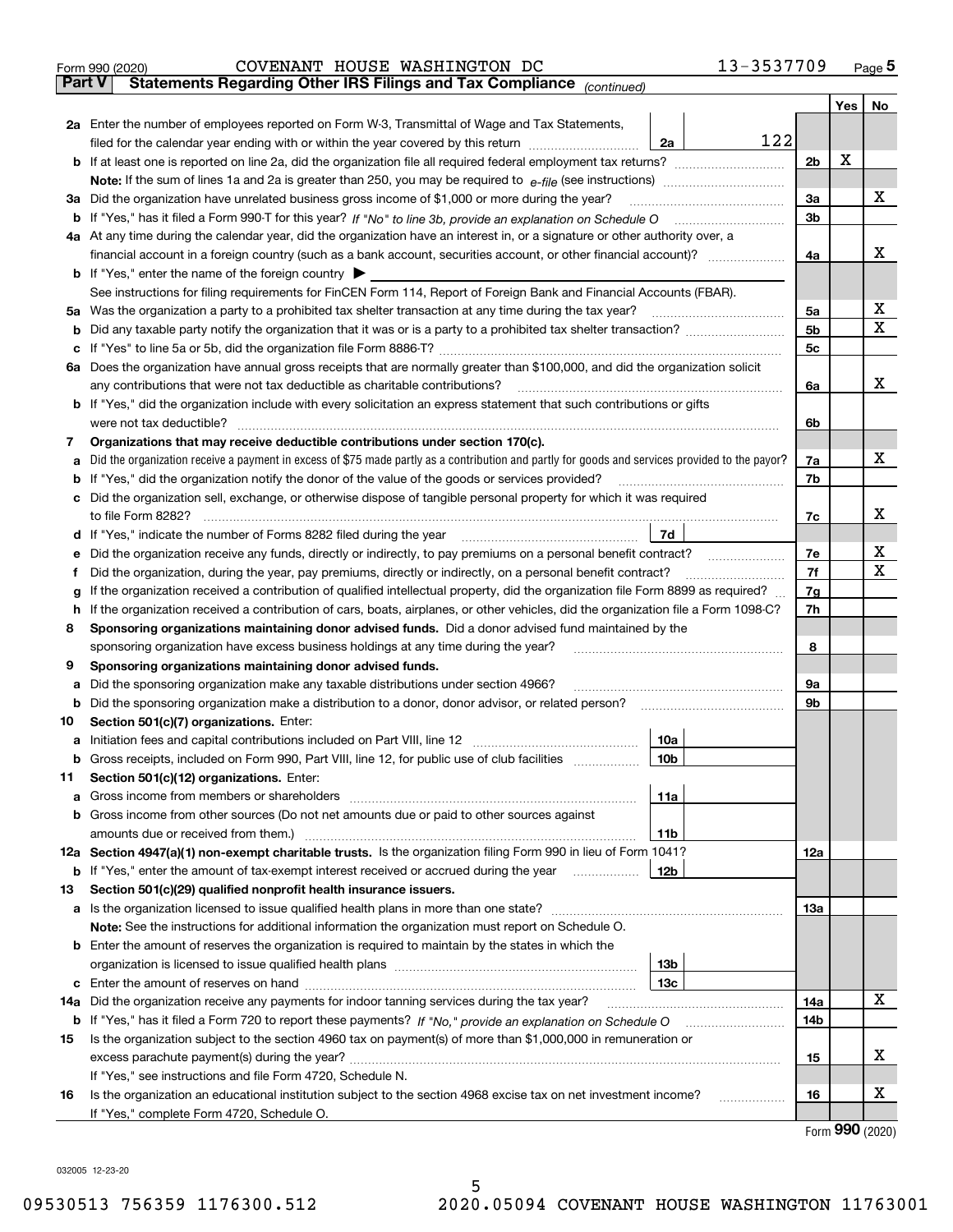|  | Form 990 (2020) |
|--|-----------------|
|  |                 |

COVENANT HOUSE WASHINGTON DC 13-3537709

*For each "Yes" response to lines 2 through 7b below, and for a "No" response to line 8a, 8b, or 10b below, describe the circumstances, processes, or changes on Schedule O. See instructions.* Form 990 (2020) **COVENANT HOUSE WASHINGTON DC** 13 – 3537709 Page 6<br>**Part VI Governance, Management, and Disclosure** For each "Yes" response to lines 2 through 7b below, and for a "No" response

|              |                                                                                                                                                                                                                                |                               |    |                 | Yes   No    |                         |
|--------------|--------------------------------------------------------------------------------------------------------------------------------------------------------------------------------------------------------------------------------|-------------------------------|----|-----------------|-------------|-------------------------|
|              | <b>1a</b> Enter the number of voting members of the governing body at the end of the tax year <i>manumum</i>                                                                                                                   | 1a                            | 11 |                 |             |                         |
|              | If there are material differences in voting rights among members of the governing body, or if the governing                                                                                                                    |                               |    |                 |             |                         |
|              | body delegated broad authority to an executive committee or similar committee, explain on Schedule O.                                                                                                                          |                               |    |                 |             |                         |
|              | <b>b</b> Enter the number of voting members included on line 1a, above, who are independent <i>manument</i>                                                                                                                    | 1b                            | 10 |                 |             |                         |
| $\mathbf{2}$ | Did any officer, director, trustee, or key employee have a family relationship or a business relationship with any other                                                                                                       |                               |    |                 |             |                         |
|              | officer, director, trustee, or key employee?                                                                                                                                                                                   |                               |    | $\mathbf{2}$    |             | Х                       |
| З            | Did the organization delegate control over management duties customarily performed by or under the direct supervision                                                                                                          |                               |    |                 |             |                         |
|              |                                                                                                                                                                                                                                |                               |    | 3               |             | $\mathbf{X}$            |
| 4            | Did the organization make any significant changes to its governing documents since the prior Form 990 was filed?                                                                                                               |                               |    | $\overline{4}$  |             | $\overline{\texttt{x}}$ |
| 5            |                                                                                                                                                                                                                                |                               |    | $5\phantom{a}$  |             | $\overline{\mathbf{x}}$ |
| 6            | Did the organization have members or stockholders?                                                                                                                                                                             |                               |    | 6               | $\mathbf X$ |                         |
|              | 7a Did the organization have members, stockholders, or other persons who had the power to elect or appoint one or                                                                                                              |                               |    |                 |             |                         |
|              |                                                                                                                                                                                                                                |                               |    | 7a              | Х           |                         |
|              | <b>b</b> Are any governance decisions of the organization reserved to (or subject to approval by) members, stockholders, or                                                                                                    |                               |    |                 |             |                         |
|              | persons other than the governing body?                                                                                                                                                                                         |                               |    | 7b              | X           |                         |
| 8            | Did the organization contemporaneously document the meetings held or written actions undertaken during the year by the following:                                                                                              |                               |    |                 |             |                         |
|              |                                                                                                                                                                                                                                |                               |    | 8а              | х           |                         |
|              |                                                                                                                                                                                                                                |                               |    | 8b              | $\mathbf X$ |                         |
| 9            | Is there any officer, director, trustee, or key employee listed in Part VII, Section A, who cannot be reached at the                                                                                                           |                               |    |                 |             |                         |
|              |                                                                                                                                                                                                                                |                               |    | 9               |             | X                       |
|              | Section B. Policies (This Section B requests information about policies not required by the Internal Revenue Code.)                                                                                                            |                               |    |                 |             |                         |
|              |                                                                                                                                                                                                                                |                               |    |                 | Yes         | No                      |
|              |                                                                                                                                                                                                                                |                               |    | 10a             |             | X                       |
|              |                                                                                                                                                                                                                                |                               |    |                 |             |                         |
|              | b If "Yes," did the organization have written policies and procedures governing the activities of such chapters, affiliates,                                                                                                   |                               |    |                 |             |                         |
|              |                                                                                                                                                                                                                                |                               |    | 10 <sub>b</sub> | X           |                         |
|              | 11a Has the organization provided a complete copy of this Form 990 to all members of its governing body before filing the form?                                                                                                |                               |    | 11a             |             |                         |
|              | <b>b</b> Describe in Schedule O the process, if any, used by the organization to review this Form 990.                                                                                                                         |                               |    |                 |             |                         |
|              |                                                                                                                                                                                                                                |                               |    | 12a             | х           |                         |
|              |                                                                                                                                                                                                                                |                               |    | 12 <sub>b</sub> | $\mathbf X$ |                         |
|              | c Did the organization regularly and consistently monitor and enforce compliance with the policy? If "Yes." describe                                                                                                           |                               |    |                 |             |                         |
|              | in Schedule O how this was done that the state of the state of the state of the state of the state of the state of the state of the state of the state of the state of the state of the state of the state of the state of the |                               |    | 12c             | х           |                         |
| 13           | Did the organization have a written whistleblower policy?                                                                                                                                                                      |                               |    | 13              | X           |                         |
| 14           | Did the organization have a written document retention and destruction policy?<br>The organization have a written document retention and destruction policy?                                                                   |                               |    | 14              | $\mathbf X$ |                         |
| 15           | Did the process for determining compensation of the following persons include a review and approval by independent                                                                                                             |                               |    |                 |             |                         |
|              | persons, comparability data, and contemporaneous substantiation of the deliberation and decision?                                                                                                                              |                               |    |                 |             |                         |
|              | a The organization's CEO, Executive Director, or top management official [11] [12] The organization's CEO, Executive Director, or top management official [12] [12] [12] [12] The organization's CEO, Executive Director, or t |                               |    | 15a             | х           |                         |
|              | b Other officers or key employees of the organization manufactured content to content of the organization manufactured content of the organization manufactured content of the organization manufactured content of the organi |                               |    | 15b             | $\mathbf X$ |                         |
|              | If "Yes" to line 15a or 15b, describe the process in Schedule O (see instructions).                                                                                                                                            |                               |    |                 |             |                         |
|              | 16a Did the organization invest in, contribute assets to, or participate in a joint venture or similar arrangement with a                                                                                                      |                               |    |                 |             |                         |
|              | taxable entity during the year?                                                                                                                                                                                                |                               |    | 16a             |             | X                       |
|              | <b>b</b> If "Yes," did the organization follow a written policy or procedure requiring the organization to evaluate its participation                                                                                          |                               |    |                 |             |                         |
|              | in joint venture arrangements under applicable federal tax law, and take steps to safeguard the organization's                                                                                                                 |                               |    |                 |             |                         |
|              |                                                                                                                                                                                                                                |                               |    | 16b             |             |                         |
|              | <b>Section C. Disclosure</b>                                                                                                                                                                                                   |                               |    |                 |             |                         |
| 17           | List the states with which a copy of this Form 990 is required to be filed $\blacktriangleright$ MD, VA                                                                                                                        |                               |    |                 |             |                         |
| 18           | Section 6104 requires an organization to make its Forms 1023 (1024 or 1024-A, if applicable), 990, and 990-T (Section 501(c)(3)s only) available                                                                               |                               |    |                 |             |                         |
|              | for public inspection. Indicate how you made these available. Check all that apply.                                                                                                                                            |                               |    |                 |             |                         |
|              | $\vert X \vert$ Own website<br>$\lfloor$ X $\rfloor$ Upon request<br>Another's website                                                                                                                                         | Other (explain on Schedule O) |    |                 |             |                         |
| 19           | Describe on Schedule O whether (and if so, how) the organization made its governing documents, conflict of interest policy, and financial                                                                                      |                               |    |                 |             |                         |
|              | statements available to the public during the tax year.                                                                                                                                                                        |                               |    |                 |             |                         |
| 20           | State the name, address, and telephone number of the person who possesses the organization's books and records                                                                                                                 |                               |    |                 |             |                         |
|              | CHRISTIE KEHN - 202-610-9600                                                                                                                                                                                                   |                               |    |                 |             |                         |
|              | $20020 - 6116$<br>2001 MISSISSIPPI AVENUE SE, WASHINGTON, DC                                                                                                                                                                   |                               |    |                 |             |                         |
|              |                                                                                                                                                                                                                                |                               |    |                 |             | Form $990$ (2020)       |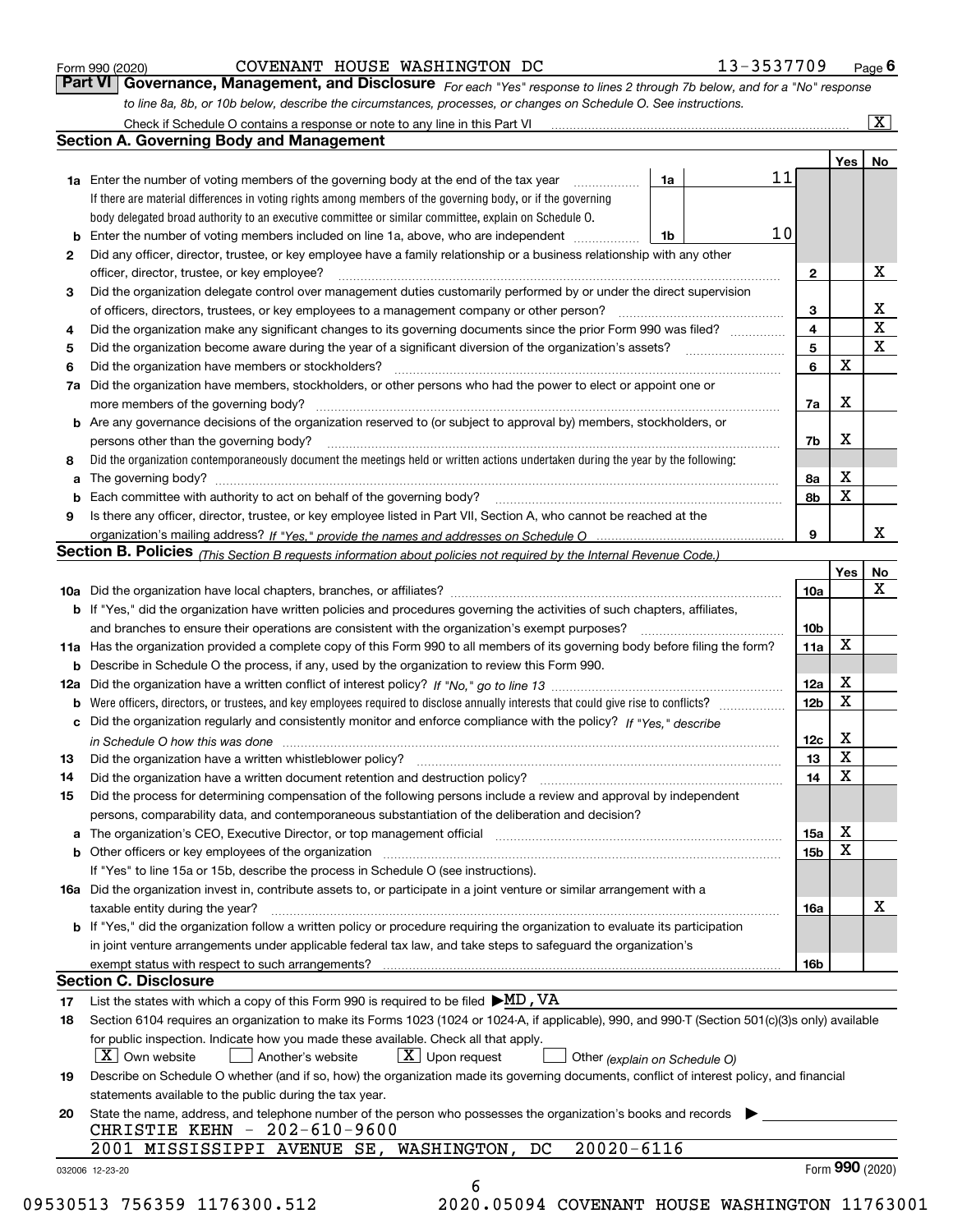$\mathcal{L}^{\text{max}}$ 

# **7Part VII Compensation of Officers, Directors, Trustees, Key Employees, Highest Compensated Employees, and Independent Contractors**

Check if Schedule O contains a response or note to any line in this Part VII

**Section A. Officers, Directors, Trustees, Key Employees, and Highest Compensated Employees**

**1a**  Complete this table for all persons required to be listed. Report compensation for the calendar year ending with or within the organization's tax year. **•** List all of the organization's current officers, directors, trustees (whether individuals or organizations), regardless of amount of compensation.

Enter -0- in columns (D), (E), and (F) if no compensation was paid.

 $\bullet$  List all of the organization's  $\,$ current key employees, if any. See instructions for definition of "key employee."

**•** List the organization's five current highest compensated employees (other than an officer, director, trustee, or key employee) who received reportable compensation (Box 5 of Form W-2 and/or Box 7 of Form 1099-MISC) of more than \$100,000 from the organization and any related organizations.

**•** List all of the organization's former officers, key employees, and highest compensated employees who received more than \$100,000 of reportable compensation from the organization and any related organizations.

**former directors or trustees**  ¥ List all of the organization's that received, in the capacity as a former director or trustee of the organization, more than \$10,000 of reportable compensation from the organization and any related organizations.

See instructions for the order in which to list the persons above.

Check this box if neither the organization nor any related organization compensated any current officer, director, or trustee.  $\mathcal{L}^{\text{max}}$ 

| (A)                                                            | (B)                                                                  | (C)                            |                                                                                                 |             |              |                                  |             | (D)                                    | (E)                                        | (F)                                                                      |
|----------------------------------------------------------------|----------------------------------------------------------------------|--------------------------------|-------------------------------------------------------------------------------------------------|-------------|--------------|----------------------------------|-------------|----------------------------------------|--------------------------------------------|--------------------------------------------------------------------------|
| Name and title                                                 | Average<br>hours per<br>week                                         |                                | (do not check more than one<br>box, unless person is both an<br>officer and a director/trustee) | Position    |              |                                  |             | Reportable<br>compensation<br>from     | Reportable<br>compensation<br>from related | Estimated<br>amount of<br>other                                          |
|                                                                | (list any<br>hours for<br>related<br>organizations<br>below<br>line) | Individual trustee or director | Institutional trustee                                                                           | Officer     | Key employee | Highest compensated<br> employee | Former      | the<br>organization<br>(W-2/1099-MISC) | organizations<br>(W-2/1099-MISC)           | compensation<br>from the<br>organization<br>and related<br>organizations |
| ANGELA JONES HACKLEY<br>(1)                                    | 40.00                                                                |                                |                                                                                                 |             |              |                                  |             |                                        |                                            |                                                                          |
| CHIEF EXECUTIVE OFFICER                                        | 0.00                                                                 |                                |                                                                                                 | $\mathbf X$ |              |                                  |             | 204,653.                               | $\mathbf 0$ .                              | 31,415.                                                                  |
| LORI MALONEY<br>(2)                                            | 1.00                                                                 |                                |                                                                                                 |             |              |                                  |             |                                        |                                            |                                                                          |
| <b>BOARD CHAIR</b>                                             | 34.00                                                                | $\mathbf X$                    |                                                                                                 | X           |              |                                  |             | $\mathbf 0$ .                          | 177,945.                                   | 39,895.                                                                  |
| DIANE MILAN-SCOTT, FORMER<br>(3)<br>INTERIM EXECUTIVE DIRECTOR | 1.00<br>34.00                                                        |                                |                                                                                                 |             |              |                                  | $\mathbf X$ | $\mathbf 0$ .                          | 131,398.                                   | 32,695.                                                                  |
| (4) MARLENA LANHAM-TRACY, CHIEF                                | 40.00                                                                |                                |                                                                                                 |             |              |                                  |             |                                        |                                            |                                                                          |
| DEVELOPMENT & EXTERNAL AFFAIRS                                 | 0.00                                                                 |                                |                                                                                                 |             |              | X                                |             | 130,214.                               | 0.                                         | 28, 813.                                                                 |
| <b>LAUREN PURYEAR</b><br>(5)                                   | 40.00                                                                |                                |                                                                                                 |             |              |                                  |             |                                        |                                            |                                                                          |
| CHIEF OPERATING OFFICER                                        | 0.00                                                                 |                                |                                                                                                 |             |              | X                                |             | 113,806.                               | $\mathbf{0}$ .                             | 15,741.                                                                  |
| CHRISTIE KEHN<br>(6)                                           | 40.00                                                                |                                |                                                                                                 |             |              |                                  |             |                                        |                                            |                                                                          |
| CHIEF FINANCIAL OFFICER                                        | 0.00                                                                 |                                |                                                                                                 | $\mathbf X$ |              |                                  |             | 93,326.                                | $0$ .                                      | 7,763.                                                                   |
| KEVIN RYAN<br>(7)                                              | 1.00                                                                 |                                |                                                                                                 |             |              |                                  |             |                                        |                                            |                                                                          |
| PRESIDENT/CEO                                                  | 34.00                                                                |                                |                                                                                                 | $\mathbf X$ |              |                                  |             | $\mathbf 0$ .                          | 23,851.                                    | 31,523.                                                                  |
| THOMAS PENNY<br>(8)                                            | 1.00                                                                 |                                |                                                                                                 |             |              |                                  |             |                                        |                                            |                                                                          |
| VICE CHAIR                                                     | 0.00                                                                 | $\mathbf x$                    |                                                                                                 | $\mathbf X$ |              |                                  |             | $\mathbf 0$ .                          | 0.                                         | 0.                                                                       |
| (9)<br>SYRINDA PAIGE                                           | 1.00                                                                 |                                |                                                                                                 |             |              |                                  |             |                                        |                                            |                                                                          |
| CHAIR-ELECT                                                    | 0.00                                                                 | $\mathbf X$                    |                                                                                                 | $\mathbf X$ |              |                                  |             | $\mathbf 0$ .                          | $\mathbf{0}$ .                             | 0.                                                                       |
| (10) JOE CLAIR                                                 | 1.00                                                                 |                                |                                                                                                 |             |              |                                  |             |                                        |                                            |                                                                          |
| <b>DIRECTOR</b>                                                | 0.00                                                                 | $\mathbf x$                    |                                                                                                 |             |              |                                  |             | $\mathbf 0$ .                          | 0.                                         | $\mathbf 0$ .                                                            |
| (11) ANTHONY CURTIS                                            | 1.00                                                                 |                                |                                                                                                 |             |              |                                  |             |                                        |                                            |                                                                          |
| <b>DIRECTOR</b>                                                | 0.00                                                                 | $\overline{\mathbf{X}}$        |                                                                                                 |             |              |                                  |             | $\mathbf 0$ .                          | 0.                                         | $\mathbf 0$ .                                                            |
| (12) KASAUNDRA HAIRSTON                                        | 1.00                                                                 |                                |                                                                                                 |             |              |                                  |             |                                        |                                            |                                                                          |
| <b>DIRECTOR</b>                                                | 0.00                                                                 | $\mathbf x$                    |                                                                                                 |             |              |                                  |             | $\mathbf 0$ .                          | 0.                                         | $0_{.}$                                                                  |
| (13) LINDA HARPER                                              | 1.00                                                                 |                                |                                                                                                 |             |              |                                  |             |                                        |                                            |                                                                          |
| <b>DIRECTOR</b>                                                | 0.00                                                                 | $\mathbf x$                    |                                                                                                 |             |              |                                  |             | $\mathbf 0$ .                          | 0.                                         | $0_{.}$                                                                  |
| (14) JOHN LOVELAND                                             | 1.00                                                                 |                                |                                                                                                 |             |              |                                  |             |                                        |                                            |                                                                          |
| DIRECTOR THRU MARCH 2021                                       | 0.00                                                                 | $\mathbf X$                    |                                                                                                 |             |              |                                  |             | 0.                                     | 0.                                         | $\mathbf 0$ .                                                            |
| (15) LETICIA PROCTOR                                           | 1.00                                                                 |                                |                                                                                                 |             |              |                                  |             |                                        |                                            |                                                                          |
| <b>DIRECTOR</b>                                                | 0.00                                                                 | $\mathbf X$                    |                                                                                                 |             |              |                                  |             | $\mathbf 0$ .                          | 0.                                         | $\mathbf 0$ .                                                            |
| (16) LYNDA RICE, ESQ                                           | 1.00                                                                 |                                |                                                                                                 |             |              |                                  |             |                                        |                                            |                                                                          |
| <b>DIRECTOR</b>                                                | 0.00                                                                 | $\mathbf X$                    |                                                                                                 |             |              |                                  |             | $\mathbf 0$ .                          | 0.                                         | 0.                                                                       |
| (17) MARGARET SINGLETON                                        | 1.00                                                                 |                                |                                                                                                 |             |              |                                  |             |                                        |                                            |                                                                          |
| DIRECTOR THRU JAN 2021                                         | 0.00                                                                 | $\mathbf x$                    |                                                                                                 |             |              |                                  |             | $\mathbf 0$ .                          | 0.                                         | $0$ .                                                                    |
| 032007 12-23-20                                                |                                                                      |                                |                                                                                                 |             |              |                                  |             |                                        |                                            | Form 990 (2020)                                                          |

032007 12-23-20

09530513 756359 1176300.512 2020.05094 COVENANT HOUSE WASHINGTON 11763001

7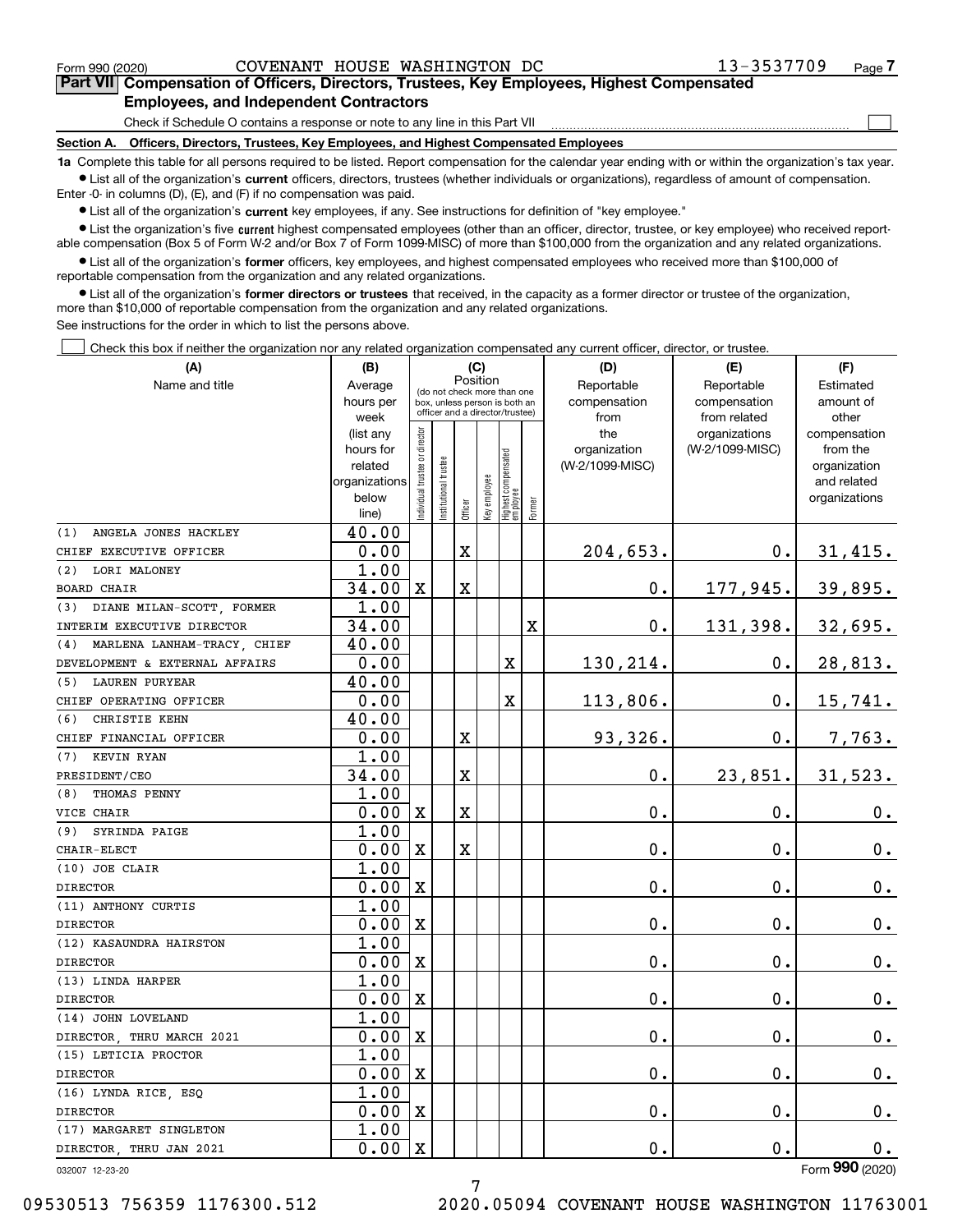| COVENANT HOUSE WASHINGTON DC<br>Form 990 (2020)                                                                                           |                      |                                |                                                                  |                 |              |                                   |        |                         | 13-3537709                    |       |              | Page 8                |
|-------------------------------------------------------------------------------------------------------------------------------------------|----------------------|--------------------------------|------------------------------------------------------------------|-----------------|--------------|-----------------------------------|--------|-------------------------|-------------------------------|-------|--------------|-----------------------|
| <b>Part VII</b><br>Section A. Officers, Directors, Trustees, Key Employees, and Highest Compensated Employees (continued)                 |                      |                                |                                                                  |                 |              |                                   |        |                         |                               |       |              |                       |
| (A)                                                                                                                                       | (B)                  |                                |                                                                  | (C)<br>Position |              |                                   |        | (D)                     | (E)                           |       |              | (F)                   |
| Name and title                                                                                                                            | Average              |                                | (do not check more than one                                      |                 |              |                                   |        | Reportable              | Reportable                    |       |              | Estimated             |
|                                                                                                                                           | hours per<br>week    |                                | box, unless person is both an<br>officer and a director/trustee) |                 |              |                                   |        | compensation            | compensation                  |       |              | amount of             |
|                                                                                                                                           | (list any            |                                |                                                                  |                 |              |                                   |        | from<br>the             | from related<br>organizations |       |              | other<br>compensation |
|                                                                                                                                           | hours for            |                                |                                                                  |                 |              |                                   |        | organization            | (W-2/1099-MISC)               |       |              | from the              |
|                                                                                                                                           | related              |                                |                                                                  |                 |              |                                   |        | (W-2/1099-MISC)         |                               |       |              | organization          |
|                                                                                                                                           | organizations        |                                |                                                                  |                 |              |                                   |        |                         |                               |       |              | and related           |
|                                                                                                                                           | below                | Individual trustee or director | Institutional trustee                                            |                 | key employee | Highest compensated<br>  employee | Former |                         |                               |       |              | organizations         |
|                                                                                                                                           | line)                |                                |                                                                  | Officer         |              |                                   |        |                         |                               |       |              |                       |
| (18) KEON SCOTT                                                                                                                           | 1.00                 |                                |                                                                  |                 |              |                                   |        |                         |                               |       |              |                       |
| DIRECTOR                                                                                                                                  | 0.00<br>1.00         | $\mathbf X$                    |                                                                  |                 |              |                                   |        | 0.                      |                               | 0.    |              | 0.                    |
| (19) KELLY MIKEL WILLIAMS<br>DIRECTOR                                                                                                     | 0.00                 | $\mathbf X$                    |                                                                  |                 |              |                                   |        | 0.                      |                               | 0.    |              | 0.                    |
|                                                                                                                                           |                      |                                |                                                                  |                 |              |                                   |        |                         |                               |       |              |                       |
|                                                                                                                                           |                      |                                |                                                                  |                 |              |                                   |        |                         |                               |       |              |                       |
|                                                                                                                                           |                      |                                |                                                                  |                 |              |                                   |        |                         |                               |       |              |                       |
|                                                                                                                                           |                      |                                |                                                                  |                 |              |                                   |        |                         |                               |       |              |                       |
|                                                                                                                                           |                      |                                |                                                                  |                 |              |                                   |        |                         |                               |       |              |                       |
|                                                                                                                                           |                      |                                |                                                                  |                 |              |                                   |        |                         |                               |       |              |                       |
|                                                                                                                                           |                      |                                |                                                                  |                 |              |                                   |        |                         |                               |       |              |                       |
|                                                                                                                                           |                      |                                |                                                                  |                 |              |                                   |        |                         |                               |       |              |                       |
|                                                                                                                                           |                      |                                |                                                                  |                 |              |                                   |        |                         |                               |       |              |                       |
|                                                                                                                                           |                      |                                |                                                                  |                 |              |                                   |        |                         |                               |       |              |                       |
|                                                                                                                                           |                      |                                |                                                                  |                 |              |                                   |        |                         |                               |       |              |                       |
|                                                                                                                                           |                      |                                |                                                                  |                 |              |                                   |        |                         |                               |       |              |                       |
|                                                                                                                                           |                      |                                |                                                                  |                 |              |                                   |        |                         |                               |       |              |                       |
|                                                                                                                                           |                      |                                |                                                                  |                 |              |                                   |        | 541,999.                | 333,194.                      |       |              | 187, 845.             |
| c Total from continuation sheets to Part VII, Section A                                                                                   |                      |                                |                                                                  |                 |              |                                   |        | 0.                      |                               | $0$ . |              | 0.                    |
|                                                                                                                                           |                      |                                |                                                                  |                 |              |                                   |        | 541,999.                | 333,194.                      |       |              | 187,845.              |
| Total number of individuals (including but not limited to those listed above) who received more than \$100,000 of reportable<br>2         |                      |                                |                                                                  |                 |              |                                   |        |                         |                               |       |              |                       |
| compensation from the organization $\blacktriangleright$                                                                                  |                      |                                |                                                                  |                 |              |                                   |        |                         |                               |       |              | 3                     |
|                                                                                                                                           |                      |                                |                                                                  |                 |              |                                   |        |                         |                               |       |              | No<br>Yes             |
| Did the organization list any former officer, director, trustee, key employee, or highest compensated employee on<br>3                    |                      |                                |                                                                  |                 |              |                                   |        |                         |                               |       |              |                       |
| line 1a? If "Yes," complete Schedule J for such individual manufactured contained and the Yes," complete Schedule J for such individual   |                      |                                |                                                                  |                 |              |                                   |        |                         |                               |       | 3            | х                     |
| For any individual listed on line 1a, is the sum of reportable compensation and other compensation from the organization<br>4             |                      |                                |                                                                  |                 |              |                                   |        |                         |                               |       |              | X                     |
| Did any person listed on line 1a receive or accrue compensation from any unrelated organization or individual for services                |                      |                                |                                                                  |                 |              |                                   |        |                         |                               |       | 4            |                       |
| 5                                                                                                                                         |                      |                                |                                                                  |                 |              |                                   |        |                         |                               |       | 5            | х                     |
| <b>Section B. Independent Contractors</b>                                                                                                 |                      |                                |                                                                  |                 |              |                                   |        |                         |                               |       |              |                       |
| Complete this table for your five highest compensated independent contractors that received more than \$100,000 of compensation from<br>1 |                      |                                |                                                                  |                 |              |                                   |        |                         |                               |       |              |                       |
| the organization. Report compensation for the calendar year ending with or within the organization's tax year.                            |                      |                                |                                                                  |                 |              |                                   |        |                         |                               |       |              |                       |
| (A)                                                                                                                                       |                      |                                |                                                                  |                 |              |                                   |        | (B)                     |                               |       | (C)          |                       |
| Name and business address                                                                                                                 |                      |                                |                                                                  |                 |              |                                   |        | Description of services |                               |       | Compensation |                       |
| THAN ENOUGH<br>MORE                                                                                                                       |                      |                                |                                                                  |                 |              |                                   |        |                         |                               |       |              |                       |
| 17TH STREET, SE,<br>1619                                                                                                                  | WASHINGTON, DC 20020 |                                |                                                                  |                 |              |                                   |        | FOOD<br><b>SERVICES</b> |                               |       |              | 103,095.              |
|                                                                                                                                           |                      |                                |                                                                  |                 |              |                                   |        |                         |                               |       |              |                       |
|                                                                                                                                           |                      |                                |                                                                  |                 |              |                                   |        |                         |                               |       |              |                       |
|                                                                                                                                           |                      |                                |                                                                  |                 |              |                                   |        |                         |                               |       |              |                       |
|                                                                                                                                           |                      |                                |                                                                  |                 |              |                                   |        |                         |                               |       |              |                       |
|                                                                                                                                           |                      |                                |                                                                  |                 |              |                                   |        |                         |                               |       |              |                       |
|                                                                                                                                           |                      |                                |                                                                  |                 |              |                                   |        |                         |                               |       |              |                       |
|                                                                                                                                           |                      |                                |                                                                  |                 |              |                                   |        |                         |                               |       |              |                       |
| Total number of independent contractors (including but not limited to those listed above) who received more than<br>2                     |                      |                                |                                                                  |                 | 1            |                                   |        |                         |                               |       |              |                       |
| \$100,000 of compensation from the organization                                                                                           |                      |                                |                                                                  |                 |              |                                   |        |                         |                               |       |              | Form 990 (2020)       |

032008 12-23-20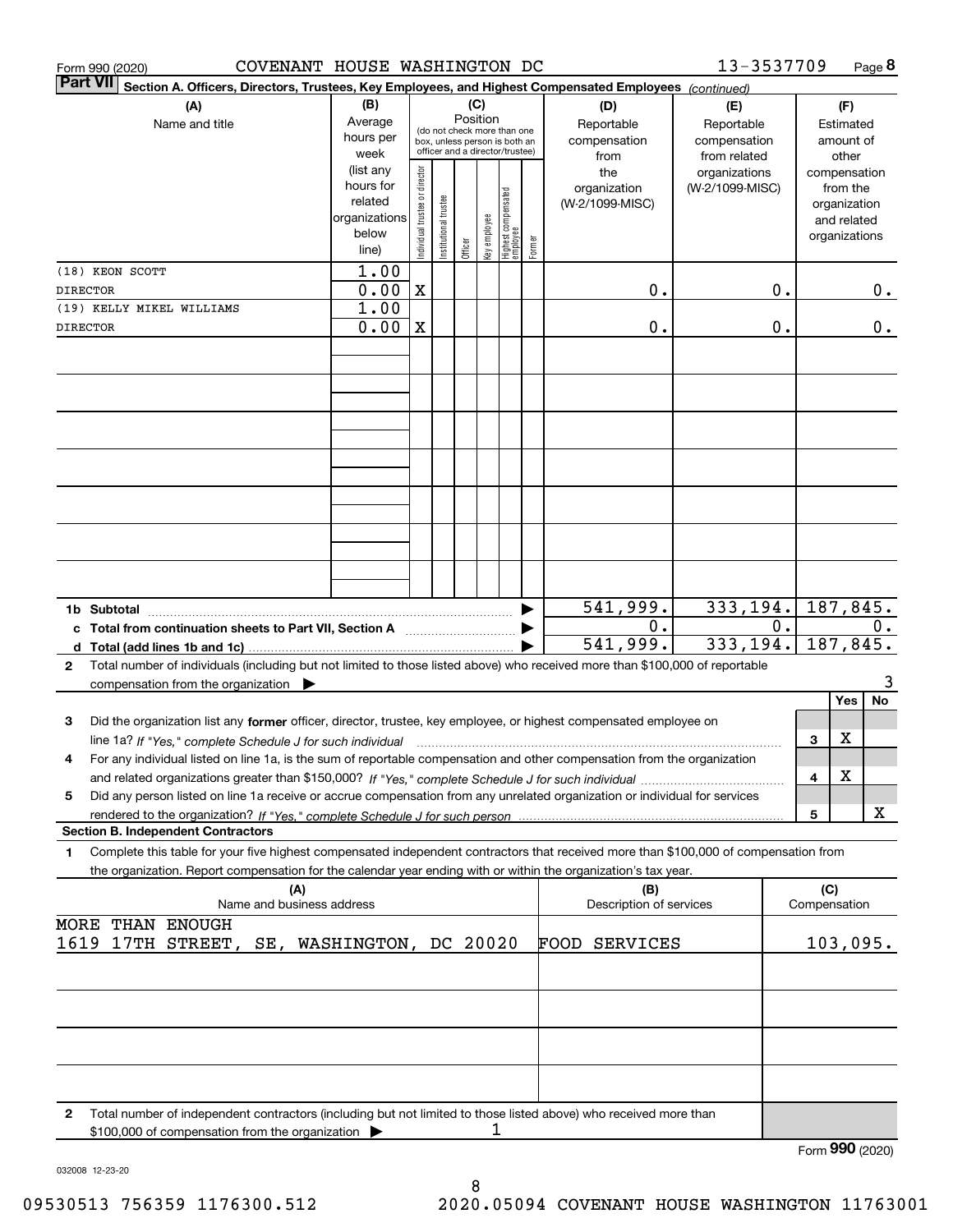|                                                           | <b>Part VIII</b> |        | <b>Statement of Revenue</b>                                                     |                |                    |             |                                |                      |                                                           |                                                 |                                                                 |
|-----------------------------------------------------------|------------------|--------|---------------------------------------------------------------------------------|----------------|--------------------|-------------|--------------------------------|----------------------|-----------------------------------------------------------|-------------------------------------------------|-----------------------------------------------------------------|
|                                                           |                  |        | Check if Schedule O contains a response or note to any line in this Part VIII   |                |                    |             |                                |                      |                                                           |                                                 |                                                                 |
|                                                           |                  |        |                                                                                 |                |                    |             |                                | (A)<br>Total revenue | $\overline{(B)}$<br>Related or exempt<br>function revenue | $\overline{C}$<br>Unrelated<br>business revenue | (D)<br>Revenue excluded<br>from tax under<br>sections 512 - 514 |
|                                                           |                  |        | <b>1 a</b> Federated campaigns                                                  |                | 1a                 |             | 3,679.                         |                      |                                                           |                                                 |                                                                 |
|                                                           |                  | b      | Membership dues                                                                 |                | 1 <sub>b</sub>     |             |                                |                      |                                                           |                                                 |                                                                 |
|                                                           |                  | с      | Fundraising events                                                              |                | 1 <sub>c</sub>     |             | 87,631.                        |                      |                                                           |                                                 |                                                                 |
| Contributions, Gifts, Grants<br>and Other Similar Amounts |                  | d      | Related organizations                                                           |                | 1 <sub>d</sub>     |             | 1,649,315.                     |                      |                                                           |                                                 |                                                                 |
|                                                           |                  | е      | Government grants (contributions)                                               |                | 1e                 |             | 2,905,863.                     |                      |                                                           |                                                 |                                                                 |
|                                                           |                  | f      | All other contributions, gifts, grants, and                                     |                |                    |             |                                |                      |                                                           |                                                 |                                                                 |
|                                                           |                  |        | similar amounts not included above                                              |                | 1f                 |             | 1, 182, 446.                   |                      |                                                           |                                                 |                                                                 |
|                                                           |                  |        | Noncash contributions included in lines 1a-1f                                   |                | $1g$ $\frac{1}{3}$ |             | 71,501.                        |                      |                                                           |                                                 |                                                                 |
|                                                           |                  |        |                                                                                 |                |                    |             |                                | 5,828,934.           |                                                           |                                                 |                                                                 |
|                                                           |                  |        | PROGRAM RELATED RENT                                                            |                |                    |             | <b>Business Code</b><br>531190 | 3,500.               | 3,500.                                                    |                                                 |                                                                 |
| Program Service<br>Revenue                                |                  | 2a     |                                                                                 |                |                    |             |                                |                      |                                                           |                                                 |                                                                 |
|                                                           |                  | b      |                                                                                 |                |                    |             |                                |                      |                                                           |                                                 |                                                                 |
|                                                           |                  | с<br>d | <u> 1989 - Johann Stein, marwolaethau (b. 1989)</u>                             |                |                    |             |                                |                      |                                                           |                                                 |                                                                 |
|                                                           |                  | е      | the contract of the contract of the contract of the contract of the contract of |                |                    |             |                                |                      |                                                           |                                                 |                                                                 |
|                                                           |                  | f      | All other program service revenue                                               |                |                    |             |                                |                      |                                                           |                                                 |                                                                 |
|                                                           |                  | q      |                                                                                 |                |                    |             | ▶                              | 3,500.               |                                                           |                                                 |                                                                 |
|                                                           | 3                |        | Investment income (including dividends, interest, and                           |                |                    |             |                                |                      |                                                           |                                                 |                                                                 |
|                                                           |                  |        |                                                                                 |                |                    |             |                                |                      |                                                           |                                                 |                                                                 |
|                                                           | 4                |        | Income from investment of tax-exempt bond proceeds                              |                |                    |             |                                |                      |                                                           |                                                 |                                                                 |
|                                                           | 5                |        |                                                                                 |                |                    |             |                                |                      |                                                           |                                                 |                                                                 |
|                                                           |                  |        |                                                                                 |                | (i) Real           |             | (ii) Personal                  |                      |                                                           |                                                 |                                                                 |
|                                                           |                  | 6а     | Gross rents<br>.                                                                | l 6a           |                    |             |                                |                      |                                                           |                                                 |                                                                 |
|                                                           |                  | b      | Less: rental expenses                                                           | 6 <sub>b</sub> |                    |             |                                |                      |                                                           |                                                 |                                                                 |
|                                                           |                  | c      | Rental income or (loss)                                                         | 6c             |                    |             |                                |                      |                                                           |                                                 |                                                                 |
|                                                           |                  | d      | Net rental income or (loss)                                                     |                | (i) Securities     |             | (ii) Other                     |                      |                                                           |                                                 |                                                                 |
|                                                           |                  |        | 7 a Gross amount from sales of<br>assets other than inventory                   |                |                    |             | 4,600,000.                     |                      |                                                           |                                                 |                                                                 |
|                                                           |                  |        | <b>b</b> Less: cost or other basis                                              | 7a             |                    |             |                                |                      |                                                           |                                                 |                                                                 |
|                                                           |                  |        | and sales expenses                                                              | 7b             |                    |             | 587,073.                       |                      |                                                           |                                                 |                                                                 |
|                                                           |                  |        | c Gain or (loss)                                                                | <b>7c</b>      |                    |             | 4,012,927.                     |                      |                                                           |                                                 |                                                                 |
| Revenue                                                   |                  |        |                                                                                 |                |                    |             |                                | 4,012,927.           |                                                           |                                                 | 4,012,927.                                                      |
|                                                           |                  |        | 8 a Gross income from fundraising events (not                                   |                |                    |             |                                |                      |                                                           |                                                 |                                                                 |
| <b>Other</b>                                              |                  |        | including $$$<br>87,631. of                                                     |                |                    |             |                                |                      |                                                           |                                                 |                                                                 |
|                                                           |                  |        | contributions reported on line 1c). See                                         |                |                    |             |                                |                      |                                                           |                                                 |                                                                 |
|                                                           |                  |        |                                                                                 |                |                    | 8a          | 0.                             |                      |                                                           |                                                 |                                                                 |
|                                                           |                  |        |                                                                                 |                |                    | 8b          | 5,736.                         |                      |                                                           |                                                 |                                                                 |
|                                                           |                  |        | c Net income or (loss) from fundraising events                                  |                |                    |             | ▶                              | $-5,736.$            |                                                           |                                                 | $-5,736.$                                                       |
|                                                           |                  |        | 9 a Gross income from gaming activities. See                                    |                |                    |             |                                |                      |                                                           |                                                 |                                                                 |
|                                                           |                  |        |                                                                                 |                |                    | <u>  9a</u> |                                |                      |                                                           |                                                 |                                                                 |
|                                                           |                  |        | <b>b</b> Less: direct expenses <b>manually</b>                                  |                |                    | 9b          |                                |                      |                                                           |                                                 |                                                                 |
|                                                           |                  |        | c Net income or (loss) from gaming activities                                   |                |                    |             |                                |                      |                                                           |                                                 |                                                                 |
|                                                           |                  |        | 10 a Gross sales of inventory, less returns                                     |                |                    |             |                                |                      |                                                           |                                                 |                                                                 |
|                                                           |                  |        | <b>b</b> Less: cost of goods sold                                               |                |                    | 10a<br>10b  |                                |                      |                                                           |                                                 |                                                                 |
|                                                           |                  |        | c Net income or (loss) from sales of inventory                                  |                |                    |             |                                |                      |                                                           |                                                 |                                                                 |
|                                                           |                  |        |                                                                                 |                |                    |             | <b>Business Code</b>           |                      |                                                           |                                                 |                                                                 |
|                                                           | 11 a             |        | OTHER REVENUE                                                                   |                |                    |             | 900099                         | 39.                  |                                                           |                                                 | 39.                                                             |
|                                                           |                  | b      |                                                                                 |                |                    |             |                                |                      |                                                           |                                                 |                                                                 |
| Revenue                                                   |                  | c      |                                                                                 |                |                    |             |                                |                      |                                                           |                                                 |                                                                 |
| Miscellaneous                                             |                  |        |                                                                                 |                |                    |             |                                |                      |                                                           |                                                 |                                                                 |
|                                                           |                  |        |                                                                                 |                |                    |             | ▶                              | 39.                  |                                                           |                                                 |                                                                 |
|                                                           | 12               |        |                                                                                 |                |                    |             |                                | 9,839,664.           | 3,500.                                                    | 0.                                              | 4,007,230.                                                      |
| 032009 12-23-20                                           |                  |        |                                                                                 |                |                    |             |                                |                      |                                                           |                                                 | Form 990 (2020)                                                 |

Form 990 (2020) COVENANT HOUSE WASHINGTON DC 1 3-3 5 3 7 7 0 9 Page

COVENANT HOUSE WASHINGTON DC

**9**

13-3537709

9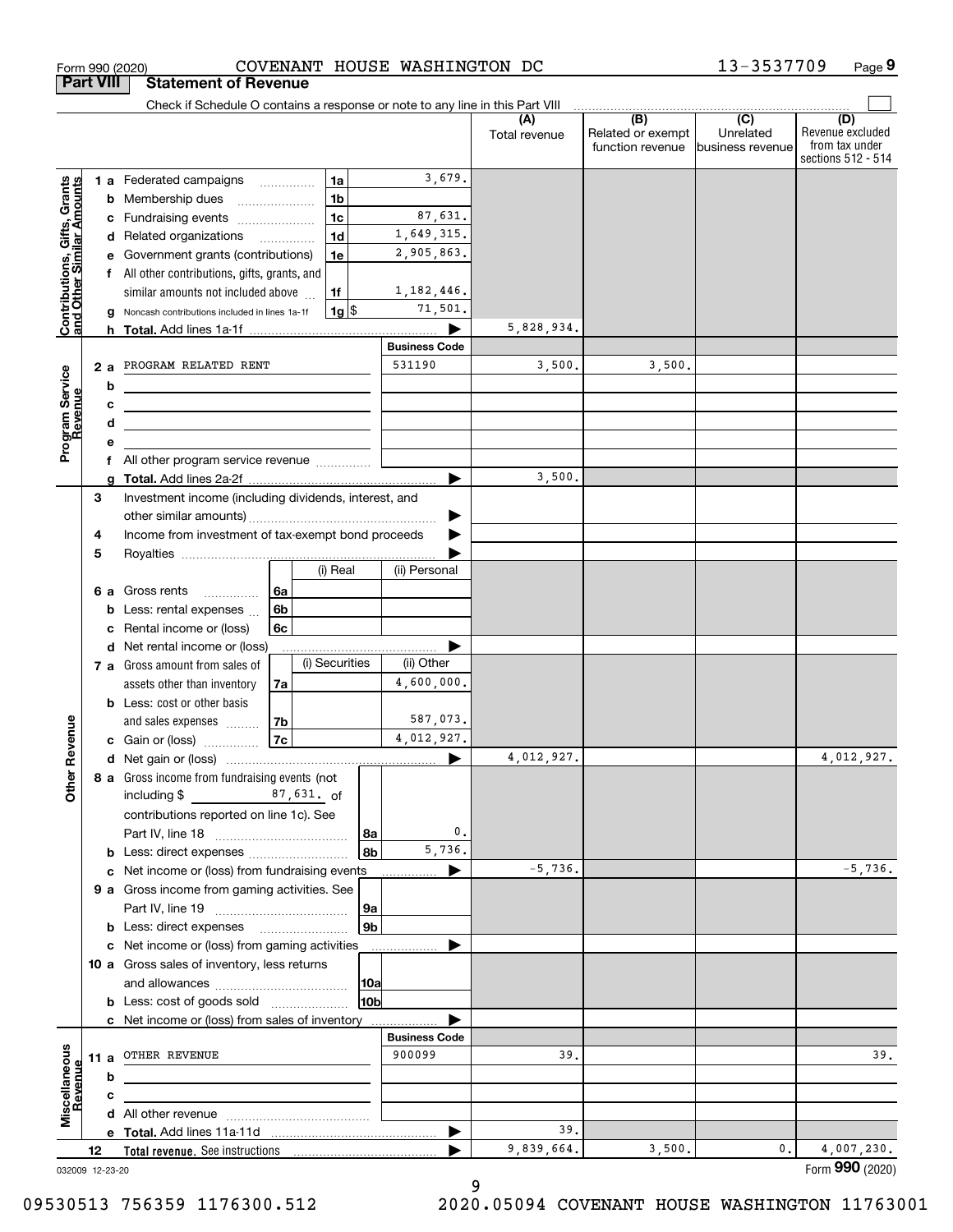Form 990 (2020) COVENANT HOUSE WASHINGTON DC 13-3537709 <sub>Page</sub> **Part IX Statement of Functional Expenses**

*Section 501(c)(3) and 501(c)(4) organizations must complete all columns. All other organizations must complete column (A).*

|          | Check if Schedule O contains a response or note to any line in this Part IX                           |                       |                                    |                                           |                                |
|----------|-------------------------------------------------------------------------------------------------------|-----------------------|------------------------------------|-------------------------------------------|--------------------------------|
|          | Do not include amounts reported on lines 6b,<br>7b, 8b, 9b, and 10b of Part VIII.                     | (A)<br>Total expenses | (B)<br>Program service<br>expenses | (C)<br>Management and<br>general expenses | (D)<br>Fundraising<br>expenses |
| 1        | Grants and other assistance to domestic organizations                                                 |                       |                                    |                                           |                                |
|          | and domestic governments. See Part IV, line 21                                                        |                       |                                    |                                           |                                |
| 2        | Grants and other assistance to domestic                                                               |                       |                                    |                                           |                                |
|          | individuals. See Part IV, line 22                                                                     | 342,125.              | 342, 125.                          |                                           |                                |
| 3        | Grants and other assistance to foreign                                                                |                       |                                    |                                           |                                |
|          | organizations, foreign governments, and foreign                                                       |                       |                                    |                                           |                                |
|          | individuals. See Part IV, lines 15 and 16                                                             |                       |                                    |                                           |                                |
| 4        | Benefits paid to or for members                                                                       |                       |                                    |                                           |                                |
| 5        | Compensation of current officers, directors,                                                          |                       |                                    |                                           |                                |
|          |                                                                                                       | 363,846.              | 85,179.                            | 217,824.                                  | 60,843.                        |
| 6        | Compensation not included above to disqualified                                                       |                       |                                    |                                           |                                |
|          | persons (as defined under section 4958(f)(1)) and                                                     |                       |                                    |                                           |                                |
|          | persons described in section 4958(c)(3)(B)                                                            | 2,910,843.            | 2,739,986.                         | 136,675.                                  | 34, 182.                       |
| 7<br>8   |                                                                                                       |                       |                                    |                                           |                                |
|          | Pension plan accruals and contributions (include<br>section 401(k) and 403(b) employer contributions) | 180,225.              | 163,808.                           | 12,545.                                   |                                |
| 9        |                                                                                                       | 275,929.              | 264,816.                           | 10,843.                                   | $\frac{3,872}{270}$            |
| 10       |                                                                                                       | 424,685.              | 382,682.                           | 30, 137.                                  | 11,866.                        |
| 11       | Fees for services (nonemployees):                                                                     |                       |                                    |                                           |                                |
| a        |                                                                                                       |                       |                                    |                                           |                                |
| b        |                                                                                                       |                       |                                    |                                           |                                |
| c        |                                                                                                       | 44,250.               | 33,187.                            | 11,063.                                   |                                |
| d        |                                                                                                       |                       |                                    |                                           |                                |
| е        | Professional fundraising services. See Part IV, line 17                                               |                       |                                    |                                           |                                |
| f        | Investment management fees                                                                            |                       |                                    |                                           |                                |
| g        | Other. (If line 11g amount exceeds 10% of line 25,                                                    |                       |                                    |                                           |                                |
|          | column (A) amount, list line 11g expenses on Sch O.)                                                  | 338,091.              | 208,772.                           | 120, 526.                                 | 8,793.                         |
| 12       |                                                                                                       |                       |                                    |                                           |                                |
| 13       |                                                                                                       | 197,383.              | 158, 284.                          | 31,927.                                   | 7,172.                         |
| 14       |                                                                                                       | 86,378.               | 74,894.                            | 8,795.                                    | 2,689.                         |
| 15       |                                                                                                       |                       |                                    |                                           |                                |
| 16       |                                                                                                       | 902,914.              | 856,237.                           | 37,224.                                   | 9,453.                         |
| 17       | Travel                                                                                                | 13,665.               | 8,619.                             | 3,141.                                    | 1,905.                         |
| 18       | Payments of travel or entertainment expenses                                                          |                       |                                    |                                           |                                |
|          | for any federal, state, or local public officials                                                     |                       |                                    |                                           |                                |
| 19       | Conferences, conventions, and meetings                                                                | 17,156.<br>19,509.    | 10,820.<br>12,184.                 | 3,944.<br>7,325.                          | 2,392.                         |
| 20       | Interest                                                                                              |                       |                                    |                                           |                                |
| 21<br>22 | Depreciation, depletion, and amortization                                                             | 265,566.              | 227, 302.                          | 33,939.                                   | 4,325.                         |
| 23       | Insurance                                                                                             | 35,761.               | 27,141.                            | 6,998.                                    | 1,622.                         |
| 24       | Other expenses. Itemize expenses not covered                                                          |                       |                                    |                                           |                                |
|          | above (List miscellaneous expenses on line 24e. If                                                    |                       |                                    |                                           |                                |
|          | line 24e amount exceeds 10% of line 25, column (A)<br>amount, list line 24e expenses on Schedule 0.)  |                       |                                    |                                           |                                |
| a        | EQUIPMENT                                                                                             | 181,913.              | 167,887.                           | 11,731.                                   | 2,295.                         |
| b        | OTHER DIRECT OPERATING                                                                                | 19,742.               | 14,327.                            | 4,510.                                    | 905.                           |
| C        | STAFF RECRUITMENT                                                                                     | $\overline{5,216}$ .  | 2,870.                             | $\overline{2,346}$ .                      |                                |
| d        |                                                                                                       |                       |                                    |                                           |                                |
|          | e All other expenses                                                                                  |                       |                                    |                                           |                                |
| 25       | Total functional expenses. Add lines 1 through 24e                                                    | 6,625,197.            | 5,781,120.                         | 691,493.                                  | 152,584.                       |
| 26       | Joint costs. Complete this line only if the organization                                              |                       |                                    |                                           |                                |
|          | reported in column (B) joint costs from a combined                                                    |                       |                                    |                                           |                                |
|          | educational campaign and fundraising solicitation.                                                    |                       |                                    |                                           |                                |
|          | Check here $\blacktriangleright$<br>if following SOP 98-2 (ASC 958-720)                               |                       |                                    |                                           |                                |

10

032010 12-23-20

Form (2020) **990**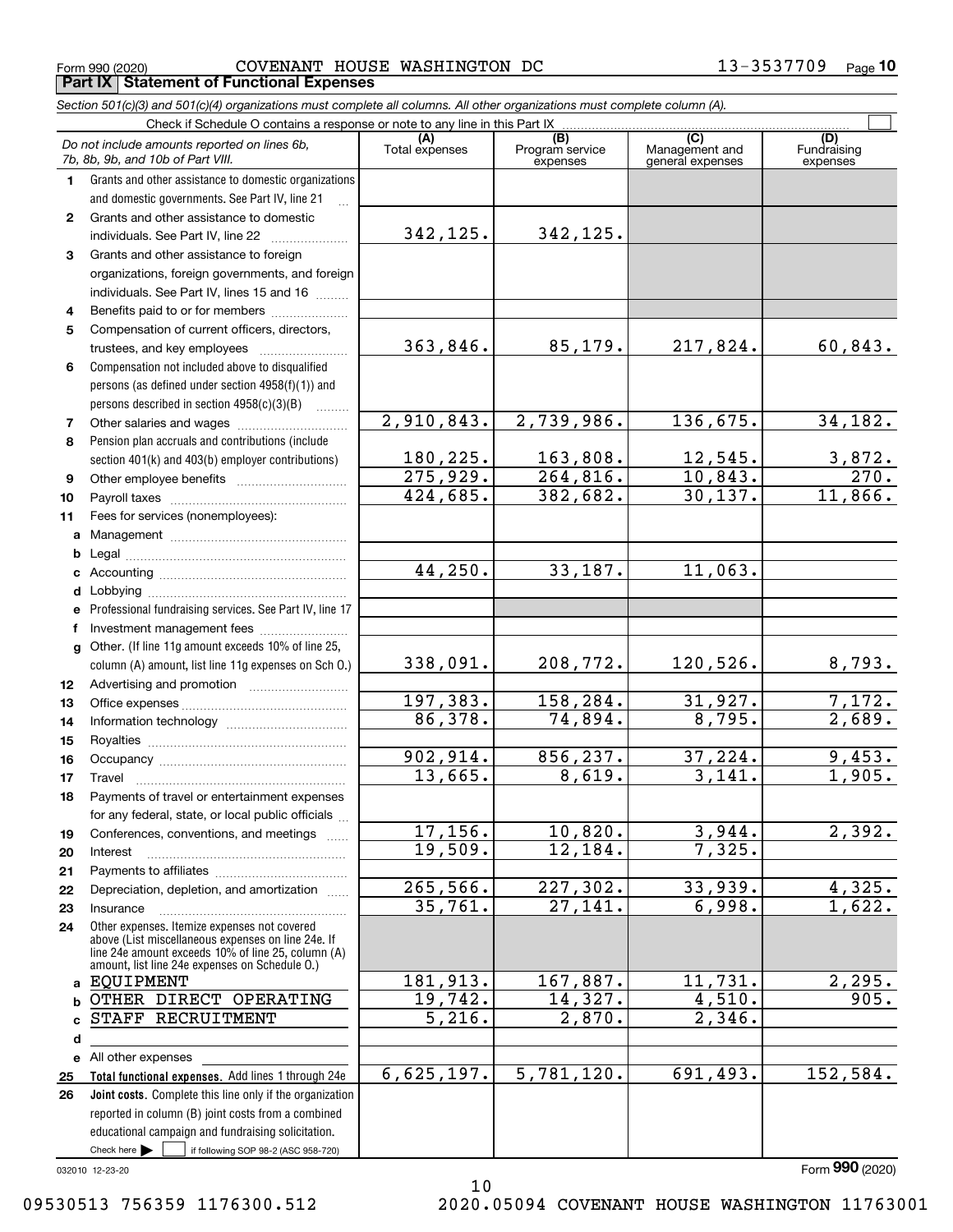Form (2020) **990**

**Part X** Balance Sheet

#### $\boxed{\text{X}}$ Check if Schedule O contains a response or note to any line in this Part X **(A) (B)** Beginning of year | | End of year  $1,496,139.$   $1 \mid 3,324,863.$ **11**Cash - non-interest-bearing ~~~~~~~~~~~~~~~~~~~~~~~~~ **22**Savings and temporary cash investments ~~~~~~~~~~~~~~~~~~ $500, 140.$   $3 \mid 530, 125.$ **33**Pledges and grants receivable, net ~~~~~~~~~~~~~~~~~~~~~  $1,317. | 4 | 52,056.$ Accounts receivable, net ~~~~~~~~~~~~~~~~~~~~~~~~~~ **445**Loans and other receivables from any current or former officer, director, trustee, key employee, creator or founder, substantial contributor, or 35% controlled entity or family member of any of these persons ............................ **5**Loans and other receivables from other disqualified persons (as defined **6**under section  $4958(f)(1)$ , and persons described in section  $4958(c)(3)(B)$ **677**Notes and loans receivable, net ~~~~~~~~~~~~~~~~~~~~~~~**Assets 88**Inventories for sale or use ~~~~~~~~~~~~~~~~~~~~~~~~~~ $69,431.$   $9 \mid 17,473.$ **99**Prepaid expenses and deferred charges ~~~~~~~~~~~~~~~~~~ **10a**Land, buildings, and equipment: cost or other 7,486,265. basis. Complete Part VI of Schedule D will aller  $4,763,291.$  3,100,867. 10c 2,722,974. **10cb** Less: accumulated depreciation  $\ldots$  **10b 1111**Investments - publicly traded securities ~~~~~~~~~~~~~~~~~~~ **1212**Investments - other securities. See Part IV, line 11 ~~~~~~~~~~~~~~ **1313**Investments - program-related. See Part IV, line 11 [2010] [2010] [2010] [2010] [2010] [2010] [2010] [2010] [2 **1414**Intangible assets ~~~~~~~~~~~~~~~~~~~~~~~~~~~~~~ Other assets. See Part IV, line 11 ~~~~~~~~~~~~~~~~~~~~~~  $5,250.$  15 27,455. **1515** $5, 173, 144.$  16 6,674,946. **1616Total assets.**  Add lines 1 through 15 (must equal line 33)  $315,922.$   $17$  518,931. **1717**Accounts payable and accrued expenses ~~~~~~~~~~~~~~~~~~ **1818**Grants payable ~~~~~~~~~~~~~~~~~~~~~~~~~~~~~~~ 150,737. 19 36,000. **1919**Deferred revenue ~~~~~~~~~~~~~~~~~~~~~~~~~~~~~~ **2020**Tax-exempt bond liabilities …………………………………………………………… 28,579. 19,218. Escrow or custodial account liability. Complete Part IV of Schedule D **212122**Loans and other payables to any current or former officer, director, iabilities **Liabilities** trustee, key employee, creator or founder, substantial contributor, or 35% controlled entity or family member of any of these persons ~~~~~~~~~**22** $257,396.$  23 **23**Secured mortgages and notes payable to unrelated third parties **23**Unsecured notes and loans payable to unrelated third parties **242425**Other liabilities (including federal income tax, payables to related third parties, and other liabilities not included on lines 17-24). Complete Part X  $1,782,294. |25| 248,114.$ of Schedule D ~~~~~~~~~~~~~~~~~~~~~~~~~~~~~~~ **25**2,534,928. 26 822,263. **2626Total liabilities.**  Add lines 17 through 25 **Organizations that follow FASB ASC 958, check here** | X Net Assets or Fund Balances **Net Assets or Fund Balances and complete lines 27, 28, 32, and 33.**  $2,329,213. |z_7| 5,488,735.$ **2727**Net assets without donor restrictions ~~~~~~~~~~~~~~~~~~~~  $309,003. |28$  363,948. **2828**Net assets with donor restrictions ~~~~~~~~~~~~~~~~~~~~~~ **Organizations that do not follow FASB ASC 958, check here** | **and complete lines 29 through 33. 2929**Capital stock or trust principal, or current funds ~~~~~~~~~~~~~~~ **3030**Paid-in or capital surplus, or land, building, or equipment fund www.commun.com **31**Retained earnings, endowment, accumulated income, or other funds **31** Total net assets or fund balances ~~~~~~~~~~~~~~~~~~~~~~  $2,638,216.$   $32$   $5,852,683.$ **3232** $5, 173, 144. |33 | 6, 674, 946.$ Total liabilities and net assets/fund balances **3333**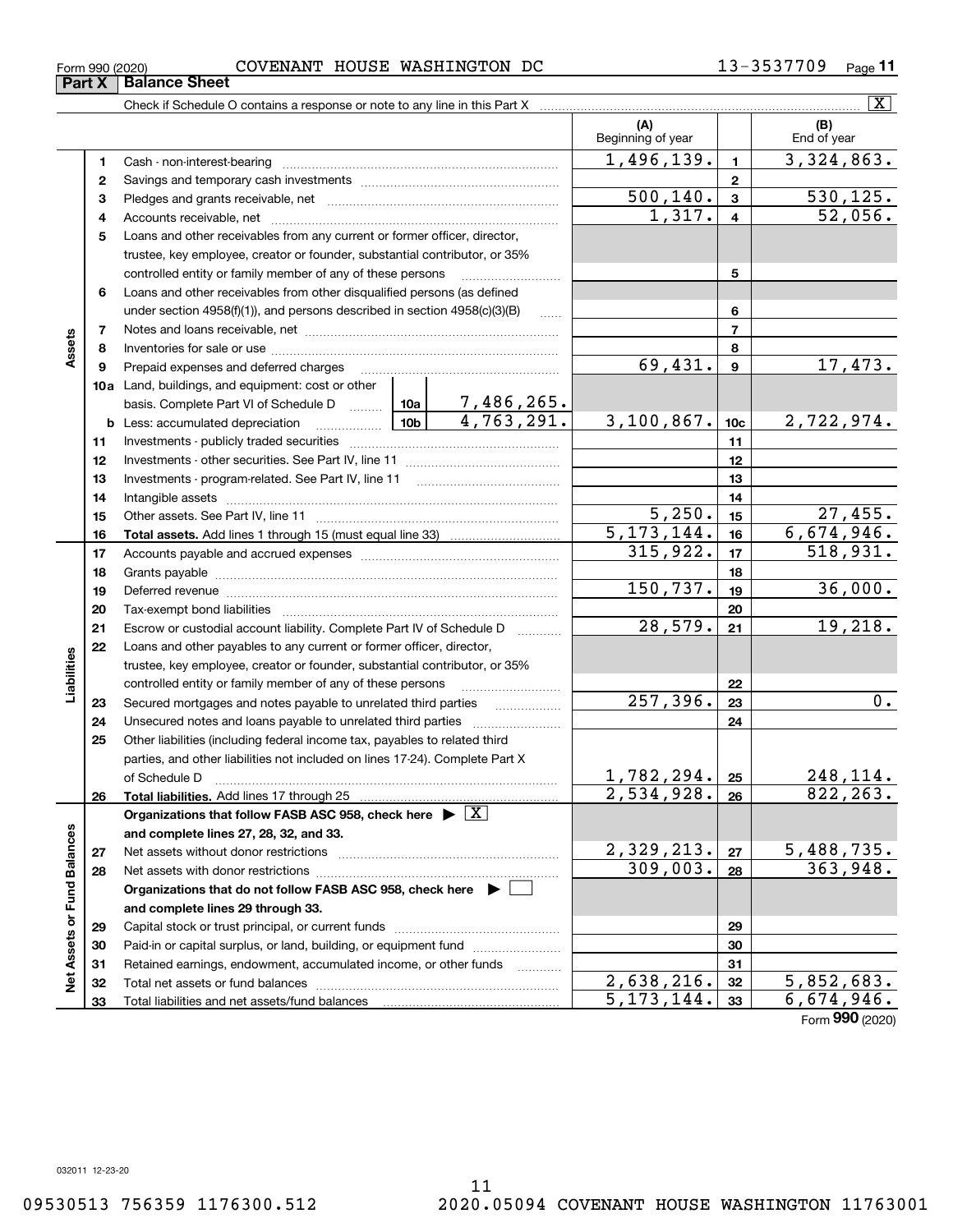|    | COVENANT HOUSE WASHINGTON DC<br>Form 990 (2020)                                                                                      |                | 13-3537709               |        | Page 12            |
|----|--------------------------------------------------------------------------------------------------------------------------------------|----------------|--------------------------|--------|--------------------|
|    | Part XI<br><b>Reconciliation of Net Assets</b>                                                                                       |                |                          |        |                    |
|    |                                                                                                                                      |                |                          |        |                    |
|    |                                                                                                                                      |                |                          |        |                    |
| 1  |                                                                                                                                      | 1              | 9,839,664.               |        |                    |
| 2  | Total expenses (must equal Part IX, column (A), line 25)                                                                             | $\mathbf{2}$   | 6,625,197.               |        |                    |
| 3  | Revenue less expenses. Subtract line 2 from line 1                                                                                   | 3              | 3, 214, 467.             |        |                    |
| 4  | Net assets or fund balances at beginning of year (must equal Part X, line 32, column (A)) <i></i>                                    | 4              | $\overline{2,638,216}$ . |        |                    |
| 5  | Net unrealized gains (losses) on investments                                                                                         | 5              |                          |        |                    |
| 6  |                                                                                                                                      | 6              |                          |        |                    |
| 7  | Investment expenses                                                                                                                  | $\overline{7}$ |                          |        |                    |
| 8  |                                                                                                                                      | 8              |                          |        |                    |
| 9  | Other changes in net assets or fund balances (explain on Schedule O)                                                                 | 9              |                          |        | 0.                 |
| 10 | Net assets or fund balances at end of year. Combine lines 3 through 9 (must equal Part X, line 32,                                   |                |                          |        |                    |
|    |                                                                                                                                      | 10             | 5,852,683.               |        |                    |
|    | Part XII Financial Statements and Reporting                                                                                          |                |                          |        |                    |
|    |                                                                                                                                      |                |                          |        | $\boxed{\text{X}}$ |
|    |                                                                                                                                      |                |                          | Yes    | No                 |
| 1  | $\boxed{\mathbf{X}}$ Accrual<br>Accounting method used to prepare the Form 990: <u>[</u> Cash<br>Other                               |                |                          |        |                    |
|    | If the organization changed its method of accounting from a prior year or checked "Other," explain in Schedule O.                    |                |                          |        |                    |
|    | 2a Were the organization's financial statements compiled or reviewed by an independent accountant?                                   |                | 2a                       |        | х                  |
|    | If "Yes," check a box below to indicate whether the financial statements for the year were compiled or reviewed on a                 |                |                          |        |                    |
|    | separate basis, consolidated basis, or both:                                                                                         |                |                          |        |                    |
|    | Both consolidated and separate basis<br>Separate basis<br>Consolidated basis                                                         |                |                          |        |                    |
|    | <b>b</b> Were the organization's financial statements audited by an independent accountant?                                          |                | 2 <sub>b</sub>           | Χ      |                    |
|    | If "Yes," check a box below to indicate whether the financial statements for the year were audited on a separate basis,              |                |                          |        |                    |
|    | consolidated basis, or both:                                                                                                         |                |                          |        |                    |
|    | $X$ Both consolidated and separate basis<br>Separate basis<br><b>Consolidated basis</b>                                              |                |                          |        |                    |
|    | c If "Yes" to line 2a or 2b, does the organization have a committee that assumes responsibility for oversight of the audit,          |                |                          |        |                    |
|    |                                                                                                                                      |                | 2c                       | x      |                    |
|    | If the organization changed either its oversight process or selection process during the tax year, explain on Schedule O.            |                |                          |        |                    |
|    | 3a As a result of a federal award, was the organization required to undergo an audit or audits as set forth in the Single Audit      |                |                          |        |                    |
|    |                                                                                                                                      |                | 3a                       | Χ      |                    |
|    | <b>b</b> If "Yes," did the organization undergo the required audit or audits? If the organization did not undergo the required audit |                |                          |        |                    |
|    |                                                                                                                                      |                | 3b                       | х<br>Š |                    |

Form (2020) **990**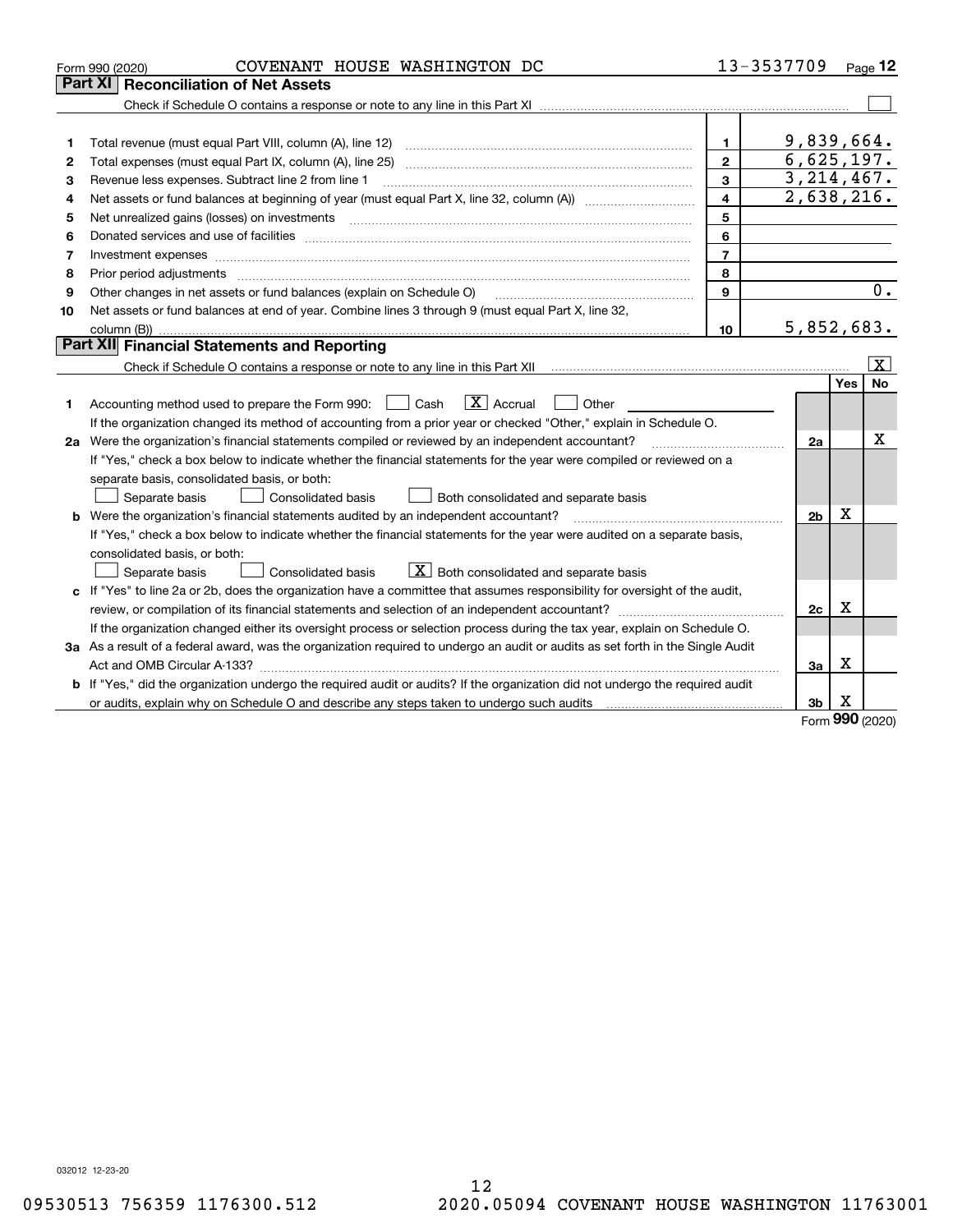| <b>SCHEDULE A</b> |
|-------------------|
|-------------------|

Department of the Treasury Internal Revenue Service

**(Form 990 or 990-EZ)**

# **Public Charity Status and Public Support**

**Complete if the organization is a section 501(c)(3) organization or a section 4947(a)(1) nonexempt charitable trust.**

**| Attach to Form 990 or Form 990-EZ.** 

**| Go to www.irs.gov/Form990 for instructions and the latest information.**

| OMB No. 1545-0047                   |
|-------------------------------------|
| 02                                  |
| <b>Open to Public</b><br>Inspection |

|                 | Name of the organization<br><b>Employer identification number</b> |                                                                                                                                                                                                                      |          |                                                       |                             |                                 |                            |  |                            |
|-----------------|-------------------------------------------------------------------|----------------------------------------------------------------------------------------------------------------------------------------------------------------------------------------------------------------------|----------|-------------------------------------------------------|-----------------------------|---------------------------------|----------------------------|--|----------------------------|
|                 |                                                                   | 13-3537709<br>COVENANT HOUSE WASHINGTON DC<br>Reason for Public Charity Status. (All organizations must complete this part.) See instructions.                                                                       |          |                                                       |                             |                                 |                            |  |                            |
| Part I          |                                                                   |                                                                                                                                                                                                                      |          |                                                       |                             |                                 |                            |  |                            |
|                 |                                                                   | The organization is not a private foundation because it is: (For lines 1 through 12, check only one box.)                                                                                                            |          |                                                       |                             |                                 |                            |  |                            |
| 1               |                                                                   | A church, convention of churches, or association of churches described in section 170(b)(1)(A)(i).                                                                                                                   |          |                                                       |                             |                                 |                            |  |                            |
| 2               |                                                                   | A school described in section 170(b)(1)(A)(ii). (Attach Schedule E (Form 990 or 990-EZ).)                                                                                                                            |          |                                                       |                             |                                 |                            |  |                            |
| 3               |                                                                   | A hospital or a cooperative hospital service organization described in section 170(b)(1)(A)(iii).                                                                                                                    |          |                                                       |                             |                                 |                            |  |                            |
| 4               |                                                                   | A medical research organization operated in conjunction with a hospital described in section 170(b)(1)(A)(iii). Enter the hospital's name,                                                                           |          |                                                       |                             |                                 |                            |  |                            |
|                 |                                                                   | city, and state:                                                                                                                                                                                                     |          |                                                       |                             |                                 |                            |  |                            |
| 5               |                                                                   | An organization operated for the benefit of a college or university owned or operated by a governmental unit described in                                                                                            |          |                                                       |                             |                                 |                            |  |                            |
|                 |                                                                   | section 170(b)(1)(A)(iv). (Complete Part II.)                                                                                                                                                                        |          |                                                       |                             |                                 |                            |  |                            |
| 6               | $\mathbf{X}$                                                      | A federal, state, or local government or governmental unit described in section 170(b)(1)(A)(v).                                                                                                                     |          |                                                       |                             |                                 |                            |  |                            |
| 7               |                                                                   | An organization that normally receives a substantial part of its support from a governmental unit or from the general public described in                                                                            |          |                                                       |                             |                                 |                            |  |                            |
|                 |                                                                   | section 170(b)(1)(A)(vi). (Complete Part II.)                                                                                                                                                                        |          |                                                       |                             |                                 |                            |  |                            |
| 8<br>9          |                                                                   | A community trust described in section 170(b)(1)(A)(vi). (Complete Part II.)<br>An agricultural research organization described in section 170(b)(1)(A)(ix) operated in conjunction with a land-grant college        |          |                                                       |                             |                                 |                            |  |                            |
|                 |                                                                   | or university or a non-land-grant college of agriculture (see instructions). Enter the name, city, and state of the college or                                                                                       |          |                                                       |                             |                                 |                            |  |                            |
|                 |                                                                   | university:                                                                                                                                                                                                          |          |                                                       |                             |                                 |                            |  |                            |
| 10              |                                                                   | An organization that normally receives (1) more than 33 1/3% of its support from contributions, membership fees, and gross receipts from                                                                             |          |                                                       |                             |                                 |                            |  |                            |
|                 |                                                                   | activities related to its exempt functions, subject to certain exceptions; and (2) no more than 33 1/3% of its support from gross investment                                                                         |          |                                                       |                             |                                 |                            |  |                            |
|                 |                                                                   | income and unrelated business taxable income (less section 511 tax) from businesses acquired by the organization after June 30, 1975.                                                                                |          |                                                       |                             |                                 |                            |  |                            |
|                 |                                                                   | See section 509(a)(2). (Complete Part III.)                                                                                                                                                                          |          |                                                       |                             |                                 |                            |  |                            |
| 11              |                                                                   | An organization organized and operated exclusively to test for public safety. See section 509(a)(4).                                                                                                                 |          |                                                       |                             |                                 |                            |  |                            |
| 12 <sub>2</sub> |                                                                   | An organization organized and operated exclusively for the benefit of, to perform the functions of, or to carry out the purposes of one or                                                                           |          |                                                       |                             |                                 |                            |  |                            |
|                 |                                                                   | more publicly supported organizations described in section 509(a)(1) or section 509(a)(2). See section 509(a)(3). Check the box in                                                                                   |          |                                                       |                             |                                 |                            |  |                            |
|                 |                                                                   | lines 12a through 12d that describes the type of supporting organization and complete lines 12e, 12f, and 12g.                                                                                                       |          |                                                       |                             |                                 |                            |  |                            |
| а               |                                                                   | Type I. A supporting organization operated, supervised, or controlled by its supported organization(s), typically by giving                                                                                          |          |                                                       |                             |                                 |                            |  |                            |
|                 |                                                                   | the supported organization(s) the power to regularly appoint or elect a majority of the directors or trustees of the supporting                                                                                      |          |                                                       |                             |                                 |                            |  |                            |
|                 |                                                                   | organization. You must complete Part IV, Sections A and B.                                                                                                                                                           |          |                                                       |                             |                                 |                            |  |                            |
| b               |                                                                   | Type II. A supporting organization supervised or controlled in connection with its supported organization(s), by having                                                                                              |          |                                                       |                             |                                 |                            |  |                            |
|                 |                                                                   | control or management of the supporting organization vested in the same persons that control or manage the supported                                                                                                 |          |                                                       |                             |                                 |                            |  |                            |
|                 |                                                                   | organization(s). You must complete Part IV, Sections A and C.                                                                                                                                                        |          |                                                       |                             |                                 |                            |  |                            |
|                 |                                                                   | Type III functionally integrated. A supporting organization operated in connection with, and functionally integrated with,                                                                                           |          |                                                       |                             |                                 |                            |  |                            |
|                 |                                                                   | its supported organization(s) (see instructions). You must complete Part IV, Sections A, D, and E.                                                                                                                   |          |                                                       |                             |                                 |                            |  |                            |
| d               |                                                                   | Type III non-functionally integrated. A supporting organization operated in connection with its supported organization(s)                                                                                            |          |                                                       |                             |                                 |                            |  |                            |
|                 |                                                                   | that is not functionally integrated. The organization generally must satisfy a distribution requirement and an attentiveness                                                                                         |          |                                                       |                             |                                 |                            |  |                            |
|                 |                                                                   | requirement (see instructions). You must complete Part IV, Sections A and D, and Part V.                                                                                                                             |          |                                                       |                             |                                 |                            |  |                            |
| е               |                                                                   | Check this box if the organization received a written determination from the IRS that it is a Type I, Type II, Type III<br>functionally integrated, or Type III non-functionally integrated supporting organization. |          |                                                       |                             |                                 |                            |  |                            |
| f               |                                                                   | Enter the number of supported organizations                                                                                                                                                                          |          |                                                       |                             |                                 |                            |  |                            |
|                 |                                                                   | Provide the following information about the supported organization(s).                                                                                                                                               |          |                                                       |                             |                                 |                            |  |                            |
|                 |                                                                   | (i) Name of supported                                                                                                                                                                                                | (ii) EIN | (iii) Type of organization                            | in your governing document? | (iv) Is the organization listed | (v) Amount of monetary     |  | (vi) Amount of other       |
|                 |                                                                   | organization                                                                                                                                                                                                         |          | (described on lines 1-10<br>above (see instructions)) | Yes                         | No                              | support (see instructions) |  | support (see instructions) |
|                 |                                                                   |                                                                                                                                                                                                                      |          |                                                       |                             |                                 |                            |  |                            |
|                 |                                                                   |                                                                                                                                                                                                                      |          |                                                       |                             |                                 |                            |  |                            |
|                 |                                                                   |                                                                                                                                                                                                                      |          |                                                       |                             |                                 |                            |  |                            |
|                 |                                                                   |                                                                                                                                                                                                                      |          |                                                       |                             |                                 |                            |  |                            |
|                 |                                                                   |                                                                                                                                                                                                                      |          |                                                       |                             |                                 |                            |  |                            |
|                 |                                                                   |                                                                                                                                                                                                                      |          |                                                       |                             |                                 |                            |  |                            |
|                 |                                                                   |                                                                                                                                                                                                                      |          |                                                       |                             |                                 |                            |  |                            |
|                 |                                                                   |                                                                                                                                                                                                                      |          |                                                       |                             |                                 |                            |  |                            |
|                 |                                                                   |                                                                                                                                                                                                                      |          |                                                       |                             |                                 |                            |  |                            |
|                 |                                                                   |                                                                                                                                                                                                                      |          |                                                       |                             |                                 |                            |  |                            |
| Total           |                                                                   |                                                                                                                                                                                                                      |          |                                                       |                             |                                 |                            |  |                            |

LHA For Paperwork Reduction Act Notice, see the Instructions for Form 990 or 990-EZ. <sub>032021</sub> o1-25-21 Schedule A (Form 990 or 990-EZ) 2020 13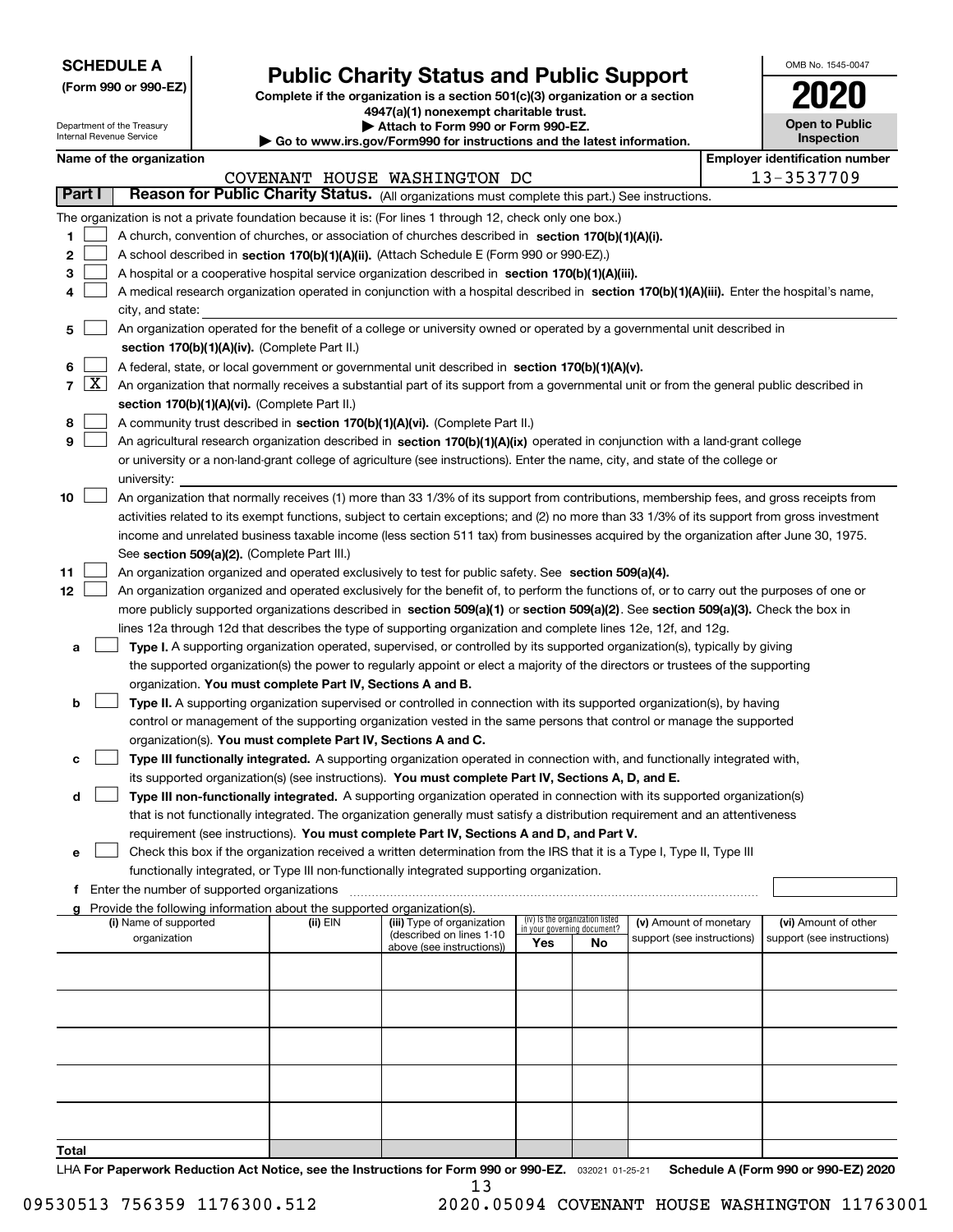## Schedule A (Form 990 or 990-EZ) 2020 Page COVENANT HOUSE WASHINGTON DC 13-3537709

13-3537709 Page 2

(Complete only if you checked the box on line 5, 7, or 8 of Part I or if the organization failed to qualify under Part III. If the organization fails to qualify under the tests listed below, please complete Part III.) **Part II Support Schedule for Organizations Described in Sections 170(b)(1)(A)(iv) and 170(b)(1)(A)(vi)**

|    | <b>Section A. Public Support</b>                                                                                                                                                                                                                                                             |               |          |            |            |               |                                          |
|----|----------------------------------------------------------------------------------------------------------------------------------------------------------------------------------------------------------------------------------------------------------------------------------------------|---------------|----------|------------|------------|---------------|------------------------------------------|
|    | Calendar year (or fiscal year beginning in)                                                                                                                                                                                                                                                  | (a) 2016      | (b) 2017 | $(c)$ 2018 | $(d)$ 2019 | (e) 2020      | (f) Total                                |
|    | 1 Gifts, grants, contributions, and<br>membership fees received. (Do not                                                                                                                                                                                                                     |               |          |            |            |               |                                          |
|    | include any "unusual grants.")                                                                                                                                                                                                                                                               | 5140603.      | 5408804. | 5013890.   | 6129404.   |               | 5828934. 27521635.                       |
|    | 2 Tax revenues levied for the organ-<br>ization's benefit and either paid to<br>or expended on its behalf                                                                                                                                                                                    |               |          |            |            |               |                                          |
|    | 3 The value of services or facilities                                                                                                                                                                                                                                                        |               |          |            |            |               |                                          |
|    | furnished by a governmental unit to                                                                                                                                                                                                                                                          |               |          |            |            |               |                                          |
|    | the organization without charge                                                                                                                                                                                                                                                              | 5140603.      | 5408804. | 5013890.   | 6129404.   |               | 5828934.27521635.                        |
|    | 4 Total. Add lines 1 through 3<br>5 The portion of total contributions                                                                                                                                                                                                                       |               |          |            |            |               |                                          |
|    | by each person (other than a                                                                                                                                                                                                                                                                 |               |          |            |            |               |                                          |
|    | governmental unit or publicly                                                                                                                                                                                                                                                                |               |          |            |            |               |                                          |
|    | supported organization) included                                                                                                                                                                                                                                                             |               |          |            |            |               |                                          |
|    | on line 1 that exceeds 2% of the                                                                                                                                                                                                                                                             |               |          |            |            |               |                                          |
|    | amount shown on line 11,                                                                                                                                                                                                                                                                     |               |          |            |            |               |                                          |
|    | column (f)                                                                                                                                                                                                                                                                                   |               |          |            |            |               | <u>47,162.</u>                           |
|    | 6 Public support. Subtract line 5 from line 4.                                                                                                                                                                                                                                               |               |          |            |            |               | 27474473.                                |
|    | <b>Section B. Total Support</b>                                                                                                                                                                                                                                                              |               |          |            |            |               |                                          |
|    | Calendar year (or fiscal year beginning in)                                                                                                                                                                                                                                                  | (a) 2016      | (b) 2017 | $(c)$ 2018 | $(d)$ 2019 | (e) 2020      | (f) Total                                |
|    | <b>7</b> Amounts from line 4                                                                                                                                                                                                                                                                 | 5140603.      | 5408804. | 5013890.   | 6129404.   |               | 5828934.27521635.                        |
|    | 8 Gross income from interest,                                                                                                                                                                                                                                                                |               |          |            |            |               |                                          |
|    | dividends, payments received on                                                                                                                                                                                                                                                              |               |          |            |            |               |                                          |
|    | securities loans, rents, royalties,                                                                                                                                                                                                                                                          |               |          |            |            |               |                                          |
|    | and income from similar sources                                                                                                                                                                                                                                                              | 32,129.       | 25,356.  | 0.         | 0.         | 0.            | 57,485.                                  |
|    | 9 Net income from unrelated business                                                                                                                                                                                                                                                         |               |          |            |            |               |                                          |
|    | activities, whether or not the                                                                                                                                                                                                                                                               |               |          |            |            |               |                                          |
|    | business is regularly carried on                                                                                                                                                                                                                                                             | $\mathbf 0$ . | 35,510.  | 22,973.    | 0.         | $\mathbf 0$ . | 58,483.                                  |
|    | 10 Other income. Do not include gain                                                                                                                                                                                                                                                         |               |          |            |            |               |                                          |
|    | or loss from the sale of capital                                                                                                                                                                                                                                                             |               |          |            |            |               |                                          |
|    | assets (Explain in Part VI.)                                                                                                                                                                                                                                                                 | 1,123.        | 1,461.   | 689.       | 978.       | 39.           | 4,290.                                   |
|    | 11 Total support. Add lines 7 through 10                                                                                                                                                                                                                                                     |               |          |            |            |               | 27641893.                                |
|    | 12 Gross receipts from related activities, etc. (see instructions)                                                                                                                                                                                                                           |               |          |            |            | 12            | 499,259.                                 |
|    | 13 First 5 years. If the Form 990 is for the organization's first, second, third, fourth, or fifth tax year as a section 501(c)(3)                                                                                                                                                           |               |          |            |            |               |                                          |
|    | organization, check this box and stop here manufactured and according to the state of the state of the state of the state of the state of the state of the state of the state of the state of the state of the state of the st<br><b>Section C. Computation of Public Support Percentage</b> |               |          |            |            |               |                                          |
|    |                                                                                                                                                                                                                                                                                              |               |          |            |            |               | 99.39                                    |
|    |                                                                                                                                                                                                                                                                                              |               |          |            |            | 14<br>15      | %<br>99.09<br>$\%$                       |
|    | 16a 33 1/3% support test - 2020. If the organization did not check the box on line 13, and line 14 is 33 1/3% or more, check this box and                                                                                                                                                    |               |          |            |            |               |                                          |
|    | stop here. The organization qualifies as a publicly supported organization                                                                                                                                                                                                                   |               |          |            |            |               | $\blacktriangleright$ $\boxed{\text{X}}$ |
|    | b 33 1/3% support test - 2019. If the organization did not check a box on line 13 or 16a, and line 15 is 33 1/3% or more, check this box                                                                                                                                                     |               |          |            |            |               |                                          |
|    | and stop here. The organization qualifies as a publicly supported organization                                                                                                                                                                                                               |               |          |            |            |               |                                          |
|    | 17a 10% -facts-and-circumstances test - 2020. If the organization did not check a box on line 13, 16a, or 16b, and line 14 is 10% or more,                                                                                                                                                   |               |          |            |            |               |                                          |
|    | and if the organization meets the facts-and-circumstances test, check this box and stop here. Explain in Part VI how the organization                                                                                                                                                        |               |          |            |            |               |                                          |
|    | meets the facts-and-circumstances test. The organization qualifies as a publicly supported organization                                                                                                                                                                                      |               |          |            |            |               |                                          |
|    | <b>b 10% -facts-and-circumstances test - 2019.</b> If the organization did not check a box on line 13, 16a, 16b, or 17a, and line 15 is 10% or                                                                                                                                               |               |          |            |            |               |                                          |
|    | more, and if the organization meets the facts-and-circumstances test, check this box and stop here. Explain in Part VI how the                                                                                                                                                               |               |          |            |            |               |                                          |
|    | organization meets the facts-and-circumstances test. The organization qualifies as a publicly supported organization                                                                                                                                                                         |               |          |            |            |               |                                          |
| 18 | Private foundation. If the organization did not check a box on line 13, 16a, 16b, 17a, or 17b, check this box and see instructions                                                                                                                                                           |               |          |            |            |               |                                          |
|    |                                                                                                                                                                                                                                                                                              |               |          |            |            |               | Schedule A (Form 990 or 990-EZ) 2020     |

032022 01-25-21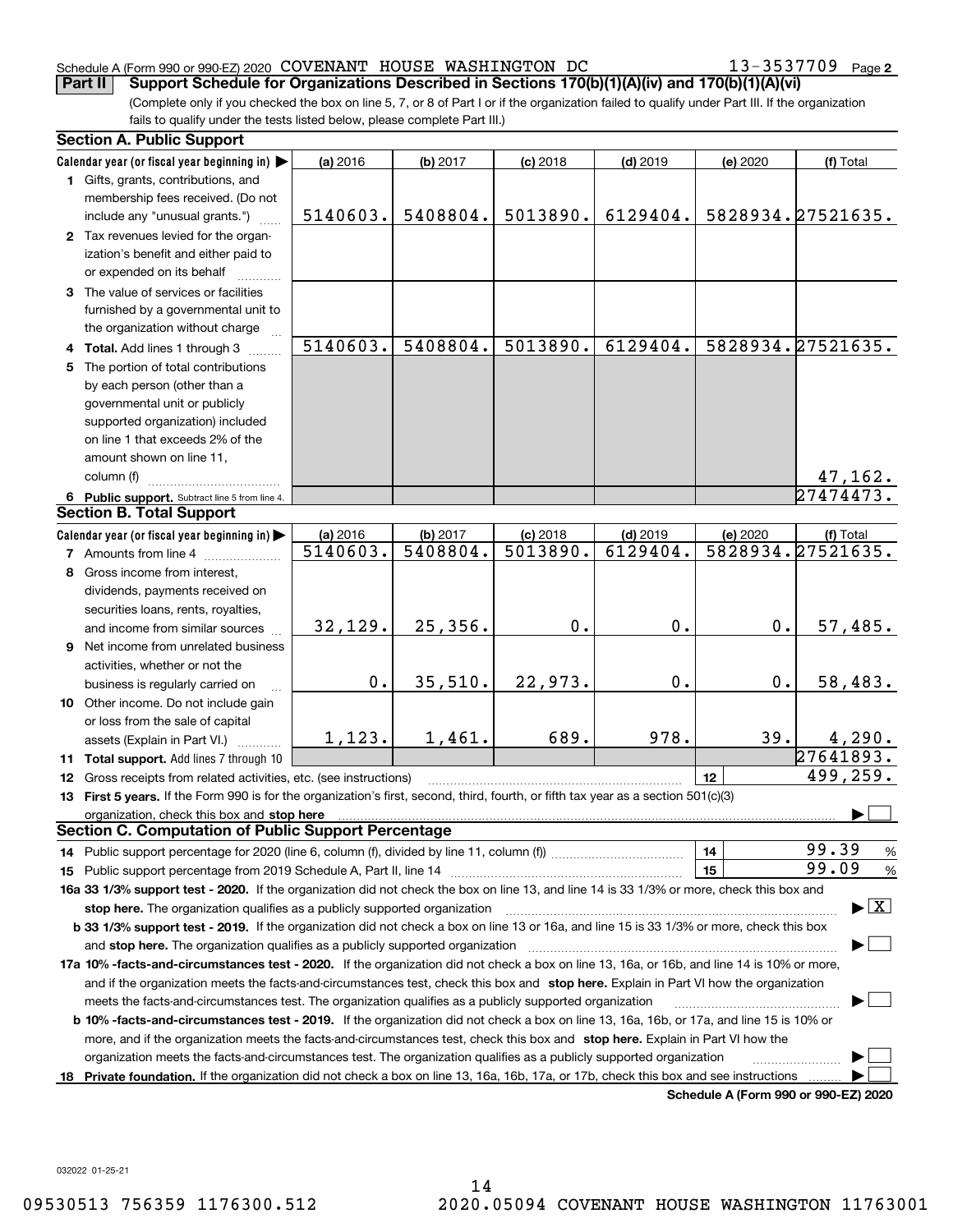### Schedule A (Form 990 or 990-EZ) 2020 Page COVENANT HOUSE WASHINGTON DC 13-3537709 **Part III Support Schedule for Organizations Described in Section 509(a)(2)**

(Complete only if you checked the box on line 10 of Part I or if the organization failed to qualify under Part II. If the organization fails to qualify under the tests listed below, please complete Part II.)

|    | <b>Section A. Public Support</b>                                                                                                                                                         |          |          |            |            |          |                                      |
|----|------------------------------------------------------------------------------------------------------------------------------------------------------------------------------------------|----------|----------|------------|------------|----------|--------------------------------------|
|    | Calendar year (or fiscal year beginning in) $\blacktriangleright$                                                                                                                        | (a) 2016 | (b) 2017 | $(c)$ 2018 | $(d)$ 2019 | (e) 2020 | (f) Total                            |
|    | 1 Gifts, grants, contributions, and                                                                                                                                                      |          |          |            |            |          |                                      |
|    | membership fees received. (Do not                                                                                                                                                        |          |          |            |            |          |                                      |
|    | include any "unusual grants.")                                                                                                                                                           |          |          |            |            |          |                                      |
|    | 2 Gross receipts from admissions,<br>merchandise sold or services per-<br>formed, or facilities furnished in<br>any activity that is related to the<br>organization's tax-exempt purpose |          |          |            |            |          |                                      |
|    | 3 Gross receipts from activities that<br>are not an unrelated trade or bus-                                                                                                              |          |          |            |            |          |                                      |
|    | iness under section 513                                                                                                                                                                  |          |          |            |            |          |                                      |
|    | 4 Tax revenues levied for the organ-                                                                                                                                                     |          |          |            |            |          |                                      |
|    | ization's benefit and either paid to<br>or expended on its behalf<br>.                                                                                                                   |          |          |            |            |          |                                      |
|    | 5 The value of services or facilities                                                                                                                                                    |          |          |            |            |          |                                      |
|    | furnished by a governmental unit to                                                                                                                                                      |          |          |            |            |          |                                      |
|    | the organization without charge                                                                                                                                                          |          |          |            |            |          |                                      |
|    | <b>6 Total.</b> Add lines 1 through 5                                                                                                                                                    |          |          |            |            |          |                                      |
|    | 7a Amounts included on lines 1, 2, and<br>3 received from disqualified persons                                                                                                           |          |          |            |            |          |                                      |
|    | <b>b</b> Amounts included on lines 2 and 3 received<br>from other than disqualified persons that<br>exceed the greater of \$5,000 or 1% of the<br>amount on line 13 for the year         |          |          |            |            |          |                                      |
|    | c Add lines 7a and 7b                                                                                                                                                                    |          |          |            |            |          |                                      |
|    | 8 Public support. (Subtract line 7c from line 6.)                                                                                                                                        |          |          |            |            |          |                                      |
|    | <b>Section B. Total Support</b>                                                                                                                                                          |          |          |            |            |          |                                      |
|    | Calendar year (or fiscal year beginning in) $\blacktriangleright$                                                                                                                        | (a) 2016 | (b) 2017 | $(c)$ 2018 | $(d)$ 2019 | (e) 2020 | (f) Total                            |
|    | 9 Amounts from line 6                                                                                                                                                                    |          |          |            |            |          |                                      |
|    | 10a Gross income from interest,<br>dividends, payments received on<br>securities loans, rents, royalties,<br>and income from similar sources                                             |          |          |            |            |          |                                      |
|    | <b>b</b> Unrelated business taxable income<br>(less section 511 taxes) from businesses                                                                                                   |          |          |            |            |          |                                      |
|    | acquired after June 30, 1975                                                                                                                                                             |          |          |            |            |          |                                      |
|    | c Add lines 10a and 10b<br>11 Net income from unrelated business<br>activities not included in line 10b,<br>whether or not the business is<br>regularly carried on                       |          |          |            |            |          |                                      |
|    | 12 Other income. Do not include gain<br>or loss from the sale of capital<br>assets (Explain in Part VI.)                                                                                 |          |          |            |            |          |                                      |
|    | <b>13</b> Total support. (Add lines 9, 10c, 11, and 12.)                                                                                                                                 |          |          |            |            |          |                                      |
|    | 14 First 5 years. If the Form 990 is for the organization's first, second, third, fourth, or fifth tax year as a section 501(c)(3) organization,                                         |          |          |            |            |          |                                      |
|    | check this box and stop here measurements are constructed as the state of the state of the state of the state o                                                                          |          |          |            |            |          |                                      |
|    | Section C. Computation of Public Support Percentage                                                                                                                                      |          |          |            |            |          |                                      |
|    | 15 Public support percentage for 2020 (line 8, column (f), divided by line 13, column (f))                                                                                               |          |          |            |            | 15       | %                                    |
|    | 16 Public support percentage from 2019 Schedule A, Part III, line 15                                                                                                                     |          |          |            |            | 16       | %                                    |
|    | <b>Section D. Computation of Investment Income Percentage</b>                                                                                                                            |          |          |            |            |          |                                      |
|    | 17 Investment income percentage for 2020 (line 10c, column (f), divided by line 13, column (f))                                                                                          |          |          |            |            | 17       | %                                    |
|    | <b>18</b> Investment income percentage from <b>2019</b> Schedule A, Part III, line 17                                                                                                    |          |          |            |            | 18       | %                                    |
|    | 19a 33 1/3% support tests - 2020. If the organization did not check the box on line 14, and line 15 is more than 33 1/3%, and line 17 is not                                             |          |          |            |            |          |                                      |
|    | more than 33 1/3%, check this box and stop here. The organization qualifies as a publicly supported organization                                                                         |          |          |            |            |          | ▶                                    |
|    | b 33 1/3% support tests - 2019. If the organization did not check a box on line 14 or line 19a, and line 16 is more than 33 1/3%, and                                                    |          |          |            |            |          |                                      |
|    | line 18 is not more than 33 1/3%, check this box and stop here. The organization qualifies as a publicly supported organization                                                          |          |          |            |            |          |                                      |
| 20 | <b>Private foundation.</b> If the organization did not check a box on line 14, 19a, or 19b, check this box and see instructions                                                          |          |          |            |            |          |                                      |
|    | 032023 01-25-21                                                                                                                                                                          |          | 15       |            |            |          | Schedule A (Form 990 or 990-EZ) 2020 |

09530513 756359 1176300.512 2020.05094 COVENANT HOUSE WASHINGTON 11763001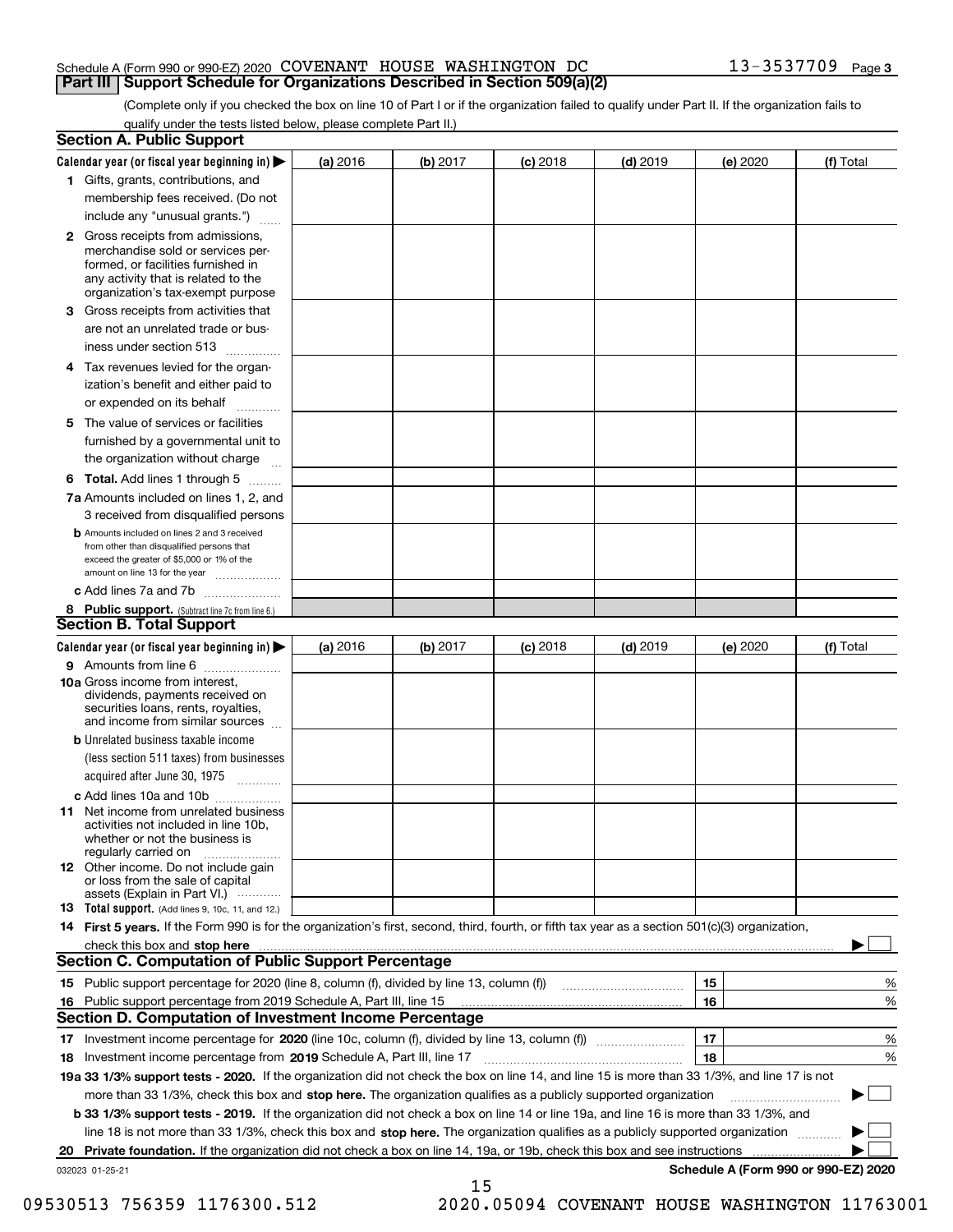# Schedule A (Form 990 or 990-EZ) 2020 Page COVENANT HOUSE WASHINGTON DC 13-3537709

# **Part IV Supporting Organizations**

(Complete only if you checked a box in line 12 on Part I. If you checked box 12a, Part I, complete Sections A and B. If you checked box 12b, Part I, complete Sections A and C. If you checked box 12c, Part I, complete Sections A, D, and E. If you checked box 12d, Part I, complete Sections A and D, and complete Part V.)

# **Section A. All Supporting Organizations**

- **1** Are all of the organization's supported organizations listed by name in the organization's governing documents? If "No," describe in **Part VI** how the supported organizations are designated. If designated by *class or purpose, describe the designation. If historic and continuing relationship, explain.*
- **2** Did the organization have any supported organization that does not have an IRS determination of status under section 509(a)(1) or (2)? If "Yes," explain in Part VI how the organization determined that the supported *organization was described in section 509(a)(1) or (2).*
- **3a** Did the organization have a supported organization described in section 501(c)(4), (5), or (6)? If "Yes," answer *lines 3b and 3c below.*
- **b** Did the organization confirm that each supported organization qualified under section 501(c)(4), (5), or (6) and satisfied the public support tests under section 509(a)(2)? If "Yes," describe in **Part VI** when and how the *organization made the determination.*
- **c**Did the organization ensure that all support to such organizations was used exclusively for section 170(c)(2)(B) purposes? If "Yes," explain in **Part VI** what controls the organization put in place to ensure such use.
- **4a***If* Was any supported organization not organized in the United States ("foreign supported organization")? *"Yes," and if you checked box 12a or 12b in Part I, answer lines 4b and 4c below.*
- **b** Did the organization have ultimate control and discretion in deciding whether to make grants to the foreign supported organization? If "Yes," describe in **Part VI** how the organization had such control and discretion *despite being controlled or supervised by or in connection with its supported organizations.*
- **c** Did the organization support any foreign supported organization that does not have an IRS determination under sections 501(c)(3) and 509(a)(1) or (2)? If "Yes," explain in **Part VI** what controls the organization used *to ensure that all support to the foreign supported organization was used exclusively for section 170(c)(2)(B) purposes.*
- **5a** Did the organization add, substitute, or remove any supported organizations during the tax year? If "Yes," answer lines 5b and 5c below (if applicable). Also, provide detail in **Part VI,** including (i) the names and EIN *numbers of the supported organizations added, substituted, or removed; (ii) the reasons for each such action; (iii) the authority under the organization's organizing document authorizing such action; and (iv) how the action was accomplished (such as by amendment to the organizing document).*
- **b** Type I or Type II only. Was any added or substituted supported organization part of a class already designated in the organization's organizing document?
- **cSubstitutions only.**  Was the substitution the result of an event beyond the organization's control?
- **6** Did the organization provide support (whether in the form of grants or the provision of services or facilities) to **Part VI.** *If "Yes," provide detail in* support or benefit one or more of the filing organization's supported organizations? anyone other than (i) its supported organizations, (ii) individuals that are part of the charitable class benefited by one or more of its supported organizations, or (iii) other supporting organizations that also
- **7**Did the organization provide a grant, loan, compensation, or other similar payment to a substantial contributor *If "Yes," complete Part I of Schedule L (Form 990 or 990-EZ).* regard to a substantial contributor? (as defined in section 4958(c)(3)(C)), a family member of a substantial contributor, or a 35% controlled entity with
- **8** Did the organization make a loan to a disqualified person (as defined in section 4958) not described in line 7? *If "Yes," complete Part I of Schedule L (Form 990 or 990-EZ).*
- **9a** Was the organization controlled directly or indirectly at any time during the tax year by one or more in section 509(a)(1) or (2))? If "Yes," *provide detail in* <code>Part VI.</code> disqualified persons, as defined in section 4946 (other than foundation managers and organizations described
- **b** Did one or more disqualified persons (as defined in line 9a) hold a controlling interest in any entity in which the supporting organization had an interest? If "Yes," provide detail in P**art VI**.
- **c**Did a disqualified person (as defined in line 9a) have an ownership interest in, or derive any personal benefit from, assets in which the supporting organization also had an interest? If "Yes," provide detail in P**art VI.**
- **10a** Was the organization subject to the excess business holdings rules of section 4943 because of section supporting organizations)? If "Yes," answer line 10b below. 4943(f) (regarding certain Type II supporting organizations, and all Type III non-functionally integrated
- **b** Did the organization have any excess business holdings in the tax year? (Use Schedule C, Form 4720, to *determine whether the organization had excess business holdings.)*

16

032024 01-25-21

**Schedule A (Form 990 or 990-EZ) 2020**

**1**

**2**

**3a**

**3b**

**3c**

**4a**

**4b**

**4c**

**5a**

**5b5c**

**6**

**7**

**8**

**9a**

**9b**

**9c**

**10a**

**10b**

**YesNo**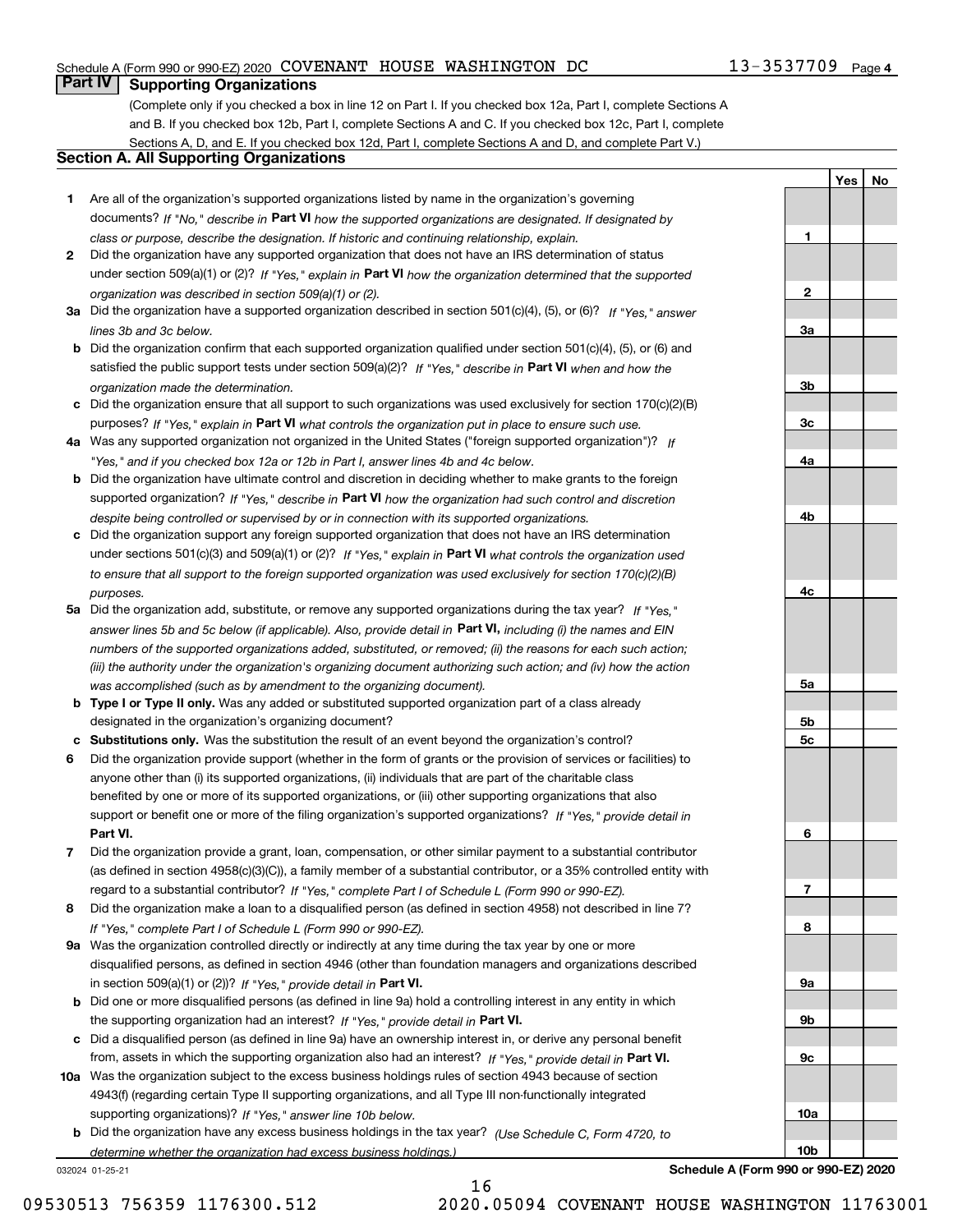# Schedule A (Form 990 or 990-EZ) 2020 Page COVENANT HOUSE WASHINGTON DC 13-3537709

|    | <b>Supporting Organizations (continued)</b><br>Part IV                                                                                                                                                                                                                                                                                                                                                                                                                                                                                                                                                                                               |                 |     |    |
|----|------------------------------------------------------------------------------------------------------------------------------------------------------------------------------------------------------------------------------------------------------------------------------------------------------------------------------------------------------------------------------------------------------------------------------------------------------------------------------------------------------------------------------------------------------------------------------------------------------------------------------------------------------|-----------------|-----|----|
|    |                                                                                                                                                                                                                                                                                                                                                                                                                                                                                                                                                                                                                                                      |                 | Yes | No |
| 11 | Has the organization accepted a gift or contribution from any of the following persons?                                                                                                                                                                                                                                                                                                                                                                                                                                                                                                                                                              |                 |     |    |
|    | a A person who directly or indirectly controls, either alone or together with persons described in lines 11b and                                                                                                                                                                                                                                                                                                                                                                                                                                                                                                                                     |                 |     |    |
|    | 11c below, the governing body of a supported organization?                                                                                                                                                                                                                                                                                                                                                                                                                                                                                                                                                                                           | 11a             |     |    |
|    | <b>b</b> A family member of a person described in line 11a above?                                                                                                                                                                                                                                                                                                                                                                                                                                                                                                                                                                                    | 11 <sub>b</sub> |     |    |
|    | c A 35% controlled entity of a person described in line 11a or 11b above? If "Yes" to line 11a, 11b, or 11c, provide                                                                                                                                                                                                                                                                                                                                                                                                                                                                                                                                 |                 |     |    |
|    | detail in Part VI.                                                                                                                                                                                                                                                                                                                                                                                                                                                                                                                                                                                                                                   | 11c             |     |    |
|    | <b>Section B. Type I Supporting Organizations</b>                                                                                                                                                                                                                                                                                                                                                                                                                                                                                                                                                                                                    |                 |     |    |
|    |                                                                                                                                                                                                                                                                                                                                                                                                                                                                                                                                                                                                                                                      |                 | Yes | No |
| 1  | Did the governing body, members of the governing body, officers acting in their official capacity, or membership of one or<br>more supported organizations have the power to regularly appoint or elect at least a majority of the organization's officers,<br>directors, or trustees at all times during the tax year? If "No," describe in Part VI how the supported organization(s)<br>effectively operated, supervised, or controlled the organization's activities. If the organization had more than one supported<br>organization, describe how the powers to appoint and/or remove officers, directors, or trustees were allocated among the |                 |     |    |
|    | supported organizations and what conditions or restrictions, if any, applied to such powers during the tax year.                                                                                                                                                                                                                                                                                                                                                                                                                                                                                                                                     | 1               |     |    |
| 2  | Did the organization operate for the benefit of any supported organization other than the supported                                                                                                                                                                                                                                                                                                                                                                                                                                                                                                                                                  |                 |     |    |
|    | organization(s) that operated, supervised, or controlled the supporting organization? If "Yes," explain in                                                                                                                                                                                                                                                                                                                                                                                                                                                                                                                                           |                 |     |    |
|    | Part VI how providing such benefit carried out the purposes of the supported organization(s) that operated,                                                                                                                                                                                                                                                                                                                                                                                                                                                                                                                                          |                 |     |    |
|    | supervised, or controlled the supporting organization.<br>Section C. Type II Supporting Organizations                                                                                                                                                                                                                                                                                                                                                                                                                                                                                                                                                | $\overline{2}$  |     |    |
|    |                                                                                                                                                                                                                                                                                                                                                                                                                                                                                                                                                                                                                                                      |                 |     |    |
|    |                                                                                                                                                                                                                                                                                                                                                                                                                                                                                                                                                                                                                                                      |                 | Yes | No |
| 1. | Were a majority of the organization's directors or trustees during the tax year also a majority of the directors                                                                                                                                                                                                                                                                                                                                                                                                                                                                                                                                     |                 |     |    |
|    | or trustees of each of the organization's supported organization(s)? If "No," describe in Part VI how control                                                                                                                                                                                                                                                                                                                                                                                                                                                                                                                                        |                 |     |    |
|    | or management of the supporting organization was vested in the same persons that controlled or managed                                                                                                                                                                                                                                                                                                                                                                                                                                                                                                                                               |                 |     |    |
|    | the supported organization(s).<br><b>Section D. All Type III Supporting Organizations</b>                                                                                                                                                                                                                                                                                                                                                                                                                                                                                                                                                            | 1               |     |    |
|    |                                                                                                                                                                                                                                                                                                                                                                                                                                                                                                                                                                                                                                                      |                 |     |    |
|    |                                                                                                                                                                                                                                                                                                                                                                                                                                                                                                                                                                                                                                                      |                 | Yes | No |
| 1  | Did the organization provide to each of its supported organizations, by the last day of the fifth month of the                                                                                                                                                                                                                                                                                                                                                                                                                                                                                                                                       |                 |     |    |
|    | organization's tax year, (i) a written notice describing the type and amount of support provided during the prior tax                                                                                                                                                                                                                                                                                                                                                                                                                                                                                                                                |                 |     |    |
|    | year, (ii) a copy of the Form 990 that was most recently filed as of the date of notification, and (iii) copies of the                                                                                                                                                                                                                                                                                                                                                                                                                                                                                                                               |                 |     |    |
|    | organization's governing documents in effect on the date of notification, to the extent not previously provided?                                                                                                                                                                                                                                                                                                                                                                                                                                                                                                                                     | 1               |     |    |
| 2  | Were any of the organization's officers, directors, or trustees either (i) appointed or elected by the supported                                                                                                                                                                                                                                                                                                                                                                                                                                                                                                                                     |                 |     |    |
|    | organization(s) or (ii) serving on the governing body of a supported organization? If "No," explain in Part VI how                                                                                                                                                                                                                                                                                                                                                                                                                                                                                                                                   |                 |     |    |
|    | the organization maintained a close and continuous working relationship with the supported organization(s).                                                                                                                                                                                                                                                                                                                                                                                                                                                                                                                                          | $\mathbf{2}$    |     |    |
| 3  | By reason of the relationship described in line 2, above, did the organization's supported organizations have a                                                                                                                                                                                                                                                                                                                                                                                                                                                                                                                                      |                 |     |    |
|    | significant voice in the organization's investment policies and in directing the use of the organization's                                                                                                                                                                                                                                                                                                                                                                                                                                                                                                                                           |                 |     |    |
|    | income or assets at all times during the tax year? If "Yes," describe in Part VI the role the organization's                                                                                                                                                                                                                                                                                                                                                                                                                                                                                                                                         |                 |     |    |
|    | supported organizations played in this regard.<br>Section E. Type III Functionally Integrated Supporting Organizations                                                                                                                                                                                                                                                                                                                                                                                                                                                                                                                               | 3               |     |    |
|    |                                                                                                                                                                                                                                                                                                                                                                                                                                                                                                                                                                                                                                                      |                 |     |    |
| 1  | Check the box next to the method that the organization used to satisfy the Integral Part Test during the year (see instructions).                                                                                                                                                                                                                                                                                                                                                                                                                                                                                                                    |                 |     |    |
| a  | The organization satisfied the Activities Test. Complete line 2 below.                                                                                                                                                                                                                                                                                                                                                                                                                                                                                                                                                                               |                 |     |    |
| b  | The organization is the parent of each of its supported organizations. Complete line 3 below.                                                                                                                                                                                                                                                                                                                                                                                                                                                                                                                                                        |                 |     |    |
| c  | The organization supported a governmental entity. Describe in Part VI how you supported a governmental entity (see instructions)                                                                                                                                                                                                                                                                                                                                                                                                                                                                                                                     |                 |     |    |
| 2  | Activities Test. Answer lines 2a and 2b below.                                                                                                                                                                                                                                                                                                                                                                                                                                                                                                                                                                                                       |                 | Yes | No |
| а  | Did substantially all of the organization's activities during the tax year directly further the exempt purposes of                                                                                                                                                                                                                                                                                                                                                                                                                                                                                                                                   |                 |     |    |
|    | the supported organization(s) to which the organization was responsive? If "Yes," then in Part VI identify                                                                                                                                                                                                                                                                                                                                                                                                                                                                                                                                           |                 |     |    |
|    | those supported organizations and explain how these activities directly furthered their exempt purposes,                                                                                                                                                                                                                                                                                                                                                                                                                                                                                                                                             |                 |     |    |
|    | how the organization was responsive to those supported organizations, and how the organization determined                                                                                                                                                                                                                                                                                                                                                                                                                                                                                                                                            |                 |     |    |
|    | that these activities constituted substantially all of its activities.                                                                                                                                                                                                                                                                                                                                                                                                                                                                                                                                                                               | 2a              |     |    |
| b  | Did the activities described in line 2a, above, constitute activities that, but for the organization's involvement,<br>one or more of the organization's supported organization(s) would have been engaged in? If "Yes." explain in                                                                                                                                                                                                                                                                                                                                                                                                                  |                 |     |    |

**3** Parent of Supported Organizations. Answer lines 3a and 3b below. *these activities but for the organization's involvement.*

**a** Did the organization have the power to regularly appoint or elect a majority of the officers, directors, or trustees of each of the supported organizations? If "Yes" or "No" provide details in **Part VI.** 

**Part VI**  *the reasons for the organization's position that its supported organization(s) would have engaged in*

**b** Did the organization exercise a substantial degree of direction over the policies, programs, and activities of each of its supported organizations? If "Yes," describe in Part VI the role played by the organization in this regard.

17

032025 01-25-21

**Schedule A (Form 990 or 990-EZ) 2020**

**2b**

**3a**

**3b**

09530513 756359 1176300.512 2020.05094 COVENANT HOUSE WASHINGTON 11763001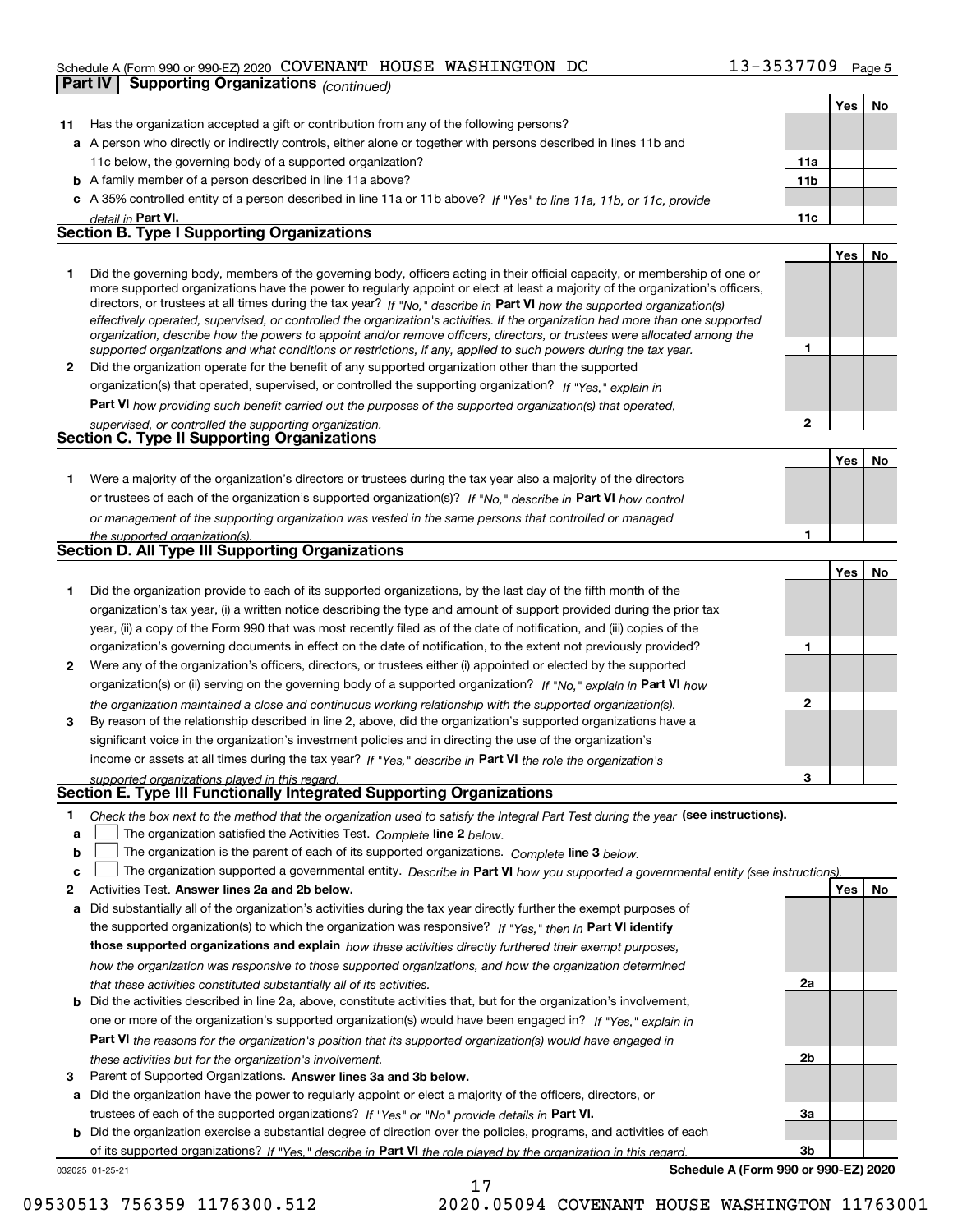|  |  | <b>Part V</b>   Type III Non-Functionally Integrated 509(a)(3) Supporting Organizations |                       |  |
|--|--|-----------------------------------------------------------------------------------------|-----------------------|--|
|  |  | Schedule A (Form 990 or 990-EZ) 2020 COVENANT HOUSE WASHINGTON DC                       | $13 - 3537709$ Page 6 |  |

1 Check here if the organization satisfied the Integral Part Test as a qualifying trust on Nov. 20, 1970 (explain in Part VI). See instructions. All other Type III non-functionally integrated supporting organizations must complete Sections A through E.

|              | Section A - Adjusted Net Income                                                                                                   | (A) Prior Year | (B) Current Year<br>(optional) |                                |
|--------------|-----------------------------------------------------------------------------------------------------------------------------------|----------------|--------------------------------|--------------------------------|
| 1            | Net short-term capital gain                                                                                                       | 1              |                                |                                |
| 2            | Recoveries of prior-year distributions                                                                                            | $\mathbf{2}$   |                                |                                |
| 3            | Other gross income (see instructions)                                                                                             | 3              |                                |                                |
| 4            | Add lines 1 through 3.                                                                                                            | 4              |                                |                                |
| 5            | Depreciation and depletion                                                                                                        | 5              |                                |                                |
| 6            | Portion of operating expenses paid or incurred for production or                                                                  |                |                                |                                |
|              | collection of gross income or for management, conservation, or                                                                    |                |                                |                                |
|              | maintenance of property held for production of income (see instructions)                                                          | 6              |                                |                                |
| 7            | Other expenses (see instructions)                                                                                                 | $\overline{7}$ |                                |                                |
| 8            | Adjusted Net Income (subtract lines 5, 6, and 7 from line 4)                                                                      | 8              |                                |                                |
|              | <b>Section B - Minimum Asset Amount</b>                                                                                           |                | (A) Prior Year                 | (B) Current Year<br>(optional) |
| 1            | Aggregate fair market value of all non-exempt-use assets (see                                                                     |                |                                |                                |
|              | instructions for short tax year or assets held for part of year):                                                                 |                |                                |                                |
|              | <b>a</b> Average monthly value of securities                                                                                      | 1a             |                                |                                |
|              | <b>b</b> Average monthly cash balances                                                                                            | 1 <sub>b</sub> |                                |                                |
|              | c Fair market value of other non-exempt-use assets                                                                                | 1c             |                                |                                |
|              | d Total (add lines 1a, 1b, and 1c)                                                                                                | 1d             |                                |                                |
|              | e Discount claimed for blockage or other factors                                                                                  |                |                                |                                |
|              | (explain in detail in Part VI):                                                                                                   |                |                                |                                |
| $\mathbf{2}$ | Acquisition indebtedness applicable to non-exempt-use assets                                                                      | $\mathbf{2}$   |                                |                                |
| 3            | Subtract line 2 from line 1d.                                                                                                     | 3              |                                |                                |
| 4            | Cash deemed held for exempt use. Enter 0.015 of line 3 (for greater amount,                                                       |                |                                |                                |
|              | see instructions).                                                                                                                | 4              |                                |                                |
| 5            | Net value of non-exempt-use assets (subtract line 4 from line 3)                                                                  | 5              |                                |                                |
| 6            | Multiply line 5 by 0.035.                                                                                                         | 6              |                                |                                |
| 7            | Recoveries of prior-year distributions                                                                                            | $\overline{7}$ |                                |                                |
| 8            | Minimum Asset Amount (add line 7 to line 6)                                                                                       | 8              |                                |                                |
|              | <b>Section C - Distributable Amount</b>                                                                                           |                |                                | <b>Current Year</b>            |
| 1            | Adjusted net income for prior year (from Section A, line 8, column A)                                                             | 1              |                                |                                |
| 2            | Enter 0.85 of line 1.                                                                                                             | $\mathbf{2}$   |                                |                                |
| 3            | Minimum asset amount for prior year (from Section B, line 8, column A)                                                            | 3              |                                |                                |
| 4            | Enter greater of line 2 or line 3.                                                                                                | 4              |                                |                                |
| 5            | Income tax imposed in prior year                                                                                                  | 5              |                                |                                |
| 6            | <b>Distributable Amount.</b> Subtract line 5 from line 4, unless subject to                                                       |                |                                |                                |
|              | emergency temporary reduction (see instructions).                                                                                 | 6              |                                |                                |
| 7            | Check here if the current year is the organization's first as a non-functionally integrated Type III supporting organization (see |                |                                |                                |

instructions).

**1**

**Schedule A (Form 990 or 990-EZ) 2020**

032026 01-25-21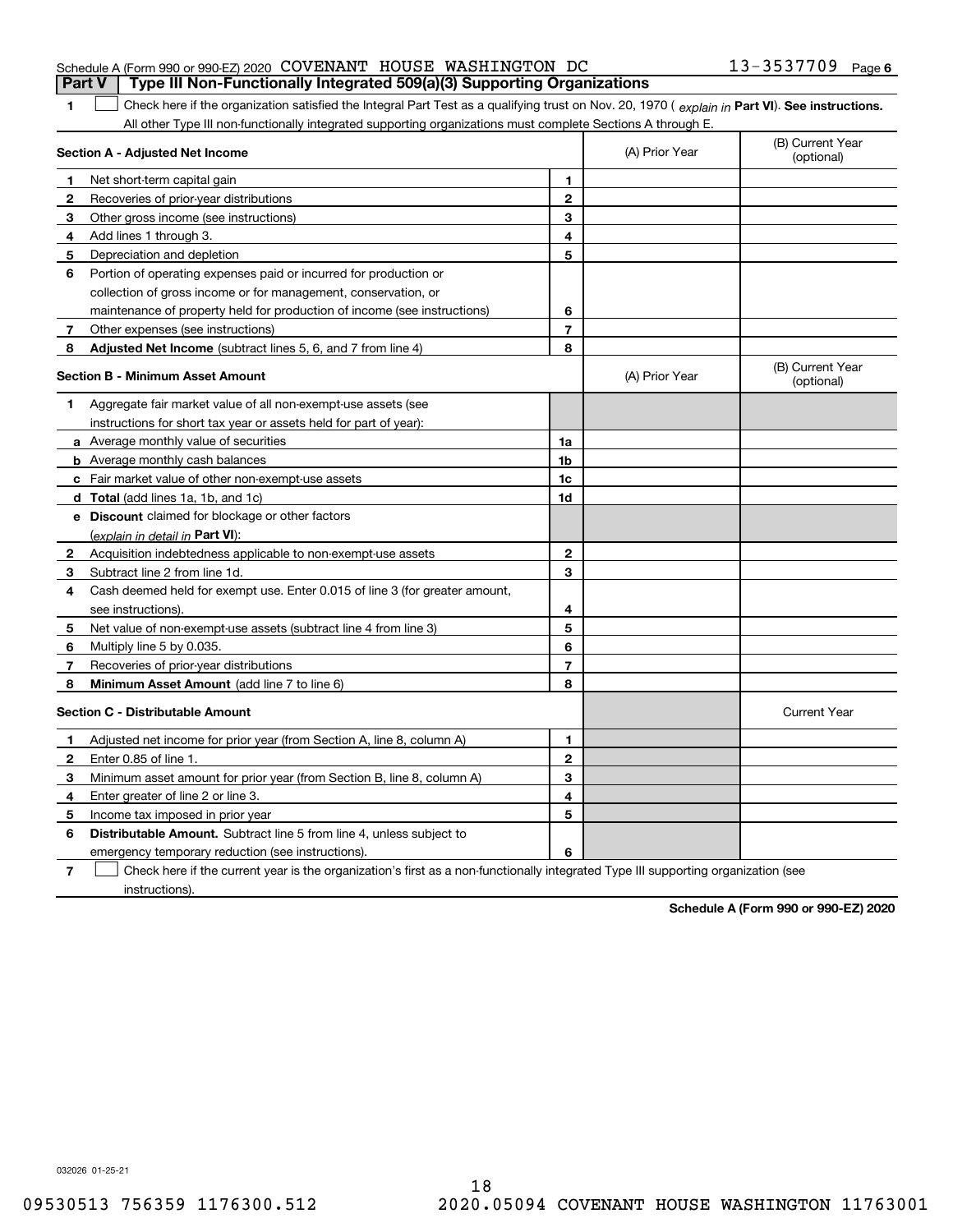## Schedule A (Form 990 or 990-EZ) 2020 Page COVENANT HOUSE WASHINGTON DC 13-3537709

| Part V | Type III Non-Functionally Integrated 509(a)(3) Supporting Organizations                    |                                    | (continued)                                   |                                                  |
|--------|--------------------------------------------------------------------------------------------|------------------------------------|-----------------------------------------------|--------------------------------------------------|
|        | <b>Section D - Distributions</b>                                                           |                                    |                                               | <b>Current Year</b>                              |
|        | Amounts paid to supported organizations to accomplish exempt purposes                      |                                    | 1                                             |                                                  |
| 2      | Amounts paid to perform activity that directly furthers exempt purposes of supported       |                                    |                                               |                                                  |
|        | organizations, in excess of income from activity                                           | 2                                  |                                               |                                                  |
| 3      | Administrative expenses paid to accomplish exempt purposes of supported organizations      |                                    | 3                                             |                                                  |
| 4      | Amounts paid to acquire exempt-use assets                                                  |                                    | 4                                             |                                                  |
| 5      | Qualified set aside amounts (prior IRS approval required - provide details in Part VI)     |                                    | 5                                             |                                                  |
| 6      | Other distributions ( <i>describe in</i> Part VI). See instructions.                       |                                    | 6                                             |                                                  |
| 7      | Total annual distributions. Add lines 1 through 6.                                         |                                    | 7                                             |                                                  |
| 8      | Distributions to attentive supported organizations to which the organization is responsive |                                    |                                               |                                                  |
|        | (provide details in Part VI). See instructions.                                            |                                    | 8                                             |                                                  |
| 9      | Distributable amount for 2020 from Section C, line 6                                       |                                    | 9                                             |                                                  |
| 10     | Line 8 amount divided by line 9 amount                                                     |                                    | 10                                            |                                                  |
|        | <b>Section E - Distribution Allocations</b> (see instructions)                             | (i)<br><b>Excess Distributions</b> | (ii)<br><b>Underdistributions</b><br>Pre-2020 | (iii)<br><b>Distributable</b><br>Amount for 2020 |
| 1      | Distributable amount for 2020 from Section C, line 6                                       |                                    |                                               |                                                  |
| 2      | Underdistributions, if any, for years prior to 2020 (reason-                               |                                    |                                               |                                                  |
|        | able cause required - explain in Part VI). See instructions.                               |                                    |                                               |                                                  |
| 3      | Excess distributions carryover, if any, to 2020                                            |                                    |                                               |                                                  |
|        | a From 2015                                                                                |                                    |                                               |                                                  |
|        | $b$ From 2016                                                                              |                                    |                                               |                                                  |
|        | $c$ From 2017                                                                              |                                    |                                               |                                                  |
|        | <b>d</b> From 2018                                                                         |                                    |                                               |                                                  |
|        | e From 2019                                                                                |                                    |                                               |                                                  |
|        | f Total of lines 3a through 3e                                                             |                                    |                                               |                                                  |
|        | g Applied to underdistributions of prior years                                             |                                    |                                               |                                                  |
|        | <b>h</b> Applied to 2020 distributable amount                                              |                                    |                                               |                                                  |
|        | Carryover from 2015 not applied (see instructions)                                         |                                    |                                               |                                                  |
|        | Remainder. Subtract lines 3g, 3h, and 3i from line 3f.                                     |                                    |                                               |                                                  |
| 4      | Distributions for 2020 from Section D.                                                     |                                    |                                               |                                                  |
|        | line $7:$                                                                                  |                                    |                                               |                                                  |
|        | a Applied to underdistributions of prior years                                             |                                    |                                               |                                                  |
|        | <b>b</b> Applied to 2020 distributable amount                                              |                                    |                                               |                                                  |
|        | <b>c</b> Remainder. Subtract lines 4a and 4b from line 4.                                  |                                    |                                               |                                                  |
| 5      | Remaining underdistributions for years prior to 2020, if                                   |                                    |                                               |                                                  |
|        | any. Subtract lines 3g and 4a from line 2. For result greater                              |                                    |                                               |                                                  |
|        | than zero, explain in Part VI. See instructions.                                           |                                    |                                               |                                                  |
| 6      | Remaining underdistributions for 2020. Subtract lines 3h                                   |                                    |                                               |                                                  |
|        | and 4b from line 1. For result greater than zero, explain in                               |                                    |                                               |                                                  |
|        | <b>Part VI.</b> See instructions.                                                          |                                    |                                               |                                                  |
| 7      | Excess distributions carryover to 2021. Add lines 3j                                       |                                    |                                               |                                                  |
|        | and 4c.                                                                                    |                                    |                                               |                                                  |
| 8      | Breakdown of line 7:                                                                       |                                    |                                               |                                                  |
|        | a Excess from 2016                                                                         |                                    |                                               |                                                  |
|        | <b>b</b> Excess from 2017                                                                  |                                    |                                               |                                                  |
|        | c Excess from 2018                                                                         |                                    |                                               |                                                  |
|        | d Excess from 2019                                                                         |                                    |                                               |                                                  |
|        | e Excess from 2020                                                                         |                                    |                                               |                                                  |

**Schedule A (Form 990 or 990-EZ) 2020**

032027 01-25-21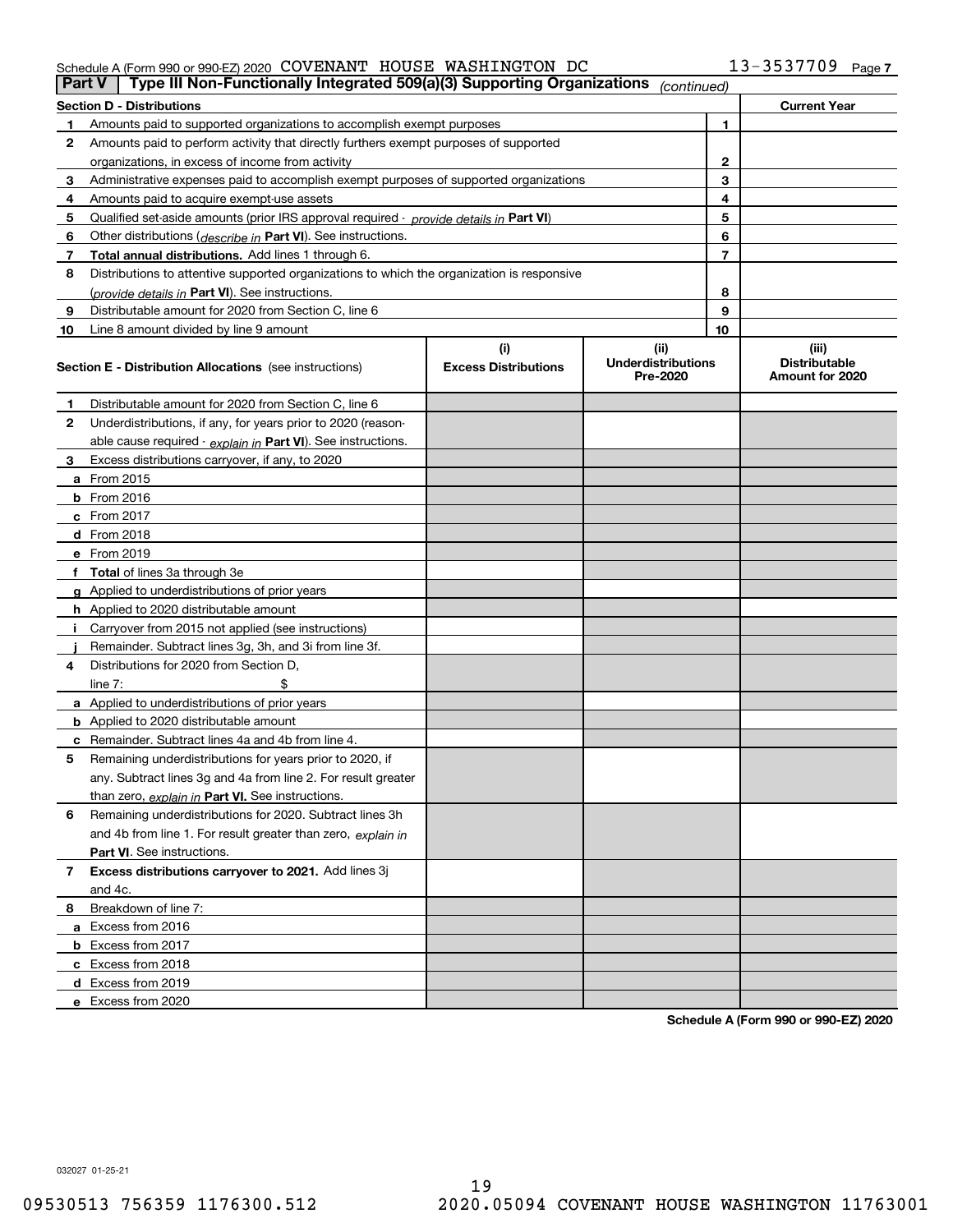| Schedule A (Form 990 or 990-EZ) 2020 COVENANT HOUSE WASHINGTON DC |  |  | $13 - 3537709$ Page 8 |  |
|-------------------------------------------------------------------|--|--|-----------------------|--|
|                                                                   |  |  |                       |  |

Part VI | Supplemental Information. Provide the explanations required by Part II, line 10; Part II, line 17a or 17b; Part III, line 12; Part IV, Section A, lines 1, 2, 3b, 3c, 4b, 4c, 5a, 6, 9a, 9b, 9c, 11a, 11b, and 11c; Part IV, Section B, lines 1 and 2; Part IV, Section C, line 1; Part IV, Section D, lines 2 and 3; Part IV, Section E, lines 1c, 2a, 2b, 3a, and 3b; Part V, line 1; Part V, Section B, line 1e; Part V, Section D, lines 5, 6, and 8; and Part V, Section E, lines 2, 5, and 6. Also complete this part for any additional information. (See instructions.)

SCHEDULE A, PART II, LINE 10, EXPLANATION FOR OTHER INCOME:

| 2016 AMOUNT: \$ | 1,123.                               |
|-----------------|--------------------------------------|
| 2017 AMOUNT: \$ | 1,461.                               |
| 2018 AMOUNT: \$ | 689.                                 |
| 2019 AMOUNT: \$ | 978.                                 |
| 2020 AMOUNT: \$ | 39.                                  |
|                 |                                      |
|                 |                                      |
|                 |                                      |
|                 |                                      |
|                 |                                      |
|                 |                                      |
|                 |                                      |
|                 |                                      |
|                 |                                      |
|                 |                                      |
|                 |                                      |
|                 |                                      |
|                 |                                      |
|                 |                                      |
|                 |                                      |
|                 |                                      |
|                 |                                      |
|                 |                                      |
|                 |                                      |
|                 |                                      |
| 032028 01-25-21 | Schedule A (Form 990 or 990-EZ) 2020 |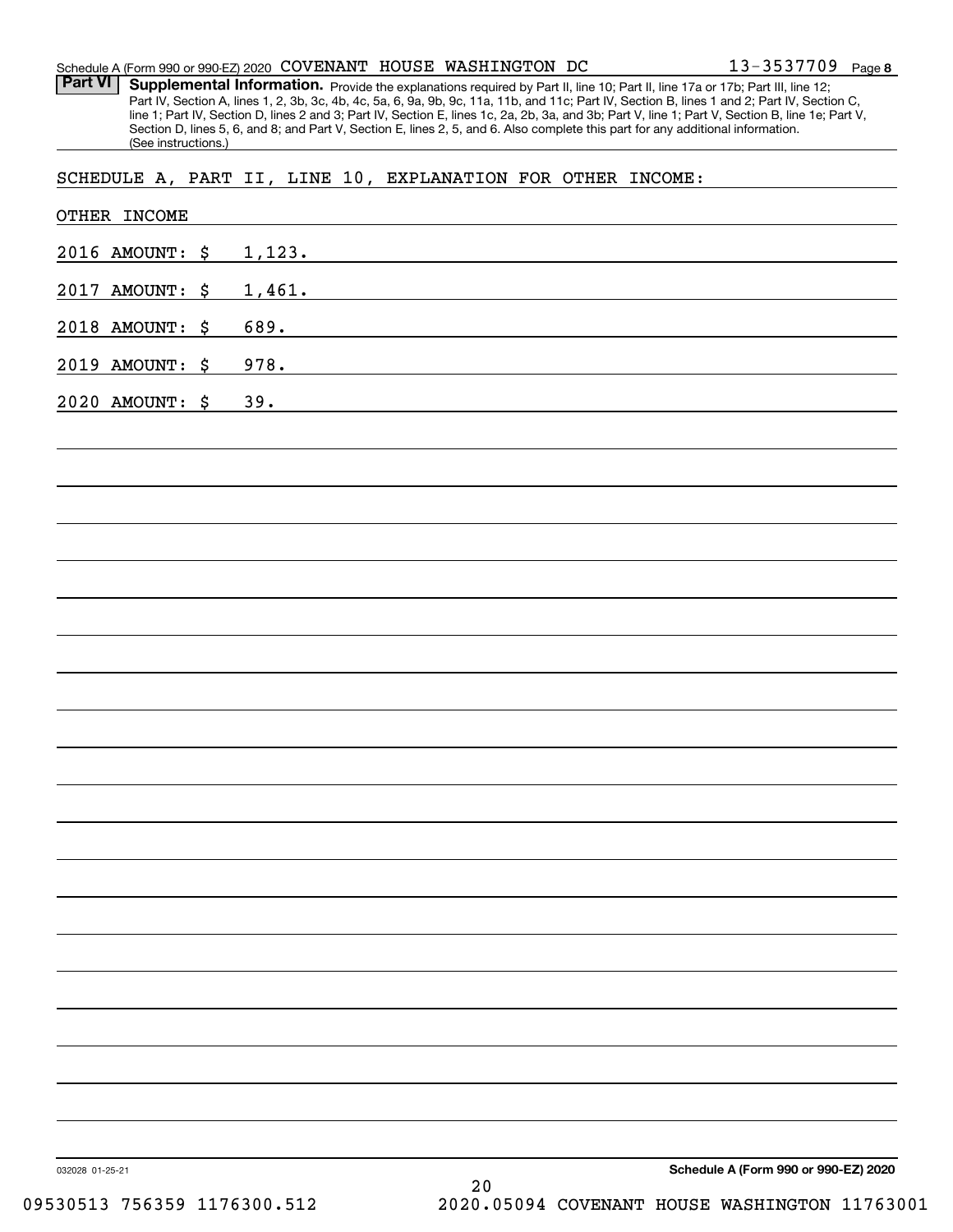Department of the Treasury Internal Revenue Service **(Form 990, 990-EZ, or 990-PF)**

Name of the organization

**Organization type** (check one):

# \*\* PUBLIC DISCLOSURE COPY \*\*

# **Schedule B Schedule of Contributors**

**| Attach to Form 990, Form 990-EZ, or Form 990-PF. | Go to www.irs.gov/Form990 for the latest information.** OMB No. 1545-0047

**2020**

**Employer identification number**

|  |  |  |  |  | -3537709 |  |  |  |  |  |
|--|--|--|--|--|----------|--|--|--|--|--|
|--|--|--|--|--|----------|--|--|--|--|--|

| COVENANT HOUSE WASHINGTON DC | 13-3537709 |
|------------------------------|------------|
|                              |            |

| Filers of:         | Section:                                                                    |
|--------------------|-----------------------------------------------------------------------------|
| Form 990 or 990-EZ | $\lfloor x \rfloor$ 501(c)( 3) (enter number) organization                  |
|                    | $4947(a)(1)$ nonexempt charitable trust not treated as a private foundation |
|                    | 527 political organization                                                  |
| Form 990-PF        | 501(c)(3) exempt private foundation                                         |
|                    | 4947(a)(1) nonexempt charitable trust treated as a private foundation       |
|                    | 501(c)(3) taxable private foundation                                        |

Check if your organization is covered by the **General Rule** or a **Special Rule. Note:**  Only a section 501(c)(7), (8), or (10) organization can check boxes for both the General Rule and a Special Rule. See instructions.

## **General Rule**

 $\mathcal{L}^{\text{max}}$ 

For an organization filing Form 990, 990-EZ, or 990-PF that received, during the year, contributions totaling \$5,000 or more (in money or property) from any one contributor. Complete Parts I and II. See instructions for determining a contributor's total contributions.

### **Special Rules**

any one contributor, during the year, total contributions of the greater of  $\,$  (1) \$5,000; or **(2)** 2% of the amount on (i) Form 990, Part VIII, line 1h;  $\boxed{\textbf{X}}$  For an organization described in section 501(c)(3) filing Form 990 or 990-EZ that met the 33 1/3% support test of the regulations under sections 509(a)(1) and 170(b)(1)(A)(vi), that checked Schedule A (Form 990 or 990-EZ), Part II, line 13, 16a, or 16b, and that received from or (ii) Form 990-EZ, line 1. Complete Parts I and II.

For an organization described in section 501(c)(7), (8), or (10) filing Form 990 or 990-EZ that received from any one contributor, during the year, total contributions of more than \$1,000 exclusively for religious, charitable, scientific, literary, or educational purposes, or for the prevention of cruelty to children or animals. Complete Parts I (entering "N/A" in column (b) instead of the contributor name and address), II, and III.  $\mathcal{L}^{\text{max}}$ 

purpose. Don't complete any of the parts unless the **General Rule** applies to this organization because it received *nonexclusively* year, contributions <sub>exclusively</sub> for religious, charitable, etc., purposes, but no such contributions totaled more than \$1,000. If this box is checked, enter here the total contributions that were received during the year for an  $\;$ exclusively religious, charitable, etc., For an organization described in section 501(c)(7), (8), or (10) filing Form 990 or 990-EZ that received from any one contributor, during the religious, charitable, etc., contributions totaling \$5,000 or more during the year  $\Box$ — $\Box$   $\Box$  $\mathcal{L}^{\text{max}}$ 

**Caution:**  An organization that isn't covered by the General Rule and/or the Special Rules doesn't file Schedule B (Form 990, 990-EZ, or 990-PF),  **must** but it answer "No" on Part IV, line 2, of its Form 990; or check the box on line H of its Form 990-EZ or on its Form 990-PF, Part I, line 2, to certify that it doesn't meet the filing requirements of Schedule B (Form 990, 990-EZ, or 990-PF).

**For Paperwork Reduction Act Notice, see the instructions for Form 990, 990-EZ, or 990-PF. Schedule B (Form 990, 990-EZ, or 990-PF) (2020)** LHA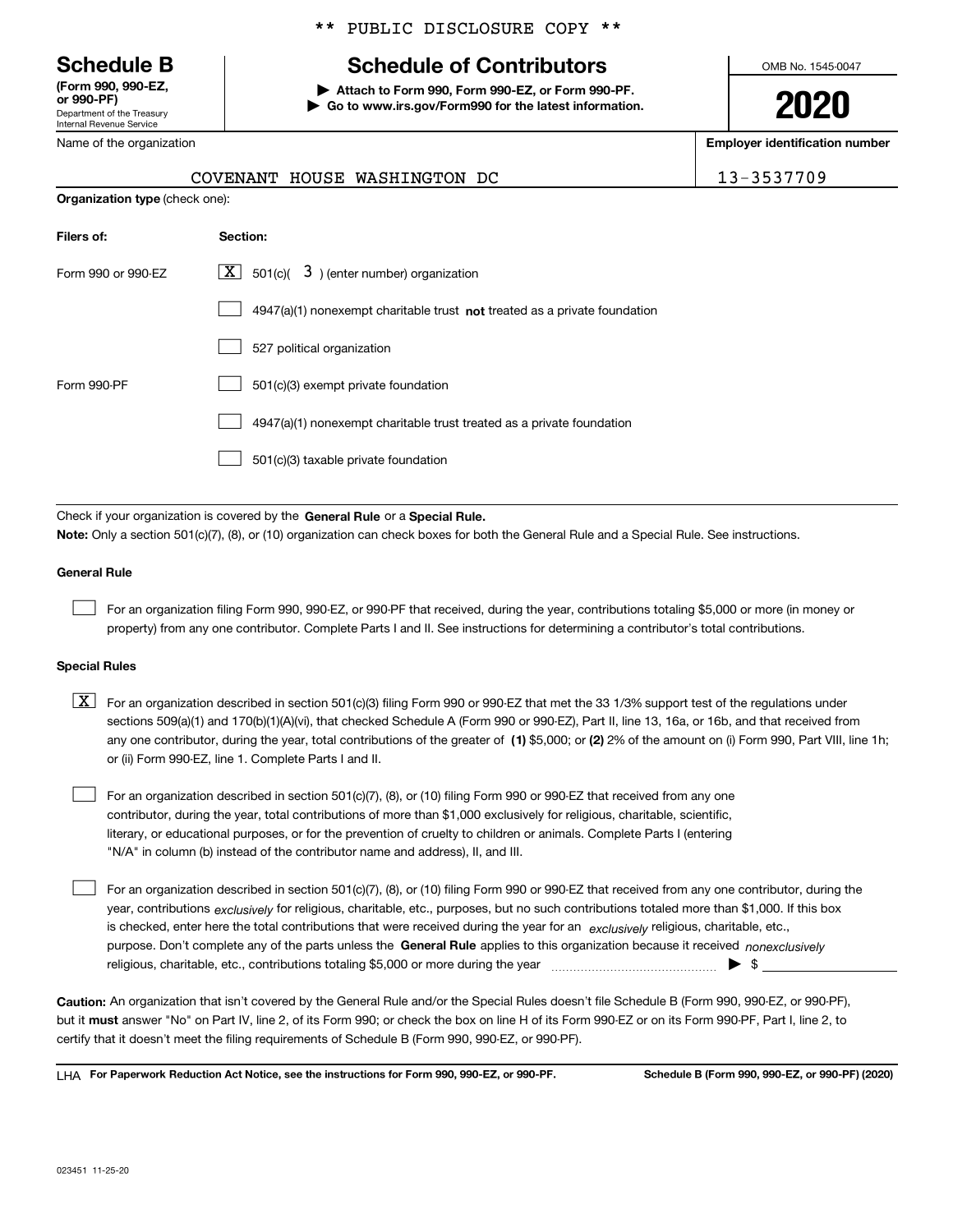#### Schedule B (Form 990, 990-EZ, or 990-PF) (2020) **Page 2** Page 2 and the state of the state of the state of the state of the state of the state of the state of the state of the state of the state of the state of the state o

Name of organization

**Employer identification number**

# COVENANT HOUSE WASHINGTON DC 13-3537709

**(a)No.(b)Name, address, and ZIP + 4 (c)Total contributions (d)Type of contribution PersonPayrollNoncash (a)No.(b)Name, address, and ZIP + 4 (c)Total contributions (d)Type of contribution PersonPayrollNoncash (a)No.(b)Name, address, and ZIP + 4 (c)Total contributions (d)Type of contribution PersonPayrollNoncash (a) No.(b) Name, address, and ZIP + 4 (c) Total contributions (d) Type of contribution PersonPayrollNoncash(a) No.(b) Name, address, and ZIP + 4 (c) Total contributions (d) Type of contribution Person PayrollNoncash(a) No.(b)Name, address, and ZIP + 4 (c) Total contributions (d)Type of contribution PersonPayrollNoncash** Contributors (see instructions). Use duplicate copies of Part I if additional space is needed. \$(Complete Part II for noncash contributions.) \$(Complete Part II for noncash contributions.) \$(Complete Part II for noncash contributions.) \$(Complete Part II for noncash contributions.) \$(Complete Part II for noncash contributions.) \$(Complete Part II for noncash contributions.) Chedule B (Form 990, 990-EZ, or 990-PF) (2020)<br> **2Part I 2Part I Contributors** (see instructions). Use duplicate copies of Part I if additional space is needed.<br>
2Part I **Contributors** (see instructions). Use duplicate  $|X|$  $\mathcal{L}^{\text{max}}$  $\mathcal{L}^{\text{max}}$  $\boxed{\text{X}}$  $\mathcal{L}^{\text{max}}$  $\mathcal{L}^{\text{max}}$  $|X|$  $\mathcal{L}^{\text{max}}$  $\mathcal{L}^{\text{max}}$  $\boxed{\text{X}}$  $\mathcal{L}^{\text{max}}$  $\mathcal{L}^{\text{max}}$  $\mathcal{L}^{\text{max}}$  $\mathcal{L}^{\text{max}}$  $\mathcal{L}^{\text{max}}$  $\mathcal{L}^{\text{max}}$  $\mathcal{L}^{\text{max}}$  $\mathcal{L}^{\text{max}}$  $\begin{array}{c|c|c|c|c|c} 1 & \hspace{1.5cm} & \hspace{1.5cm} & \hspace{1.5cm} & \hspace{1.5cm} & \hspace{1.5cm} & \hspace{1.5cm} & \hspace{1.5cm} & \hspace{1.5cm} & \hspace{1.5cm} & \hspace{1.5cm} & \hspace{1.5cm} & \hspace{1.5cm} & \hspace{1.5cm} & \hspace{1.5cm} & \hspace{1.5cm} & \hspace{1.5cm} & \hspace{1.5cm} & \hspace{1.5cm} & \hspace{1.5cm} & \hspace{1.5cm} &$ 2,572,810.  $2$  | Person  $\overline{\text{X}}$ 1,649,315.  $\overline{3}$  | Person  $\overline{X}$ 333,053.  $4$  | Person  $\overline{\text{X}}$ 451,907.

023452 11-25-20 **Schedule B (Form 990, 990-EZ, or 990-PF) (2020)**

09530513 756359 1176300.512 2020.05094 COVENANT HOUSE WASHINGTON 11763001

22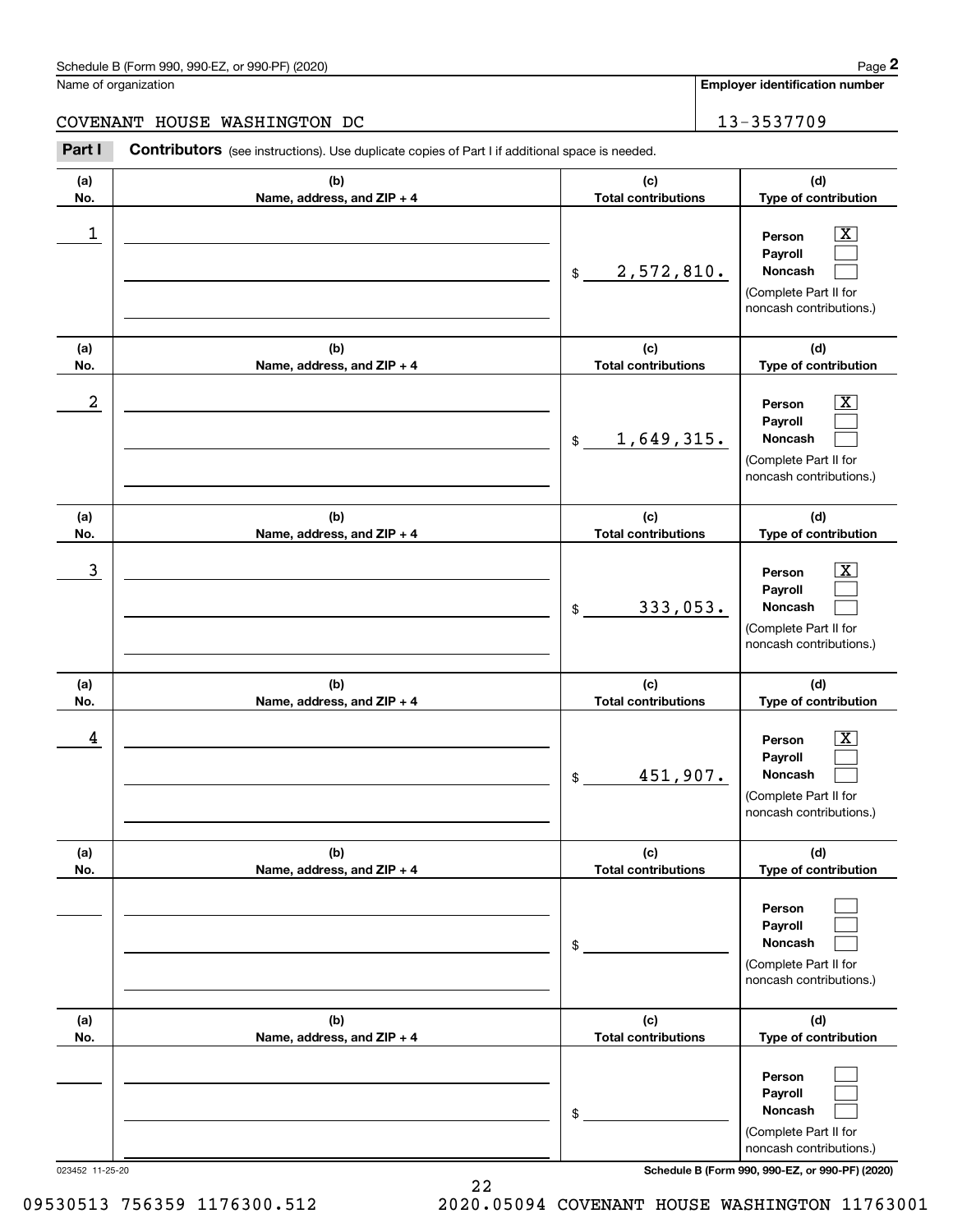**Employer identification number**

COVENANT HOUSE WASHINGTON DC 13-3537709

Chedule B (Form 990, 990-EZ, or 990-PF) (2020)<br>
lame of organization<br> **2000 ENANT HOUSE WASHINGTON DC**<br> **2000 Part II Noncash Property** (see instructions). Use duplicate copies of Part II if additional space is needed.

| (a)<br>No.<br>from<br>Part I | (b)<br>Description of noncash property given | (c)<br>FMV (or estimate)<br>(See instructions.) | (d)<br>Date received |
|------------------------------|----------------------------------------------|-------------------------------------------------|----------------------|
|                              |                                              | $\frac{1}{2}$                                   |                      |
| (a)<br>No.<br>from<br>Part I | (b)<br>Description of noncash property given | (c)<br>FMV (or estimate)<br>(See instructions.) | (d)<br>Date received |
|                              |                                              | $\frac{1}{2}$                                   |                      |
| (a)<br>No.<br>from<br>Part I | (b)<br>Description of noncash property given | (c)<br>FMV (or estimate)<br>(See instructions.) | (d)<br>Date received |
|                              |                                              | $\sim$                                          |                      |
| (a)<br>No.<br>from<br>Part I | (b)<br>Description of noncash property given | (c)<br>FMV (or estimate)<br>(See instructions.) | (d)<br>Date received |
|                              |                                              | $\sim$                                          |                      |
| (a)<br>No.<br>from<br>Part I | (b)<br>Description of noncash property given | (c)<br>FMV (or estimate)<br>(See instructions.) | (d)<br>Date received |
|                              |                                              | \$                                              |                      |
| (a)<br>No.<br>from<br>Part I | (b)<br>Description of noncash property given | (c)<br>FMV (or estimate)<br>(See instructions.) | (d)<br>Date received |
|                              |                                              | \$                                              |                      |

23

09530513 756359 1176300.512 2020.05094 COVENANT HOUSE WASHINGTON 11763001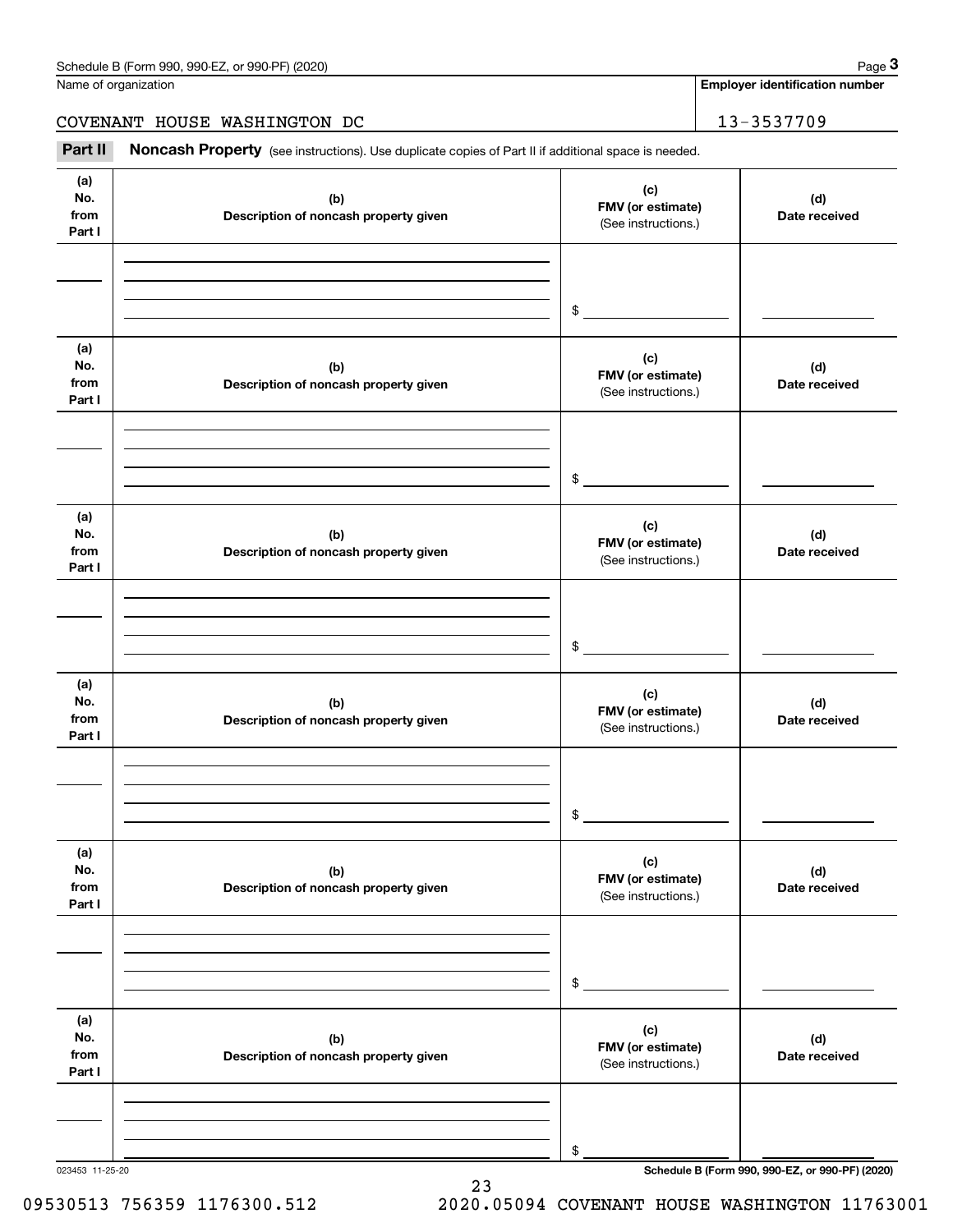|                           | Schedule B (Form 990, 990-EZ, or 990-PF) (2020)                                                                                                                               |                      | Page 4                                                                                                                                                                                                                                                                                                                                              |
|---------------------------|-------------------------------------------------------------------------------------------------------------------------------------------------------------------------------|----------------------|-----------------------------------------------------------------------------------------------------------------------------------------------------------------------------------------------------------------------------------------------------------------------------------------------------------------------------------------------------|
| Name of organization      |                                                                                                                                                                               |                      | <b>Employer identification number</b>                                                                                                                                                                                                                                                                                                               |
|                           | COVENANT HOUSE WASHINGTON DC                                                                                                                                                  |                      | 13-3537709                                                                                                                                                                                                                                                                                                                                          |
| Part III                  | from any one contributor. Complete columns (a) through (e) and the following line entry. For organizations<br>Use duplicate copies of Part III if additional space is needed. |                      | Exclusively religious, charitable, etc., contributions to organizations described in section 501(c)(7), (8), or (10) that total more than \$1,000 for the year<br>completing Part III, enter the total of exclusively religious, charitable, etc., contributions of \$1,000 or less for the year. (Enter this info. once.) $\blacktriangleright$ \$ |
| (a) No.<br>from<br>Part I | (b) Purpose of gift                                                                                                                                                           | (c) Use of gift      | (d) Description of how gift is held                                                                                                                                                                                                                                                                                                                 |
|                           |                                                                                                                                                                               |                      |                                                                                                                                                                                                                                                                                                                                                     |
|                           |                                                                                                                                                                               | (e) Transfer of gift |                                                                                                                                                                                                                                                                                                                                                     |
|                           | Transferee's name, address, and $ZIP + 4$                                                                                                                                     |                      | Relationship of transferor to transferee                                                                                                                                                                                                                                                                                                            |
| (a) No.<br>from<br>Part I | (b) Purpose of gift                                                                                                                                                           | (c) Use of gift      | (d) Description of how gift is held                                                                                                                                                                                                                                                                                                                 |
|                           |                                                                                                                                                                               | (e) Transfer of gift |                                                                                                                                                                                                                                                                                                                                                     |
|                           | Transferee's name, address, and ZIP + 4                                                                                                                                       |                      | Relationship of transferor to transferee                                                                                                                                                                                                                                                                                                            |
| (a) No.<br>from<br>Part I | (b) Purpose of gift                                                                                                                                                           | (c) Use of gift      | (d) Description of how gift is held                                                                                                                                                                                                                                                                                                                 |
|                           |                                                                                                                                                                               | (e) Transfer of gift |                                                                                                                                                                                                                                                                                                                                                     |
|                           | Transferee's name, address, and ZIP + 4                                                                                                                                       |                      | Relationship of transferor to transferee                                                                                                                                                                                                                                                                                                            |
| (a) No.<br>from<br>Part I | (b) Purpose of gift                                                                                                                                                           | (c) Use of gift      | (d) Description of how gift is held                                                                                                                                                                                                                                                                                                                 |
|                           |                                                                                                                                                                               | (e) Transfer of gift |                                                                                                                                                                                                                                                                                                                                                     |
|                           | Transferee's name, address, and ZIP + 4                                                                                                                                       |                      | Relationship of transferor to transferee                                                                                                                                                                                                                                                                                                            |
|                           |                                                                                                                                                                               |                      |                                                                                                                                                                                                                                                                                                                                                     |

24

023454 11-25-20

**Schedule B (Form 990, 990-EZ, or 990-PF) (2020)**

09530513 756359 1176300.512 2020.05094 COVENANT HOUSE WASHINGTON 11763001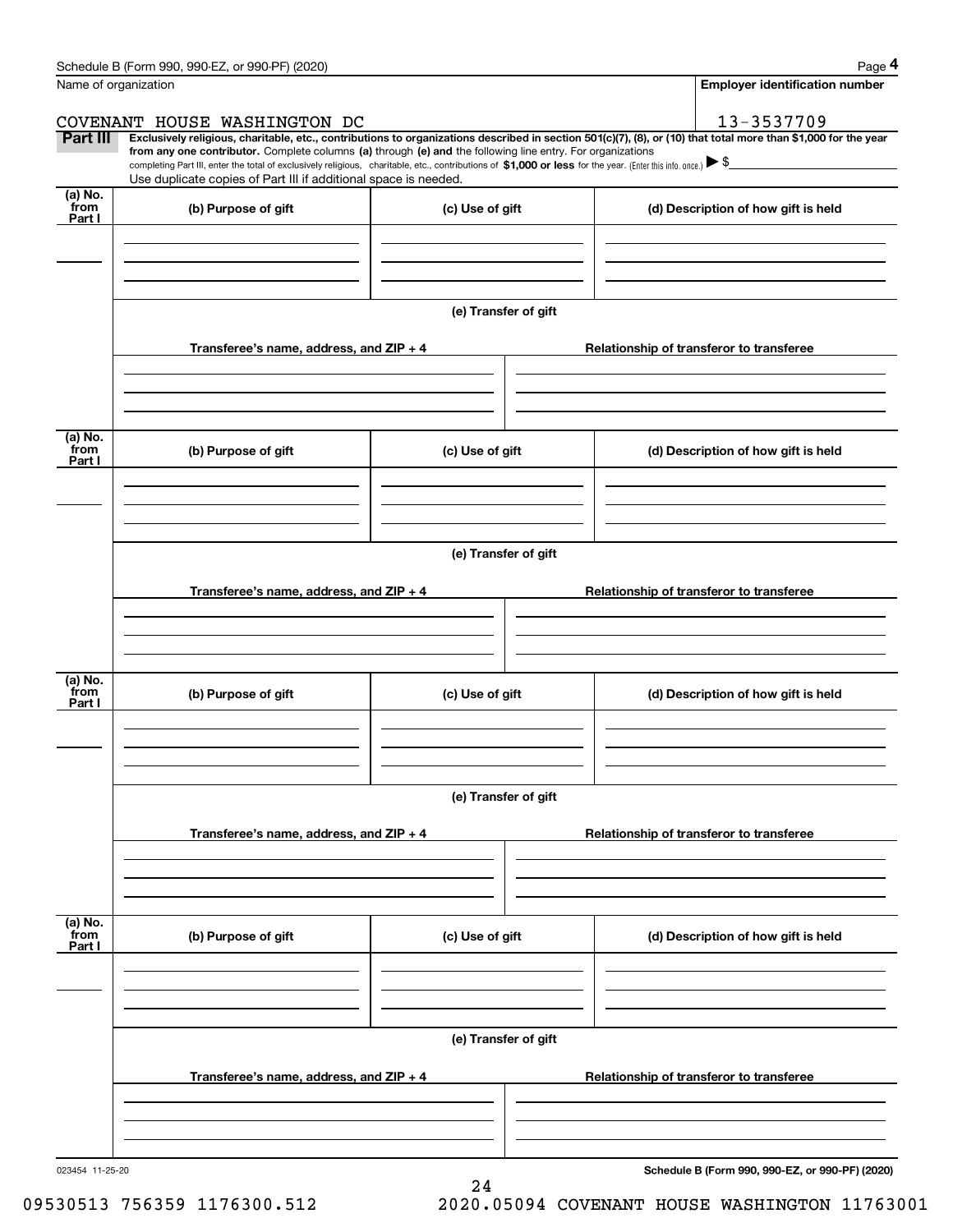| <b>SCHEDULE D</b> |  |
|-------------------|--|
|-------------------|--|

# **Supplemental Financial Statements**

(Form 990)<br>
Pepartment of the Treasury<br>
Department of the Treasury<br>
Department of the Treasury<br>
Department of the Treasury<br> **Co to www.irs.gov/Form990 for instructions and the latest information.**<br> **Co to www.irs.gov/Form9** 



Department of the Treasury Internal Revenue Service **Name of the organization <b>Employer is a set of the organization Employer in the organization Employer is a set of the organization Employer in the organization Employer is a set of the organization Employer in t** 

|  | Go to www.irs.gov/Form990 for instructions and the latest inform: |  |  |  |
|--|-------------------------------------------------------------------|--|--|--|
|  |                                                                   |  |  |  |

|          | COVENANT HOUSE WASHINGTON DC                                                                                                                                                                                                  |                         | 13-3537709                                         |
|----------|-------------------------------------------------------------------------------------------------------------------------------------------------------------------------------------------------------------------------------|-------------------------|----------------------------------------------------|
| Part I   | Organizations Maintaining Donor Advised Funds or Other Similar Funds or Accounts. Complete if the                                                                                                                             |                         |                                                    |
|          | organization answered "Yes" on Form 990, Part IV, line 6.                                                                                                                                                                     |                         |                                                    |
|          |                                                                                                                                                                                                                               | (a) Donor advised funds | (b) Funds and other accounts                       |
| 1        |                                                                                                                                                                                                                               |                         |                                                    |
| 2        | Aggregate value of contributions to (during year)                                                                                                                                                                             |                         |                                                    |
| з        | Aggregate value of grants from (during year)                                                                                                                                                                                  |                         |                                                    |
| 4        |                                                                                                                                                                                                                               |                         |                                                    |
| 5        | Did the organization inform all donors and donor advisors in writing that the assets held in donor advised funds                                                                                                              |                         |                                                    |
|          |                                                                                                                                                                                                                               |                         | Yes<br>No                                          |
| 6        | Did the organization inform all grantees, donors, and donor advisors in writing that grant funds can be used only                                                                                                             |                         |                                                    |
|          | for charitable purposes and not for the benefit of the donor or donor advisor, or for any other purpose conferring                                                                                                            |                         |                                                    |
|          | impermissible private benefit?                                                                                                                                                                                                |                         | Yes<br>No                                          |
| Part II  | Conservation Easements. Complete if the organization answered "Yes" on Form 990, Part IV, line 7.                                                                                                                             |                         |                                                    |
| 1        | Purpose(s) of conservation easements held by the organization (check all that apply).                                                                                                                                         |                         |                                                    |
|          | Preservation of land for public use (for example, recreation or education)                                                                                                                                                    |                         | Preservation of a historically important land area |
|          | Protection of natural habitat                                                                                                                                                                                                 |                         | Preservation of a certified historic structure     |
|          | Preservation of open space                                                                                                                                                                                                    |                         |                                                    |
|          |                                                                                                                                                                                                                               |                         |                                                    |
| 2        | Complete lines 2a through 2d if the organization held a qualified conservation contribution in the form of a conservation easement on the last                                                                                |                         | Held at the End of the Tax Year                    |
|          | day of the tax year.                                                                                                                                                                                                          |                         |                                                    |
|          |                                                                                                                                                                                                                               |                         | 2a                                                 |
| b        | Total acreage restricted by conservation easements                                                                                                                                                                            |                         | 2 <sub>b</sub>                                     |
|          |                                                                                                                                                                                                                               |                         | 2 <sub>c</sub>                                     |
|          | d Number of conservation easements included in (c) acquired after 7/25/06, and not on a historic structure                                                                                                                    |                         |                                                    |
|          | listed in the National Register [11, 1200] [12] The National Register [11, 1200] [12] The National Register [11, 1200] [12] The National Register [11, 1200] [12] The National Register [11, 1200] [12] The National Register |                         | 2d                                                 |
| 3        | Number of conservation easements modified, transferred, released, extinguished, or terminated by the organization during the tax                                                                                              |                         |                                                    |
|          | $year \blacktriangleright$                                                                                                                                                                                                    |                         |                                                    |
| 4        | Number of states where property subject to conservation easement is located >                                                                                                                                                 |                         |                                                    |
| 5        | Does the organization have a written policy regarding the periodic monitoring, inspection, handling of                                                                                                                        |                         |                                                    |
|          | violations, and enforcement of the conservation easements it holds?                                                                                                                                                           |                         | Yes<br>No                                          |
| 6        | Staff and volunteer hours devoted to monitoring, inspecting, handling of violations, and enforcing conservation easements during the year                                                                                     |                         |                                                    |
|          |                                                                                                                                                                                                                               |                         |                                                    |
| 7        | Amount of expenses incurred in monitoring, inspecting, handling of violations, and enforcing conservation easements during the year                                                                                           |                         |                                                    |
|          | ▶ \$                                                                                                                                                                                                                          |                         |                                                    |
| 8        | Does each conservation easement reported on line 2(d) above satisfy the requirements of section 170(h)(4)(B)(i)                                                                                                               |                         |                                                    |
|          |                                                                                                                                                                                                                               |                         | Yes<br>No                                          |
| 9        | In Part XIII, describe how the organization reports conservation easements in its revenue and expense statement and                                                                                                           |                         |                                                    |
|          | balance sheet, and include, if applicable, the text of the footnote to the organization's financial statements that describes the                                                                                             |                         |                                                    |
| Part III | organization's accounting for conservation easements.<br>Organizations Maintaining Collections of Art, Historical Treasures, or Other Similar Assets.                                                                         |                         |                                                    |
|          |                                                                                                                                                                                                                               |                         |                                                    |
|          | Complete if the organization answered "Yes" on Form 990, Part IV, line 8.                                                                                                                                                     |                         |                                                    |
|          | 1a If the organization elected, as permitted under FASB ASC 958, not to report in its revenue statement and balance sheet works                                                                                               |                         |                                                    |
|          | of art, historical treasures, or other similar assets held for public exhibition, education, or research in furtherance of public                                                                                             |                         |                                                    |
|          | service, provide in Part XIII the text of the footnote to its financial statements that describes these items.                                                                                                                |                         |                                                    |
|          | b If the organization elected, as permitted under FASB ASC 958, to report in its revenue statement and balance sheet works of                                                                                                 |                         |                                                    |
|          | art, historical treasures, or other similar assets held for public exhibition, education, or research in furtherance of public service,                                                                                       |                         |                                                    |
|          | provide the following amounts relating to these items:                                                                                                                                                                        |                         |                                                    |
|          |                                                                                                                                                                                                                               |                         | -\$                                                |
|          | (ii) Assets included in Form 990, Part X                                                                                                                                                                                      |                         | $\blacktriangleright$ \$                           |
| 2        | If the organization received or held works of art, historical treasures, or other similar assets for financial gain, provide                                                                                                  |                         |                                                    |
|          | the following amounts required to be reported under FASB ASC 958 relating to these items:                                                                                                                                     |                         |                                                    |
| a        |                                                                                                                                                                                                                               |                         | \$<br>▶                                            |
|          |                                                                                                                                                                                                                               |                         | - \$                                               |
|          | LHA For Paperwork Reduction Act Notice, see the Instructions for Form 990.                                                                                                                                                    |                         | Schedule D (Form 990) 2020                         |

032051 12-01-20

|        | 25 |   |     |   |  |
|--------|----|---|-----|---|--|
| ٠<br>- | -  | - | - - | - |  |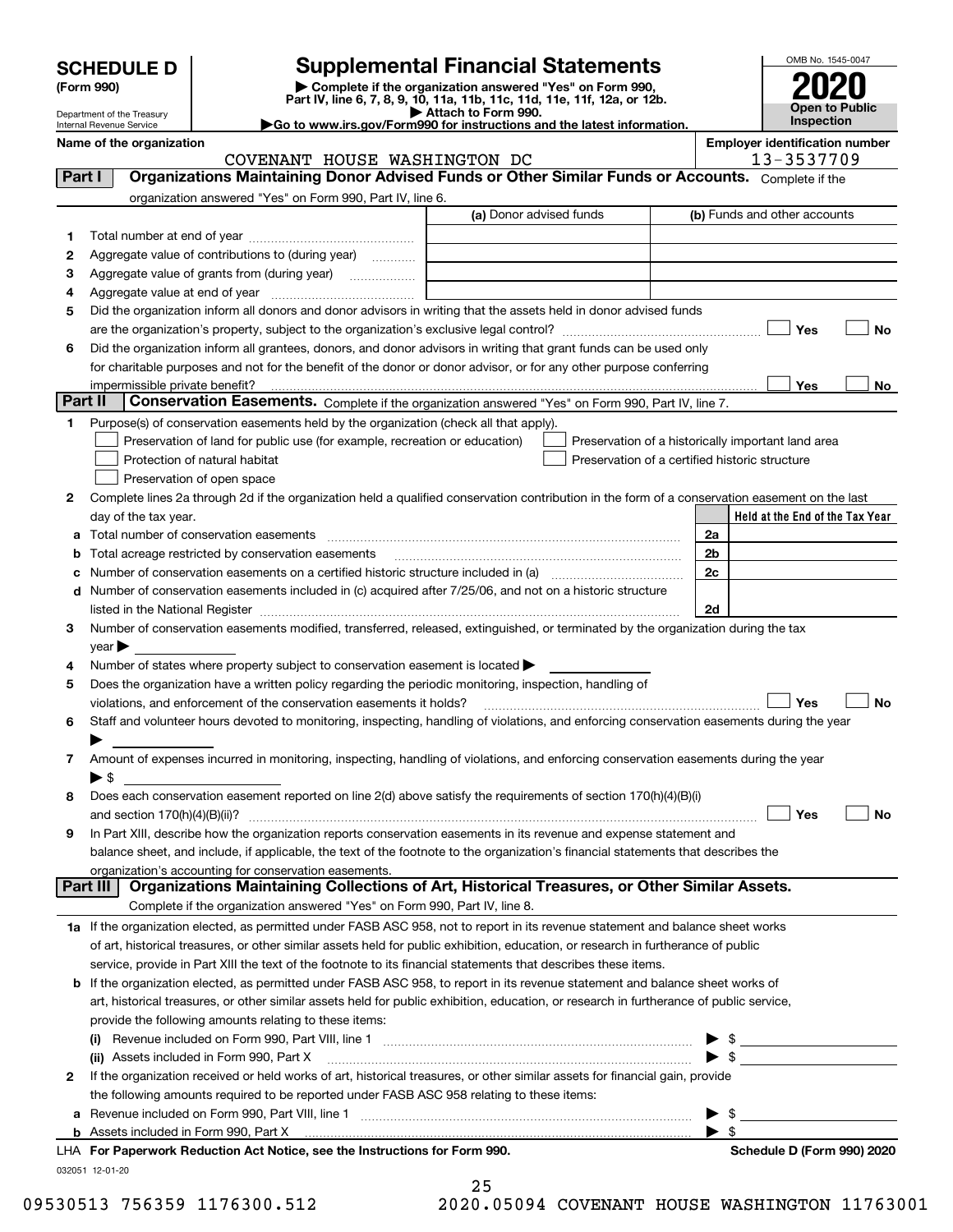|        | Schedule D (Form 990) 2020                                                                                                                                                                                                     | COVENANT HOUSE WASHINGTON DC |   |                |                                                                                                                                                                                                                                |                 | 13-3537709             | Page $2$                                   |
|--------|--------------------------------------------------------------------------------------------------------------------------------------------------------------------------------------------------------------------------------|------------------------------|---|----------------|--------------------------------------------------------------------------------------------------------------------------------------------------------------------------------------------------------------------------------|-----------------|------------------------|--------------------------------------------|
|        | Organizations Maintaining Collections of Art, Historical Treasures, or Other Similar Assets (continued)<br>Part III                                                                                                            |                              |   |                |                                                                                                                                                                                                                                |                 |                        |                                            |
| 3      | Using the organization's acquisition, accession, and other records, check any of the following that make significant use of its                                                                                                |                              |   |                |                                                                                                                                                                                                                                |                 |                        |                                            |
|        | collection items (check all that apply):                                                                                                                                                                                       |                              |   |                |                                                                                                                                                                                                                                |                 |                        |                                            |
| a      | Public exhibition                                                                                                                                                                                                              |                              |   |                | Loan or exchange program                                                                                                                                                                                                       |                 |                        |                                            |
| b      | Scholarly research                                                                                                                                                                                                             |                              | е |                | Other and the control of the control of the control of the control of the control of the control of the control of the control of the control of the control of the control of the control of the control of the control of th |                 |                        |                                            |
| c      | Preservation for future generations                                                                                                                                                                                            |                              |   |                |                                                                                                                                                                                                                                |                 |                        |                                            |
| 4      | Provide a description of the organization's collections and explain how they further the organization's exempt purpose in Part XIII.                                                                                           |                              |   |                |                                                                                                                                                                                                                                |                 |                        |                                            |
| 5      | During the year, did the organization solicit or receive donations of art, historical treasures, or other similar assets                                                                                                       |                              |   |                |                                                                                                                                                                                                                                |                 |                        |                                            |
|        |                                                                                                                                                                                                                                |                              |   |                |                                                                                                                                                                                                                                |                 | Yes                    | No                                         |
|        | Part IV<br>Escrow and Custodial Arrangements. Complete if the organization answered "Yes" on Form 990, Part IV, line 9, or                                                                                                     |                              |   |                |                                                                                                                                                                                                                                |                 |                        |                                            |
|        | reported an amount on Form 990, Part X, line 21.                                                                                                                                                                               |                              |   |                |                                                                                                                                                                                                                                |                 |                        |                                            |
|        | 1a Is the organization an agent, trustee, custodian or other intermediary for contributions or other assets not included                                                                                                       |                              |   |                |                                                                                                                                                                                                                                |                 |                        |                                            |
|        | on Form 990, Part X? [11] matter and the contract of the contract of the contract of the contract of the contract of the contract of the contract of the contract of the contract of the contract of the contract of the contr |                              |   |                |                                                                                                                                                                                                                                |                 | Yes                    | $\overline{X}$ No                          |
|        | b If "Yes," explain the arrangement in Part XIII and complete the following table:                                                                                                                                             |                              |   |                |                                                                                                                                                                                                                                |                 |                        |                                            |
|        |                                                                                                                                                                                                                                |                              |   |                |                                                                                                                                                                                                                                |                 | Amount                 |                                            |
|        | Beginning balance                                                                                                                                                                                                              |                              |   |                |                                                                                                                                                                                                                                | 1c              |                        |                                            |
|        | Additions during the year manufactured and an anti-manufactured and the year manufactured and all the year manufactured and all the year manufactured and all the year manufactured and all the year manufactured and all the  |                              |   |                |                                                                                                                                                                                                                                | 1d              |                        |                                            |
|        | Distributions during the year manufactured and continuum control of the year manufactured and control of the year manufactured and control of the year manufactured and control of the year manufactured and control of the ye |                              |   |                |                                                                                                                                                                                                                                | 1e              |                        |                                            |
|        |                                                                                                                                                                                                                                |                              |   |                |                                                                                                                                                                                                                                | 1f              |                        |                                            |
|        | 2a Did the organization include an amount on Form 990, Part X, line 21, for escrow or custodial account liability?                                                                                                             |                              |   |                |                                                                                                                                                                                                                                |                 | $\boxed{\text{X}}$ Yes | No                                         |
|        | <b>b</b> If "Yes," explain the arrangement in Part XIII. Check here if the explanation has been provided on Part XIII                                                                                                          |                              |   |                |                                                                                                                                                                                                                                |                 |                        | $\overline{\text{X}}$                      |
| Part V | Endowment Funds. Complete if the organization answered "Yes" on Form 990, Part IV, line 10.                                                                                                                                    |                              |   |                |                                                                                                                                                                                                                                |                 |                        |                                            |
|        |                                                                                                                                                                                                                                | (a) Current year             |   | (b) Prior year | (c) Two years back                                                                                                                                                                                                             |                 |                        | (d) Three years back   (e) Four years back |
| 1a     | Beginning of year balance                                                                                                                                                                                                      |                              |   |                |                                                                                                                                                                                                                                |                 |                        |                                            |
|        |                                                                                                                                                                                                                                |                              |   |                |                                                                                                                                                                                                                                |                 |                        |                                            |
|        | Net investment earnings, gains, and losses                                                                                                                                                                                     |                              |   |                |                                                                                                                                                                                                                                |                 |                        |                                            |
|        |                                                                                                                                                                                                                                |                              |   |                |                                                                                                                                                                                                                                |                 |                        |                                            |
| е      | Other expenditures for facilities                                                                                                                                                                                              |                              |   |                |                                                                                                                                                                                                                                |                 |                        |                                            |
|        | and programs                                                                                                                                                                                                                   |                              |   |                |                                                                                                                                                                                                                                |                 |                        |                                            |
|        |                                                                                                                                                                                                                                |                              |   |                |                                                                                                                                                                                                                                |                 |                        |                                            |
| g      | End of year balance                                                                                                                                                                                                            |                              |   |                |                                                                                                                                                                                                                                |                 |                        |                                            |
| 2      | Provide the estimated percentage of the current year end balance (line 1g, column (a)) held as:                                                                                                                                |                              |   |                |                                                                                                                                                                                                                                |                 |                        |                                            |
|        | Board designated or quasi-endowment                                                                                                                                                                                            |                              | % |                |                                                                                                                                                                                                                                |                 |                        |                                            |
|        | Permanent endowment >                                                                                                                                                                                                          | %                            |   |                |                                                                                                                                                                                                                                |                 |                        |                                            |
| с      | Term endowment $\blacktriangleright$                                                                                                                                                                                           | %                            |   |                |                                                                                                                                                                                                                                |                 |                        |                                            |
|        | The percentages on lines 2a, 2b, and 2c should equal 100%.                                                                                                                                                                     |                              |   |                |                                                                                                                                                                                                                                |                 |                        |                                            |
|        | 3a Are there endowment funds not in the possession of the organization that are held and administered for the organization                                                                                                     |                              |   |                |                                                                                                                                                                                                                                |                 |                        |                                            |
|        | by:                                                                                                                                                                                                                            |                              |   |                |                                                                                                                                                                                                                                |                 |                        | Yes<br>No                                  |
|        | (i)                                                                                                                                                                                                                            |                              |   |                |                                                                                                                                                                                                                                |                 | 3a(i)                  |                                            |
|        |                                                                                                                                                                                                                                |                              |   |                |                                                                                                                                                                                                                                |                 | 3a(ii)                 |                                            |
|        |                                                                                                                                                                                                                                |                              |   |                |                                                                                                                                                                                                                                |                 | 3b                     |                                            |
|        | Describe in Part XIII the intended uses of the organization's endowment funds.                                                                                                                                                 |                              |   |                |                                                                                                                                                                                                                                |                 |                        |                                            |
|        | Land, Buildings, and Equipment.<br>Part VI                                                                                                                                                                                     |                              |   |                |                                                                                                                                                                                                                                |                 |                        |                                            |
|        | Complete if the organization answered "Yes" on Form 990, Part IV, line 11a. See Form 990, Part X, line 10.                                                                                                                     |                              |   |                |                                                                                                                                                                                                                                |                 |                        |                                            |
|        | Description of property                                                                                                                                                                                                        | (a) Cost or other            |   |                | (b) Cost or other                                                                                                                                                                                                              | (c) Accumulated | (d) Book value         |                                            |
|        |                                                                                                                                                                                                                                | basis (investment)           |   |                | basis (other)                                                                                                                                                                                                                  | depreciation    |                        |                                            |
|        |                                                                                                                                                                                                                                |                              |   |                |                                                                                                                                                                                                                                |                 |                        |                                            |
| b      |                                                                                                                                                                                                                                |                              |   |                | 7,066,380.                                                                                                                                                                                                                     | 4,396,585.      |                        | 2,669,795.                                 |
|        | Leasehold improvements                                                                                                                                                                                                         |                              |   |                |                                                                                                                                                                                                                                |                 |                        |                                            |
| d      |                                                                                                                                                                                                                                |                              |   |                | 387,003.                                                                                                                                                                                                                       | 352,891.        |                        | 34, 112.                                   |
|        | e Other                                                                                                                                                                                                                        |                              |   |                | 32,882.                                                                                                                                                                                                                        | 13,815.         |                        | 19,067.                                    |
|        |                                                                                                                                                                                                                                |                              |   |                |                                                                                                                                                                                                                                |                 |                        | $\overline{2}$ , 722, 974.                 |

**Schedule D (Form 990) 2020**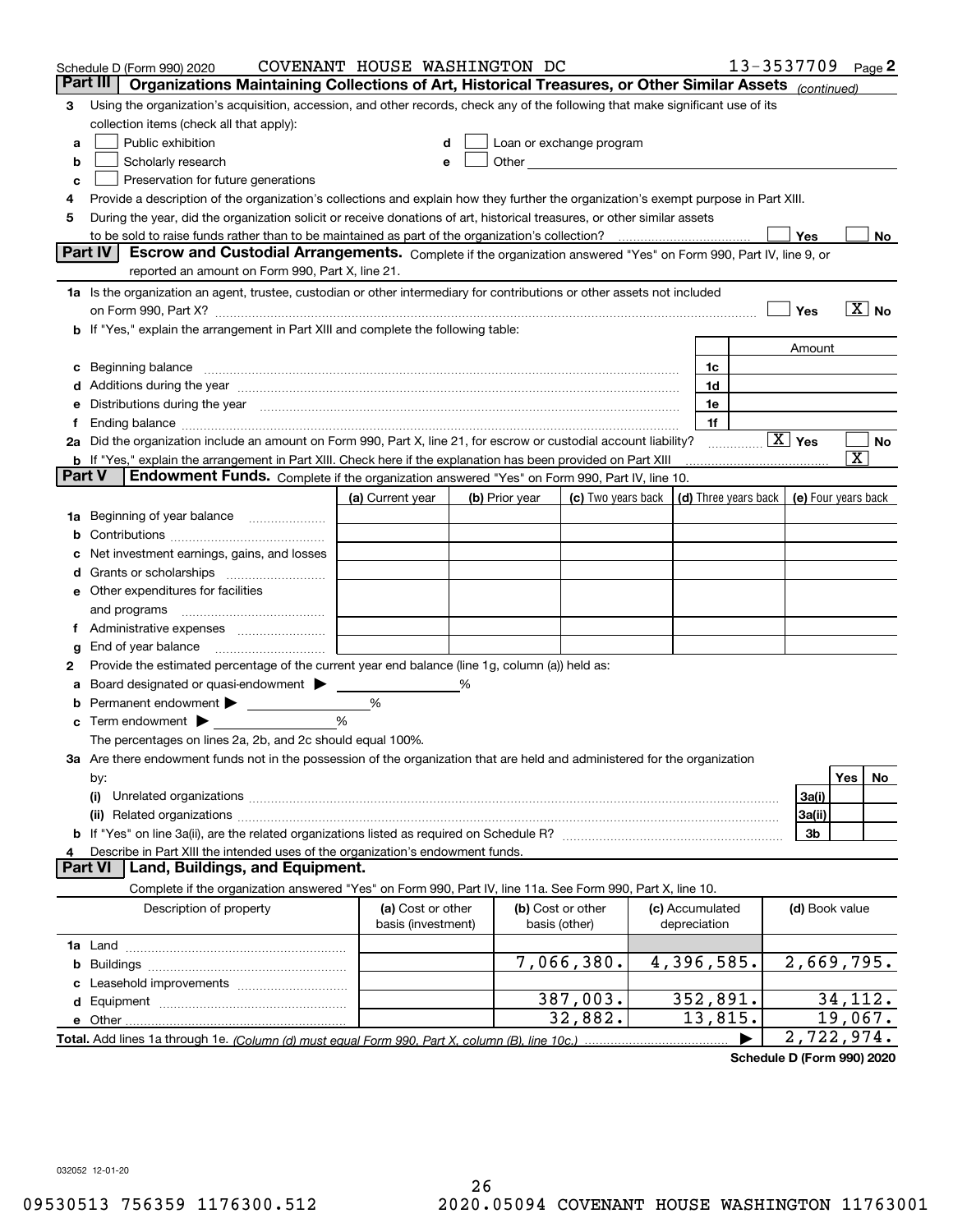| Schedule D (Form 990) 2020 |                                                 | COVENANT HOUSE WASHINGTON DC | 13-3537709 | Page |
|----------------------------|-------------------------------------------------|------------------------------|------------|------|
|                            | <b>Part VII</b> Investments - Other Securities. |                              |            |      |

# (a) Description of security or category (including name of security)  $\vert$  (b) Book value  $\vert$  (c) **(1)** Financial derivatives ~~~~~~~~~~~~~~~ **(2)** Closely held equity interests ~~~~~~~~~~~ **(3)** Other Complete if the organization answered "Yes" on Form 990, Part IV, line 11b. See Form 990, Part X, line 12.  $(b)$  Book value  $\vert$  (c) Method of valuation: Cost or end-of-year market value (A)(B)(C)(D)(E)(F)(G)

### Total. (Col. (b) must equal Form 990, Part X, col. (B) line 12.) **Part VIII Investments - Program Related.**

Complete if the organization answered "Yes" on Form 990, Part IV, line 11c. See Form 990, Part X, line 13.

| complete in the organization anomology noch only only occupied interview of only of any spinler role |                |                                                           |
|------------------------------------------------------------------------------------------------------|----------------|-----------------------------------------------------------|
| (a) Description of investment                                                                        | (b) Book value | (c) Method of valuation: Cost or end-of-year market value |
| (1)                                                                                                  |                |                                                           |
| (2)                                                                                                  |                |                                                           |
| (3)                                                                                                  |                |                                                           |
| (4)                                                                                                  |                |                                                           |
| (5)                                                                                                  |                |                                                           |
| (6)                                                                                                  |                |                                                           |
| (7)                                                                                                  |                |                                                           |
| (8)                                                                                                  |                |                                                           |
| (9)                                                                                                  |                |                                                           |
| Total. (Col. (b) must equal Form 990, Part X, col. (B) line $13$ .)                                  |                |                                                           |

# **Part IX Other Assets.**

(H)

Complete if the organization answered "Yes" on Form 990, Part IV, line 11d. See Form 990, Part X, line 15.

|               | (a) Description                                                                                                   | (b) Book value |
|---------------|-------------------------------------------------------------------------------------------------------------------|----------------|
| (1)           |                                                                                                                   |                |
| (2)           |                                                                                                                   |                |
| (3)           |                                                                                                                   |                |
| (4)           |                                                                                                                   |                |
| (5)           |                                                                                                                   |                |
| (6)           |                                                                                                                   |                |
| (7)           |                                                                                                                   |                |
| (8)           |                                                                                                                   |                |
| (9)           |                                                                                                                   |                |
|               |                                                                                                                   |                |
| <b>Part X</b> | <b>Other Liabilities.</b>                                                                                         |                |
|               | Complete if the organization answered "Yes" on Form 990, Part IV, line 11e or 11f. See Form 990, Part X, line 25. |                |
| 1.            | (a) Description of liability                                                                                      | (b) Book value |
| (1)           | Federal income taxes                                                                                              |                |
| (2)           | DUE TO PARENT                                                                                                     | 11,955.        |
|               | DAVAUDAV DRAMBAMTAVI DRAADAV TAAV                                                                                 |                |

| (3) | PAYCHECK PROTECTION PROGRAM LOAN |  | 236, 159. |
|-----|----------------------------------|--|-----------|
| (4) |                                  |  |           |
| (5) |                                  |  |           |
| (6) |                                  |  |           |
|     |                                  |  |           |
| (8) |                                  |  |           |
| (9) |                                  |  |           |

**Total.**  *(Column (b) must equal Form 990, Part X, col. (B) line 25.)*  $\blacktriangleright$ 

**2.** Liability for uncertain tax positions. In Part XIII, provide the text of the footnote to the organization's financial statements that reports the organization's liability for uncertain tax positions under FASB ASC 740. Check here if the text of the footnote has been provided in Part XIII  $\boxed{\text{X}}$ 

**Schedule D (Form 990) 2020**

248,114.

032053 12-01-20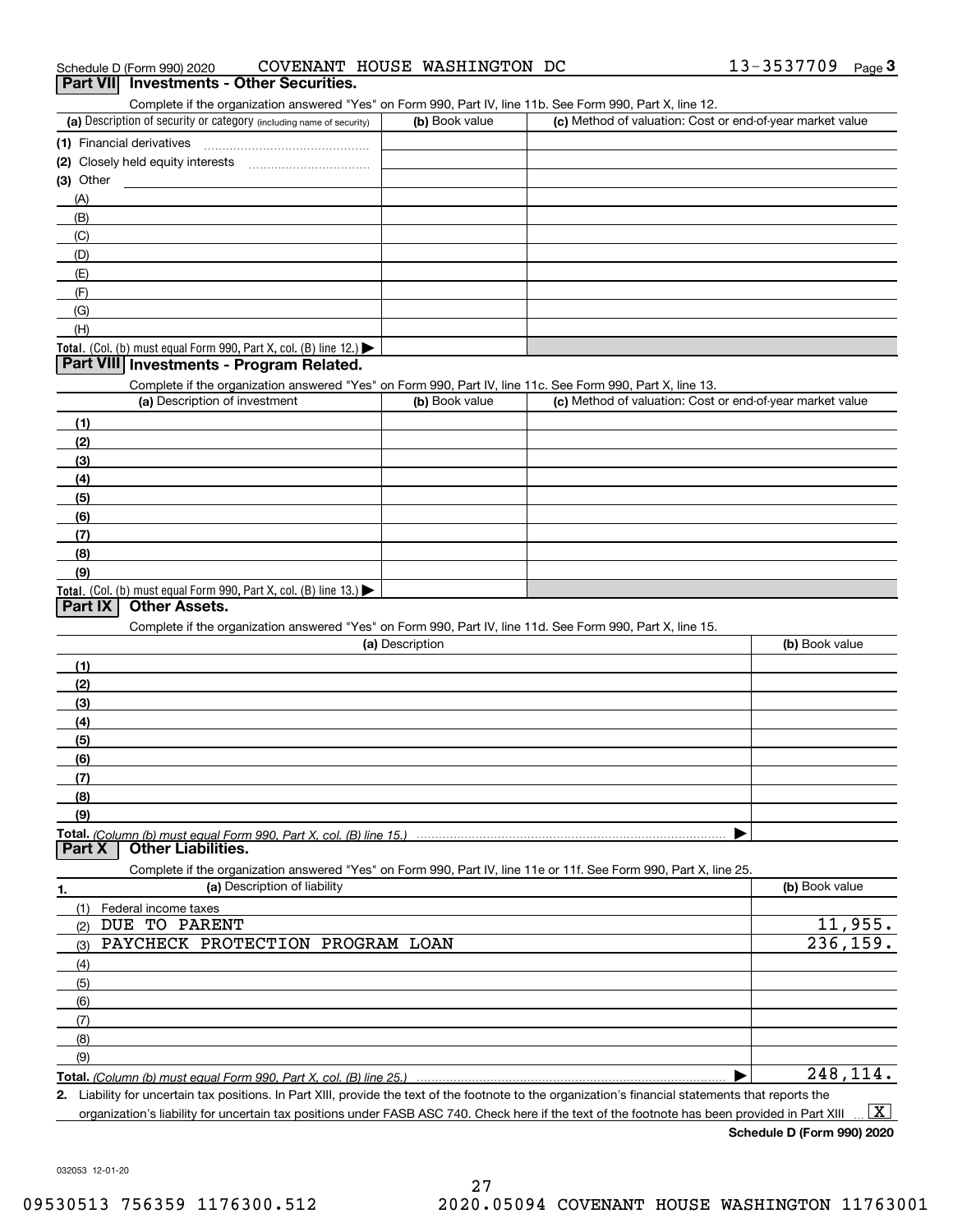|    | COVENANT HOUSE WASHINGTON DC<br>Schedule D (Form 990) 2020                                                                                                                                                                                        |                |          |                | 13-3537709<br>Page $4$       |
|----|---------------------------------------------------------------------------------------------------------------------------------------------------------------------------------------------------------------------------------------------------|----------------|----------|----------------|------------------------------|
|    | Reconciliation of Revenue per Audited Financial Statements With Revenue per Return.<br>Part XI                                                                                                                                                    |                |          |                |                              |
|    | Complete if the organization answered "Yes" on Form 990, Part IV, line 12a.                                                                                                                                                                       |                |          |                |                              |
| 1  | Total revenue, gains, and other support per audited financial statements                                                                                                                                                                          |                |          | $\blacksquare$ | 10,027,015.                  |
| 2  | Amounts included on line 1 but not on Form 990, Part VIII, line 12:                                                                                                                                                                               |                |          |                |                              |
| a  |                                                                                                                                                                                                                                                   | 2a             |          |                |                              |
|    |                                                                                                                                                                                                                                                   | 2 <sub>b</sub> | 187,351. |                |                              |
|    |                                                                                                                                                                                                                                                   | 2c             |          |                |                              |
| d  | Other (Describe in Part XIII.) <b>Construction Contract Construction</b> Chern Construction Construction Construction                                                                                                                             | 2d             |          |                |                              |
| е  | Add lines 2a through 2d                                                                                                                                                                                                                           |                |          | 2e             | $\frac{187,351}{9,839,664.}$ |
| 3  |                                                                                                                                                                                                                                                   |                |          | 3              |                              |
| 4  | Amounts included on Form 990. Part VIII. line 12, but not on line 1:                                                                                                                                                                              |                |          |                |                              |
|    |                                                                                                                                                                                                                                                   | - 4а           |          |                |                              |
| b  |                                                                                                                                                                                                                                                   | 4 <sub>b</sub> |          |                |                              |
| c. | Add lines 4a and 4b                                                                                                                                                                                                                               |                |          | 4с             | 0.                           |
| 5  |                                                                                                                                                                                                                                                   |                |          | 5              | 9,839,664.                   |
|    |                                                                                                                                                                                                                                                   |                |          |                |                              |
|    | Part XII   Reconciliation of Expenses per Audited Financial Statements With Expenses per Return.                                                                                                                                                  |                |          |                |                              |
|    | Complete if the organization answered "Yes" on Form 990, Part IV, line 12a.                                                                                                                                                                       |                |          |                |                              |
| 1  |                                                                                                                                                                                                                                                   |                |          | $\mathbf{1}$   | 6,812,548.                   |
| 2  | Amounts included on line 1 but not on Form 990, Part IX, line 25:                                                                                                                                                                                 |                |          |                |                              |
| a  |                                                                                                                                                                                                                                                   | 2a             | 187,351. |                |                              |
|    |                                                                                                                                                                                                                                                   | 2 <sub>b</sub> |          |                |                              |
| c  |                                                                                                                                                                                                                                                   | 2c             |          |                |                              |
| d  |                                                                                                                                                                                                                                                   | 2d             |          |                |                              |
|    | e Add lines 2a through 2d <b>[10]</b> [10] <b>All the Contract of Add lines 2a</b> through 2d <b>[10] All the Contract of Add lines 2a</b> through 2d <b>[10] All the Contract of Add</b> lines 2a through 2d <b>[10] All the Contract of Add</b> |                |          | 2e             | <u>187,351.</u>              |
| 3  |                                                                                                                                                                                                                                                   |                |          | $\mathbf{a}$   | 6,625,197.                   |
| 4  | Amounts included on Form 990, Part IX, line 25, but not on line 1:                                                                                                                                                                                |                |          |                |                              |
|    | Investment expenses not included on Form 990, Part VIII, line 7b [1000000000000000000000000000000000                                                                                                                                              | 4a             |          |                |                              |
| b  | Other (Describe in Part XIII.) <b>Construction Construction</b> Chern Construction Chern Chern Chern Chern Chern Chern                                                                                                                            | 4b             |          |                |                              |
|    | Add lines 4a and 4b                                                                                                                                                                                                                               |                |          | 4c             |                              |
|    | Part XIII Supplemental Information.                                                                                                                                                                                                               |                |          | 5              | 6,625,197.                   |

Provide the descriptions required for Part II, lines 3, 5, and 9; Part III, lines 1a and 4; Part IV, lines 1b and 2b; Part V, line 4; Part X, line 2; Part XI, lines 2d and 4b; and Part XII, lines 2d and 4b. Also complete this part to provide any additional information.

## PART IV, LINE 2B:

| COVENANT HOUSE WASHINGTON, D.C. ACTS AS AN AGENT FOR YOUTH RECEIVING       |
|----------------------------------------------------------------------------|
| SERVICES THROUGH ITS CRISIS CENTER AND TRANSITIONAL LIVING PROGRAM BY      |
| HOLDING THEIR PERSONAL MONIES IN SEPARATE BANK ACCOUNTS. BECAUSE THESE     |
| FUNDS ARE NOT ASSETS OF THE ORGANIZATION, A CORRESPONDING LIABILITY, WHICH |
| IS INCLUDED IN ACCOUNTS PAYABLE, ACCRUED EXPENSES AND REFUNDABLE ADVANCES  |
| IN THE STATEMENTS OF FINANCIAL POSITION, HAS BEEN ESTABLISHED TO THE       |
| EXTENT OF THE ASSETS HELD BY THE ORGANIZATION. THE AMOUNTS HELD IN THESE   |
| ACCOUNTS WERE \$19,218 JUNE 30, 2021.                                      |
|                                                                            |

# PART X, LINE 2:

THE ORGANIZATION RECOGNIZES THE EFFECT OF INCOME TAX POSITIONS ONLY IF

28

032054 12-01-20

**Schedule D (Form 990) 2020**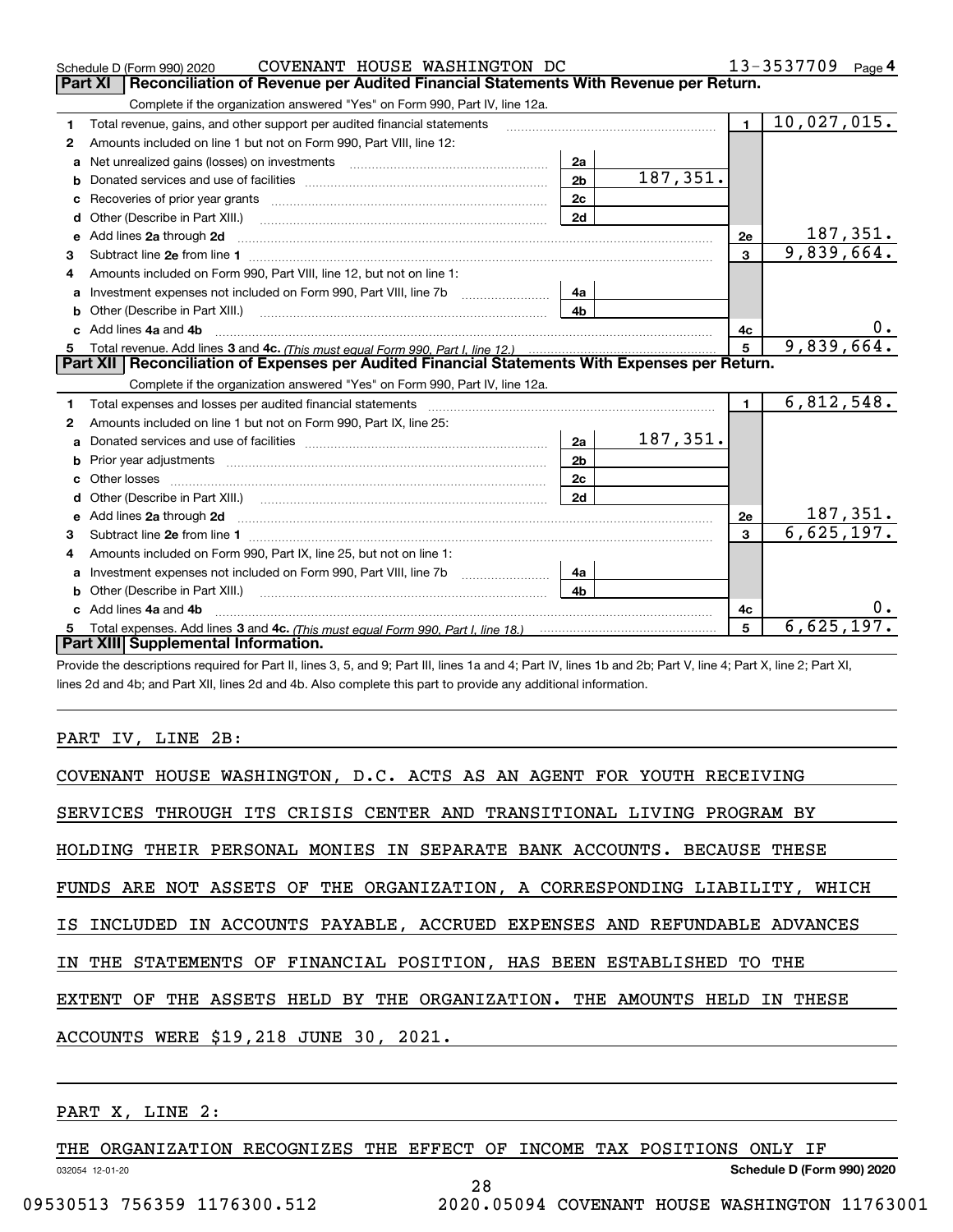| Schedule D (Form 990) 2020 COVENANT HOUSE WASHINGTON DC 13-3537709 Page 5<br><u> Part XIII Supplemental Information <sub>(continued)</sub></u> |                            |
|------------------------------------------------------------------------------------------------------------------------------------------------|----------------------------|
|                                                                                                                                                |                            |
| THOSE POSITIONS ARE MORE LIKELY THAN NOT TO BE SUSTAINED. MANAGEMENT HAS                                                                       |                            |
| DETERMINED THAT THE ORGANIZATION HAD NO UNCERTAIN TAX POSITIONS THAT WOULD                                                                     |                            |
| REQUIRE FINANCIAL STATEMENT RECOGNITION AND/OR DISCLOSURE. THE                                                                                 |                            |
| ORGANIZATION IS NO LONGER SUBJECT TO EXAMINATIONS BY THE APPLICABLE TAXING                                                                     |                            |
| JURISDICTIONS FOR YEARS PRIOR TO JUNE 30, 2018.                                                                                                |                            |
|                                                                                                                                                |                            |
|                                                                                                                                                |                            |
|                                                                                                                                                |                            |
|                                                                                                                                                |                            |
|                                                                                                                                                |                            |
|                                                                                                                                                |                            |
|                                                                                                                                                |                            |
|                                                                                                                                                |                            |
|                                                                                                                                                |                            |
|                                                                                                                                                |                            |
|                                                                                                                                                |                            |
|                                                                                                                                                |                            |
|                                                                                                                                                |                            |
|                                                                                                                                                |                            |
|                                                                                                                                                |                            |
|                                                                                                                                                |                            |
|                                                                                                                                                |                            |
|                                                                                                                                                |                            |
|                                                                                                                                                |                            |
|                                                                                                                                                |                            |
|                                                                                                                                                |                            |
|                                                                                                                                                |                            |
|                                                                                                                                                |                            |
|                                                                                                                                                |                            |
|                                                                                                                                                |                            |
|                                                                                                                                                | Schedule D (Form 990) 2020 |
|                                                                                                                                                |                            |

032055 12-01-20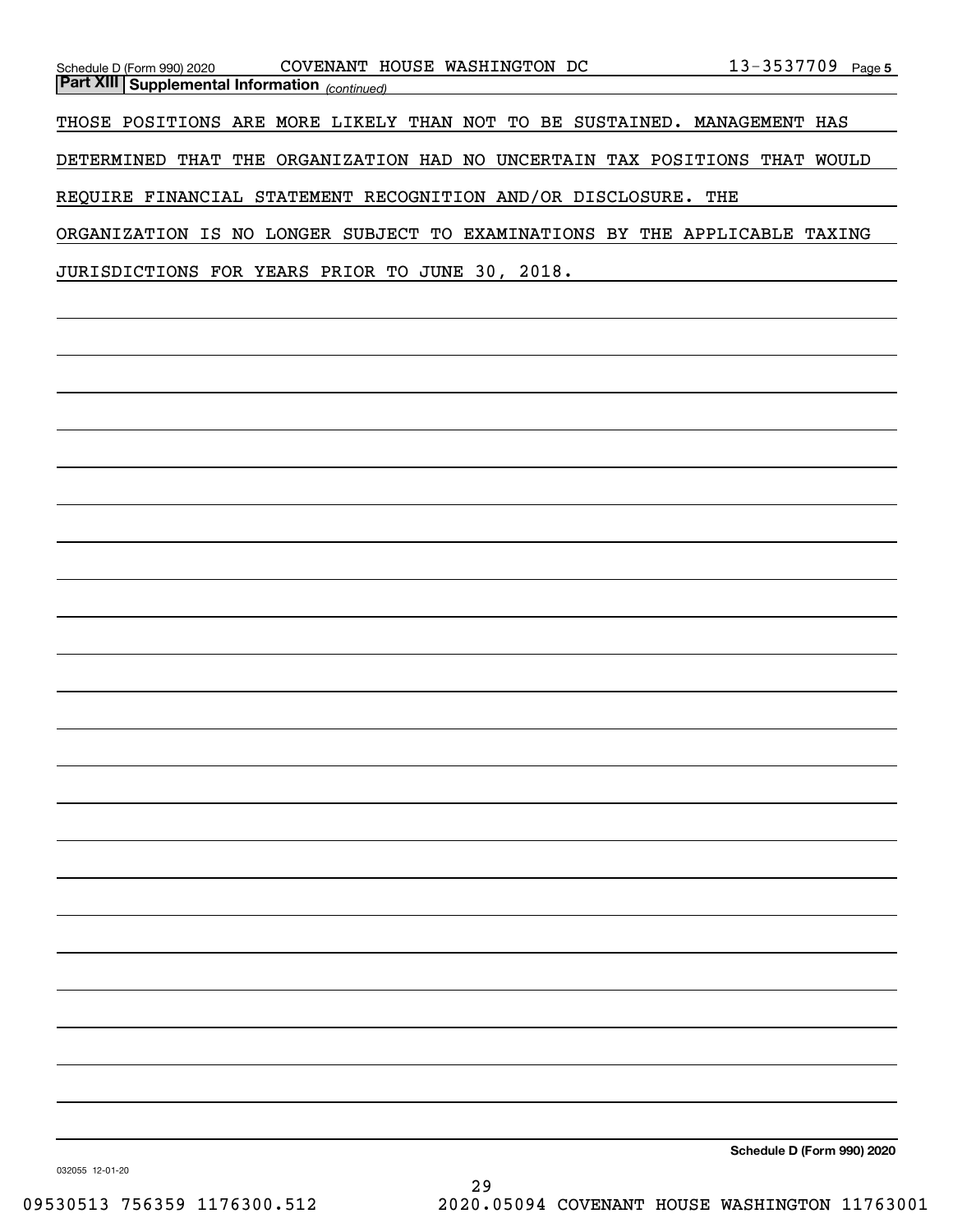| <b>SCHEDULE G</b>                                      |                                                                                                                                                                     | <b>Supplemental Information Regarding Fundraising or Gaming Activities</b>                                                                         |                                         |    |                                       |  |                                  | OMB No. 1545-0047                       |
|--------------------------------------------------------|---------------------------------------------------------------------------------------------------------------------------------------------------------------------|----------------------------------------------------------------------------------------------------------------------------------------------------|-----------------------------------------|----|---------------------------------------|--|----------------------------------|-----------------------------------------|
| (Form 990 or 990-EZ)                                   | Complete if the organization answered "Yes" on Form 990, Part IV, line 17, 18, or 19, or if the<br>organization entered more than \$15,000 on Form 990-EZ, line 6a. |                                                                                                                                                    |                                         |    |                                       |  |                                  | 2021                                    |
|                                                        |                                                                                                                                                                     | Attach to Form 990 or Form 990-EZ.                                                                                                                 |                                         |    |                                       |  |                                  | <b>Open to Public</b>                   |
| Department of the Treasury<br>Internal Revenue Service |                                                                                                                                                                     | Go to www.irs.gov/Form990 for instructions and the latest information.                                                                             |                                         |    |                                       |  |                                  | Inspection                              |
| Name of the organization                               |                                                                                                                                                                     |                                                                                                                                                    |                                         |    |                                       |  |                                  | <b>Employer identification number</b>   |
|                                                        |                                                                                                                                                                     | COVENANT HOUSE WASHINGTON DC                                                                                                                       |                                         |    |                                       |  | 13-3537709                       |                                         |
| <b>Part I</b>                                          | required to complete this part.                                                                                                                                     | Fundraising Activities. Complete if the organization answered "Yes" on Form 990, Part IV, line 17. Form 990-EZ filers are not                      |                                         |    |                                       |  |                                  |                                         |
|                                                        |                                                                                                                                                                     | 1 Indicate whether the organization raised funds through any of the following activities. Check all that apply.                                    |                                         |    |                                       |  |                                  |                                         |
| Mail solicitations<br>a                                |                                                                                                                                                                     | $\mathbf{e}$                                                                                                                                       |                                         |    | Solicitation of non-government grants |  |                                  |                                         |
| b<br>Phone solicitations<br>c                          | Internet and email solicitations                                                                                                                                    | f<br>Special fundraising events                                                                                                                    |                                         |    | Solicitation of government grants     |  |                                  |                                         |
| In-person solicitations<br>d                           |                                                                                                                                                                     | g                                                                                                                                                  |                                         |    |                                       |  |                                  |                                         |
|                                                        |                                                                                                                                                                     | 2 a Did the organization have a written or oral agreement with any individual (including officers, directors, trustees, or                         |                                         |    |                                       |  |                                  |                                         |
|                                                        |                                                                                                                                                                     | key employees listed in Form 990, Part VII) or entity in connection with professional fundraising services?                                        |                                         |    |                                       |  | Yes                              | No                                      |
| compensated at least \$5,000 by the organization.      |                                                                                                                                                                     | <b>b</b> If "Yes," list the 10 highest paid individuals or entities (fundraisers) pursuant to agreements under which the fundraiser is to be       |                                         |    |                                       |  |                                  |                                         |
|                                                        |                                                                                                                                                                     |                                                                                                                                                    |                                         |    |                                       |  | (v) Amount paid                  |                                         |
| (i) Name and address of individual                     |                                                                                                                                                                     | (ii) Activity                                                                                                                                      | (iii) Did<br>fundraiser<br>have custody |    | (iv) Gross receipts                   |  | to (or retained by)              | (vi) Amount paid<br>to (or retained by) |
| or entity (fundraiser)                                 |                                                                                                                                                                     |                                                                                                                                                    | or control of<br>contributions?         |    | from activity                         |  | fundraiser<br>listed in col. (i) | organization                            |
|                                                        |                                                                                                                                                                     |                                                                                                                                                    | Yes                                     | No |                                       |  |                                  |                                         |
|                                                        |                                                                                                                                                                     |                                                                                                                                                    |                                         |    |                                       |  |                                  |                                         |
|                                                        |                                                                                                                                                                     |                                                                                                                                                    |                                         |    |                                       |  |                                  |                                         |
|                                                        |                                                                                                                                                                     |                                                                                                                                                    |                                         |    |                                       |  |                                  |                                         |
|                                                        |                                                                                                                                                                     |                                                                                                                                                    |                                         |    |                                       |  |                                  |                                         |
|                                                        |                                                                                                                                                                     |                                                                                                                                                    |                                         |    |                                       |  |                                  |                                         |
|                                                        |                                                                                                                                                                     |                                                                                                                                                    |                                         |    |                                       |  |                                  |                                         |
|                                                        |                                                                                                                                                                     |                                                                                                                                                    |                                         |    |                                       |  |                                  |                                         |
|                                                        |                                                                                                                                                                     |                                                                                                                                                    |                                         |    |                                       |  |                                  |                                         |
|                                                        |                                                                                                                                                                     |                                                                                                                                                    |                                         |    |                                       |  |                                  |                                         |
|                                                        |                                                                                                                                                                     |                                                                                                                                                    |                                         |    |                                       |  |                                  |                                         |
|                                                        |                                                                                                                                                                     |                                                                                                                                                    |                                         |    |                                       |  |                                  |                                         |
|                                                        |                                                                                                                                                                     |                                                                                                                                                    |                                         |    |                                       |  |                                  |                                         |
|                                                        |                                                                                                                                                                     |                                                                                                                                                    |                                         |    |                                       |  |                                  |                                         |
|                                                        |                                                                                                                                                                     |                                                                                                                                                    |                                         |    |                                       |  |                                  |                                         |
|                                                        |                                                                                                                                                                     |                                                                                                                                                    |                                         |    |                                       |  |                                  |                                         |
| Total                                                  |                                                                                                                                                                     | 3 List all states in which the organization is registered or licensed to solicit contributions or has been notified it is exempt from registration |                                         |    |                                       |  |                                  |                                         |
| or licensing.                                          |                                                                                                                                                                     |                                                                                                                                                    |                                         |    |                                       |  |                                  |                                         |
|                                                        |                                                                                                                                                                     |                                                                                                                                                    |                                         |    |                                       |  |                                  |                                         |
|                                                        |                                                                                                                                                                     |                                                                                                                                                    |                                         |    |                                       |  |                                  |                                         |
|                                                        |                                                                                                                                                                     |                                                                                                                                                    |                                         |    |                                       |  |                                  |                                         |
|                                                        |                                                                                                                                                                     |                                                                                                                                                    |                                         |    |                                       |  |                                  |                                         |
|                                                        |                                                                                                                                                                     |                                                                                                                                                    |                                         |    |                                       |  |                                  |                                         |
|                                                        |                                                                                                                                                                     |                                                                                                                                                    |                                         |    |                                       |  |                                  |                                         |
|                                                        |                                                                                                                                                                     |                                                                                                                                                    |                                         |    |                                       |  |                                  |                                         |
|                                                        |                                                                                                                                                                     |                                                                                                                                                    |                                         |    |                                       |  |                                  |                                         |
|                                                        |                                                                                                                                                                     | LHA For Paperwork Reduction Act Notice, see the Instructions for Form 990 or 990-EZ.                                                               |                                         |    |                                       |  |                                  | Schedule G (Form 990 or 990-EZ) 2020    |

032081 11-25-20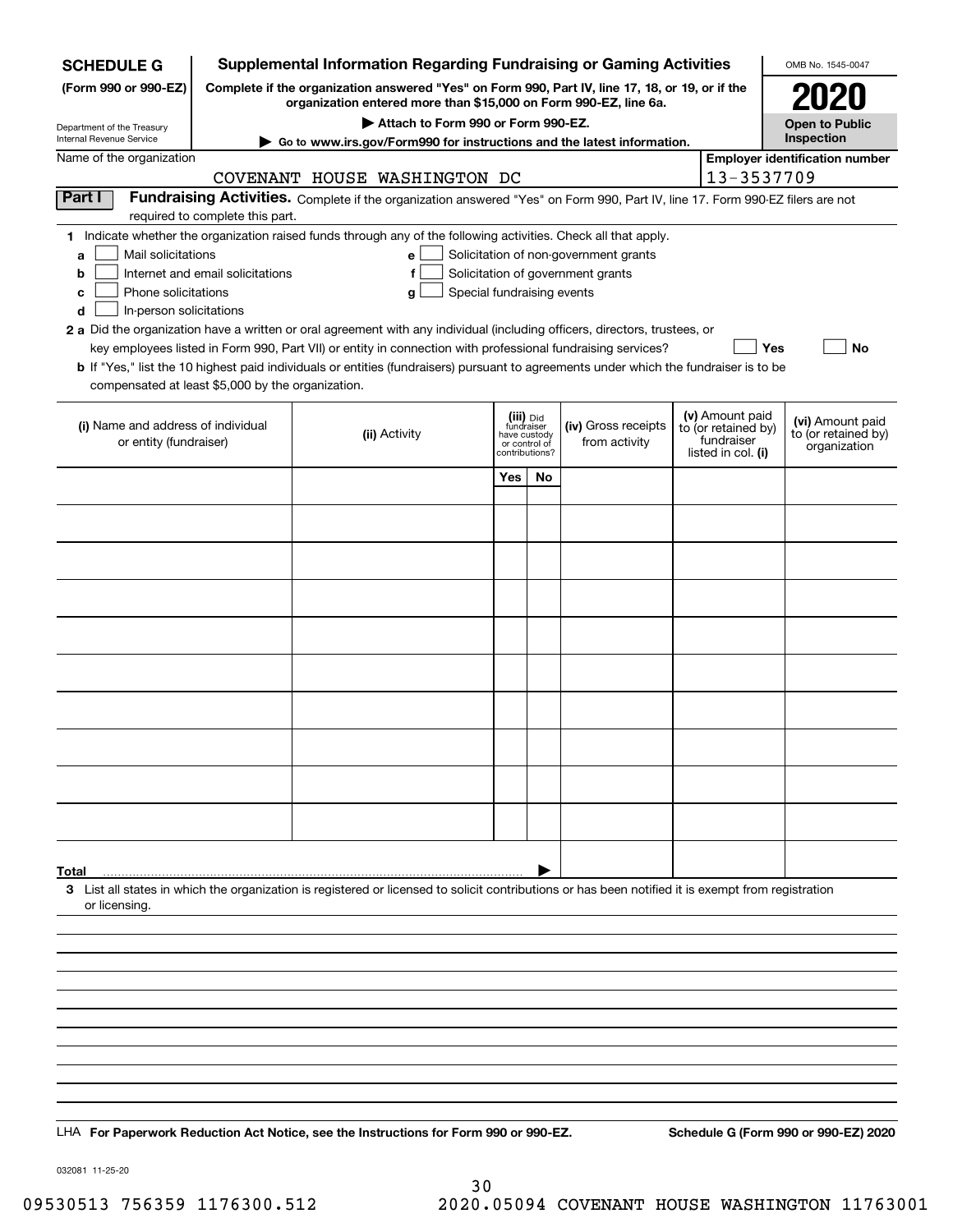#### Schedule G (Form 990 or 990-EZ) 2020 Page COVENANT HOUSE WASHINGTON DC 13-3537709

**2**

**Part II** | Fundraising Events. Complete if the organization answered "Yes" on Form 990, Part IV, line 18, or reported more than \$15,000 of fundraising event contributions and gross income on Form 990-EZ, lines 1 and 6b. List events with gross receipts greater than \$5,000.

|                 |          | 01 lungasing event contributions and gross income on Form 990-EZ, inles T and OD. Elst events with gross receipts greater than \$0,000. |                  |                                                  |                                 |                                                     |
|-----------------|----------|-----------------------------------------------------------------------------------------------------------------------------------------|------------------|--------------------------------------------------|---------------------------------|-----------------------------------------------------|
|                 |          |                                                                                                                                         | (a) Event $#1$   | (b) Event $#2$                                   | (c) Other events<br><b>NONE</b> | (d) Total events<br>(add col. (a) through           |
|                 |          |                                                                                                                                         | <b>SLEEP OUT</b> |                                                  |                                 | col. (c)                                            |
|                 |          |                                                                                                                                         | (event type)     | (event type)                                     | (total number)                  |                                                     |
| Revenue         | 1        |                                                                                                                                         | 87,631.          |                                                  |                                 | 87,631.                                             |
|                 |          |                                                                                                                                         | 87,631.          |                                                  |                                 | 87,631.                                             |
|                 | 3        | Gross income (line 1 minus line 2)                                                                                                      |                  |                                                  |                                 |                                                     |
|                 | 4        | Cash prizes                                                                                                                             |                  |                                                  |                                 |                                                     |
|                 | 5        |                                                                                                                                         |                  |                                                  |                                 |                                                     |
| Direct Expenses | 6        |                                                                                                                                         |                  |                                                  |                                 |                                                     |
|                 |          | 7 Food and beverages                                                                                                                    |                  |                                                  |                                 |                                                     |
|                 | 8        |                                                                                                                                         |                  |                                                  |                                 |                                                     |
|                 | 9        |                                                                                                                                         | 5,736.           |                                                  |                                 | 5,736.                                              |
|                 | 10       | Direct expense summary. Add lines 4 through 9 in column (d)                                                                             |                  |                                                  | ▶                               | 5,736.                                              |
|                 |          | 11 Net income summary. Subtract line 10 from line 3, column (d)                                                                         |                  |                                                  |                                 | $-5,736.$                                           |
|                 | Part III | Gaming. Complete if the organization answered "Yes" on Form 990, Part IV, line 19, or reported more than                                |                  |                                                  |                                 |                                                     |
|                 |          | \$15,000 on Form 990-EZ, line 6a.                                                                                                       |                  |                                                  |                                 |                                                     |
| Revenue         |          |                                                                                                                                         | (a) Bingo        | (b) Pull tabs/instant<br>bingo/progressive bingo | (c) Other gaming                | (d) Total gaming (add<br>col. (a) through col. (c)) |
|                 | 1        |                                                                                                                                         |                  |                                                  |                                 |                                                     |
|                 |          |                                                                                                                                         |                  |                                                  |                                 |                                                     |
|                 | 2        |                                                                                                                                         |                  |                                                  |                                 |                                                     |
|                 | 3        |                                                                                                                                         |                  |                                                  |                                 |                                                     |
| Direct Expenses | 4        |                                                                                                                                         |                  |                                                  |                                 |                                                     |
|                 |          | 5 Other direct expenses                                                                                                                 |                  |                                                  |                                 |                                                     |
|                 |          |                                                                                                                                         | Yes<br>%         | Yes<br>%                                         | Yes<br>%                        |                                                     |
|                 | 6        | Volunteer labor                                                                                                                         | No               | No                                               | No                              |                                                     |
|                 | 7        | Direct expense summary. Add lines 2 through 5 in column (d)                                                                             |                  |                                                  |                                 |                                                     |
|                 | 8        |                                                                                                                                         |                  |                                                  |                                 |                                                     |
|                 |          |                                                                                                                                         |                  |                                                  |                                 |                                                     |
| 9               |          | Enter the state(s) in which the organization conducts gaming activities:                                                                |                  |                                                  |                                 |                                                     |
|                 |          |                                                                                                                                         |                  |                                                  |                                 | Yes<br><b>No</b>                                    |
|                 |          | <b>b</b> If "No," explain:                                                                                                              |                  |                                                  |                                 |                                                     |
|                 |          |                                                                                                                                         |                  |                                                  |                                 |                                                     |
|                 |          |                                                                                                                                         |                  |                                                  |                                 |                                                     |
|                 |          |                                                                                                                                         |                  |                                                  |                                 | │ Yes<br><b>No</b>                                  |
|                 |          | <b>b</b> If "Yes," explain:                                                                                                             |                  |                                                  |                                 |                                                     |
|                 |          |                                                                                                                                         |                  |                                                  |                                 |                                                     |
|                 |          |                                                                                                                                         |                  |                                                  |                                 |                                                     |
|                 |          |                                                                                                                                         |                  |                                                  |                                 | Schedule G (Form 990 or 990-EZ) 2020                |
| 032082 11-25-20 |          |                                                                                                                                         |                  |                                                  |                                 |                                                     |

**Schedule G (Form 990 or 990-EZ) 2020**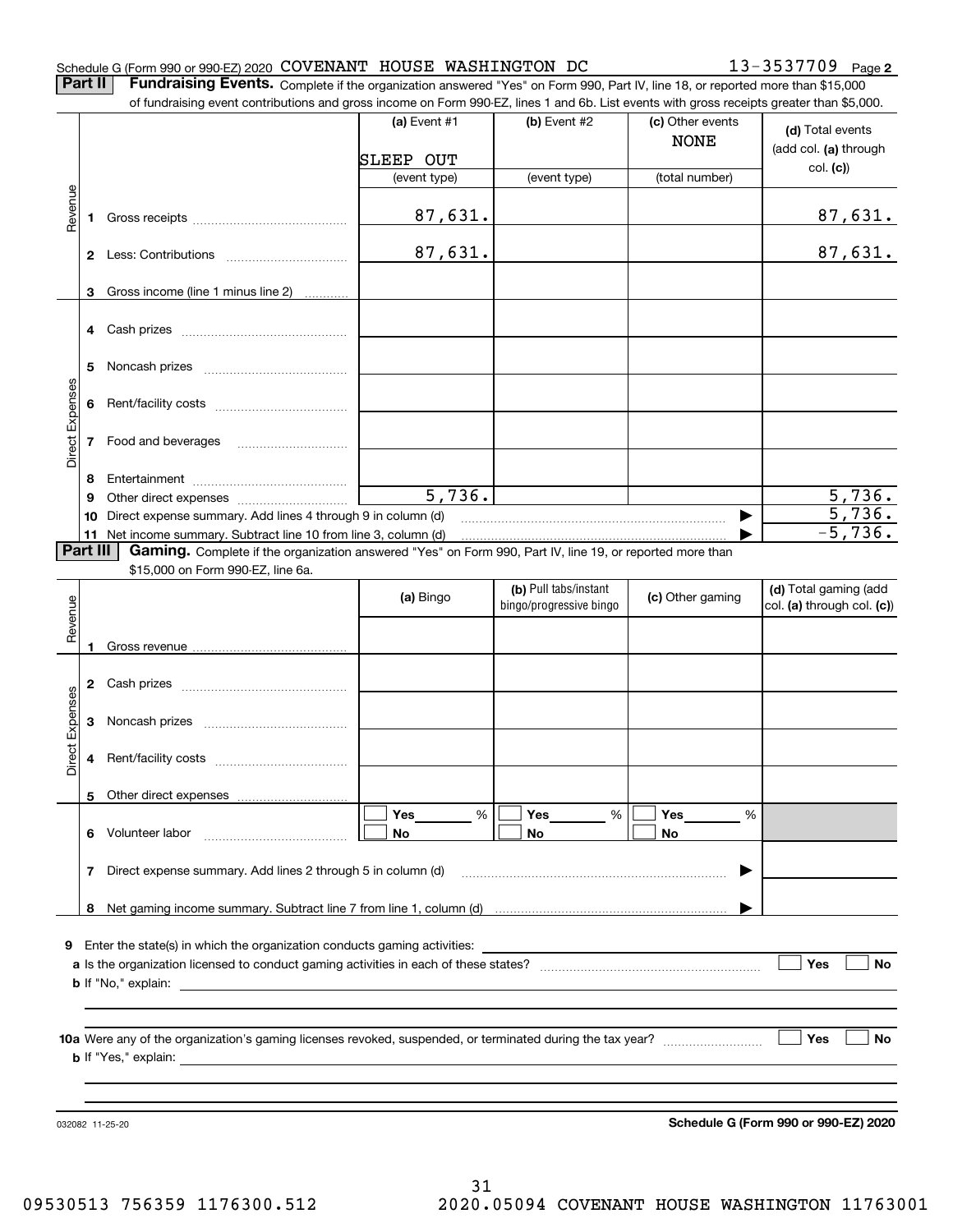|    | Schedule G (Form 990 or 990-EZ) 2020 COVENANT HOUSE WASHINGTON DC                                                                                             | 13-3537709                           | Page 3    |
|----|---------------------------------------------------------------------------------------------------------------------------------------------------------------|--------------------------------------|-----------|
| 11 |                                                                                                                                                               | Yes                                  | No        |
|    | 12 Is the organization a grantor, beneficiary or trustee of a trust, or a member of a partnership or other entity formed                                      | Yes                                  | No        |
|    | 13 Indicate the percentage of gaming activity conducted in:                                                                                                   |                                      |           |
|    |                                                                                                                                                               | <u>13a</u>                           | %         |
|    | <b>b</b> An outside facility <i>www.communicality www.communicality.communicality www.communicality www.communicality.communicality www.communicality.com</i> | 13 <sub>b</sub>                      | %         |
|    | 14 Enter the name and address of the person who prepares the organization's gaming/special events books and records:                                          |                                      |           |
|    |                                                                                                                                                               |                                      |           |
|    |                                                                                                                                                               |                                      |           |
|    | 15a Does the organization have a contract with a third party from whom the organization receives gaming revenue?                                              | Yes                                  | <b>No</b> |
|    | b If "Yes," enter the amount of gaming revenue received by the organization > \$ ____________________ and the amount                                          |                                      |           |
|    |                                                                                                                                                               |                                      |           |
|    | c If "Yes," enter name and address of the third party:                                                                                                        |                                      |           |
|    |                                                                                                                                                               |                                      |           |
|    | Name $\blacktriangleright$ $\bot$                                                                                                                             |                                      |           |
|    |                                                                                                                                                               |                                      |           |
| 16 | Gaming manager information:                                                                                                                                   |                                      |           |
|    | Name $\blacktriangleright$ $\frac{1}{\sqrt{1-\frac{1}{2}}\left(1-\frac{1}{2}\right)}$                                                                         |                                      |           |
|    | Gaming manager compensation > \$                                                                                                                              |                                      |           |
|    |                                                                                                                                                               |                                      |           |
|    |                                                                                                                                                               |                                      |           |
|    |                                                                                                                                                               |                                      |           |
|    | Director/officer<br>Employee<br>Independent contractor                                                                                                        |                                      |           |
|    |                                                                                                                                                               |                                      |           |
|    | 17 Mandatory distributions:<br>a Is the organization required under state law to make charitable distributions from the gaming proceeds to                    |                                      |           |
|    | $\Box$ Yes $\Box$ No<br>retain the state gaming license?                                                                                                      |                                      |           |
|    | <b>b</b> Enter the amount of distributions required under state law to be distributed to other exempt organizations or spent in the                           |                                      |           |
|    | organization's own exempt activities during the tax year $\triangleright$ \$                                                                                  |                                      |           |
|    | Part IV<br>Supplemental Information. Provide the explanations required by Part I, line 2b, columns (iii) and (v); and Part III, lines 9, 9b, 10b,             |                                      |           |
|    | 15b, 15c, 16, and 17b, as applicable. Also provide any additional information. See instructions.                                                              |                                      |           |
|    |                                                                                                                                                               |                                      |           |
|    |                                                                                                                                                               |                                      |           |
|    |                                                                                                                                                               |                                      |           |
|    |                                                                                                                                                               |                                      |           |
|    |                                                                                                                                                               |                                      |           |
|    |                                                                                                                                                               |                                      |           |
|    |                                                                                                                                                               |                                      |           |
|    |                                                                                                                                                               |                                      |           |
|    |                                                                                                                                                               |                                      |           |
|    | 032083 11-25-20                                                                                                                                               | Schedule G (Form 990 or 990-EZ) 2020 |           |
|    | 32                                                                                                                                                            |                                      |           |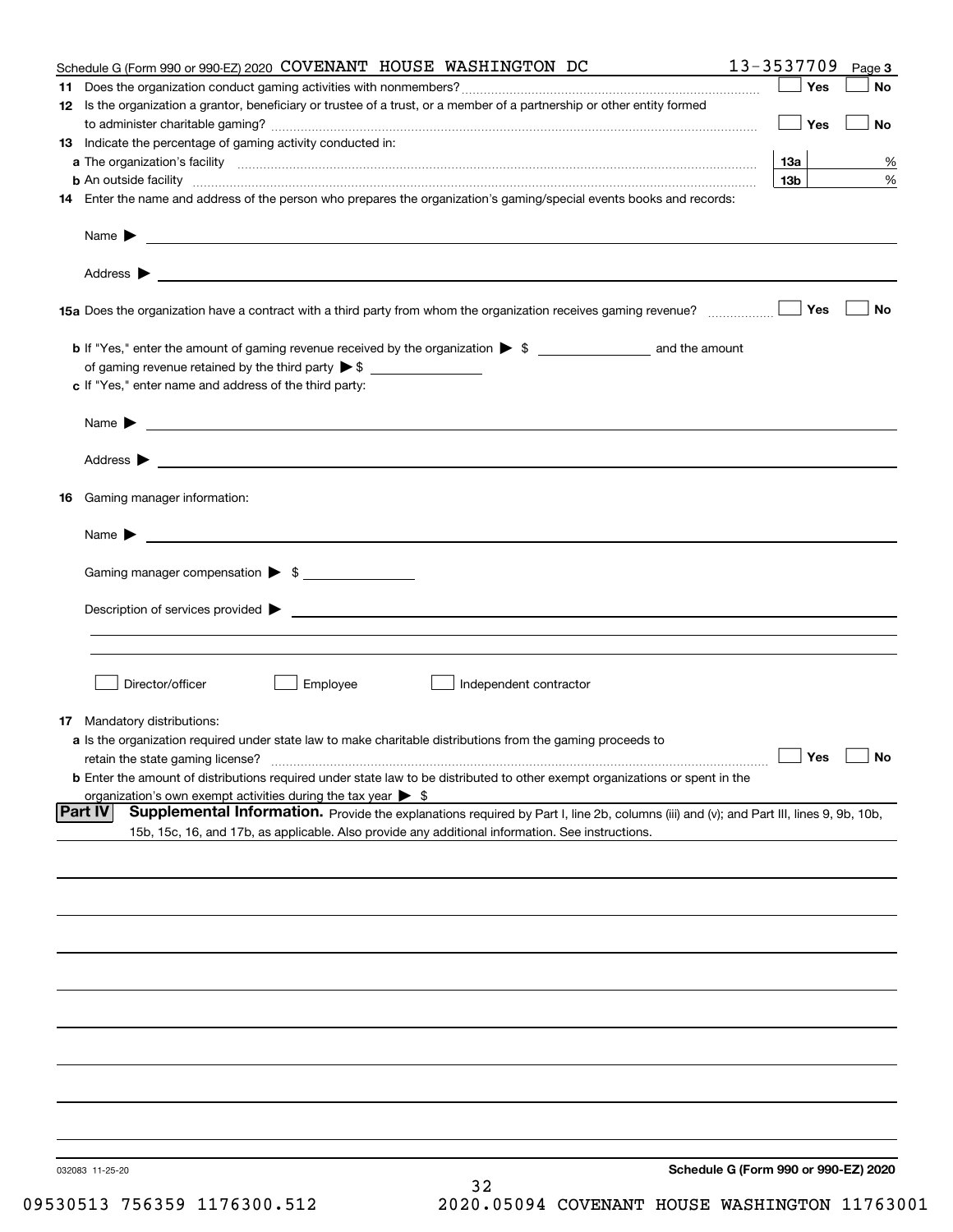|                | Schedule G (Form 990 or 990-EZ)                 | <b>COVENANT</b> | HOUSE | WASHINGTON | DC | ़ 2537709 | Page 4 |
|----------------|-------------------------------------------------|-----------------|-------|------------|----|-----------|--------|
| <b>Part IV</b> | Supplemental Information <sub>(continued)</sub> |                 |       |            |    |           |        |

| Schedule G (Form 990 or 990-EZ) |
|---------------------------------|

032084 04-01-20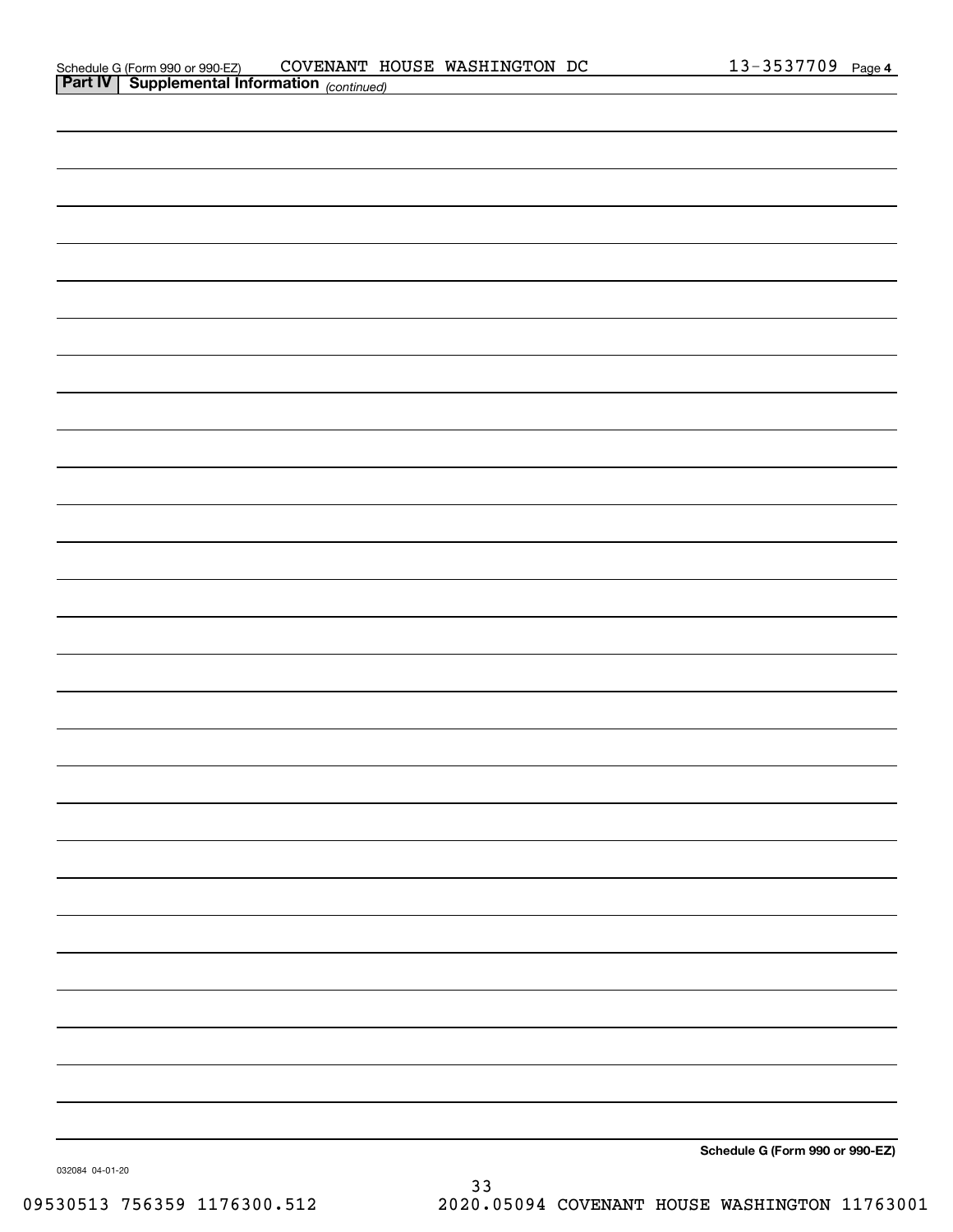| <b>SCHEDULE I</b>                                                                                                                                   |                                                                                                                                                                                                                                                                                     |           | <b>Grants and Other Assistance to Organizations,</b> |                             |                                         |                                                                |                                          | OMB No. 1545-0047                     |  |
|-----------------------------------------------------------------------------------------------------------------------------------------------------|-------------------------------------------------------------------------------------------------------------------------------------------------------------------------------------------------------------------------------------------------------------------------------------|-----------|------------------------------------------------------|-----------------------------|-----------------------------------------|----------------------------------------------------------------|------------------------------------------|---------------------------------------|--|
| (Form 990)<br>Governments, and Individuals in the United States<br>Complete if the organization answered "Yes" on Form 990, Part IV, line 21 or 22. |                                                                                                                                                                                                                                                                                     |           |                                                      |                             |                                         |                                                                |                                          |                                       |  |
| Attach to Form 990.<br>Department of the Treasury<br>Internal Revenue Service<br>Go to www.irs.gov/Form990 for the latest information.              |                                                                                                                                                                                                                                                                                     |           |                                                      |                             |                                         |                                                                |                                          |                                       |  |
|                                                                                                                                                     | <b>Employer identification number</b><br>Name of the organization<br>13-3537709<br>COVENANT HOUSE WASHINGTON DC                                                                                                                                                                     |           |                                                      |                             |                                         |                                                                |                                          |                                       |  |
| Part I                                                                                                                                              | <b>General Information on Grants and Assistance</b>                                                                                                                                                                                                                                 |           |                                                      |                             |                                         |                                                                |                                          |                                       |  |
| 1.                                                                                                                                                  | Does the organization maintain records to substantiate the amount of the grants or assistance, the grantees' eligibility for the grants or assistance, and the selection                                                                                                            |           |                                                      |                             |                                         |                                                                |                                          | $\boxed{\text{X}}$ Yes<br>  No        |  |
| $\mathbf{2}$<br>Part II                                                                                                                             | Describe in Part IV the organization's procedures for monitoring the use of grant funds in the United States.<br>Grants and Other Assistance to Domestic Organizations and Domestic Governments. Complete if the organization answered "Yes" on Form 990, Part IV, line 21, for any |           |                                                      |                             |                                         |                                                                |                                          |                                       |  |
|                                                                                                                                                     | recipient that received more than \$5,000. Part II can be duplicated if additional space is needed.                                                                                                                                                                                 |           |                                                      |                             |                                         |                                                                |                                          |                                       |  |
|                                                                                                                                                     | 1 (a) Name and address of organization<br>or government                                                                                                                                                                                                                             | $(b)$ EIN | (c) IRC section<br>(if applicable)                   | (d) Amount of<br>cash grant | (e) Amount of<br>non-cash<br>assistance | (f) Method of<br>valuation (book,<br>FMV, appraisal,<br>other) | (g) Description of<br>noncash assistance | (h) Purpose of grant<br>or assistance |  |
|                                                                                                                                                     |                                                                                                                                                                                                                                                                                     |           |                                                      |                             |                                         |                                                                |                                          |                                       |  |
|                                                                                                                                                     |                                                                                                                                                                                                                                                                                     |           |                                                      |                             |                                         |                                                                |                                          |                                       |  |
|                                                                                                                                                     |                                                                                                                                                                                                                                                                                     |           |                                                      |                             |                                         |                                                                |                                          |                                       |  |
|                                                                                                                                                     |                                                                                                                                                                                                                                                                                     |           |                                                      |                             |                                         |                                                                |                                          |                                       |  |
|                                                                                                                                                     |                                                                                                                                                                                                                                                                                     |           |                                                      |                             |                                         |                                                                |                                          |                                       |  |
|                                                                                                                                                     |                                                                                                                                                                                                                                                                                     |           |                                                      |                             |                                         |                                                                |                                          |                                       |  |
| 2                                                                                                                                                   | Enter total number of section 501(c)(3) and government organizations listed in the line 1 table                                                                                                                                                                                     |           |                                                      |                             |                                         |                                                                |                                          |                                       |  |
| 3                                                                                                                                                   | Enter total number of other organizations listed in the line 1 table                                                                                                                                                                                                                |           |                                                      |                             |                                         |                                                                |                                          |                                       |  |
| LHA.                                                                                                                                                | For Paperwork Reduction Act Notice, see the Instructions for Form 990.                                                                                                                                                                                                              |           |                                                      |                             |                                         |                                                                |                                          | Schedule I (Form 990) 2020            |  |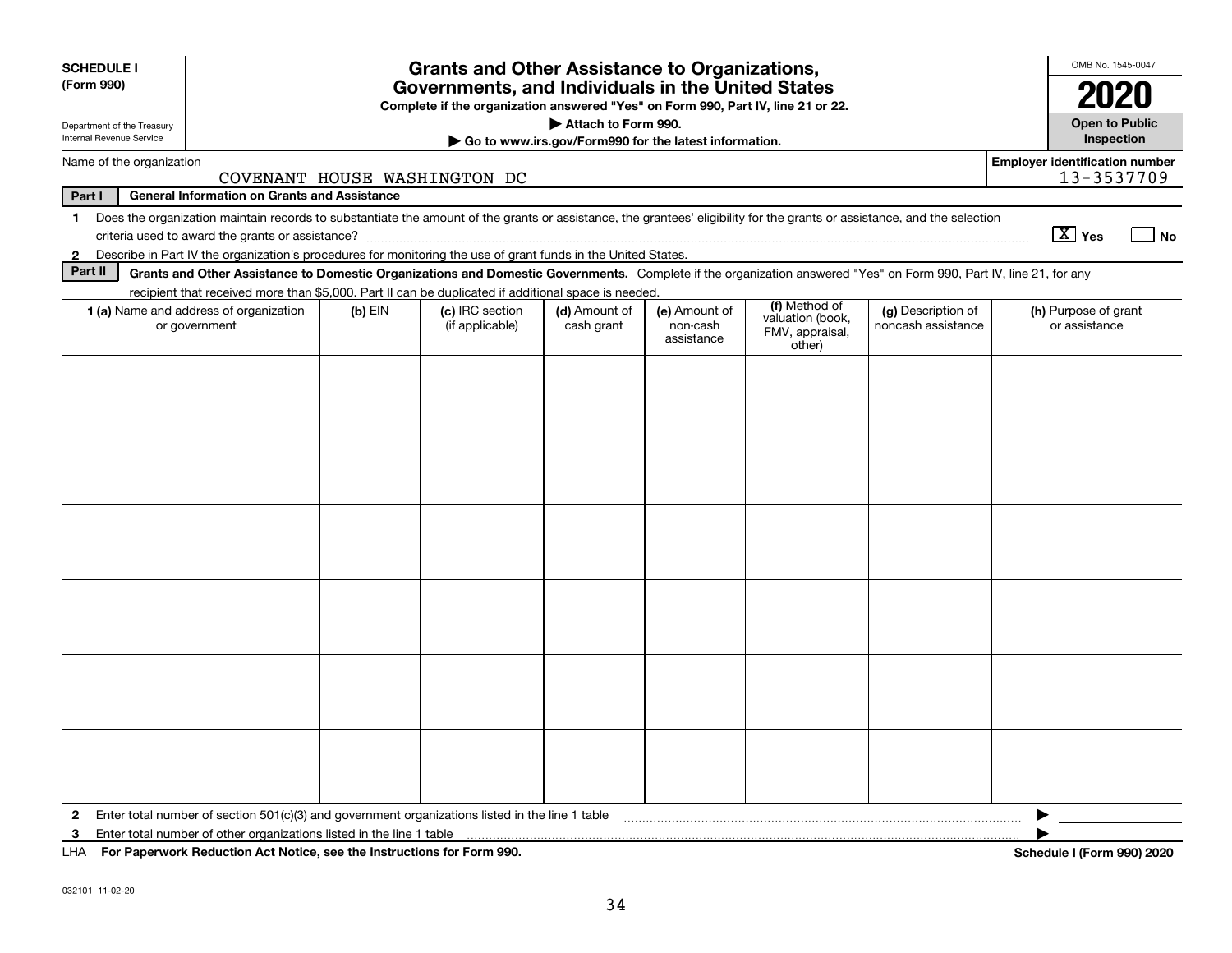**2**

**Part III | Grants and Other Assistance to Domestic Individuals. Complete if the organization answered "Yes" on Form 990, Part IV, line 22.** Part III can be duplicated if additional space is needed.

| (a) Type of grant or assistance                                                                                                                      | (b) Number of<br>recipients | (c) Amount of<br>cash grant | (d) Amount of non-<br>cash assistance | (e) Method of valuation<br>(book, FMV, appraisal, other) | (f) Description of noncash assistance |  |  |  |  |  |
|------------------------------------------------------------------------------------------------------------------------------------------------------|-----------------------------|-----------------------------|---------------------------------------|----------------------------------------------------------|---------------------------------------|--|--|--|--|--|
|                                                                                                                                                      |                             |                             |                                       |                                                          |                                       |  |  |  |  |  |
| FOOD AND CLOTHING ASSISTANCE                                                                                                                         | 493                         | 0.                          | 342, 125. COST                        |                                                          | CLOTHING, FOOD, ETC.                  |  |  |  |  |  |
|                                                                                                                                                      |                             |                             |                                       |                                                          |                                       |  |  |  |  |  |
|                                                                                                                                                      |                             |                             |                                       |                                                          |                                       |  |  |  |  |  |
|                                                                                                                                                      |                             |                             |                                       |                                                          |                                       |  |  |  |  |  |
|                                                                                                                                                      |                             |                             |                                       |                                                          |                                       |  |  |  |  |  |
|                                                                                                                                                      |                             |                             |                                       |                                                          |                                       |  |  |  |  |  |
|                                                                                                                                                      |                             |                             |                                       |                                                          |                                       |  |  |  |  |  |
|                                                                                                                                                      |                             |                             |                                       |                                                          |                                       |  |  |  |  |  |
|                                                                                                                                                      |                             |                             |                                       |                                                          |                                       |  |  |  |  |  |
| Supplemental Information. Provide the information required in Part I, line 2; Part III, column (b); and any other additional information.<br>Part IV |                             |                             |                                       |                                                          |                                       |  |  |  |  |  |
| PART I, LINE 2:                                                                                                                                      |                             |                             |                                       |                                                          |                                       |  |  |  |  |  |
| IN PURSUIT OF ITS TAX-EXEMPT MISSION OF AMELIORATING THE CONDITION OF THE                                                                            |                             |                             |                                       |                                                          |                                       |  |  |  |  |  |
| POOR AND NEEDY, COVENANT HOUSE WASHINGTON DC MAY MAKE SPECIFIC GRANTS OF                                                                             |                             |                             |                                       |                                                          |                                       |  |  |  |  |  |
| ASSISTANCE TO INDIVIDUALS IN THE FORM OF FOOD AND/OR CLOTHING. NON-CASH                                                                              |                             |                             |                                       |                                                          |                                       |  |  |  |  |  |

ASSISTANCE IS PROVIDED DIRECTLY TO YOUTH ON AN AS NEEDED BASIS. THESE ITEMS

ARE INTENDED FOR THE PURPOSE OF MEETING OUR MISSION GOALS AND ARE PROVIDED

TO ALL YOUTH IN OUR PROGRAMS WHO COULD USE SUCH ITEMS. THE PROGRAM STAFF IS

RESPONSIBLE FOR IDENTIFYING YOUTH NEEDS AND DETERMINING WHAT NON-CASH

### ASSISTANCE IS AVAILABLE AT THAT TIME THAT CAN BE USED BY THE YOUTH.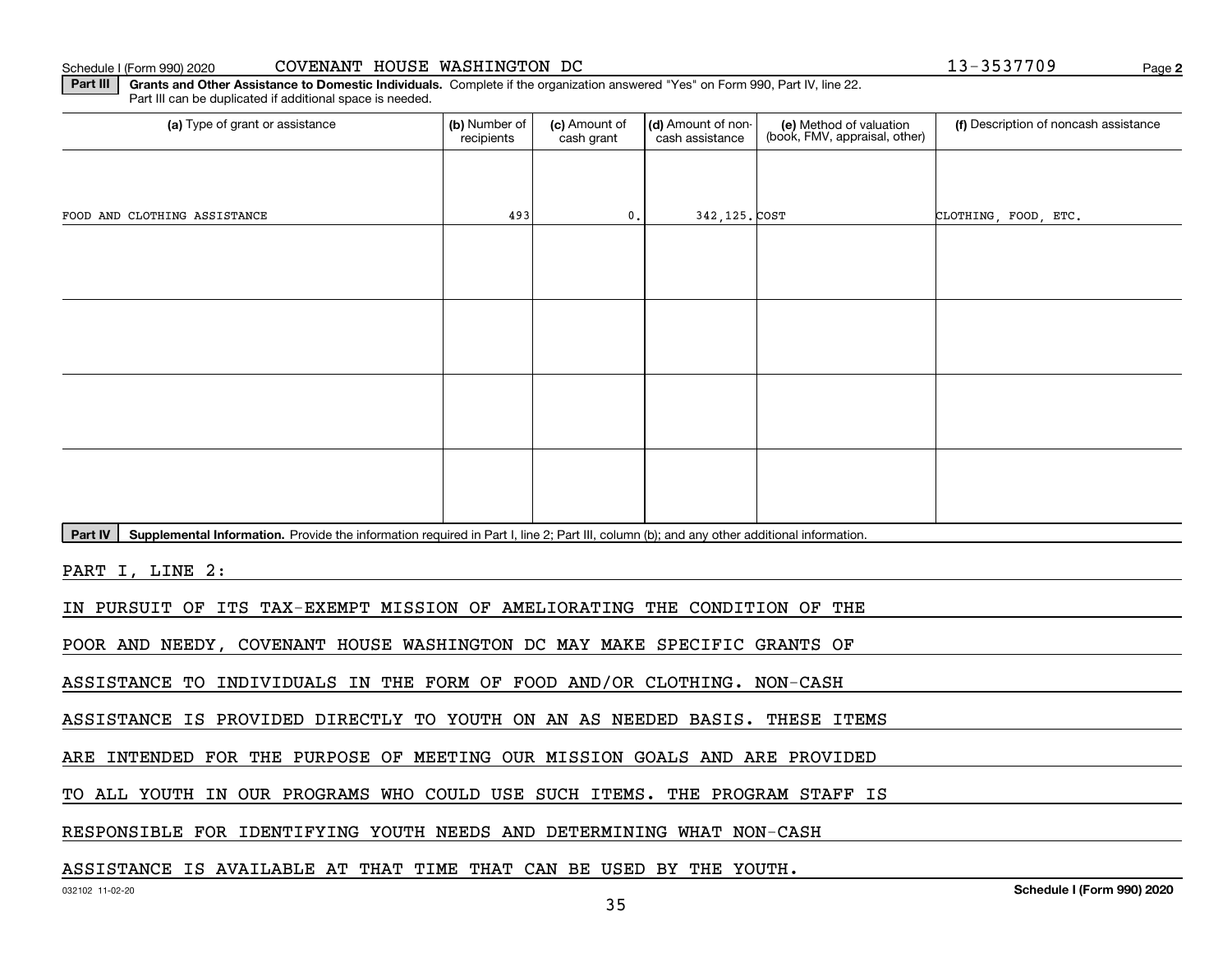|   | <b>SCHEDULE J</b>                                                                   |                                                                                                                                                                                                                                      | <b>Compensation Information</b>                                                               |                                       | OMB No. 1545-0047          |     |                         |  |  |
|---|-------------------------------------------------------------------------------------|--------------------------------------------------------------------------------------------------------------------------------------------------------------------------------------------------------------------------------------|-----------------------------------------------------------------------------------------------|---------------------------------------|----------------------------|-----|-------------------------|--|--|
|   | (Form 990)<br>For certain Officers, Directors, Trustees, Key Employees, and Highest |                                                                                                                                                                                                                                      |                                                                                               |                                       |                            |     |                         |  |  |
|   |                                                                                     |                                                                                                                                                                                                                                      | <b>Compensated Employees</b>                                                                  |                                       |                            |     |                         |  |  |
|   |                                                                                     |                                                                                                                                                                                                                                      | Complete if the organization answered "Yes" on Form 990, Part IV, line 23.                    |                                       | <b>Open to Public</b>      |     |                         |  |  |
|   | Department of the Treasury<br>Internal Revenue Service                              |                                                                                                                                                                                                                                      | Attach to Form 990.<br>Go to www.irs.gov/Form990 for instructions and the latest information. |                                       | Inspection                 |     |                         |  |  |
|   | Name of the organization                                                            |                                                                                                                                                                                                                                      |                                                                                               | <b>Employer identification number</b> |                            |     |                         |  |  |
|   |                                                                                     | COVENANT HOUSE WASHINGTON DC                                                                                                                                                                                                         |                                                                                               |                                       | 13-3537709                 |     |                         |  |  |
|   | Part I                                                                              | <b>Questions Regarding Compensation</b>                                                                                                                                                                                              |                                                                                               |                                       |                            |     |                         |  |  |
|   |                                                                                     |                                                                                                                                                                                                                                      |                                                                                               |                                       |                            | Yes | No.                     |  |  |
|   |                                                                                     | 1a Check the appropriate box(es) if the organization provided any of the following to or for a person listed on Form 990,                                                                                                            |                                                                                               |                                       |                            |     |                         |  |  |
|   |                                                                                     | Part VII, Section A, line 1a. Complete Part III to provide any relevant information regarding these items.                                                                                                                           |                                                                                               |                                       |                            |     |                         |  |  |
|   | First-class or charter travel                                                       |                                                                                                                                                                                                                                      | Housing allowance or residence for personal use                                               |                                       |                            |     |                         |  |  |
|   | Travel for companions                                                               |                                                                                                                                                                                                                                      | Payments for business use of personal residence                                               |                                       |                            |     |                         |  |  |
|   |                                                                                     | Tax indemnification and gross-up payments                                                                                                                                                                                            | Health or social club dues or initiation fees                                                 |                                       |                            |     |                         |  |  |
|   |                                                                                     | Discretionary spending account                                                                                                                                                                                                       | Personal services (such as maid, chauffeur, chef)                                             |                                       |                            |     |                         |  |  |
|   |                                                                                     |                                                                                                                                                                                                                                      |                                                                                               |                                       |                            |     |                         |  |  |
|   |                                                                                     | <b>b</b> If any of the boxes on line 1a are checked, did the organization follow a written policy regarding payment or                                                                                                               |                                                                                               |                                       |                            |     |                         |  |  |
|   |                                                                                     | reimbursement or provision of all of the expenses described above? If "No," complete Part III to explain                                                                                                                             |                                                                                               |                                       | 1b                         |     |                         |  |  |
| 2 |                                                                                     | Did the organization require substantiation prior to reimbursing or allowing expenses incurred by all directors,                                                                                                                     |                                                                                               |                                       |                            |     |                         |  |  |
|   |                                                                                     |                                                                                                                                                                                                                                      |                                                                                               |                                       | $\mathbf{2}$               |     |                         |  |  |
|   |                                                                                     |                                                                                                                                                                                                                                      |                                                                                               |                                       |                            |     |                         |  |  |
| З |                                                                                     | Indicate which, if any, of the following the organization used to establish the compensation of the organization's                                                                                                                   |                                                                                               |                                       |                            |     |                         |  |  |
|   |                                                                                     | CEO/Executive Director. Check all that apply. Do not check any boxes for methods used by a related organization to                                                                                                                   |                                                                                               |                                       |                            |     |                         |  |  |
|   |                                                                                     | establish compensation of the CEO/Executive Director, but explain in Part III.                                                                                                                                                       |                                                                                               |                                       |                            |     |                         |  |  |
|   | $\lfloor \texttt{X} \rfloor$ Compensation committee                                 |                                                                                                                                                                                                                                      | Written employment contract                                                                   |                                       |                            |     |                         |  |  |
|   |                                                                                     | $ \mathbf{X} $ Independent compensation consultant                                                                                                                                                                                   | Compensation survey or study                                                                  |                                       |                            |     |                         |  |  |
|   |                                                                                     | Form 990 of other organizations                                                                                                                                                                                                      | Approval by the board or compensation committee                                               |                                       |                            |     |                         |  |  |
|   |                                                                                     | During the year, did any person listed on Form 990, Part VII, Section A, line 1a, with respect to the filing                                                                                                                         |                                                                                               |                                       |                            |     |                         |  |  |
|   | organization or a related organization:                                             |                                                                                                                                                                                                                                      |                                                                                               |                                       |                            |     |                         |  |  |
| а |                                                                                     | Receive a severance payment or change-of-control payment?                                                                                                                                                                            |                                                                                               |                                       | 4a                         |     | х                       |  |  |
|   |                                                                                     | Participate in or receive payment from a supplemental nonqualified retirement plan?                                                                                                                                                  |                                                                                               |                                       | 4b                         |     | $\overline{\textbf{x}}$ |  |  |
|   |                                                                                     | c Participate in or receive payment from an equity-based compensation arrangement?                                                                                                                                                   |                                                                                               |                                       | 4c                         |     | $\mathbf X$             |  |  |
|   |                                                                                     | If "Yes" to any of lines 4a-c, list the persons and provide the applicable amounts for each item in Part III.                                                                                                                        |                                                                                               |                                       |                            |     |                         |  |  |
|   |                                                                                     |                                                                                                                                                                                                                                      |                                                                                               |                                       |                            |     |                         |  |  |
|   |                                                                                     | Only section 501(c)(3), 501(c)(4), and 501(c)(29) organizations must complete lines 5-9.                                                                                                                                             |                                                                                               |                                       |                            |     |                         |  |  |
| 5 |                                                                                     | For persons listed on Form 990, Part VII, Section A, line 1a, did the organization pay or accrue any compensation                                                                                                                    |                                                                                               |                                       |                            |     |                         |  |  |
|   | contingent on the revenues of:                                                      |                                                                                                                                                                                                                                      |                                                                                               |                                       |                            |     |                         |  |  |
|   |                                                                                     | a The organization? <b>With the contract of the contract of the contract of the contract of the contract of the contract of the contract of the contract of the contract of the contract of the contract of the contract of the </b> |                                                                                               |                                       | 5a                         |     | х                       |  |  |
|   |                                                                                     |                                                                                                                                                                                                                                      |                                                                                               |                                       | 5b                         |     | $\mathbf X$             |  |  |
|   |                                                                                     | If "Yes" on line 5a or 5b, describe in Part III.                                                                                                                                                                                     |                                                                                               |                                       |                            |     |                         |  |  |
|   |                                                                                     | 6 For persons listed on Form 990, Part VII, Section A, line 1a, did the organization pay or accrue any compensation                                                                                                                  |                                                                                               |                                       |                            |     |                         |  |  |
|   | contingent on the net earnings of:                                                  |                                                                                                                                                                                                                                      |                                                                                               |                                       |                            |     |                         |  |  |
|   |                                                                                     |                                                                                                                                                                                                                                      |                                                                                               |                                       | 6a                         |     | x                       |  |  |
|   |                                                                                     |                                                                                                                                                                                                                                      |                                                                                               |                                       | 6b                         |     | X                       |  |  |
|   |                                                                                     | If "Yes" on line 6a or 6b, describe in Part III.                                                                                                                                                                                     |                                                                                               |                                       |                            |     |                         |  |  |
|   |                                                                                     | 7 For persons listed on Form 990, Part VII, Section A, line 1a, did the organization provide any nonfixed payments                                                                                                                   |                                                                                               |                                       |                            |     |                         |  |  |
|   |                                                                                     |                                                                                                                                                                                                                                      |                                                                                               |                                       | 7                          |     | x                       |  |  |
|   |                                                                                     | 8 Were any amounts reported on Form 990, Part VII, paid or accrued pursuant to a contract that was subject to the                                                                                                                    |                                                                                               |                                       |                            |     |                         |  |  |
|   |                                                                                     |                                                                                                                                                                                                                                      |                                                                                               |                                       | 8                          |     | х                       |  |  |
| 9 |                                                                                     | If "Yes" on line 8, did the organization also follow the rebuttable presumption procedure described in                                                                                                                               |                                                                                               |                                       |                            |     |                         |  |  |
|   |                                                                                     |                                                                                                                                                                                                                                      |                                                                                               |                                       | 9                          |     |                         |  |  |
|   |                                                                                     | LHA For Paperwork Reduction Act Notice, see the Instructions for Form 990.                                                                                                                                                           |                                                                                               |                                       | Schedule J (Form 990) 2020 |     |                         |  |  |

032111 12-07-20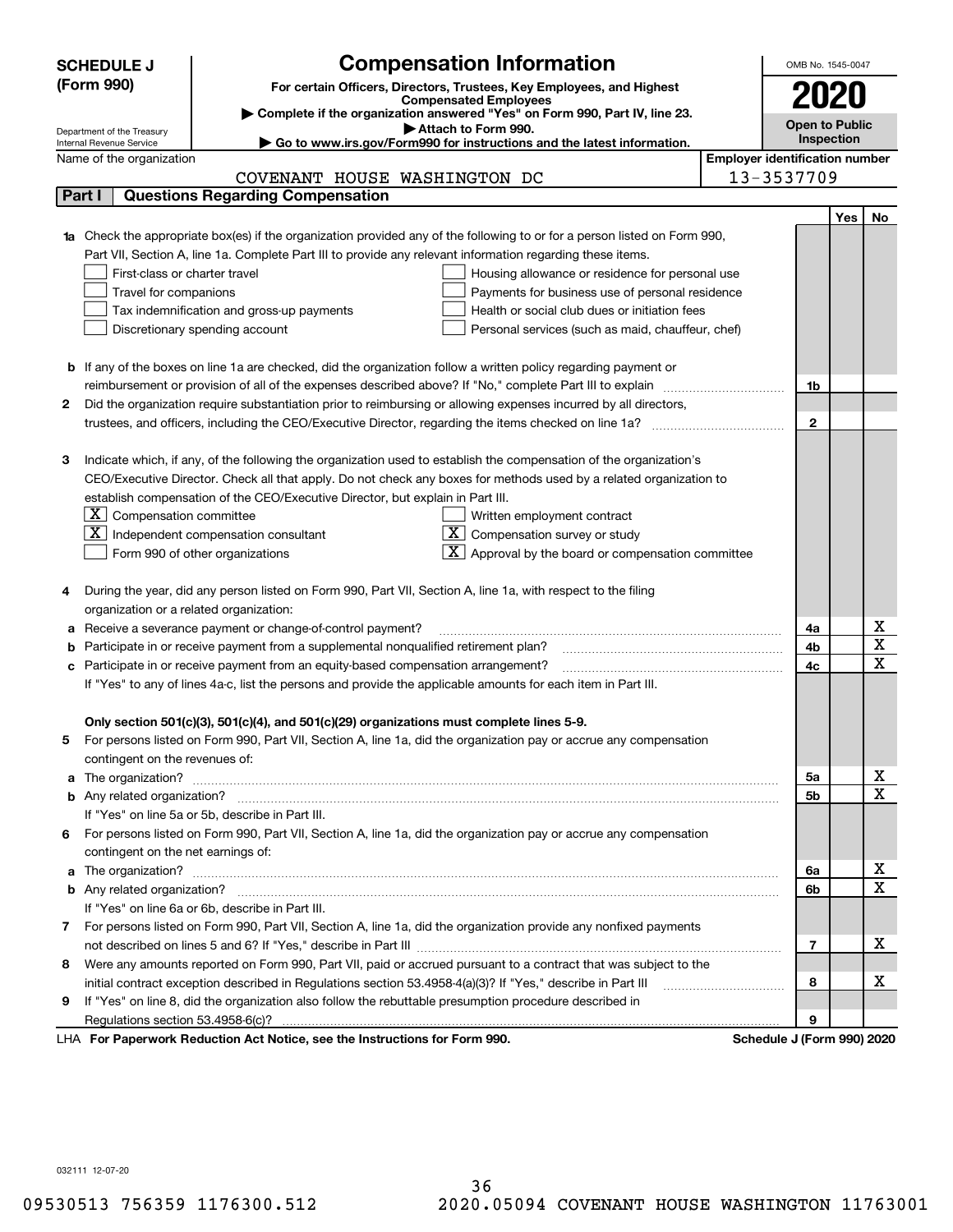# **Part II Officers, Directors, Trustees, Key Employees, and Highest Compensated Employees.**  Schedule J (Form 990) 2020 Page Use duplicate copies if additional space is needed.

For each individual whose compensation must be reported on Schedule J, report compensation from the organization on row (i) and from related organizations, described in the instructions, on row (ii). Do not list any individuals that aren't listed on Form 990, Part VII.

**Note:**  The sum of columns (B)(i)-(iii) for each listed individual must equal the total amount of Form 990, Part VII, Section A, line 1a, applicable column (D) and (E) amounts for that individual.

| (A) Name and Title                 |      |                          | (B) Breakdown of W-2 and/or 1099-MISC compensation |                                           | (C) Retirement and<br>other deferred | (D) Nontaxable<br>benefits | (E) Total of columns<br>$(B)(i)-(D)$ | (F) Compensation<br>in column (B)         |
|------------------------------------|------|--------------------------|----------------------------------------------------|-------------------------------------------|--------------------------------------|----------------------------|--------------------------------------|-------------------------------------------|
|                                    |      | (i) Base<br>compensation | (ii) Bonus &<br>incentive<br>compensation          | (iii) Other<br>reportable<br>compensation | compensation                         |                            |                                      | reported as deferred<br>on prior Form 990 |
| ANGELA JONES HACKLEY<br>(1)        | (i)  | 204, 319.                | 0.                                                 | 334.                                      | 538.                                 | 30,877.                    | 236,068.                             | 0.                                        |
| CHIEF EXECUTIVE OFFICER            | (ii) | 0.                       | $\overline{0}$ .                                   | 0.                                        | 0.                                   | 0.                         | $\mathbf 0$ .                        | 0.                                        |
| LORI MALONEY<br>(2)                | (i)  | $\overline{0}$ .         | $\overline{0}$ .                                   | $\overline{0}$ .                          | $\overline{0}$ .                     | $\overline{0}$ .           | $\overline{0}$                       | $\overline{0}$ .                          |
| <b>BOARD CHAIR</b>                 | (ii) | 176,800.                 | $\overline{0}$ .                                   | 1,145.                                    | 11, 545.                             | 28,350.                    | 217,840.                             | $\overline{0}$ .                          |
| (3) DIANE MILAN-SCOTT, FORMER      | (i)  | $\overline{0}$ .         | $\overline{0}$ .                                   | 0.                                        | $\overline{0}$ .                     | 0.                         | 0.                                   | $\overline{0}$ .                          |
| INTERIM EXECUTIVE DIRECTOR         | (ii) | 130,882.                 | $\overline{0}$ .                                   | 516.                                      | 30, 208.                             | 2,487.                     | 164,093.                             | $\overline{0}$ .                          |
| MARLENA LANHAM-TRACY, CHIEF<br>(4) | (i)  | 129,344.                 | $\overline{0}$ .                                   | 870.                                      | 16, 253.                             | 12,560.                    | 159,027.                             | $\overline{0}$ .                          |
| DEVELOPMENT & EXTERNAL AFFAIRS     | (ii) | 0.                       | $0$ .                                              | 0.                                        | $\overline{0}$ .                     | 0.                         | 0.                                   | $\overline{0}$ .                          |
|                                    | (i)  |                          |                                                    |                                           |                                      |                            |                                      |                                           |
|                                    | (ii) |                          |                                                    |                                           |                                      |                            |                                      |                                           |
|                                    | (i)  |                          |                                                    |                                           |                                      |                            |                                      |                                           |
|                                    | (ii) |                          |                                                    |                                           |                                      |                            |                                      |                                           |
|                                    | (i)  |                          |                                                    |                                           |                                      |                            |                                      |                                           |
|                                    | (ii) |                          |                                                    |                                           |                                      |                            |                                      |                                           |
|                                    | (i)  |                          |                                                    |                                           |                                      |                            |                                      |                                           |
|                                    | (ii) |                          |                                                    |                                           |                                      |                            |                                      |                                           |
|                                    | (i)  |                          |                                                    |                                           |                                      |                            |                                      |                                           |
|                                    | (ii) |                          |                                                    |                                           |                                      |                            |                                      |                                           |
|                                    | (i)  |                          |                                                    |                                           |                                      |                            |                                      |                                           |
|                                    | (ii) |                          |                                                    |                                           |                                      |                            |                                      |                                           |
|                                    | (i)  |                          |                                                    |                                           |                                      |                            |                                      |                                           |
|                                    | (ii) |                          |                                                    |                                           |                                      |                            |                                      |                                           |
|                                    | (i)  |                          |                                                    |                                           |                                      |                            |                                      |                                           |
|                                    | (ii) |                          |                                                    |                                           |                                      |                            |                                      |                                           |
|                                    | (i)  |                          |                                                    |                                           |                                      |                            |                                      |                                           |
|                                    | (ii) |                          |                                                    |                                           |                                      |                            |                                      |                                           |
|                                    | (i)  |                          |                                                    |                                           |                                      |                            |                                      |                                           |
|                                    | (ii) |                          |                                                    |                                           |                                      |                            |                                      |                                           |
|                                    | (i)  |                          |                                                    |                                           |                                      |                            |                                      |                                           |
|                                    | (ii) |                          |                                                    |                                           |                                      |                            |                                      |                                           |
|                                    | (i)  |                          |                                                    |                                           |                                      |                            |                                      |                                           |
|                                    | (ii) |                          |                                                    |                                           |                                      |                            |                                      |                                           |

**Schedule J (Form 990) 2020**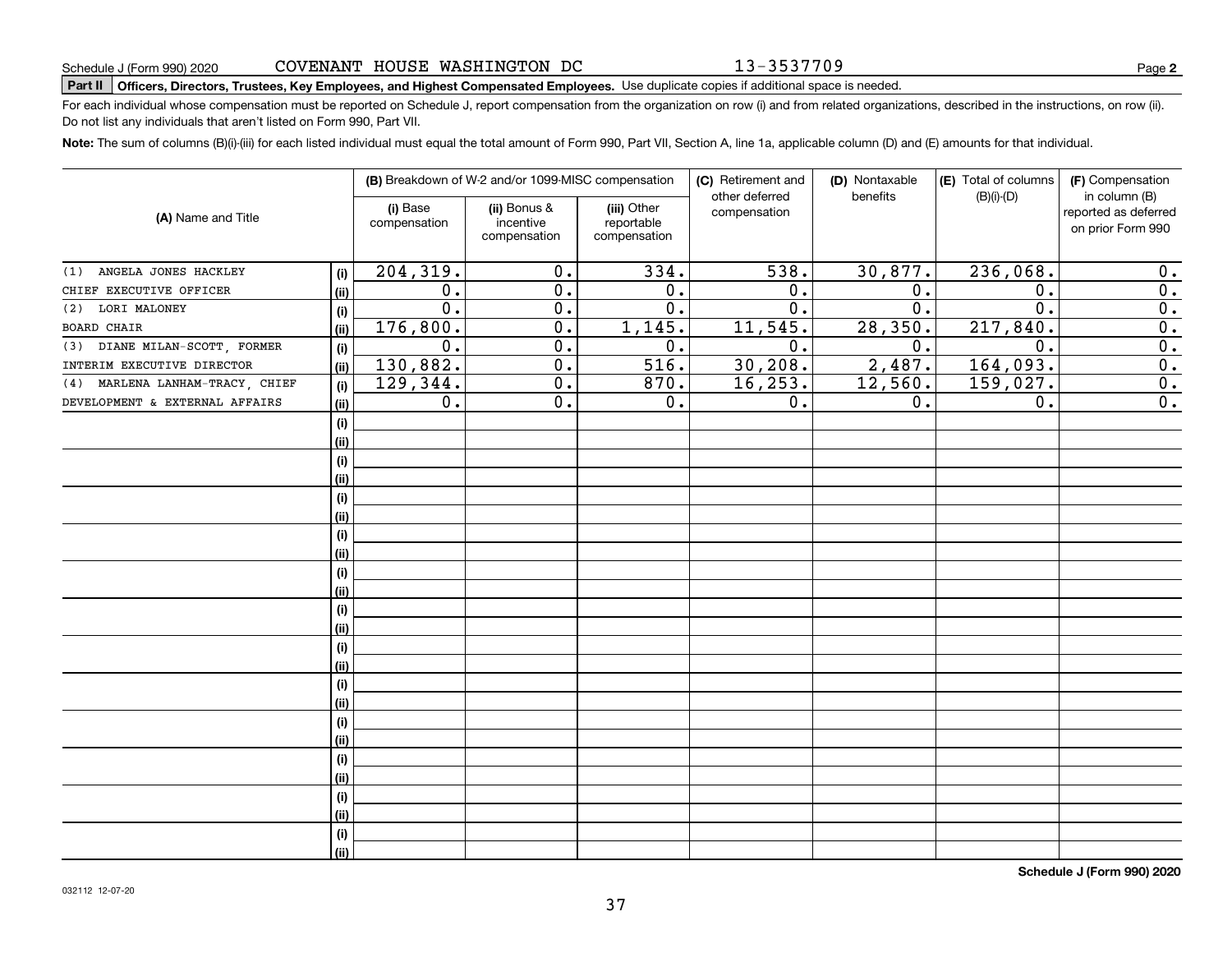#### **Part III Supplemental Information**

Schedule J (Form 990) 2020 COVENANT HOUSE WASHINGTON DC<br>Part III Supplemental Information<br>Provide the information, explanation, or descriptions required for Part I, lines 1a, 1b, 3, 4a, 4b, 4c, 5a, 5b, 6a, 6b, 7, and 8, an

PART I, LINE 3:

THE PRESIDENT/CEO'S COMPENSATION IS DETERMINED BY THE EXECUTIVE COMMITTEE

OF COVENANT HOUSE INTERNATIONAL (PARENT) WORKING IN CONJUNCTION WITH

COMPARABILITY DATA SUCH AS SALARY SURVEYS WITH SIMILARLY SIZED NON-PROFITS.

PERIODICALLY THE ORGANIZATION HIRES AN INDEPENDENT CONSULTANT TO REVIEW

COMPARABLE SALARIES FOR THE PRESIDENT/CEO, OTHER OFFICERS AND KEY

EMPLOYEES. GENERALLY THE BOARD EVALUATES THE PRESIDENT'S COMPENSATION

ANNUALLY. THE DETERMINATION IS BASED ON THE PERFORMANCE EVALUATION THAT

FACTORS INTO ACCOUNT EFFECTIVENESS, PERFORMANCE, AND ACHIEVEMENT OF GOALS.

**Schedule J (Form 990) 2020**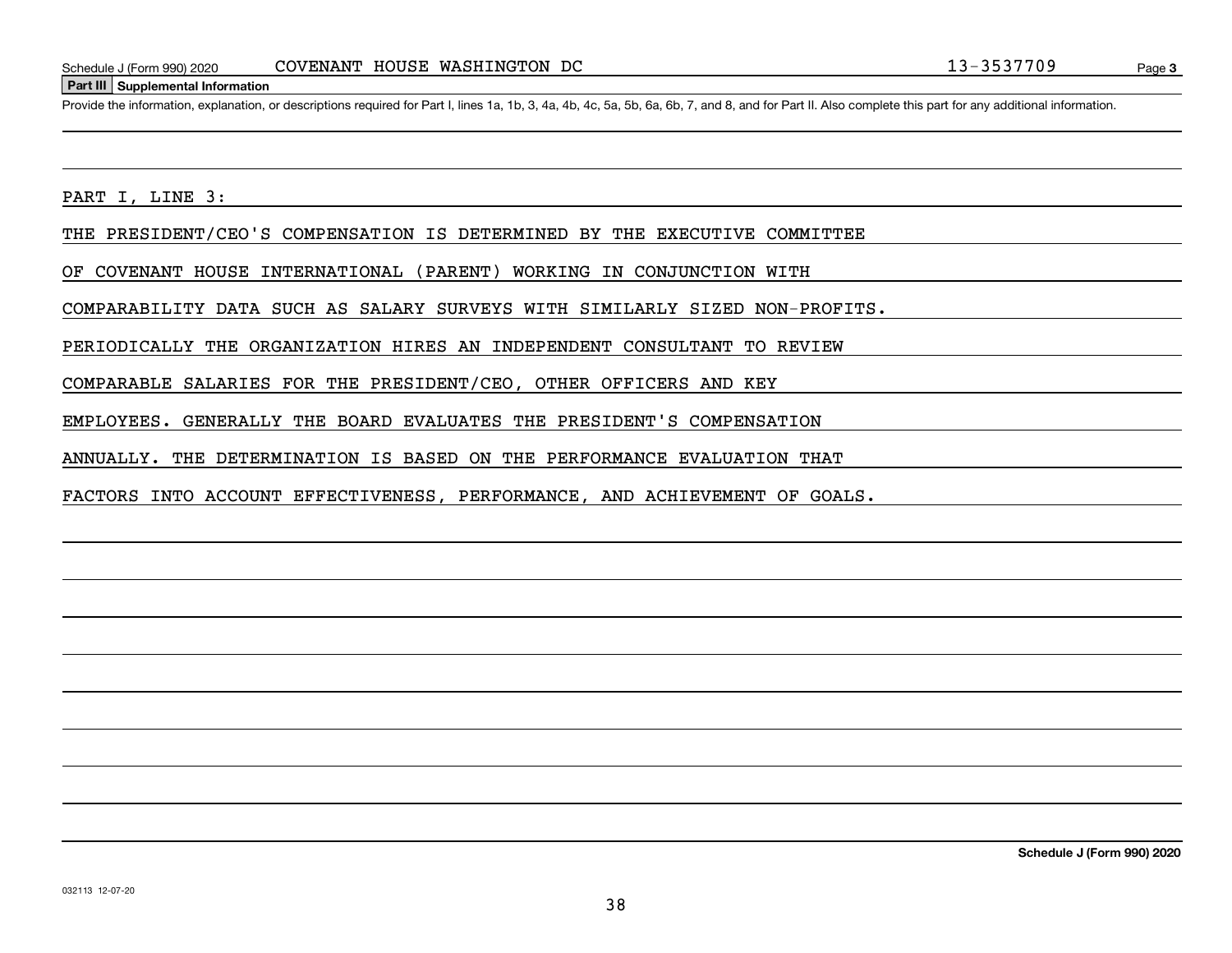# **SCHEDULE M (Form 990)**

# **Noncash Contributions**

OMB No. 1545-0047

**Open to Public**

| Department of the Treasury |
|----------------------------|
| Internal Revenue Service   |

**Complete if the organizations answered "Yes" on Form 990, Part IV, lines 29 or 30.** <sup>J</sup>**2020 Attach to Form 990.** J

 **Go to www.irs.gov/Form990 for instructions and the latest information.** J

|  | Name of the organization |
|--|--------------------------|
|--|--------------------------|

| <b>Inspection</b>                     |
|---------------------------------------|
| <b>Employer identification number</b> |

|               | COVENANT HOUSE WASHINGTON DC                                                                                                   |                               |                                      |                                                                                                      | 13-3537709                                                   |     |           |
|---------------|--------------------------------------------------------------------------------------------------------------------------------|-------------------------------|--------------------------------------|------------------------------------------------------------------------------------------------------|--------------------------------------------------------------|-----|-----------|
| <b>Part I</b> | <b>Types of Property</b>                                                                                                       |                               |                                      |                                                                                                      |                                                              |     |           |
|               |                                                                                                                                | (a)<br>Check if<br>applicable | (b)<br>Number of<br>contributions or | (c)<br>Noncash contribution<br>amounts reported on<br>items contributed Form 990, Part VIII, line 1q | (d)<br>Method of determining<br>noncash contribution amounts |     |           |
| 1             |                                                                                                                                |                               |                                      |                                                                                                      |                                                              |     |           |
| 2             | Art - Historical treasures                                                                                                     |                               |                                      |                                                                                                      |                                                              |     |           |
| з             |                                                                                                                                |                               |                                      |                                                                                                      |                                                              |     |           |
| 4             |                                                                                                                                |                               |                                      |                                                                                                      |                                                              |     |           |
| 5             | Clothing and household goods                                                                                                   | $\mathbf x$                   |                                      | $41,623.$ COST                                                                                       |                                                              |     |           |
| 6             |                                                                                                                                |                               |                                      |                                                                                                      |                                                              |     |           |
| 7             |                                                                                                                                |                               |                                      |                                                                                                      |                                                              |     |           |
| 8             | Intellectual property                                                                                                          |                               |                                      |                                                                                                      |                                                              |     |           |
| 9             | Securities - Publicly traded                                                                                                   |                               |                                      |                                                                                                      |                                                              |     |           |
| 10            | Securities - Closely held stock                                                                                                |                               |                                      |                                                                                                      |                                                              |     |           |
| 11            | Securities - Partnership, LLC, or                                                                                              |                               |                                      |                                                                                                      |                                                              |     |           |
|               | trust interests                                                                                                                |                               |                                      |                                                                                                      |                                                              |     |           |
| 12            | Securities - Miscellaneous                                                                                                     |                               |                                      |                                                                                                      |                                                              |     |           |
| 13            | Qualified conservation contribution -                                                                                          |                               |                                      |                                                                                                      |                                                              |     |           |
|               | Historic structures                                                                                                            |                               |                                      |                                                                                                      |                                                              |     |           |
| 14            | Qualified conservation contribution - Other                                                                                    |                               |                                      |                                                                                                      |                                                              |     |           |
| 15            |                                                                                                                                |                               |                                      |                                                                                                      |                                                              |     |           |
| 16            | Real estate - Commercial                                                                                                       |                               |                                      |                                                                                                      |                                                              |     |           |
| 17            |                                                                                                                                |                               |                                      |                                                                                                      |                                                              |     |           |
| 18            |                                                                                                                                |                               |                                      |                                                                                                      |                                                              |     |           |
| 19            |                                                                                                                                |                               |                                      |                                                                                                      |                                                              |     |           |
| 20            | Drugs and medical supplies                                                                                                     |                               |                                      |                                                                                                      |                                                              |     |           |
| 21            |                                                                                                                                |                               |                                      |                                                                                                      |                                                              |     |           |
| 22            |                                                                                                                                |                               |                                      |                                                                                                      |                                                              |     |           |
| 23            |                                                                                                                                |                               |                                      |                                                                                                      |                                                              |     |           |
| 24            |                                                                                                                                |                               |                                      |                                                                                                      |                                                              |     |           |
| 25            | (FURNITURE & E)<br>Other $\blacktriangleright$                                                                                 | х                             | 2                                    | 29,878. COST                                                                                         |                                                              |     |           |
| 26            | Other<br>$($ $)$                                                                                                               |                               |                                      |                                                                                                      |                                                              |     |           |
| 27            | Other                                                                                                                          |                               |                                      |                                                                                                      |                                                              |     |           |
| 28            | Other                                                                                                                          |                               |                                      |                                                                                                      |                                                              |     |           |
| 29            | Number of Forms 8283 received by the organization during the tax year for contributions                                        |                               |                                      |                                                                                                      |                                                              |     |           |
|               | for which the organization completed Form 8283, Part V, Donee Acknowledgement                                                  |                               |                                      | 29                                                                                                   |                                                              |     |           |
|               |                                                                                                                                |                               |                                      |                                                                                                      |                                                              | Yes | <u>No</u> |
|               | 30a During the year, did the organization receive by contribution any property reported in Part I, lines 1 through 28, that it |                               |                                      |                                                                                                      |                                                              |     |           |
|               | must hold for at least three years from the date of the initial contribution, and which isn't required to be used for          |                               |                                      |                                                                                                      |                                                              |     |           |
|               |                                                                                                                                |                               |                                      |                                                                                                      | 30a                                                          |     | х         |
|               | <b>b</b> If "Yes," describe the arrangement in Part II.                                                                        |                               |                                      |                                                                                                      |                                                              |     |           |
| 31            | Does the organization have a gift acceptance policy that requires the review of any nonstandard contributions?                 |                               |                                      |                                                                                                      | 31                                                           |     | х         |
|               | 32a Does the organization hire or use third parties or related organizations to solicit, process, or sell noncash              |                               |                                      |                                                                                                      |                                                              |     |           |
|               | contributions?                                                                                                                 |                               |                                      |                                                                                                      | 32a                                                          |     | х         |
|               | <b>b</b> If "Yes," describe in Part II.                                                                                        |                               |                                      |                                                                                                      |                                                              |     |           |

**33**If the organization didn't report an amount in column (c) for a type of property for which column (a) is checked, describe in Part II.

**For Paperwork Reduction Act Notice, see the Instructions for Form 990. Schedule M (Form 990) 2020** LHA

032141 11-23-20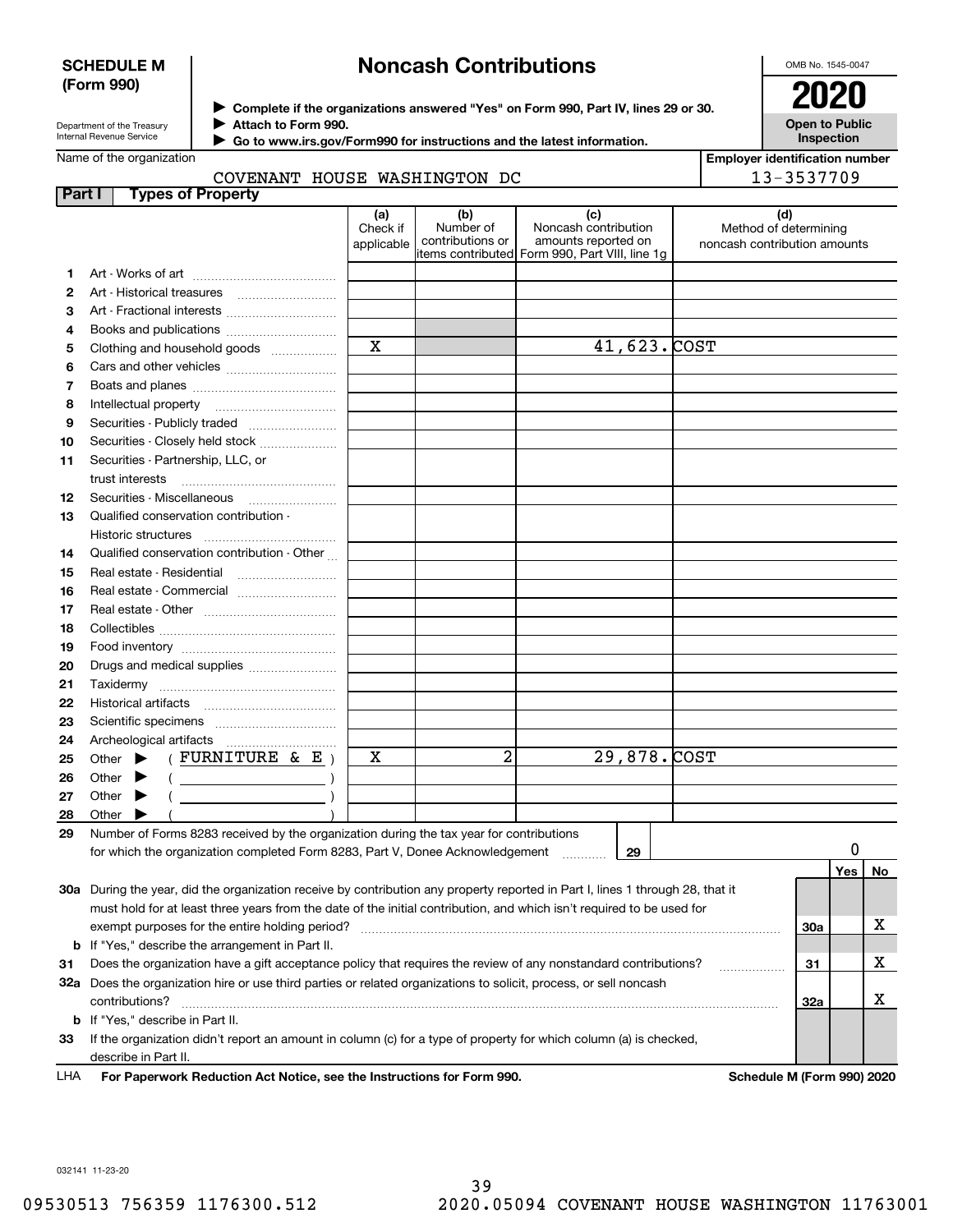| Schedule M (Form 990) 2020 | <b>COVENANT</b> |  | HOUSE WASHINGTON | DC | 3537709 | Page |  |
|----------------------------|-----------------|--|------------------|----|---------|------|--|
|----------------------------|-----------------|--|------------------|----|---------|------|--|

Part II | Supplemental Information. Provide the information required by Part I, lines 30b, 32b, and 33, and whether the organization is reporting in Part I, column (b), the number of contributions, the number of items received, or a combination of both. Also complete this part for any additional information.

SCHEDULE M, PART I, COLUMN (B):

# THE ORGANIZATION IS REPORTING THE NUMBER OF CONTRIBUTORS IN PART I,

COLUMN (B) OF SCHEDULE M.

**Schedule M (Form 990) 2020**

032142 11-23-20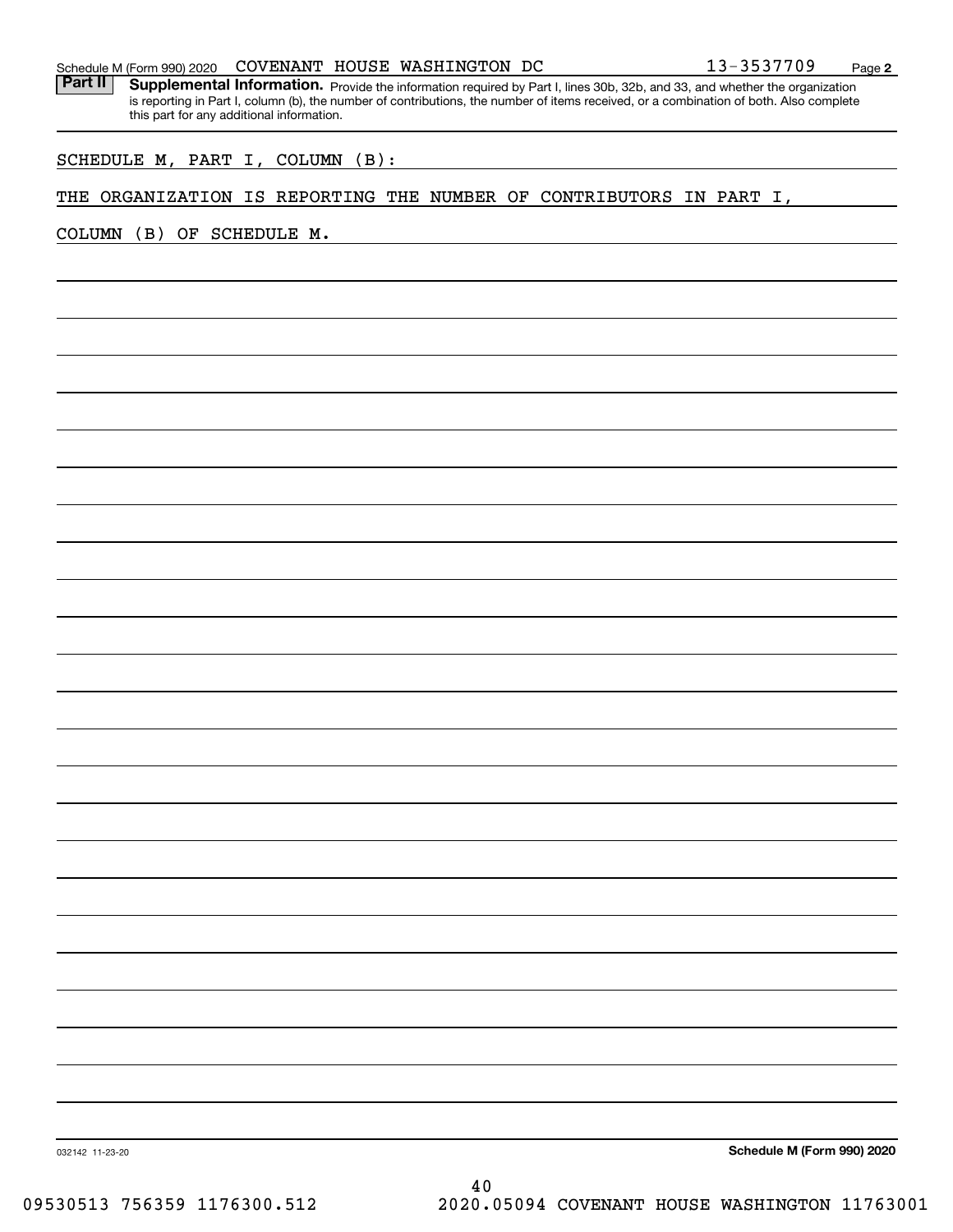| <b>SCHEDULE N</b> | (Form 990 or 990-EZ)       |                                                                                  |                               |                                                                                          | Liquidation, Termination, Dissolution, or Significant Disposition of Assets<br>> Complete if the organization answered "Yes" on Form 990, Part IV, lines 31 or 32, or Form 990-EZ, line 36.                                                                                                                   |                      |                                   |                                       | OMB No. 1545-0047<br>2020                 |                               |    |
|-------------------|----------------------------|----------------------------------------------------------------------------------|-------------------------------|------------------------------------------------------------------------------------------|---------------------------------------------------------------------------------------------------------------------------------------------------------------------------------------------------------------------------------------------------------------------------------------------------------------|----------------------|-----------------------------------|---------------------------------------|-------------------------------------------|-------------------------------|----|
|                   | Department of the Treasury |                                                                                  | Attach to Form 990 or 990-EZ. |                                                                                          | $\blacktriangleright$ Attach certified copies of any articles of dissolution, resolutions, or plans.                                                                                                                                                                                                          |                      |                                   |                                       | <b>Open to Public</b>                     |                               |    |
|                   | Internal Revenue Service   |                                                                                  |                               | Go to www.irs.gov/Form990 for the latest information.                                    |                                                                                                                                                                                                                                                                                                               |                      |                                   |                                       |                                           | Inspection                    |    |
|                   | Name of the organization   |                                                                                  |                               | COVENANT HOUSE WASHINGTON DC                                                             |                                                                                                                                                                                                                                                                                                               |                      |                                   | <b>Employer identification number</b> | 13-3537709                                |                               |    |
| Part I            | space is needed.           |                                                                                  |                               |                                                                                          | Liquidation, Termination, or Dissolution. Complete this part if the organization answered "Yes" on Form 990, Part IV, line 31, or Form 990-EZ, line 36. Part I can be duplicated if additional                                                                                                                |                      |                                   |                                       |                                           |                               |    |
| $\mathbf{1}$      |                            | (a) Description of asset(s)<br>distributed or transaction<br>expenses paid       | (b) Date of<br>distribution   | (c) Fair market value of<br>asset(s) distributed or<br>amount of transaction<br>expenses | (d) Method of<br>determining FMV for<br>asset(s) distributed or<br>transaction expenses                                                                                                                                                                                                                       | (e) EIN of recipient | (f) Name and address of recipient |                                       | (g) IRC section of<br>tax-exempt) or type | recipient(s) (if<br>of entity |    |
|                   |                            |                                                                                  |                               |                                                                                          |                                                                                                                                                                                                                                                                                                               |                      |                                   |                                       |                                           |                               |    |
|                   |                            |                                                                                  |                               |                                                                                          |                                                                                                                                                                                                                                                                                                               |                      |                                   |                                       |                                           |                               |    |
|                   |                            |                                                                                  |                               |                                                                                          |                                                                                                                                                                                                                                                                                                               |                      |                                   |                                       |                                           |                               |    |
|                   |                            |                                                                                  |                               |                                                                                          |                                                                                                                                                                                                                                                                                                               |                      |                                   |                                       |                                           |                               |    |
|                   |                            |                                                                                  |                               |                                                                                          |                                                                                                                                                                                                                                                                                                               |                      |                                   |                                       |                                           |                               |    |
|                   |                            |                                                                                  |                               |                                                                                          |                                                                                                                                                                                                                                                                                                               |                      |                                   |                                       |                                           |                               |    |
|                   |                            |                                                                                  |                               |                                                                                          |                                                                                                                                                                                                                                                                                                               |                      |                                   |                                       |                                           |                               |    |
|                   |                            |                                                                                  |                               |                                                                                          |                                                                                                                                                                                                                                                                                                               |                      |                                   |                                       |                                           |                               |    |
|                   |                            |                                                                                  |                               |                                                                                          |                                                                                                                                                                                                                                                                                                               |                      |                                   |                                       |                                           |                               |    |
| 2                 |                            | Did or will any officer, director, trustee, or key employee of the organization: |                               |                                                                                          |                                                                                                                                                                                                                                                                                                               |                      |                                   |                                       |                                           | <b>Yes</b>                    | No |
| a<br>b            |                            |                                                                                  |                               |                                                                                          |                                                                                                                                                                                                                                                                                                               |                      |                                   |                                       | 2a<br>2 <sub>b</sub>                      |                               |    |
| c                 |                            | Become a direct or indirect owner of a successor or transferee organization?     |                               |                                                                                          |                                                                                                                                                                                                                                                                                                               |                      |                                   |                                       | 2c                                        |                               |    |
|                   |                            |                                                                                  |                               |                                                                                          | d Receive, or become entitled to, compensation or other similar payments as a result of the organization's liquidation, termination, or dissolution?<br>e If the organization answered "Yes" to any of the questions on lines 2a through 2d, provide the name of the person involved and explain in Part III. |                      |                                   |                                       | 2d                                        |                               |    |

For Paperwork Reduction Act Notice, see the Instructions for Form 990 or Form 990-EZ.<br> **For Paperwork Reduction Act Notice, see the Instructions for Form 990 or Form 990-EZ.**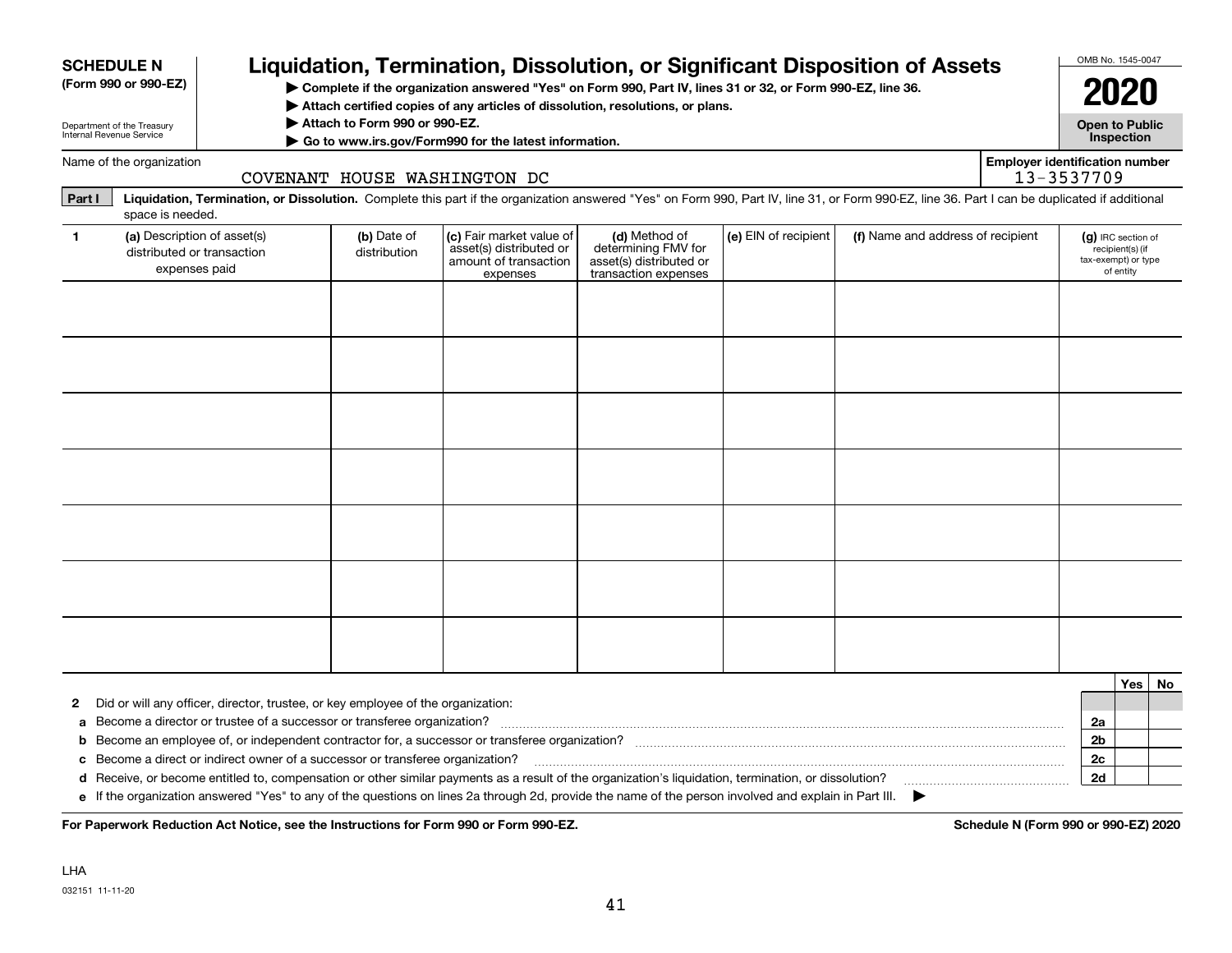| Schedule N (Form 990 or 990-EZ) 2020 |  |  | COVENANT HOUSE WASHINGTON DC |  |
|--------------------------------------|--|--|------------------------------|--|
|--------------------------------------|--|--|------------------------------|--|

**Part I Liquidation, Termination, or Dissolution** *(continued)* Note: If the organization distributed all of its assets during the tax year, then Form 990, Part X, column (B), line 16 (Total assets), and line 26 (Total liabilities), should equal -0-. \_\_\_\_\_\_\_ | Yes | No **3** Did the organization distribute its assets in accordance with its governing instrument(s)? If "No," describe in Part III ~~~~~~~~~~~~~~~~~~~~~~~~~~~~~~ **4a** Is the organization required to notify the attorney general or other appropriate state official of its intent to dissolve, liquidate, or terminate?  $\ldots$   $\ldots$   $\ldots$   $\ldots$   $\ldots$   $\ldots$   $\ldots$   $\ldots$   $\ldots$   $\ldots$   $\ldots$   $\ld$ **5**Did the organization discharge or pay all of its liabilities in accordance with state laws? ~~~~~~~~~~~~~~~~~~~~~~~~~~~~~~~~~~~~~~~~~~~ **6a** Did the organization have any tax-exempt bonds outstanding during the year? ~~~~~~~~~~~~~~~~~~~~~~~~~~~~~~~~~~~~~~~~~~~~~~~~ **34a4b56a6bb**If "Yes," did the organization provide such notice? ~~~~~~~~~~~~~~~~~~~~~~~~~~~~~~~~~~~~~~~~~~~~~~~~~~~~~~~~~~~~~**b** If "Yes" to line 6a, did the organization discharge or defease all of its tax-exempt bond liabilities during the tax yr in accordance with the Internal Revenue Code and state laws?

**c**If "Yes" on line 6b, describe in Part III how the organization defeased or otherwise settled these liabilities. If "No" on line 6b, explain in Part III.

Part II | Sale, Exchange, Disposition, or Other Transfer of More Than 25% of the Organization's Assets. Complete this part if the organization answered "Yes" on Form 990, Part IV, line 32, or Form 990-EZ, line 36. Part II can be duplicated if additional space is needed.

| (a) Description of asset(s)<br>$\mathbf{1}$<br>distributed or transaction<br>expenses paid | (b) Date of<br>distribution | (c) Fair market value of<br>asset(s) distributed or<br>amount of transaction<br>expenses | (d) Method of<br>determining FMV for<br>asset(s) distributed or<br>transaction expenses | (e) EIN of recipient | (f) Name and address of recipient | (g) IRC section of<br>recipient(s) (if<br>tax-exempt) or type<br>of entity |
|--------------------------------------------------------------------------------------------|-----------------------------|------------------------------------------------------------------------------------------|-----------------------------------------------------------------------------------------|----------------------|-----------------------------------|----------------------------------------------------------------------------|
|                                                                                            |                             |                                                                                          |                                                                                         |                      | 9 NEW YORK AVE LLC, A DISTRCIT    |                                                                            |
|                                                                                            |                             |                                                                                          |                                                                                         |                      | 14201 PARK CENTER DRIVE, SUITE    |                                                                            |
| SALE OF BUILDING                                                                           | 03/02/21                    | 4,600,000. APPRASIAL                                                                     |                                                                                         |                      | LAUREL, MD 20707                  |                                                                            |
|                                                                                            |                             |                                                                                          |                                                                                         |                      |                                   |                                                                            |
|                                                                                            |                             |                                                                                          |                                                                                         |                      |                                   |                                                                            |
|                                                                                            |                             |                                                                                          |                                                                                         |                      |                                   |                                                                            |
|                                                                                            |                             |                                                                                          |                                                                                         |                      |                                   |                                                                            |
|                                                                                            |                             |                                                                                          |                                                                                         |                      |                                   |                                                                            |
|                                                                                            |                             |                                                                                          |                                                                                         |                      |                                   |                                                                            |
|                                                                                            |                             |                                                                                          |                                                                                         |                      |                                   |                                                                            |
|                                                                                            |                             |                                                                                          |                                                                                         |                      |                                   |                                                                            |
|                                                                                            |                             |                                                                                          |                                                                                         |                      |                                   |                                                                            |
|                                                                                            |                             |                                                                                          |                                                                                         |                      |                                   |                                                                            |
|                                                                                            |                             |                                                                                          |                                                                                         |                      |                                   |                                                                            |
|                                                                                            |                             |                                                                                          |                                                                                         |                      |                                   |                                                                            |
|                                                                                            |                             |                                                                                          |                                                                                         |                      |                                   |                                                                            |
|                                                                                            |                             |                                                                                          |                                                                                         |                      |                                   |                                                                            |
|                                                                                            |                             |                                                                                          |                                                                                         |                      |                                   |                                                                            |
|                                                                                            |                             |                                                                                          |                                                                                         |                      |                                   |                                                                            |
|                                                                                            |                             |                                                                                          |                                                                                         |                      |                                   |                                                                            |

|                                                                                                                                                       | Yes | No |
|-------------------------------------------------------------------------------------------------------------------------------------------------------|-----|----|
| 2 Did or will any officer, director, trustee, or key employee of the organization:                                                                    |     |    |
| a Become a director or trustee of a successor or transferee organization?                                                                             |     |    |
| <b>b</b> Become an employee of, or independent contractor for, a successor or transferee organization?                                                |     |    |
| c Become a direct or indirect owner of a successor or transferee organization?                                                                        |     |    |
| d Receive, or become entitled to, compensation or other similar payments as a result of the organization's significant disposition of assets?         |     |    |
| e If the organization answered "Yes" to any of the questions on lines 2a through 2d, provide the name of the person involved and explain in Part III. |     |    |

**e**If the organization answered "Yes" to any of the questions on lines 2a through 2d, provide the name of the person involved and explain in Part III.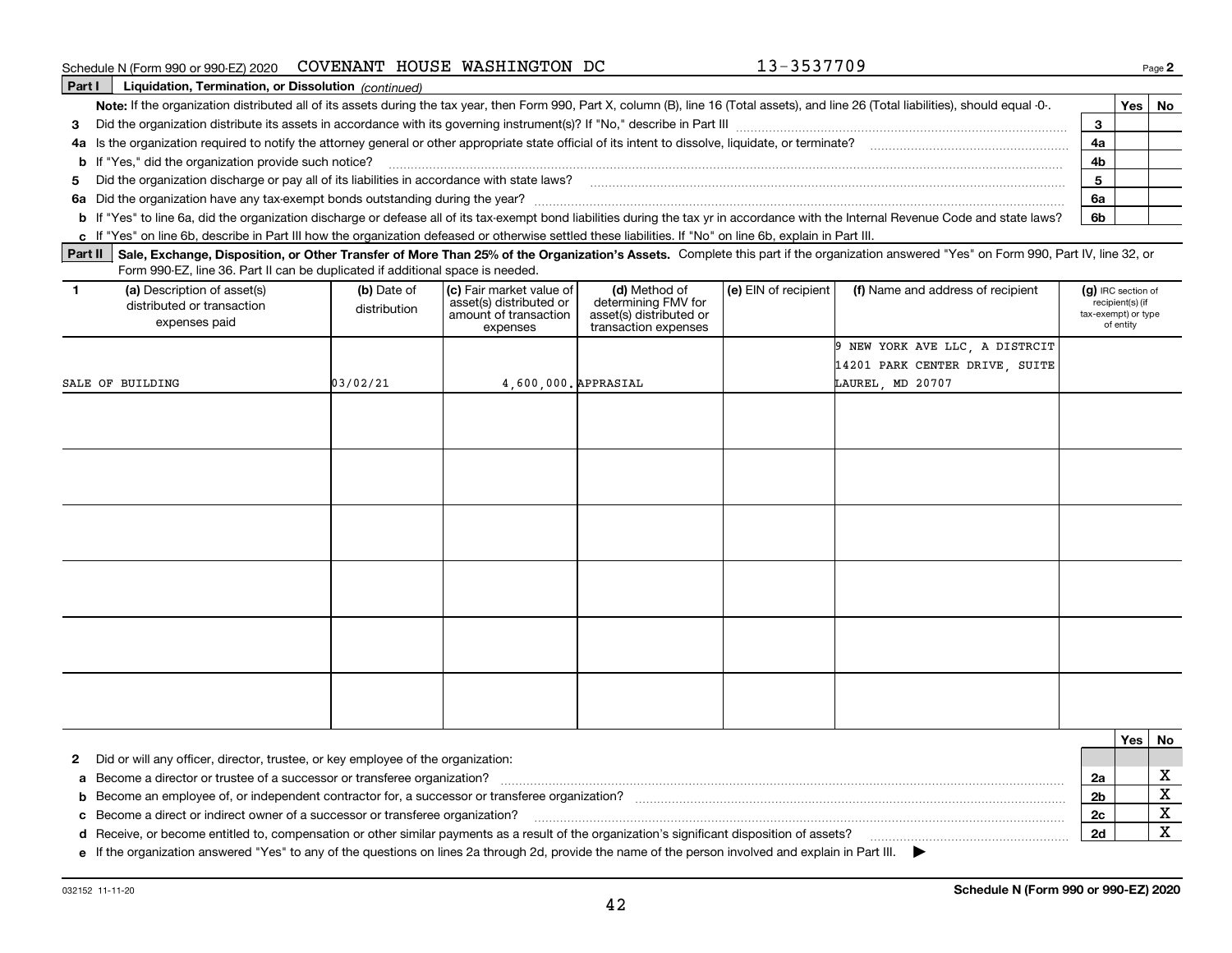**(Form 990 or 990-EZ)**

Department of the Treasury Internal Revenue Service Name of the organization

**SCHEDULE O Supplemental Information to Form 990 or 990-EZ**

**Complete to provide information for responses to specific questions on Form 990 or 990-EZ or to provide any additional information. | Attach to Form 990 or 990-EZ. | Go to www.irs.gov/Form990 for the latest information.**



COVENANT HOUSE WASHINGTON DC  $\vert$  13-3537709

FORM 990, PART I, LINE 1, DESCRIPTION OF ORGANIZATION MISSION:

OUTREACH SERVICES TO YOUTH IN THE WASHINGTON DC AREA.

FORM 990, PART III, LINE 1, DESCRIPTION OF ORGANIZATION MISSION:

IN 33 CITIES ACROSS SIX COUNTRIES, COVENANT HOUSE BUILDS BRIDGES TO

HOPE FOR YOUNG PEOPLE FACING HOMELESSNESS AND SURVIVORS OF HUMAN

TRAFFICKING, MEETING THEIR IMMEDIATE NEEDS FOR FOOD, CLOTHING,

PROTECTION, AND MEDICAL CARE AND SUPPORTING THEM TO ADVANCE THEIR GOALS

OF EDUCATION AND EMPLOYMENT. COVENANT HOUSE ENCOMPASSES A ROBUST

NETWORK OF "HOUSES," WITH BEST-IN-CLASS SERVICES AND A SHARED

COMMITMENT TO UNCONDITIONAL LOVE, ABSOLUTE RESPECT, AND RELENTLESS

SUPPORT FOR EACH YOUNG PERSON WHO WALKS THROUGH OUR DOORS. FOUNDED AS A

DROP-IN CENTER IN NEW YORK CITY IN 1972, COVENANT HOUSE NOW SERVES

THOUSANDS OF CHILDREN AND YOUTH EVERY YEAR IN OUR RESIDENTIAL,

OUTREACH, AND DROP-IN PROGRAMS. OUR DEDICATED STAFF ACROSS THE UNITED

STATES, GUATEMALA, HONDURAS, MEXICO, NICARAGUA, AND CANADA EMPLOY A

STRENGTHS-BASED, TRAUMA-INFORMED PRACTICE MODEL THAT HELPS YOUNG PEOPLE

DISCOVER AND DEVELOP THEIR POWER TO OVERCOME ADVERSITY NOW AND INTO THE

FUTURE.

YOUNG PEOPLE ARRIVE AT COVENANT HOUSE WITH AN ARRAY OF LIVED EXPERIENCES, INCLUDING FOSTER CARE, FAMILY TRAUMA, SUBSTANCE USE, MENTAL HEALTH ISSUES, DOMESTIC VIOLENCE, SEXUAL ABUSE, AND MORE. OUR STAFF MEET THEM WHERE THEY ARE AND ACCOMPANY THEM, THROUGH OUR HIGH-QUALITY CONTINUUM OF SERVICES, ON THEIR JOURNEY TO WHOLENESS AND INDEPENDENCE.

032211 11-20-20 LHA For Paperwork Reduction Act Notice, see the Instructions for Form 990 or 990-EZ. Schedule O (Form 990 or 990-EZ) 2020 43

09530513 756359 1176300.512 2020.05094 COVENANT HOUSE WASHINGTON 11763001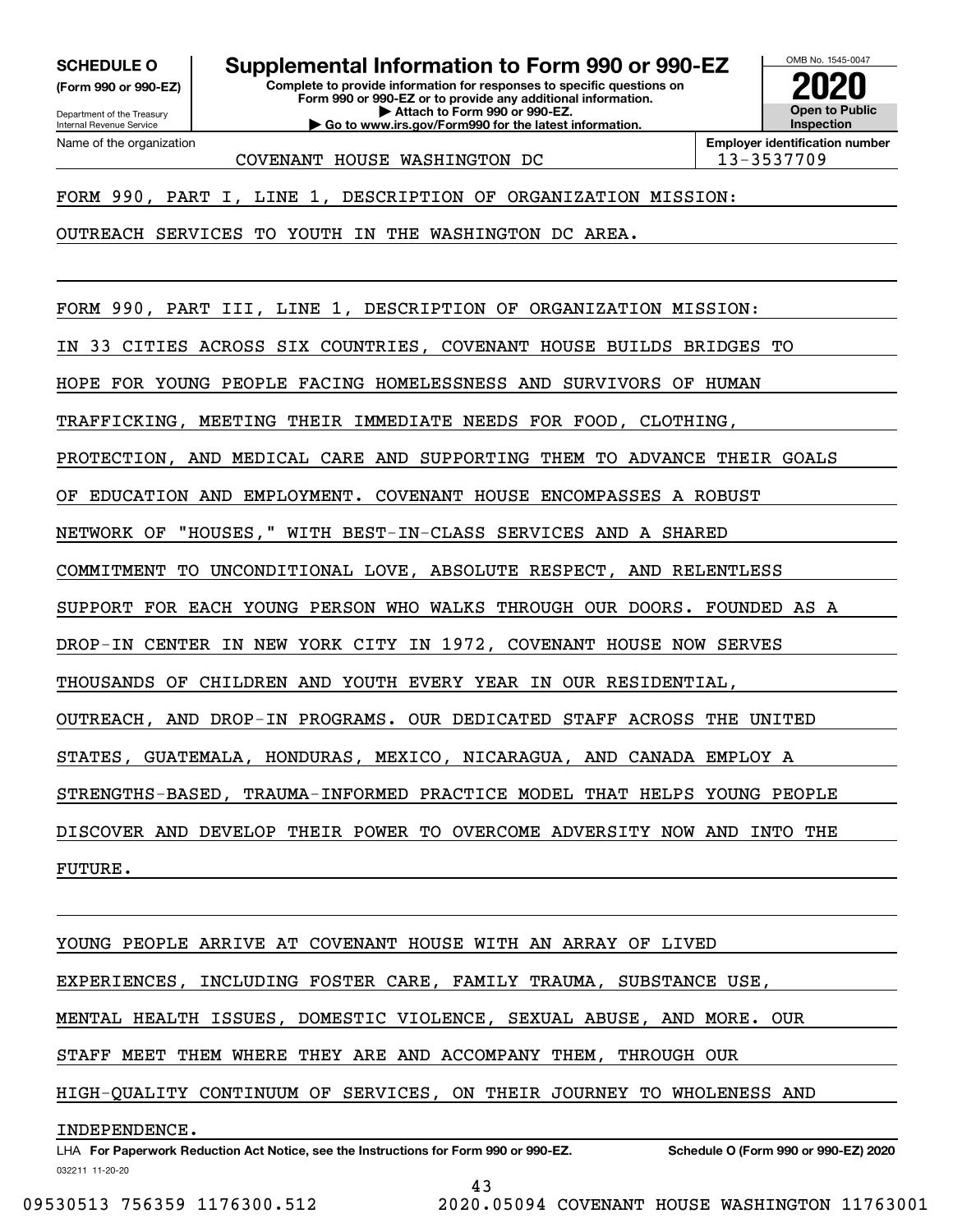DURING FY21, THE WORLDWIDE COVID-19 PANDEMIC IMPACTED THE NUMBER OF YOUTH COVENANT HOUSE REACHED, AS AFFILIATES ENSURED SOCIAL DISTANCING, SET ASIDE ISOLATION ROOMS FOR SYMPTOMATIC YOUTH, PAUSED OUR IN-PERSON PREVENTION PROGRAMS, AND, DURING LOCKDOWNS, SUSPENDED OR MODIFIED STREET OUTREACH. THE PANDEMIC IMPACTED ALL OF OUR OPERATIONS, INCLUDING FOOD PRODUCTION (INCREASED 75%); THE CREATION OF ONLINE OPPORTUNITIES FOR MENTAL HEALTH CARE, EDUCATION, AND JOB READINESS TRAINING; DEVELOPMENT OF APPROPRIATE INTAKE PROTOCOLS; IMPLEMENTATION OF NEW CLEANING AND SANITIZING PROTOCOLS, AND OTHER MEASURES, ALL OF WHICH DROVE UP OPERATING COSTS. NEVERTHELESS, IN FY21 COVENANT HOUSE AFFILIATES PROVIDED A TOTAL OF NEARLY 690,000 NIGHTS OF HOUSING AND SAFETY FOR, ON AVERAGE, 1,883 YOUTH EACH NIGHT.

FORM 990, PART III, LINE 4A, PROGRAM SERVICE ACCOMPLISHMENTS:

LIVING PROGRAMS SERVED 67 YOUNG PEOPLE.

FORM 990, PART III, LINE 4B, PROGRAM SERVICE ACCOMPLISHMENTS:

INCLUDING INCLUDING SAFE SPACES AT ALL OUR SITES, AS WELL AS FOR

RIGOROUS MENTAL HEALTH CARE TO HELP THEM SORT THROUGH THEIR EXPERIENCES

AND RECLAIM THEIR POTENTIAL. COVENANT HOUSE ADVOCATES AT THE LOCAL,

STATE, AND NATIONAL LEVELS FOR TRAFFICKING SURVIVORS, PROMOTING

LEGISLATION TO PROTECT THEM AND THEIR RIGHTS AND BRINGING CRIMINAL

CASES AGAINST THEIR TRAFFICKERS WHENEVER POSSIBLE.

FORM 990, PART III, LINE 4C, PROGRAM SERVICE ACCOMPLISHMENTS:

THEM BEGIN TO CONSIDER THEIR LONGER-TERM GOALS FOR EDUCATION,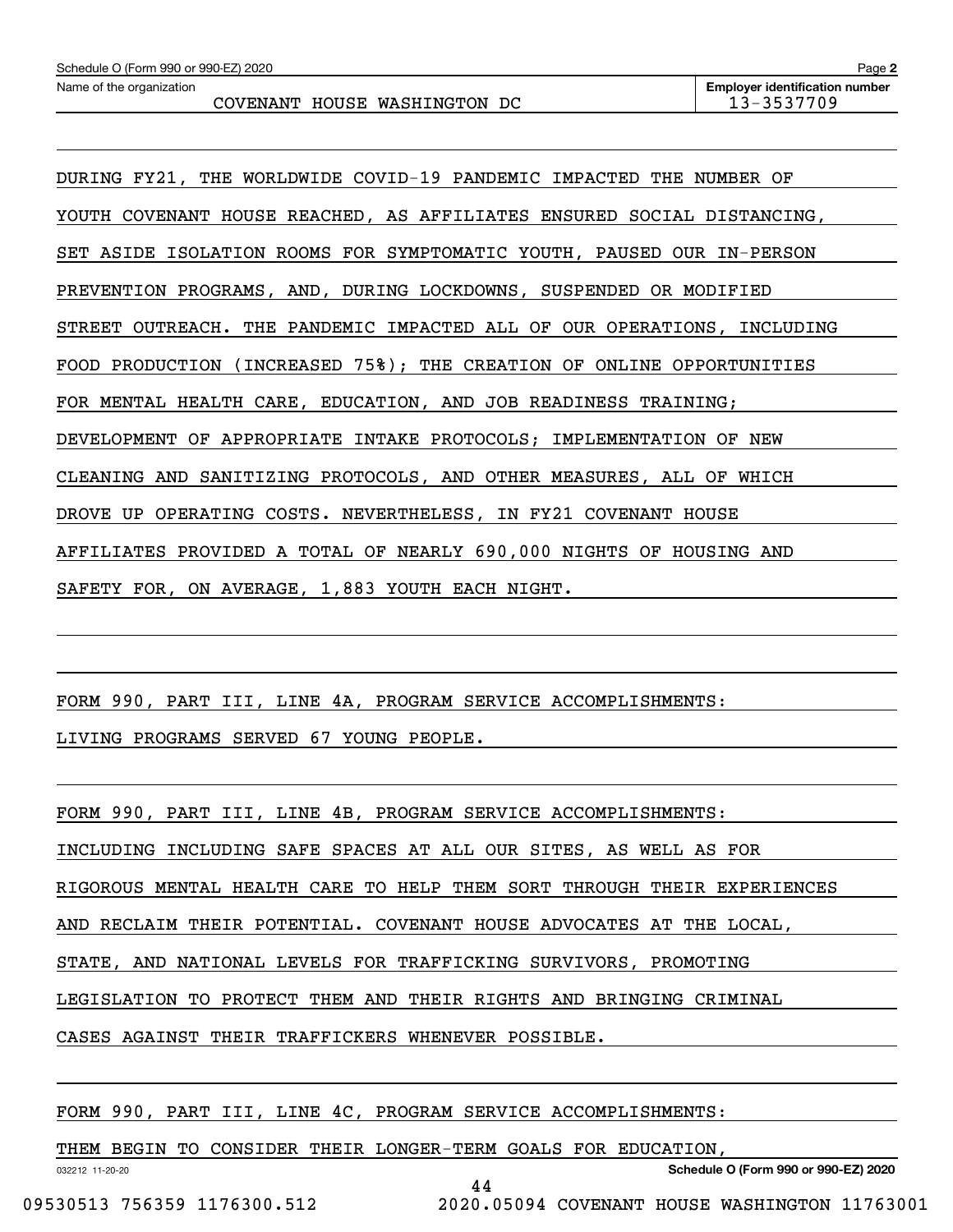| Schedule O (Form 990 or 990-EZ) 2020                           | Page 2                                              |
|----------------------------------------------------------------|-----------------------------------------------------|
| Name of the organization<br>COVENANT HOUSE WASHINGTON DC       | <b>Employer identification number</b><br>13-3537709 |
| EMPLOYMENT, AND CAREER PLANNING. WE ARE EXPERTLY EOUIPPED TO   | RESPOND TO                                          |
| UNIOUE NEEDS OF YOUNG SURVIVORS OF HUMAN TRAFFICKING.<br>THE   | THOSE WHO                                           |
| IDENTIFY AS LGBTO, AND THOSE WHO ARE PREGNANT OR PARENTING.    | DURING                                              |
| FISCAL YEAR 2021, COVENANT HOUSE GREATER WASHINGTON SERVED 1   | MOTHER AND                                          |
| 323<br>INDIVIDUAL YOUTH IN OUR RESIDENTIAL PROGRAMS. WE SERVED | ANOTHER 169                                         |
| OUR DROP-IN AND NONRESIDENTIAL PROGRAMS.<br>THROUGH<br>YOUTH   |                                                     |
|                                                                |                                                     |

FORM 990, PART III, LINE 4D, OTHER PROGRAM SERVICES:

PUBLIC EDUCATION PROGRAM -

YOUNG PEOPLE ARRIVE AT COVENANT HOUSE WITH DREAMS THAT HAVE BEEN COVENANT HOUSE WASHINGTON DC DISRUPTED BY HOMELESSNESS. ADVANCING EDUCATIONALLY AND PREPARING FOR THE WORLD OF WORK ARE KEY TO A YOUNG PERSON'S PROSPECTS FOR LEAVING HOMELESSNESS BEHIND. EITHER DIRECTLY OR THROUGH REFERRAL, WE GUIDE YOUTH TO APPROPRIATE EDUCATIONAL AND VOCATIONAL OPPORTUNITIES, MATCHING EACH YOUNG PERSON'S STRENGTHS AND ABILITIES WITH THEIR CAREER INTERESTS. WE HELP THEM HONE THE SKILLS THEY NEED TO JOIN THE WORKFORCE, BECOME INDEPENDENT, AND TURN THEIR BACK ON HOMELESSNESS. IN FISCAL YEAR 2021, COVENANT HOUSE GREATER WASHINGTON ASSISTED 15 OF OUR YOUTH TO BECOME ENROLLED IN SCHOOL AND 37 OBTAINED EMPLOYMENT.

COMMUNITY SERVICE CENTER -

032212 11-20-20 **Schedule O (Form 990 or 990-EZ) 2020** HOMELESSNESS IMPACTS YOUNG PEOPLE'S PHYSICAL AND MENTAL WELL-BEING IN MANY WAYS, AND BECAUSE YOUTH ARE STILL DEVELOPING COGNITIVELY, PHYSICALLY, PSYCHOLOGICALLY, AND EMOTIONALLY, THOSE IMPACTS CAN HAVE DEEP EFFECTS. THIS IS EVEN MORE THE CASE FOR YOUNG PEOPLE OF COLOR AND 45 09530513 756359 1176300.512 2020.05094 COVENANT HOUSE WASHINGTON 11763001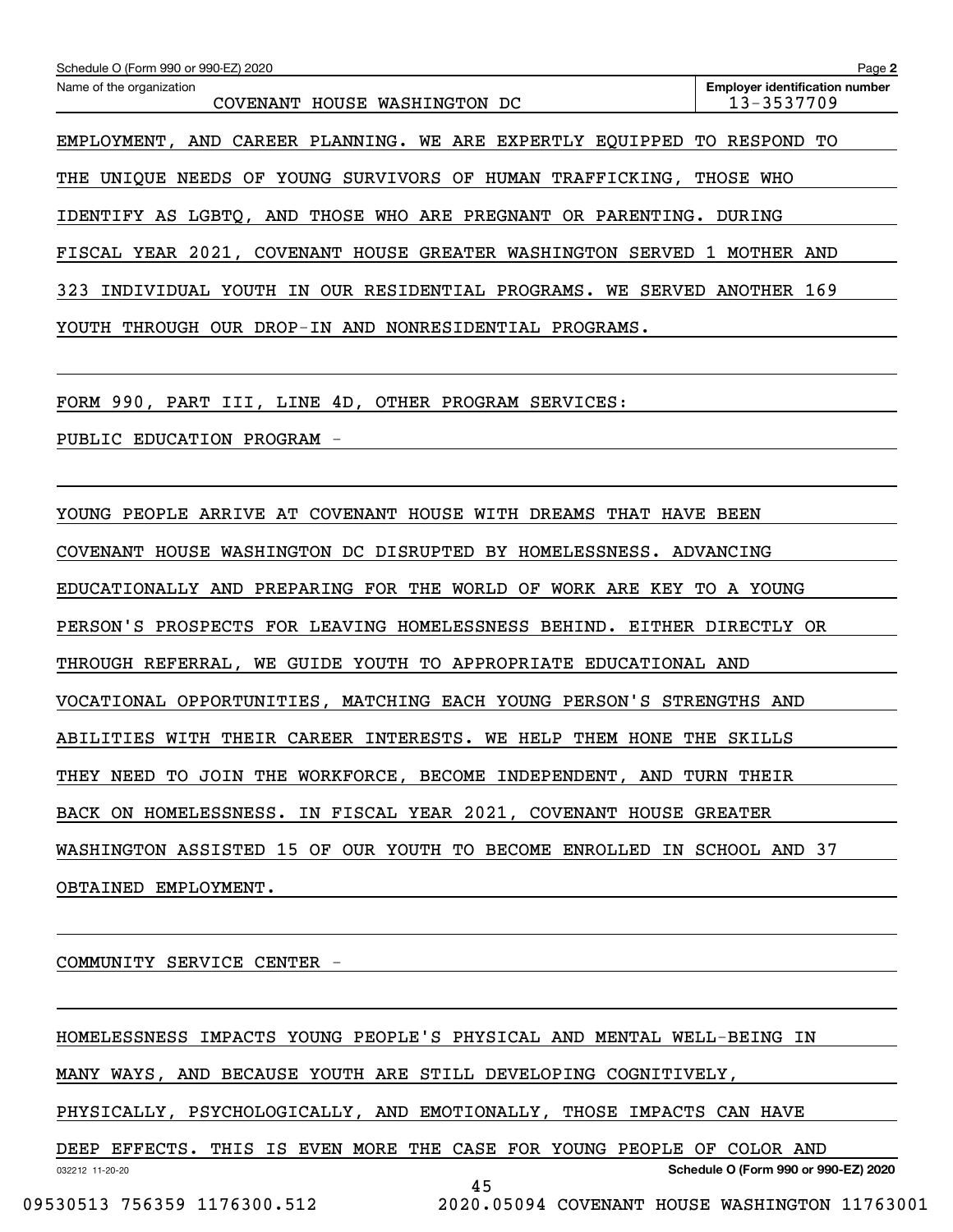| Page 2                                                                              |
|-------------------------------------------------------------------------------------|
| <b>Employer identification number</b><br>13-3537709<br>COVENANT HOUSE WASHINGTON DC |
| IDENTIFY AS LGBTQ, WHO FACE UNIQUE CHALLENGES ASSOCIATED WITH                       |
| RACISM AND PREJUDICE. COVENANT HOUSE WELCOMES ALL YOUNG PEOPLE FACING               |
| HOMELESSNESS WITH UNCONDITIONAL LOVE AND ABSOLUTE RESPECT AND PROVIDES              |
| THEM ACCESS TO A RANGE OF WELL-BEING SERVICES THAT<br>THEY CAN USE TO HEAL          |
| REDISCOVER THEIR POTENTIAL. OUR TRAUMA-INFORMED, RESILIENCE-FOCUSED                 |
| PROGRAMS AND SERVICES RANGE FROM MUSIC LESSONS TO COUNSELING, RELIGIOUS             |
| AND SPIRITUAL SERVICES, AND ART. IN THESE ACTIVITIES, YOUNG PEOPLE                  |
| RETAKE CONTROL OVER THEIR LIVES, BUILD ON THEIR STRENGTHS, AND NOURISH              |
| THEIR SELF-CONFIDENCE. IN FISCAL YEAR 2021, 66 YOUNG PEOPLE ENGAGED IN              |
| MENTAL HEALTH SERVICES AT COVENANT HOUSE GREATER WASHINGTON.                        |
| EXPENSES $$665,474.$<br>INCLUDING GRANTS OF \$ 31,720. REVENUE \$ 3,500.            |
|                                                                                     |
|                                                                                     |

FORM 990, PART VI, SECTION A, LINE 6:

THE SOLE CORPORATE MEMBER OF COVENANT HOUSE WASHINGTON D.C. IS ITS PARENT ORGANIZATION, COVENANT HOUSE, D/B/A COVENANT HOUSE INTERNATIONAL.

FORM 990, PART VI, SECTION A, LINE 7A:

COVENANT HOUSE WASHINGTON D.C.'S PARENT ORGANIZATION, COVENANT HOUSE INTERNATIONAL HAS THE RIGHT TO ELECT OR APPOINT OFFICERS AND DIRECTORS OF COVENANT HOUSE WASHINGTON D.C.'S BOARD OF DIRECTORS.

FORM 990, PART VI, SECTION A, LINE 7B:

THE FOLLOWING DECISIONS FOR THE GOVERNING BODY ARE SUBJECT TO APPROVAL BY

COVENANT HOUSE WASHINGTON D.C.'S PARENT ORGANIZATION, COVENANT HOUSE

INTERNATIONAL (CHI) - AMENDMENT OR REPEAL OF THE CERTIFICATE OF

INCORPORATION AND BY-LAWS, INCREASE OR DECREASE IN THE NUMBER OF BOARD OF

DIRECTORS, APPOINT/REMOVE MEMBERS OF THE BOARD AND THE OFFICERS,

032212 11-20-20 **Schedule O (Form 990 or 990-EZ) 2020** COMPENSATION OF THE EXECUTIVE DIRECTOR, USE OF CHI'S NAME, LOGO AND OTHER 46

09530513 756359 1176300.512 2020.05094 COVENANT HOUSE WASHINGTON 11763001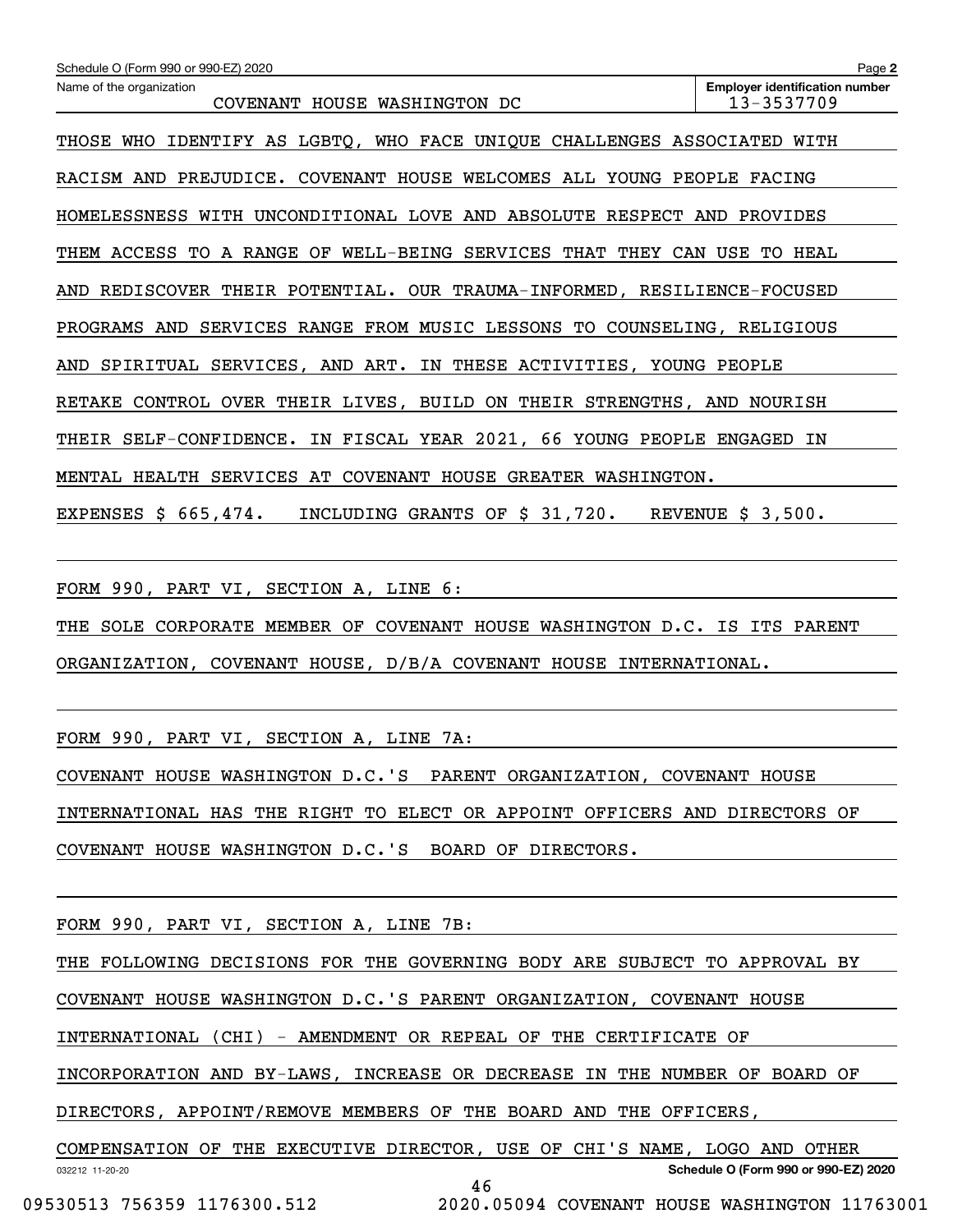| Schedule O (Form 990 or 990-EZ) 2020                                    | Page 2                                              |
|-------------------------------------------------------------------------|-----------------------------------------------------|
| Name of the organization<br>COVENANT HOUSE WASHINGTON DC                | <b>Employer identification number</b><br>13-3537709 |
| OF ITS TRADEMARKED NOMENCLATURE, AND OTHER LAWFUL ACTS OR ACTIONS WITH  |                                                     |
| RESPECT COVENANT HOUSE WASHINGTON D.C.'S BUSINESS, AFFAIRS, MANAGEMENT, |                                                     |
| PROPERTIES OR ACTIVITIES.                                               |                                                     |

FORM 990, PART VI, SECTION B, LINE 11B:

THE FORM 990 IS PREPARED BY AN INDEPENDENT ACCOUNTING FIRM IN CONJUNCTION WITH THE ORGANIZATION'S ACCOUNTING DEPARTMENT AND THEN REVIEWED BY THE PARENT ORGANIZATION, COVENANT HOUSE INTERNATIONAL, AND THE MANAGEMENT OF THE ORGANIZATION. THE DIRECTOR OF FINANCE REVIEWS THE DRAFT AND FORWARDS IT TO THE EXECUTIVE DIRECTOR FOR FINAL REVIEW. THE FINAL COPY OF THE FORM 990 IS ELECTRONICALLY PROVIDED TO EACH MEMBER OF THE GOVERNING BODY PRIOR TO FILING. THE ORGANIZATION REQUESTS THAT EVERY DIRECTOR REVIEW THE FORM 990 FOR ACCURACY AND COMPLETENESS PRIOR TO FILING.

FORM 990, PART VI, SECTION B, LINE 12C:

032212 11-20-20 **Schedule O (Form 990 or 990-EZ) 2020** THE ORGANIZATION REQUIRES ANNUAL DISCLOSURE AND AFFIRMATION OF THE CONFLICT OF INTEREST POLICY BY ALL OFFICERS, DIRECTORS AND KEY EMPLOYEES. THE DISCLOSURE STATEMENT REQUIRED EACH OFFICER, DIRECTOR, AND KEY EMPLOYEE TO DISCLOSE ANY BUSINESS OR PERSONAL INTERESTS, DIRECT OR INDIRECT, THAT THE PERSON MAY HAVE IN AN ORGANIZATION THAT COMPLETES WITH OR DOES BUSINESS WITH COVENANT HOUSE INTERNATIONAL OR ANY OTHER ORGANIZATION BUSINESS/ AGENCY AFFILIATED WITH COVENANT HOUSE INTERNATIONAL. IF A CONFLICT IS DETERMINED TO EXIST, IT MUST BE REPORTED AND ADDRESSED TO THE SATISFACTION OF THE ORGANIZATION. ANY OTHER PERSON HAVING A CONFLICT, AND ATTENDING SAID MEETING, SHALL RETIRE FROM THE ROOM IN WHICH THE BOARD OR COMMITTEE IS MEETING AND SHALL NOT PARTICIPATE IN THE FINAL DELIBERATIONS OR DECISIONS REGARDING THE MATTER UNDER CONSIDERATION. ANY INTERESTED DIRECTOR SHALL ALSO ABSTAIN DURING SUCH VOTE. THE MINUTES OF THE MEETING OF THE BOARD OR 47

 <sup>09530513 756359 1176300.512 2020.05094</sup> COVENANT HOUSE WASHINGTON 11763001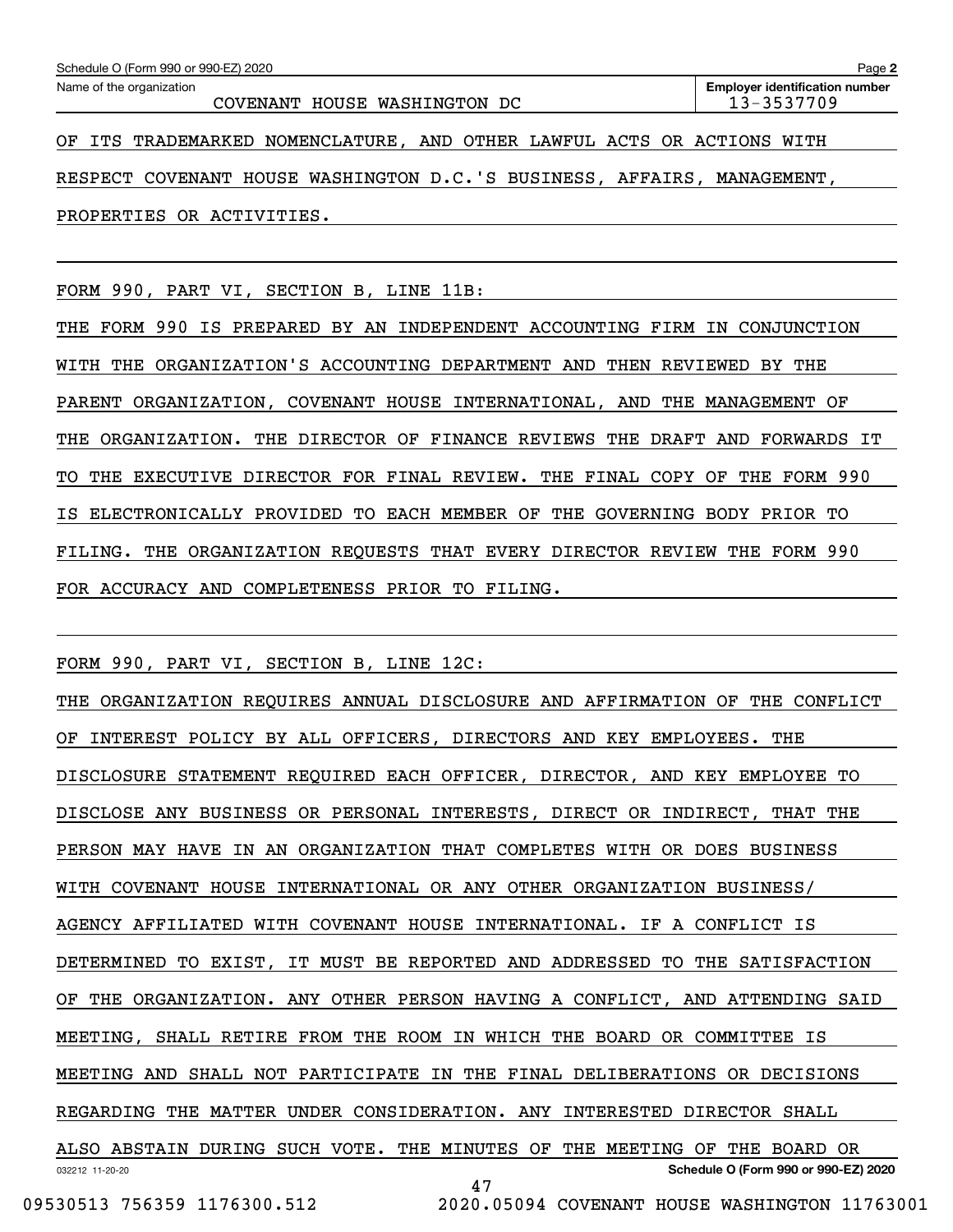| Schedule O (Form 990 or 990-EZ) 2020                                              | Page 2                                              |
|-----------------------------------------------------------------------------------|-----------------------------------------------------|
| Name of the organization<br>HOUSE WASHINGTON DC<br>COVENANT                       | <b>Employer identification number</b><br>13-3537709 |
| REFLECT THAT THE<br>CONFLICT OF<br>INTEREST<br>COMMITTEE<br>SHALL                 | WAS DISCLOSED AND                                   |
| PERSON WAS NOT PRESENT<br>THE<br>INTERESTED<br>DURING<br>THE<br>FINAL<br>THAT     | DISCUSSION<br>OR.                                   |
| A SUMMARY OF<br>THE ANNUAL<br>AND<br>NOT VOTE.<br>CONFLICTS<br>VOTE<br>DID<br>OF  | INTEREST AND                                        |
| OF<br>CONFLICTS<br>INTEREST REPORTS<br>FROM THE DIRECTORS,<br>COPIES<br>THE<br>OF | EXECUTIVE                                           |
| OFFICERS OF THE ORGANIZATION ARE ALSO<br>DIRECTOR, AND<br>SENT<br>TO.             | THE<br>PARENT                                       |
| COVENANT HOUSE INTERNATIONAL. THE PARENT,<br>ORGANIZATION,                        | COVENANT<br>HOUSE                                   |
| INTERNATIONAL ALSO ENSURES THE<br>ANNUAL CONFLICTS<br>OF<br>INTEREST              | REPORTS ARE                                         |
| THAT THE REQUIRED INFORMATION IS<br>ACCOMPLISHED<br>FOR EACH AFFILIATE AND        | SENT                                                |
| THEM.<br>TO.                                                                      |                                                     |

FORM 990, PART VI, SECTION B, LINE 15:

THE EXECUTIVE DIRECTOR'S COMPENSATION IS DETERMINED BY THE COMPENSATION COMMITTEE WORKING IN CONJUNCTION WITH THE PRESIDENT OF COVENANT HOUSE INTERNATIONAL (PARENT). A SALARY STRUCTURE AND RANGE WERE DETERMINED USING A COMPENSATION COMMITTEE AND INDEPENDENT CONSULTANT FOR THE EXECUTIVE DIRECTOR. FACTORS CONSIDERED WERE THE SIZE OF THE AGENCY BUDGET, PROGRAM SIZE AND COMPLEXITY LOCAL MARKET COMPATIBILITY, AND THE COST OF LIVING, WITH COMPENSATION APPROVED BY THE COVENANT HOUSE WASHINGTON D.C.'S BOARD OF DIRECTORS.

COMPENSATION IS SET FOR OTHER OFFICER BASED ON PERFORMANCE AND BUDGET.

RECORDS OF EXECUTIVE COMMITTEE'S COMPENSATION DECISIONS ARE MAINTAINED IN

THE COVENANT HOUSE INTERNATIONAL (PARENT) HUMAN RESOURCES DEPARTMENT

RECORD. THIS PROCESS WAS LAST UNDERTAKEN IN FISCAL YEAR 2021.

| FORM 990, PART VI, SECTION C, LINE 19: |  |
|----------------------------------------|--|
|----------------------------------------|--|

THE ORGANIZATION MAKES ITS FORM 990 AVAILABLE TO THE PUBLIC BY RETAINING A

48

**Schedule O (Form 990 or 990-EZ) 2020**

032212 11-20-20

09530513 756359 1176300.512 2020.05094 COVENANT HOUSE WASHINGTON 11763001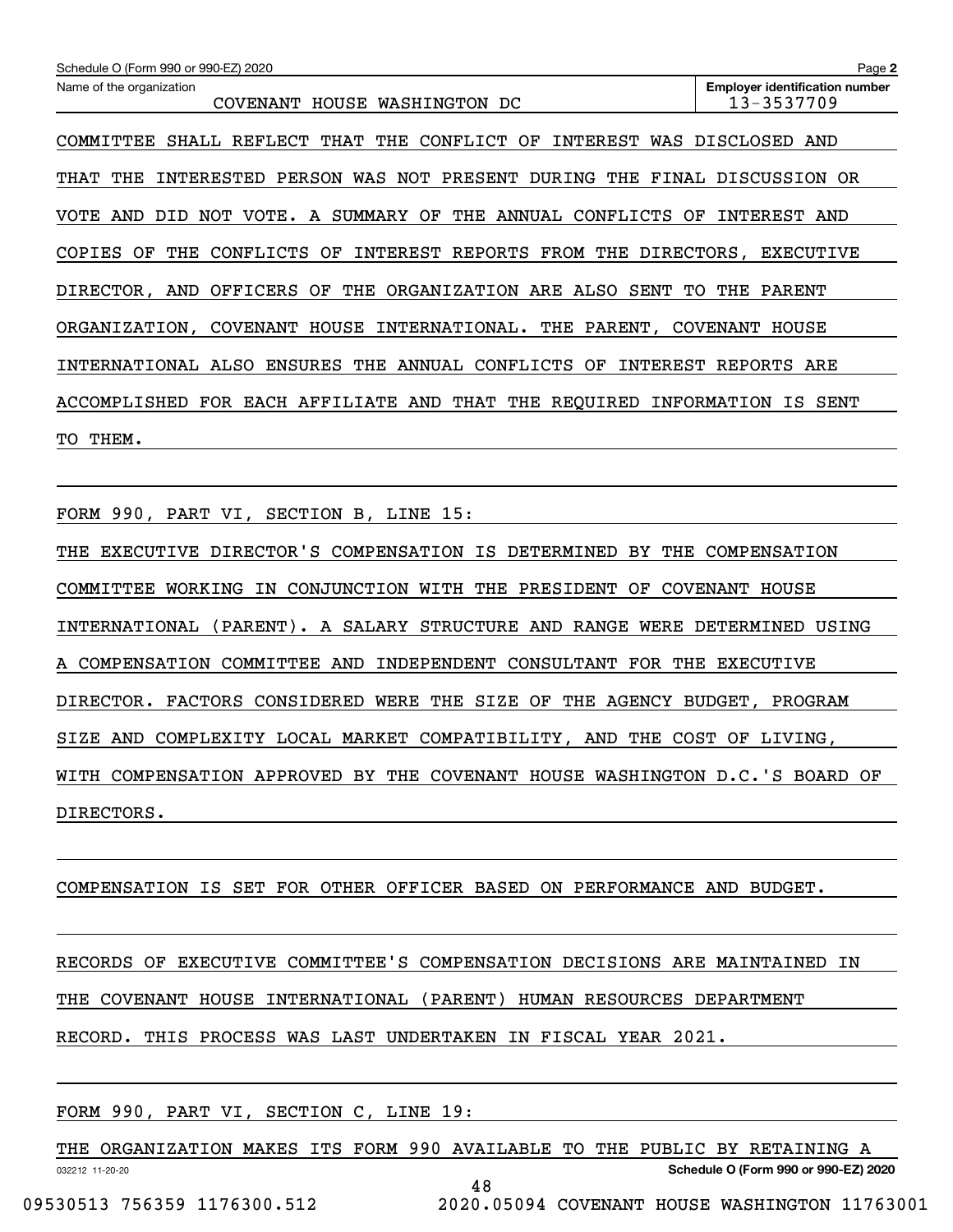| Schedule O (Form 990 or 990-EZ) 2020                                             | Page 2                                              |
|----------------------------------------------------------------------------------|-----------------------------------------------------|
| Name of the organization<br>COVENANT HOUSE WASHINGTON DC                         | <b>Employer identification number</b><br>13-3537709 |
| COPY AT ITS PLACE OF BUSINESS ON ITS WEBSITE. THE FORM 990 IS LIKEWISE           |                                                     |
| INTERNET AT WWW.GUIDESTAR.ORG. THE<br>PUBLISHED<br>THE<br>GOVERNING<br>ON.       | DOCUMENTS.                                          |
| INTEREST POLICY AND FINANCIAL STATEMENTS ARE ALL AVAILABLE FOR<br>CONFLICT<br>ΟF |                                                     |
| UPON REQUEST AT 2001 MISSISSIPPI AVENUE<br>PUBLIC INSPECTION                     | SE.<br>WASHINGTON.                                  |
| 20020.<br>DC.                                                                    |                                                     |

FORM 990, PART X, LINE 25:

ON MAY 1, 2020, THE ORGANIZATION RECEIVED LOAN PROCEEDS IN THE AMOUNT OF \$858,800 UNDER THE PAYCHECK PROTECTION PROGRAM (THE "PPP"). THE PPP, ESTABLISHED AS PART OF THE CORONAVIRUS AID, RELIEF AND ECONOMIC SECURITY ACT (THE "CARES ACT"), PROVIDES FOR LOANS TO QUALIFYING ENTITIES FOR AMOUNTS UP TO 2.5 TIMES THE 2019 AVERAGE MONTHLY PAYROLL EXPENSES OF THE QUALIFYING ENTITY. THE PPP LOAN BEARS AN INTEREST RATE OF 1% PER ANNUM. ALL OR A PORTION OF THE PPP LOAN PRINCIPAL AND ACCRUED INTEREST IS FORGIVABLE AS LONG AS THE BORROWER USES THE LOAN PROCEEDS FOR ELIGIBLE PURPOSES, AS DESCRIBED IN THE CARES ACT, OVER A PERIOD OF EITHER EIGHT OR TWENTY-FOUR WEEKS (THE "COVERED PERIOD"). THE AMOUNT OF LOAN FORGIVENESS COULD BE REDUCED IF THE BORROWER TERMINATES EMPLOYEES OR REDUCES SALARIES BELOW A CERTAIN THRESHOLD DURING THE COVERED PERIOD AND DOES NOT QUALIFY FOR CERTAIN SAFE HARBORS. THE UNFORGIVEN PORTION OF THE PPP LOAN, IF ANY, IS PAYABLE WITHIN TWO YEARS FROM THE DATE OF THE LOAN UNLESS EXTENDED. LOAN PAYMENTS OF PRINCIPAL AND INTEREST ARE DEFERRED UNTIL THE AMOUNT OF LOAN FORGIVENESS IS DETERMINED BY THE UNITED STATES SMALL BUSINESS ADMINISTRATION ("SBA"). IF THE ORGANIZATION DOES NOT APPLY FOR FORGIVENESS, PAYMENTS BEGIN APPROXIMATELY SEVEN A HALF MONTHS AFTER THE LOAN DATE.

|                 |                             |  |  |  | THE ORGANIZATION INTENDED TO USE ALL PROCEEDS RECEIVED IN ACCORDANCE |  |                                      |  |
|-----------------|-----------------------------|--|--|--|----------------------------------------------------------------------|--|--------------------------------------|--|
| 032212 11-20-20 |                             |  |  |  |                                                                      |  | Schedule O (Form 990 or 990-EZ) 2020 |  |
|                 |                             |  |  |  |                                                                      |  |                                      |  |
|                 | 09530513 756359 1176300.512 |  |  |  | 2020.05094 COVENANT HOUSE WASHINGTON 11763001                        |  |                                      |  |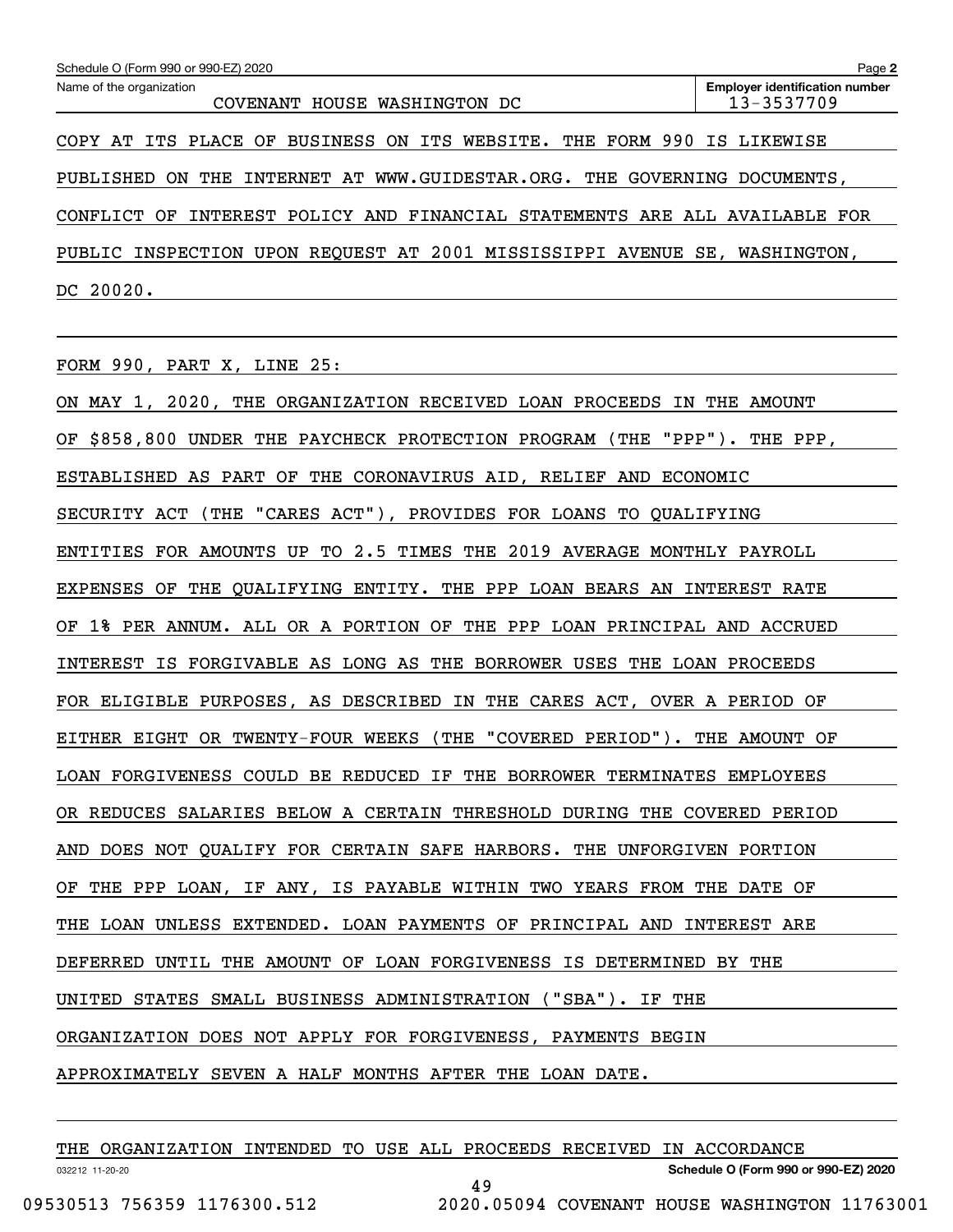| Schedule O (Form 990 or 990-EZ) 2020                                     | Page 2                                              |
|--------------------------------------------------------------------------|-----------------------------------------------------|
| Name of the organization<br>COVENANT HOUSE WASHINGTON DC                 | <b>Employer identification number</b><br>13-3537709 |
| WITH REGULATIONS ESTABLISHED BY THE PPP. MANAGEMENT BELIEVED ITS USE OF  |                                                     |
| THE PROCEEDS, INCLUDING AMOUNTS EXPENDED WOULD BE FORGIVEN. MANAGEMENT   |                                                     |
| RECOGNIZED THE PPP LOAN AS A CONDITIONAL GRANT UNDER ASC 958-605,        |                                                     |
| REVENUE RECOGNITION-CONTRIBUTIONS AND RECOGNIZED INCOME AS ALLOWABLE     |                                                     |
| COSTS WERE INCURRED AND OTHER RELATED CONDITIONS ARE MET. IN FISCAL      |                                                     |
| YEAR 2020, THE ORGANIZATION RECOGNIZED \$289,588 OF INCOME AND REMAINING |                                                     |
| PPP LOAN FUNDS WERE REPORTED AS PPP REFUNDABLE ADVANCE IN THE            |                                                     |
| STATEMENTS OF FINANCIAL POSITION AT JUNE 30, 2020.                       |                                                     |
| DURING FISCAL YEAR 2021, THE SBA FORGAVE \$622,641 OF THE ADVANCE AND    |                                                     |
| THE REMAINING BALANCE OF \$236,159 IS SUBJECT TO REPAYMENT WITH          |                                                     |
| INTEREST.                                                                |                                                     |
|                                                                          |                                                     |
| A PRINCIPAL PAYMENT OF \$107,398 WAS DUE IN SEPTEMBER 2021 AND           |                                                     |
| COMMENCING OCTOBER 2021 MONTHLY PAYMENTS OF \$3,199 ARE DUE WHICH        |                                                     |
| INCLUDE PRINCIPAL AND INTEREST. THE TERMS OF PAYMENT WERE EXTENDED TO    |                                                     |
| FIVE YEARS AFTER FORGIVENESS WAS RECEIVED.                               |                                                     |
|                                                                          |                                                     |
| FORM 990, PART XII, LINE 2C:                                             |                                                     |
| THE PROCESS FOR SELECTING AN INDEPENDENT ACCOUNTANT AND ESTABLISHING A   |                                                     |
| COMMITTEE THAT ASSUMES RESPONSIBILITY FOR OVERSIGHT OF THE AUDIT HAS     |                                                     |
| NOT CHANGED FROM PRIOR YEARS.                                            |                                                     |
|                                                                          |                                                     |
|                                                                          |                                                     |
|                                                                          |                                                     |
|                                                                          |                                                     |
|                                                                          |                                                     |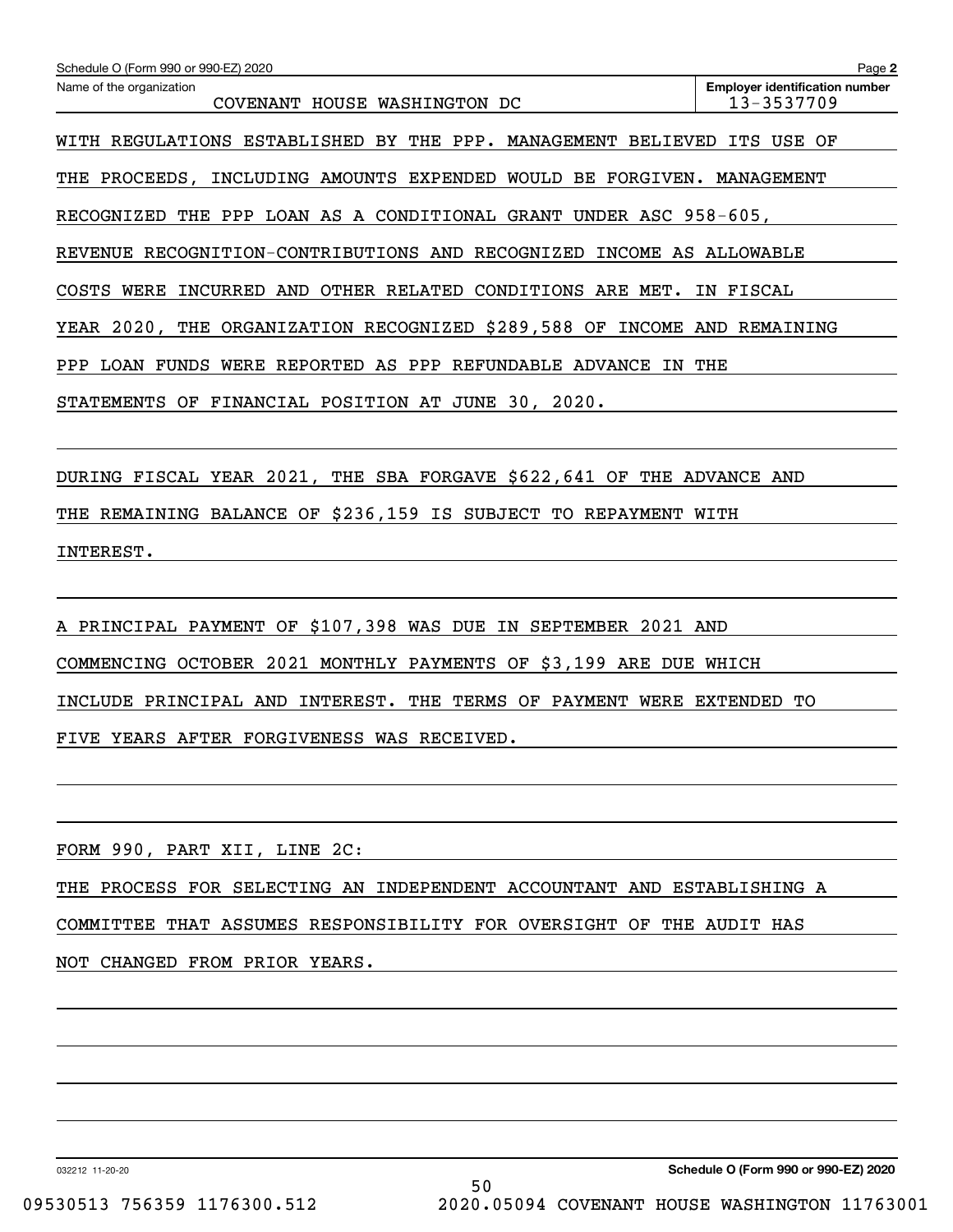032161 10-28-20 LHA

# **Related Organizations and Unrelated Partnerships**

**Complete if the organization answered "Yes" on Form 990, Part IV, line 33, 34, 35b, 36, or 37.** |

**Attach to Form 990.**  |

**| Go to www.irs.gov/Form990 for instructions and the latest information. Inspection**

**Employer identification number**

13-3537709

Name of the organization

## COVENANT HOUSE WASHINGTON DC

**Part I Identification of Disregarded Entities.**  Complete if the organization answered "Yes" on Form 990, Part IV, line 33.

| (a)<br>Name, address, and EIN (if applicable)<br>of disregarded entity | (b)<br>Primary activity | (c)<br>Legal domicile (state or<br>foreign country) | (d)<br>Total income | (e)<br>End-of-year assets | (f)<br>Direct controlling<br>entity |
|------------------------------------------------------------------------|-------------------------|-----------------------------------------------------|---------------------|---------------------------|-------------------------------------|
|                                                                        |                         |                                                     |                     |                           |                                     |
|                                                                        |                         |                                                     |                     |                           |                                     |
|                                                                        |                         |                                                     |                     |                           |                                     |
|                                                                        |                         |                                                     |                     |                           |                                     |

**Identification of Related Tax-Exempt Organizations.** Complete if the organization answered "Yes" on Form 990, Part IV, line 34, because it had one or more related tax-exempt **Part II** organizations during the tax year.

| (a)<br>Name, address, and EIN<br>of related organization | (b)<br>Primary activity | (c)<br>Legal domicile (state or<br>foreign country) | (d)<br>Exempt Code<br>section | (e)<br>Public charity<br>status (if section | (f)<br>Direct controlling<br>entity |     | $(g)$<br>Section 512(b)(13)<br>controlled<br>entity? |
|----------------------------------------------------------|-------------------------|-----------------------------------------------------|-------------------------------|---------------------------------------------|-------------------------------------|-----|------------------------------------------------------|
|                                                          |                         |                                                     |                               | 501(c)(3))                                  |                                     | Yes | No                                                   |
| COVENANT HOUSE $-13-2725416$                             |                         |                                                     |                               |                                             |                                     |     |                                                      |
| 5 PENN PLAZA                                             |                         |                                                     |                               |                                             |                                     |     |                                                      |
| NEW YORK, NY 10001                                       | HUMANITARIAN            | NEW YORK                                            | 501(C)3                       | LINE 7                                      | N/A                                 |     | X                                                    |
| COVENANT HOUSE ALASKA - 13-3419755                       |                         |                                                     |                               |                                             |                                     |     |                                                      |
| 755 A STREET                                             |                         |                                                     |                               |                                             |                                     |     |                                                      |
| ANCHORAGE, AK 99501                                      | HUMANITARIAN            | ALASKA                                              | 501(C)3                       | LINE 7                                      | COVENANT HOUSE                      |     | X                                                    |
| COVENANT HOUSE CALIFORNIA - 13-3391210                   |                         |                                                     |                               |                                             |                                     |     |                                                      |
| 1325 NORTH WESTERN AVENUE                                |                         |                                                     |                               |                                             |                                     |     |                                                      |
| HOLLYWOOD, CA 90027                                      | HUMANITARIAN            | CALIFORNIA                                          | 501(C)3                       | LINE 7                                      | COVENANT HOUSE                      |     | х                                                    |
| COVENANT HOUSE FLORIDA - 59-2323607                      |                         |                                                     |                               |                                             |                                     |     |                                                      |
| 733 BREAKERS AVENUE                                      |                         |                                                     |                               |                                             |                                     |     |                                                      |
| FORT LAUDERDALE, FL 33304                                | HUMANITARIAN            | FLORIDA                                             | 501(C)3                       | LINE 7                                      | COVENANT HOUSE                      |     | х                                                    |

**For Paperwork Reduction Act Notice, see the Instructions for Form 990. Schedule R (Form 990) 2020**



### **SCHEDULE R (Form 990)**

Department of the Treasury Internal Revenue Service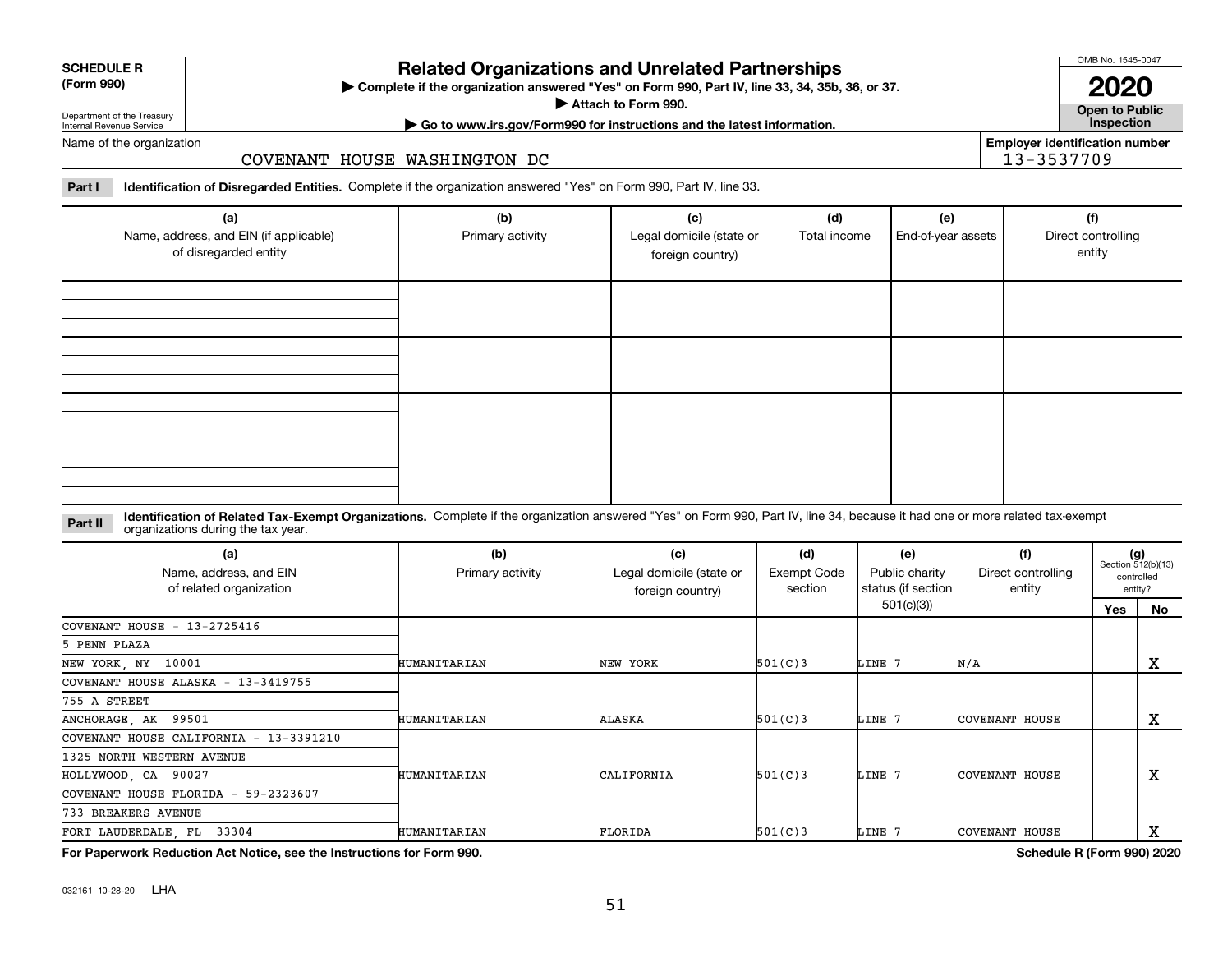**Part II Continuation of Identification of Related Tax-Exempt Organizations**

| (a)<br>Name, address, and EIN              | (b)              | (c)<br>Legal domicile (state or | (d)<br><b>Exempt Code</b> | (e)<br>Public charity           | (f)<br>Direct controlling |                             | $(g)$<br>Section 512(b)(13) |
|--------------------------------------------|------------------|---------------------------------|---------------------------|---------------------------------|---------------------------|-----------------------------|-----------------------------|
| of related organization                    | Primary activity | foreign country)                | section                   | status (if section<br>501(c)(3) | entity                    | controlled<br>organization? |                             |
| COVENANT HOUSE GEORGIA - 13-3523561        |                  |                                 |                           |                                 |                           | Yes                         | No                          |
| 1559 JOHNSON ROAD NW                       |                  |                                 |                           |                                 |                           |                             |                             |
| ATLANTA, GA 30318                          | HUMANITARIAN     | GEORGIA                         | 501(C)3                   | LINE 7                          | COVENANT HOUSE            |                             | $\mathbf x$                 |
| COVENANT HOUSE ILLINOIS - 81-2061485       |                  |                                 |                           |                                 |                           |                             |                             |
| 2934 W. LAKE STREET                        |                  |                                 |                           |                                 |                           |                             |                             |
| CHICAGO, IL 60612                          | HUMANITARIAN     | ILLINOIS                        | 501(C)3                   | LINE 7                          | COVENANT HOUSE            |                             | $\mathbf X$                 |
| COVENANT HOUSE MICHIGAN - 38-3351777       |                  |                                 |                           |                                 |                           |                             |                             |
| 2959 MARTIN LUTHER KING JR BLVD            |                  |                                 |                           |                                 |                           |                             |                             |
| DETROIT, MI 48208                          | HUMANITARIAN     | MICHIGAN                        | 501(C)3                   | LINE 7                          | COVENANT HOUSE            |                             | $\mathbf X$                 |
| COVENANT HOUSE MISSOURI - 43-1821599       |                  |                                 |                           |                                 |                           |                             |                             |
| 2727 NORTH KINGSHIGHWAY BLVD               |                  |                                 |                           |                                 |                           |                             |                             |
| ST. LOUIS, MO 63113                        | HUMANITARIAN     | MISSOURI                        | 501(C)3                   | LINE 7                          | COVENANT HOUSE            |                             | x                           |
| COVENANT HOUSE NEW JERSEY - 13-3537710     |                  |                                 |                           |                                 |                           |                             |                             |
| 330 WASHINGTON STREET                      |                  |                                 |                           |                                 |                           |                             |                             |
| NEWARK, NJ 07102                           | HUMANITARIAN     | NEW JERSEY                      | 501(C)3                   | LINE 7                          | COVENANT HOUSE            |                             | $\mathbf X$                 |
| COVENANT HOUSE NEW ORLEANS - 58-1669937    |                  |                                 |                           |                                 |                           |                             |                             |
| 611 NORTH RAMPART STREET                   |                  |                                 |                           |                                 |                           |                             |                             |
| NEW ORLEANS, LA 70112                      | HUMANITARIAN     | LOUISIANA                       | 501(C)3                   | LINE 7                          | COVENANT HOUSE            |                             | $\mathbf X$                 |
| COVENANT HOUSE PENNSYLVANIA - 23-3003176   |                  |                                 |                           |                                 |                           |                             |                             |
| 31 EAST ARMAT STREET                       |                  |                                 |                           |                                 |                           |                             |                             |
| PHILADELPHIA, PA 19144                     | HUMANITARIAN     | PENNSYLVANIA                    | 501(C)3                   | LINE 7                          | COVENANT HOUSE            |                             | X                           |
| COVENANT HOUSE TEXAS - 76-0050882          |                  |                                 |                           |                                 |                           |                             |                             |
| 1111 LOVETT BLVD                           |                  |                                 |                           |                                 |                           |                             |                             |
| HOUSTON, TX 77006                          | HUMANITARIAN     | TEXAS                           | 501(C)3                   | LINE 7                          | COVENANT HOUSE            |                             | X                           |
| COVENANT HOUSE WESTERN AVENUE - 95-4395845 |                  |                                 |                           |                                 |                           |                             |                             |
| 1325 N WESTERN AVENUE                      |                  |                                 |                           |                                 |                           |                             |                             |
| HOLLYWOOD, CA 90027                        | HOLDING CO       | CALIFORNIA                      | 501(C)3                   | LINE 12A, I                     | <b>COVENANT HOUSE</b>     |                             | х                           |
| COVENANT INTERNATIONAL FOUNDATION -        |                  |                                 |                           |                                 |                           |                             |                             |
| 13-3124706, 5 PENN PLAZA, NEW YORK, NY     |                  |                                 |                           |                                 |                           |                             |                             |
| 10001                                      | HOLDING CO       | DELAWARE                        | 501(C)3                   | LINE 7                          | COVENANT HOUSE            |                             | $\mathbf x$                 |
| TESTAMENTUM - 23-7326634                   |                  |                                 |                           |                                 |                           |                             |                             |
| 5 PENN PLAZA                               |                  |                                 |                           |                                 |                           |                             |                             |
| NEW YORK, NY 10001                         | HOLDING CO       | NEW YORK                        | 501(C)3                   | LINE 10                         | COVENANT HOUSE            |                             | $\mathbf X$                 |
| UNDER 21 COVENANT HOUSE NEW YORK -         |                  |                                 |                           |                                 |                           |                             |                             |
| 13-3076376, 460 WEST 41ST STREET, NEW YORK |                  |                                 |                           |                                 |                           |                             |                             |
| NY 10036                                   | HUMANITARIAN     | NEW YORK                        | 501(C)3                   | LINE 7                          | COVENANT HOUSE            |                             | $\mathbf X$                 |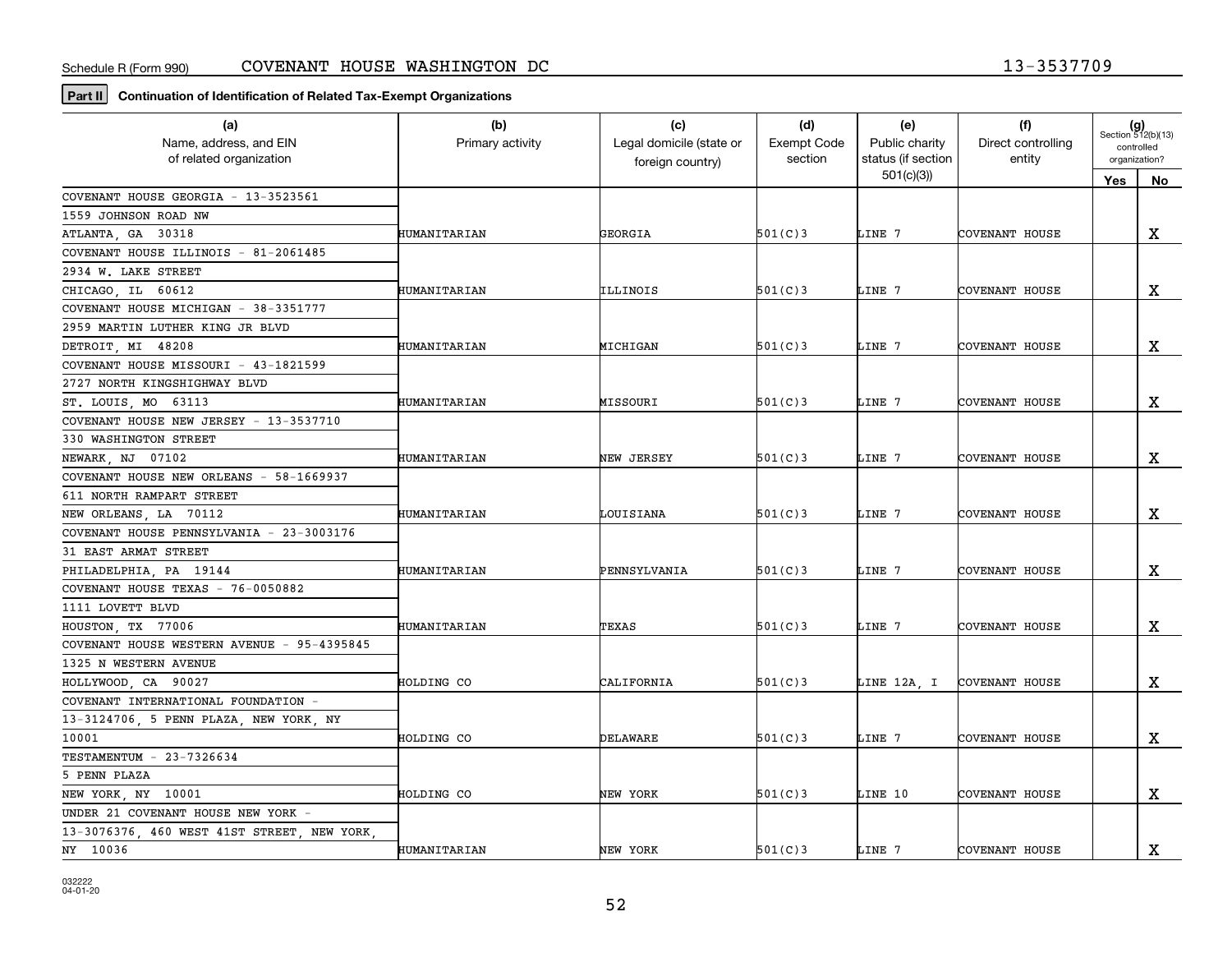**Part II Continuation of Identification of Related Tax-Exempt Organizations**

| (a)                                          | (b)              | (c)                      | (d)                | (e)                | (f)                   | $(g)$<br>Section 512(b)(13) |               |
|----------------------------------------------|------------------|--------------------------|--------------------|--------------------|-----------------------|-----------------------------|---------------|
| Name, address, and EIN                       | Primary activity | Legal domicile (state or | <b>Exempt Code</b> | Public charity     | Direct controlling    | controlled                  |               |
| of related organization                      |                  | foreign country)         | section            | status (if section | entity                |                             | organization? |
|                                              |                  |                          |                    | 501(c)(3)          |                       | Yes                         | No            |
| COVENANT HOUSE CONNECTICUT - 13-3330953      |                  |                          |                    |                    |                       |                             |               |
| C/O COVENANT HOUSE, 5 PENN PLAZA             |                  |                          |                    |                    |                       |                             |               |
| NEW YORK, NY 10001                           | HUMANITARIAN     | CONNECTICUT              | 501(C)3            | LINE 7             | COVENANT HOUSE        |                             | X             |
| COVENANT HOUSE CHICAGO - 13-3386635          |                  |                          |                    |                    |                       |                             |               |
| C/O COVENANT HOUSE, 5 PENN PLAZA             |                  |                          |                    |                    |                       |                             |               |
| NEW YORK, NY 10001                           | HUMANITARIAN     | ILLINOIS                 | 501(C)3            | РF                 | COVENANT HOUSE        |                             | $\mathbf X$   |
| 268 WEST 44TH CORPORATION - 13-2874450       |                  |                          |                    |                    |                       |                             |               |
| C/O COVENANT HOUSE, 5 PENN PLAZA             |                  |                          |                    |                    |                       |                             |               |
| NEW YORK, NY 10001                           | HOLDING CO       | NEW YORK                 | 501(C)2            |                    | COVENANT HOUSE        |                             | $\mathbf X$   |
| RIGHTS OF PASSAGE INC - 13-3549405           |                  |                          |                    |                    |                       |                             |               |
| C/O COVENANT HOUSE, 5 PENN PLAZA             |                  |                          |                    |                    |                       |                             |               |
| NEW YORK, NY 10001                           | HUMANITARIAN     | DELAWARE                 | 501(C)3            | LINE 7             | COVENANT HOUSE        |                             | $\mathbf X$   |
| UNDER 21 BOSTON INC - 04-2790593             |                  |                          |                    |                    |                       |                             |               |
| C/O COVENANT HOUSE 5 PENN PLAZA              |                  |                          |                    |                    |                       |                             |               |
| NEW YORK, NY 10001                           | HUMANITARIAN     | MASSACHUSETTS            | 501(C)3            | LINE 12A, I        | <b>COVENANT HOUSE</b> |                             | $\mathbf X$   |
| COVENANT HOUSE TORONTO                       |                  |                          |                    |                    | <b>COVENANT</b>       |                             |               |
| 20 GERRARD STREET EAST                       |                  |                          |                    |                    | INTERNATIONAL         |                             |               |
| TORONTO, CANADA, CANADA M5B 2P3              | HUMANITARIAN     | CANADA                   |                    |                    | <b>FOUNDATION</b>     |                             | $\mathbf X$   |
| COVENANT HOUSE VANCOUVER                     |                  |                          |                    |                    | <b>COVENANT</b>       |                             |               |
| 575 DRAKE STREET                             |                  |                          |                    |                    | INTERNATIONAL         |                             |               |
| VANCOUVER CANADA CANADA V6B 4K8              | HUMANITARIAN     | CANADA                   |                    |                    | FOUNDATION            |                             | $\mathbf X$   |
| ASOCIACION LA ALIANZA GUATEMALA              |                  |                          |                    |                    | <b>COVENANT</b>       |                             |               |
| 13 AVENIDA 00-37 ZONA 2 COLONIA LA ESCUADRIL |                  |                          |                    |                    | <b>INTERNATIONAL</b>  |                             |               |
| MIXCO, GUATEMALA, GUATEMALA                  | HUMANITARIAN     | GUATEMALA                |                    |                    | FOUNDATION            |                             | X             |
| CASA ALIANZA DE HONDURAS                     |                  |                          |                    |                    | <b>COVENANT</b>       |                             |               |
| CORNER OF ARDA CERVANTES Y MORELOS           |                  |                          |                    |                    | INTERNATIONAL         |                             |               |
| TEGUCIGALPA, HONDURAS, HONDURAS              | HUMANITARIAN     | HONDURAS                 |                    |                    | FOUNDATION            |                             | $\mathbf X$   |
| CASA ALIANZA NICARAGUA                       |                  |                          |                    |                    | COVENANT              |                             |               |
| EDIFFICIO CONRAD N HILTON COSTADO ESTE DEL M |                  |                          |                    |                    | <b>INTERNATIONAL</b>  |                             |               |
| MANAGUA, NICARAGUA, NICARAGUA                | HUMANITARIAN     | NICARAGUA                |                    |                    | FOUNDATION            |                             | X             |
| FUNDACION CASA ALIANZA MEXICO IAP            |                  |                          |                    |                    | <b>COVENANT</b>       |                             |               |
| PLAZA DE LAS FUENTES 116 COL                 |                  |                          |                    |                    | <b>INTERNATIONAL</b>  |                             |               |
| MEXICO DF, MEXICO, MEXICO                    | HUMANITARIAN     | MEXICO                   |                    |                    | FOUNDATION            |                             | $\mathbf X$   |
| CASA ALIANZA INTERNACIONAL                   |                  |                          |                    |                    | COVENANT              |                             |               |
| C/O COVENANT HOUSE, 5 PENN PLAZA             |                  |                          |                    |                    | INTERNATIONAL         |                             |               |
| NEW YORK, NY 10001                           | HUMANITARIAN     | COSTA RICA               |                    |                    | FOUNDATION            |                             | $\mathbf X$   |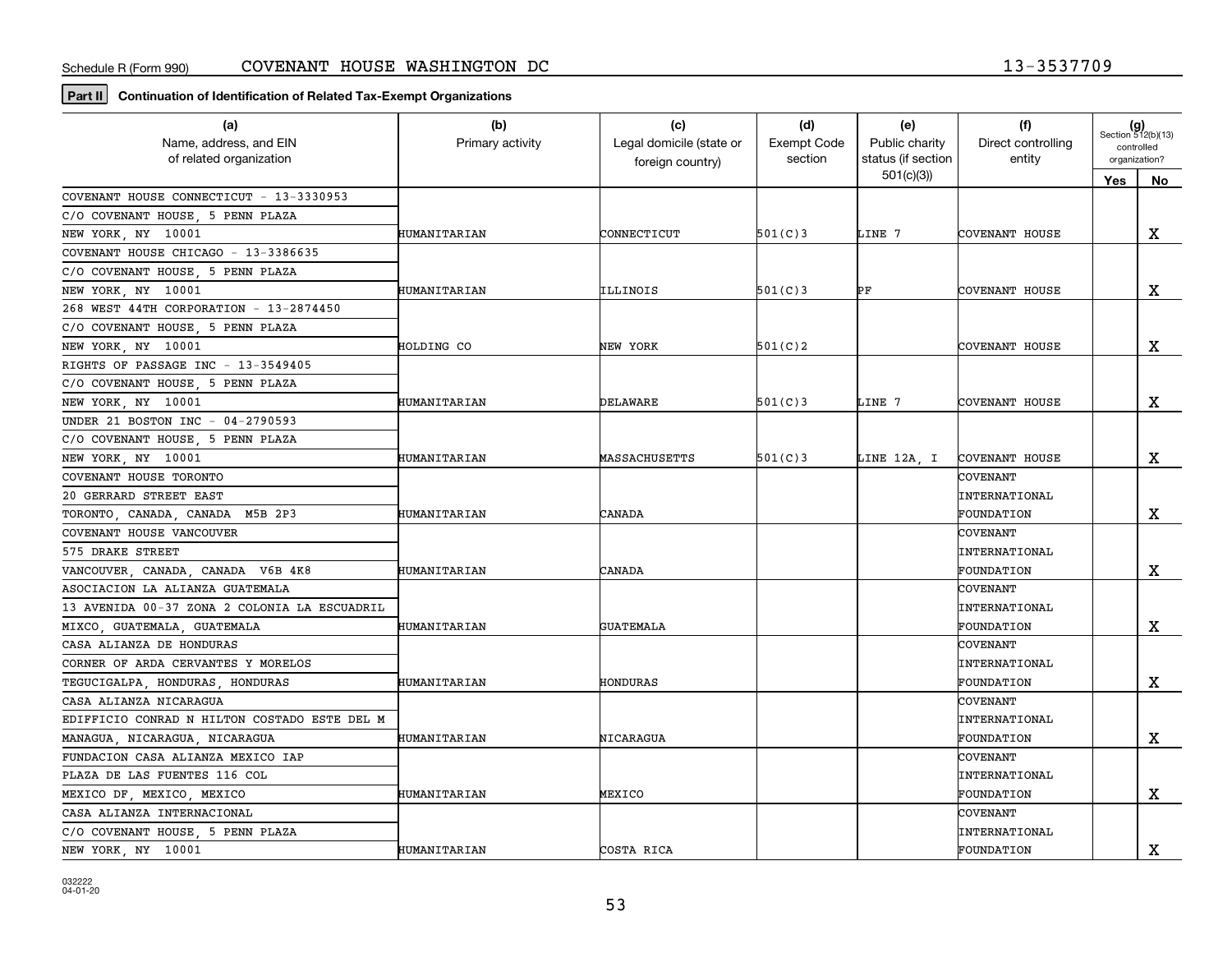**Part II Continuation of Identification of Related Tax-Exempt Organizations**

| (a)<br>Name, address, and EIN<br>of related organization | (b)<br>Primary activity | (c)<br>Legal domicile (state or<br>foreign country) | (d)<br>Exempt Code<br>section | (e)<br>Public charity<br>status (if section | (f)<br>Direct controlling<br>entity | $(g)$<br>Section 512(b)(13)<br>controlled<br>organization? |             |
|----------------------------------------------------------|-------------------------|-----------------------------------------------------|-------------------------------|---------------------------------------------|-------------------------------------|------------------------------------------------------------|-------------|
|                                                          |                         |                                                     |                               | 501(c)(3)                                   |                                     | Yes                                                        | No          |
| CH PENNSYLVANIA UNDER-21 HOLDINGS, INC. -                |                         |                                                     |                               |                                             |                                     |                                                            |             |
| 82-1519205, 31 EAST ARMAT STREET,                        |                         |                                                     |                               |                                             | COVENANT HOUSE                      |                                                            |             |
| PHILADELPHIA, PA 19144                                   | HOLDING CO              | PENNSYLVANIA                                        | 501(C)3                       | LINE 12A, I                                 | PENNSYLVANIA                        |                                                            | $\mathbf x$ |
| YOUTH VISION SOLUTIONS - 27-1855040                      |                         |                                                     |                               |                                             |                                     |                                                            |             |
| 2959 MARTIN LUTHER KING JR BLVD                          |                         |                                                     |                               |                                             | COVENANT HOUSE                      |                                                            |             |
| DETROIT, MI 48208                                        | SCHOOL MGMT             | MICHIGAN                                            | 501(C)3                       | LINE 7                                      | MICHIGAN                            |                                                            | X           |
| CH HOUSING DEVELOPMENT FUND CORPORATION -                |                         |                                                     |                               |                                             |                                     |                                                            |             |
| 83-4124396, C/O COVENANT HOUSE, 5 PENN                   | PROVIDING TRANSITIONAL  |                                                     |                               |                                             |                                     |                                                            |             |
| PLAZA, NEW YORK, NY 10001-1810                           | HOUSING                 | NEW YORK                                            | 501(C)3                       | LINE 12A, I                                 | COVENANT HOUSE                      |                                                            | $\mathbf x$ |
|                                                          |                         |                                                     |                               |                                             |                                     |                                                            |             |
|                                                          |                         |                                                     |                               |                                             |                                     |                                                            |             |
|                                                          |                         |                                                     |                               |                                             |                                     |                                                            |             |
|                                                          |                         |                                                     |                               |                                             |                                     |                                                            |             |
|                                                          |                         |                                                     |                               |                                             |                                     |                                                            |             |
|                                                          |                         |                                                     |                               |                                             |                                     |                                                            |             |
|                                                          |                         |                                                     |                               |                                             |                                     |                                                            |             |
|                                                          |                         |                                                     |                               |                                             |                                     |                                                            |             |
|                                                          |                         |                                                     |                               |                                             |                                     |                                                            |             |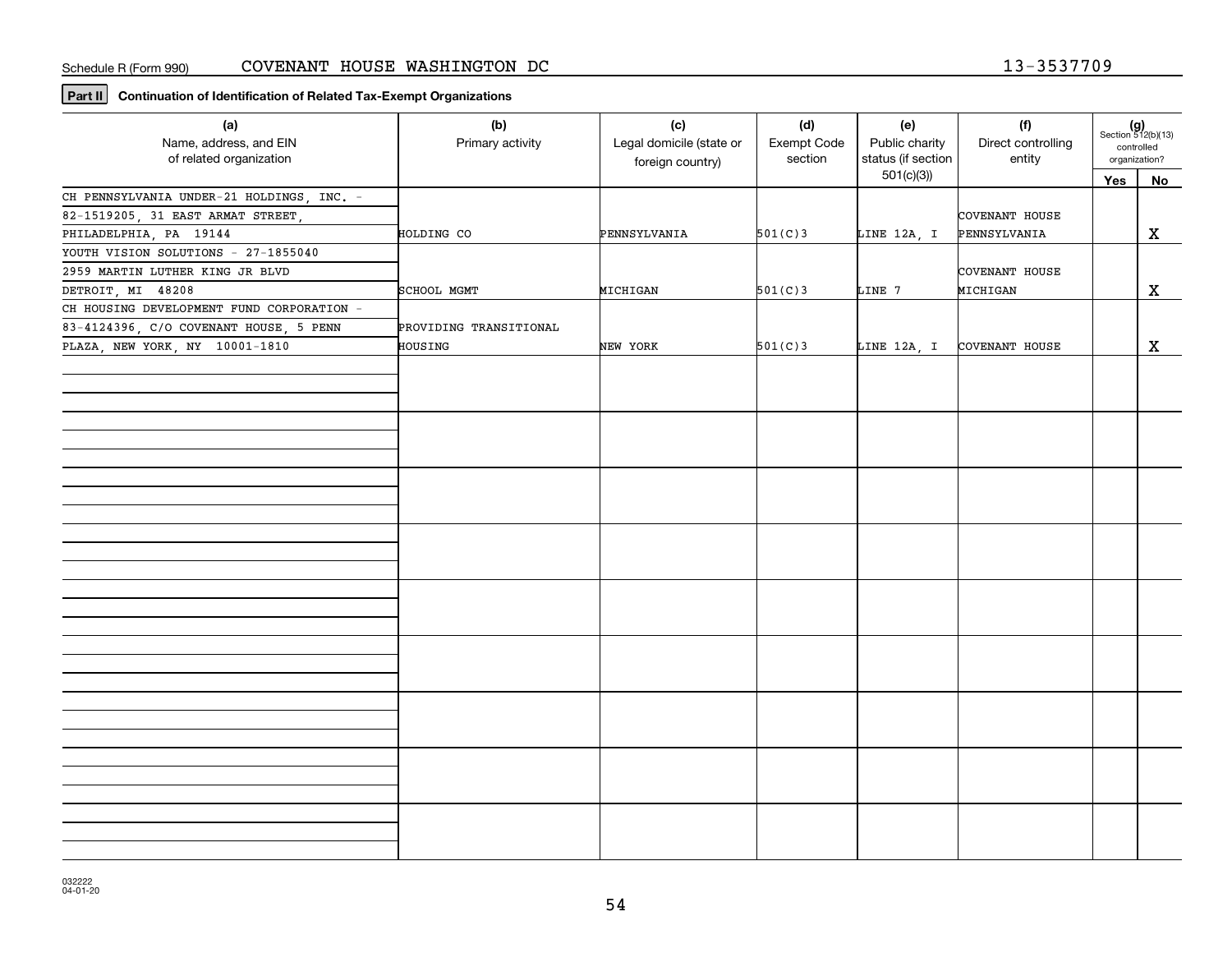**Identification of Related Organizations Taxable as a Partnership.** Complete if the organization answered "Yes" on Form 990, Part IV, line 34, because it had one or more related **Part III** organizations treated as a partnership during the tax year.

| (a)                                               | (b)              | (c)                                       | (d)                          | (e)                                                                   | (f)                      | (g)                               |         | (h)                              | (i)                                           | (i) | (k)                                         |
|---------------------------------------------------|------------------|-------------------------------------------|------------------------------|-----------------------------------------------------------------------|--------------------------|-----------------------------------|---------|----------------------------------|-----------------------------------------------|-----|---------------------------------------------|
| Name, address, and EIN<br>of related organization | Primary activity | Legal<br>domicile<br>(state or<br>foreign | Direct controlling<br>entity | Predominant income<br>(related, unrelated,<br>excluded from tax under | Share of total<br>income | Share of<br>end-of-year<br>assets |         | Disproportionate<br>allocations? | Code V-UBI<br>amount in box<br>20 of Schedule |     | General or Percentage<br>managing ownership |
|                                                   |                  | country)                                  |                              | sections 512-514)                                                     |                          |                                   | Yes $ $ | No                               | K-1 (Form 1065) Yes No                        |     |                                             |
| COVENANT HOUSE ILLINOIS                           |                  |                                           |                              |                                                                       |                          |                                   |         |                                  |                                               |     |                                             |
| QALICB LLC - 85-3857238, 2934                     |                  |                                           |                              |                                                                       |                          |                                   |         |                                  |                                               |     |                                             |
| W. LAKE STREET, CHICAGO, IL                       | <b>DEVELOP</b>   |                                           | COVENANT HOUSE               |                                                                       |                          |                                   |         |                                  |                                               |     |                                             |
| 60612                                             | PROPERTY         | IL                                        | ILLINOIS                     | RELATED                                                               | $\mathbf{0}$ .           | 0.                                |         | x                                | N/A                                           | x   | .00%                                        |
| CHGA CHI LEVERAGE LENDER, LLC                     |                  |                                           |                              |                                                                       |                          |                                   |         |                                  |                                               |     |                                             |
| $-85-3539993, 1559$ JOHNSON                       | <b>DEVELOP</b>   |                                           | <b>COVENANT HOUSE</b>        |                                                                       |                          |                                   |         |                                  |                                               |     |                                             |
| ROAD NW, ATLANTA, GA 30318                        | PROPERTY         | GA                                        | GEORGIA                      | RELATED                                                               | $\mathbf{0}$ .           | 0.                                |         | x                                | N/A                                           | X.  | .00%                                        |
|                                                   |                  |                                           |                              |                                                                       |                          |                                   |         |                                  |                                               |     |                                             |
|                                                   |                  |                                           |                              |                                                                       |                          |                                   |         |                                  |                                               |     |                                             |

**Identification of Related Organizations Taxable as a Corporation or Trust.** Complete if the organization answered "Yes" on Form 990, Part IV, line 34, because it had one or more related **Part IV** organizations treated as a corporation or trust during the tax year.

| (a)<br>Name, address, and EIN<br>of related organization | (b)<br>Primary activity | (c)<br>Legal domicile<br>(state or<br>foreign | (d)<br>Direct controlling<br>entity | (e)<br>Type of entity<br>(C corp, S corp,<br>or trust) | (f)<br>Share of total<br>income | (g)<br>Share of<br>end-of-year<br>assets | (h)<br>Percentage<br>ownership | $\begin{array}{c} \textbf{(i)}\\ \text{Section}\\ 512 \text{(b)} \text{(13)}\\ \text{controlled}\end{array}$ | entity? |
|----------------------------------------------------------|-------------------------|-----------------------------------------------|-------------------------------------|--------------------------------------------------------|---------------------------------|------------------------------------------|--------------------------------|--------------------------------------------------------------------------------------------------------------|---------|
|                                                          |                         | country)                                      |                                     |                                                        |                                 |                                          |                                |                                                                                                              | Yes No  |
|                                                          |                         |                                               |                                     |                                                        |                                 |                                          |                                |                                                                                                              |         |
|                                                          |                         |                                               |                                     |                                                        |                                 |                                          |                                |                                                                                                              |         |
|                                                          |                         |                                               |                                     |                                                        |                                 |                                          |                                |                                                                                                              |         |
|                                                          |                         |                                               |                                     |                                                        |                                 |                                          |                                |                                                                                                              |         |
|                                                          |                         |                                               |                                     |                                                        |                                 |                                          |                                |                                                                                                              |         |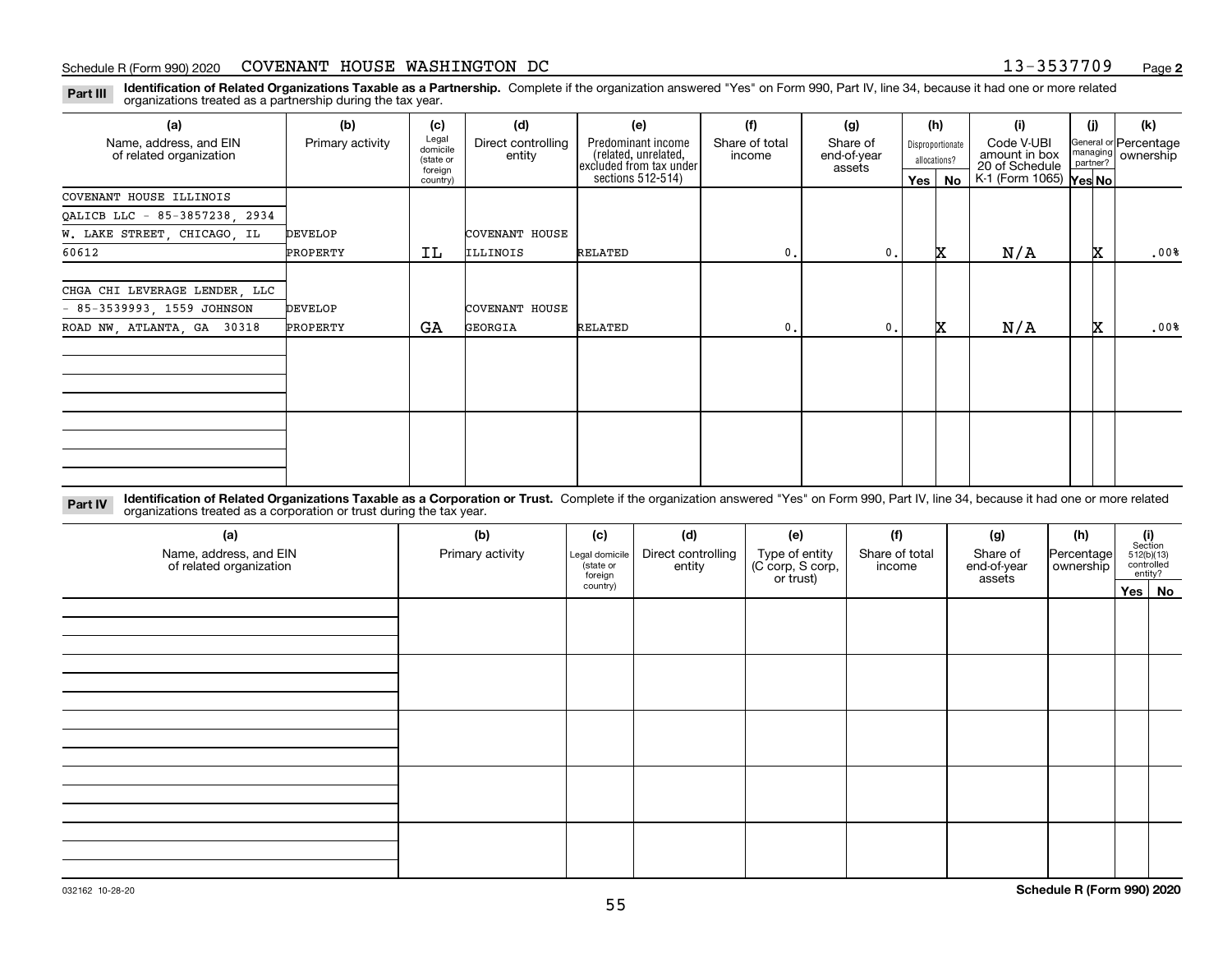### Schedule R (Form 990) 2020 COVENANT HOUSE WASHINGTON DC 1 3-35 3 7 7 0 9 <sub>Page</sub>

| Part V Transactions With Related Organizations. Complete if the organization answered "Yes" on Form 990, Part IV, line 34, 35b, or 36 |  |
|---------------------------------------------------------------------------------------------------------------------------------------|--|
|                                                                                                                                       |  |

| Note: Complete line 1 if any entity is listed in Parts II, III, or IV of this schedule.                                                                                                                                        |                 | Yes   No |                           |
|--------------------------------------------------------------------------------------------------------------------------------------------------------------------------------------------------------------------------------|-----------------|----------|---------------------------|
| During the tax year, did the organization engage in any of the following transactions with one or more related organizations listed in Parts II-IV?                                                                            |                 |          |                           |
|                                                                                                                                                                                                                                | 1a              |          | X                         |
| b Gift, grant, or capital contribution to related organization(s) manufaction contracts and contribution to related organization(s) manufaction contribution to related organization(s)                                        | 1 <sub>b</sub>  |          | X                         |
| c Gift, grant, or capital contribution from related organization(s) mature material contract contribution from related organization(s) matured contents of mature material contribution from related organization(s) material  | 1c              | X        |                           |
|                                                                                                                                                                                                                                | 1 <sub>d</sub>  |          | х                         |
|                                                                                                                                                                                                                                | 1e              |          | X                         |
|                                                                                                                                                                                                                                |                 |          |                           |
| Dividends from related organization(s) manufactured and contract and contract and contract and contract and contract and contract and contract and contract and contract and contract and contract and contract and contract a | 1f              |          | х                         |
|                                                                                                                                                                                                                                | 1a              |          | $\mathbf x$               |
| h Purchase of assets from related organization(s) manufactured content to content the content of the content of the content of the content of the content of the content of the content of the content of the content of the c | 1 <sub>h</sub>  |          | X                         |
|                                                                                                                                                                                                                                | 1i              |          | $\mathbf x$               |
| Lease of facilities, equipment, or other assets to related organization(s) manufactured content and content and content and content and content and content and content and content and content and content and content and co | 1i.             |          | X                         |
|                                                                                                                                                                                                                                |                 |          |                           |
| k Lease of facilities, equipment, or other assets from related organization(s) manufaction content and content to content and an analyzing content and an analyzing content and an analyzing content and content and content a | 1k              |          | $\boldsymbol{\mathrm{X}}$ |
|                                                                                                                                                                                                                                | 11              |          | X                         |
|                                                                                                                                                                                                                                | 1 <sub>m</sub>  | X        |                           |
|                                                                                                                                                                                                                                | 1n              |          | X                         |
| <b>o</b> Sharing of paid employees with related organization(s)                                                                                                                                                                | 10 <sub>o</sub> | X        |                           |
|                                                                                                                                                                                                                                |                 |          |                           |
| p Reimbursement paid to related organization(s) for expenses [11111] [12] reasonal content of the separation (s) for expenses [11111] [12] reasonal content in the separation (s) for expenses [1111] [12] reasonal content in | 1p              | X        |                           |
|                                                                                                                                                                                                                                | 1q              |          | X                         |
|                                                                                                                                                                                                                                |                 |          |                           |
| Other transfer of cash or property to related organization(s)                                                                                                                                                                  | 1r              |          | X                         |
|                                                                                                                                                                                                                                | 1s              |          | X                         |
| If the answer to any of the above is "Yes," see the instructions for information on who must complete this line, including covered relationships and transaction thresholds.                                                   |                 |          |                           |

| (a)<br>Name of related organization | (b)<br>Transaction<br>type (a-s) | (c)<br>Amount involved | (d)<br>Method of determining amount involved |
|-------------------------------------|----------------------------------|------------------------|----------------------------------------------|
| (1)                                 |                                  |                        |                                              |
| (2)                                 |                                  |                        |                                              |
| (3)                                 |                                  |                        |                                              |
| (4)                                 |                                  |                        |                                              |
| (5)                                 |                                  |                        |                                              |
| (6)                                 |                                  |                        |                                              |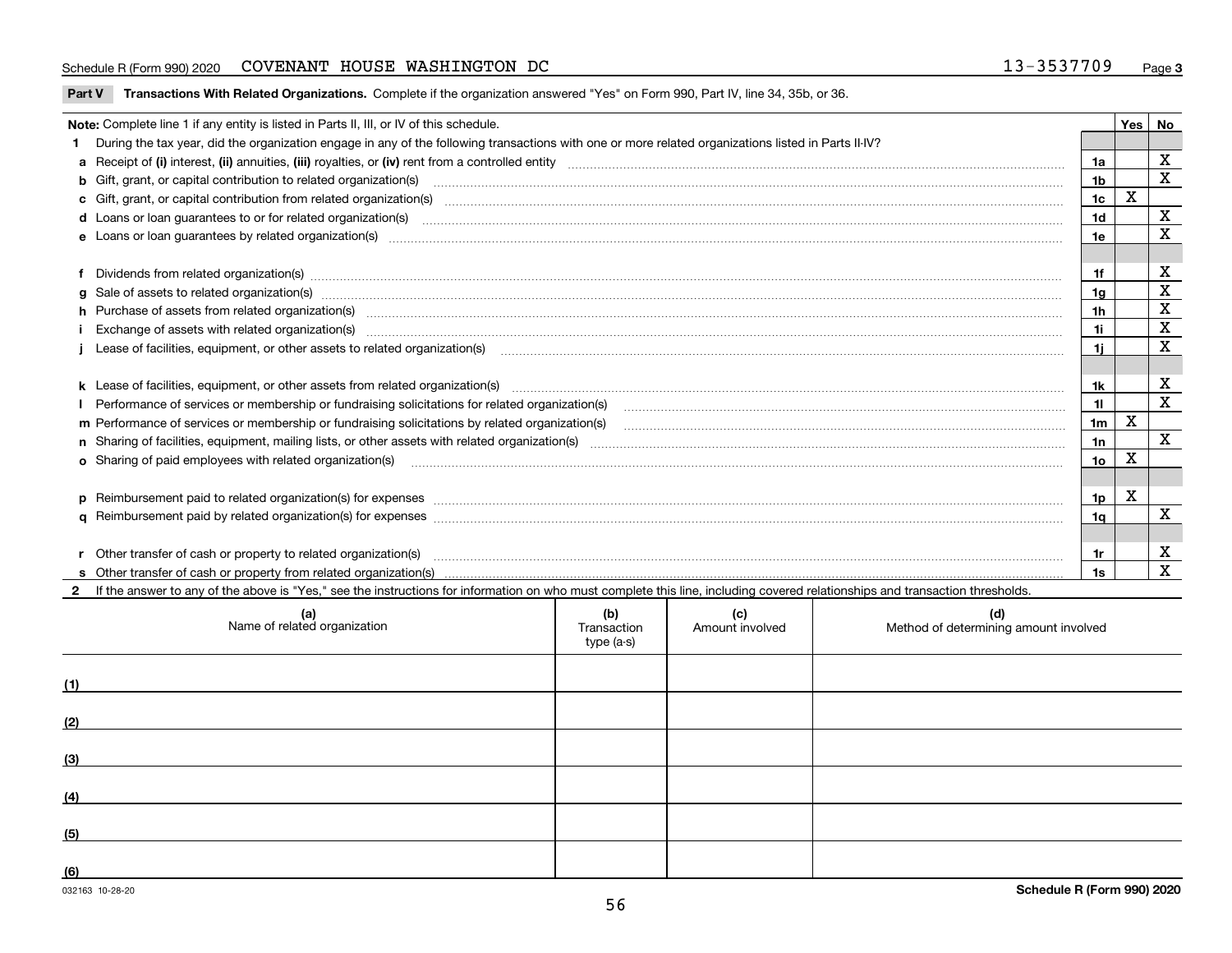### Schedule R (Form 990) 2020 COVENANT HOUSE WASHINGTON DC 1 3-35 3 7 7 0 9 <sub>Page</sub>

**Part VI Unrelated Organizations Taxable as a Partnership. Complete if the organization answered "Yes" on Form 990, Part IV, line 37.** 

Provide the following information for each entity taxed as a partnership through which the organization conducted more than five percent of its activities (measured by total assets or gross revenue) that was not a related organization. See instructions regarding exclusion for certain investment partnerships.

| - - - - -<br>(a)<br>Name, address, and EIN<br>of entity | − ອ−<br>(b)<br>Primary activity | (c)<br>Legal domicile<br>(state or foreign<br>country) | (d)<br>Predominant income<br>(related, unrelated,<br>excluded from tax under<br>sections 512-514) | $\begin{array}{c} \textbf{(e)}\\ \text{Area all} \\ \text{partners sec.}\\ 501(c)(3) \\ \text{orgs.?} \end{array}$<br>Yes No | (f)<br>Share of<br>total<br>income | (g)<br>Share of<br>end-of-year<br>assets | (h)<br>Dispropor-<br>tionate<br>allocations?<br>Yes No | (i)<br>Code V-UBI<br>amount in box 20 managing<br>of Schedule K-1<br>(Form 1065)<br>$\overline{Yes}$ No | (i)<br>Yes No | (k) |
|---------------------------------------------------------|---------------------------------|--------------------------------------------------------|---------------------------------------------------------------------------------------------------|------------------------------------------------------------------------------------------------------------------------------|------------------------------------|------------------------------------------|--------------------------------------------------------|---------------------------------------------------------------------------------------------------------|---------------|-----|
|                                                         |                                 |                                                        |                                                                                                   |                                                                                                                              |                                    |                                          |                                                        |                                                                                                         |               |     |
|                                                         |                                 |                                                        |                                                                                                   |                                                                                                                              |                                    |                                          |                                                        |                                                                                                         |               |     |
|                                                         |                                 |                                                        |                                                                                                   |                                                                                                                              |                                    |                                          |                                                        |                                                                                                         |               |     |
|                                                         |                                 |                                                        |                                                                                                   |                                                                                                                              |                                    |                                          |                                                        |                                                                                                         |               |     |
|                                                         |                                 |                                                        |                                                                                                   |                                                                                                                              |                                    |                                          |                                                        |                                                                                                         |               |     |
|                                                         |                                 |                                                        |                                                                                                   |                                                                                                                              |                                    |                                          |                                                        |                                                                                                         |               |     |
|                                                         |                                 |                                                        |                                                                                                   |                                                                                                                              |                                    |                                          |                                                        |                                                                                                         |               |     |
|                                                         |                                 |                                                        |                                                                                                   |                                                                                                                              |                                    |                                          |                                                        |                                                                                                         |               |     |

**Schedule R (Form 990) 2020**